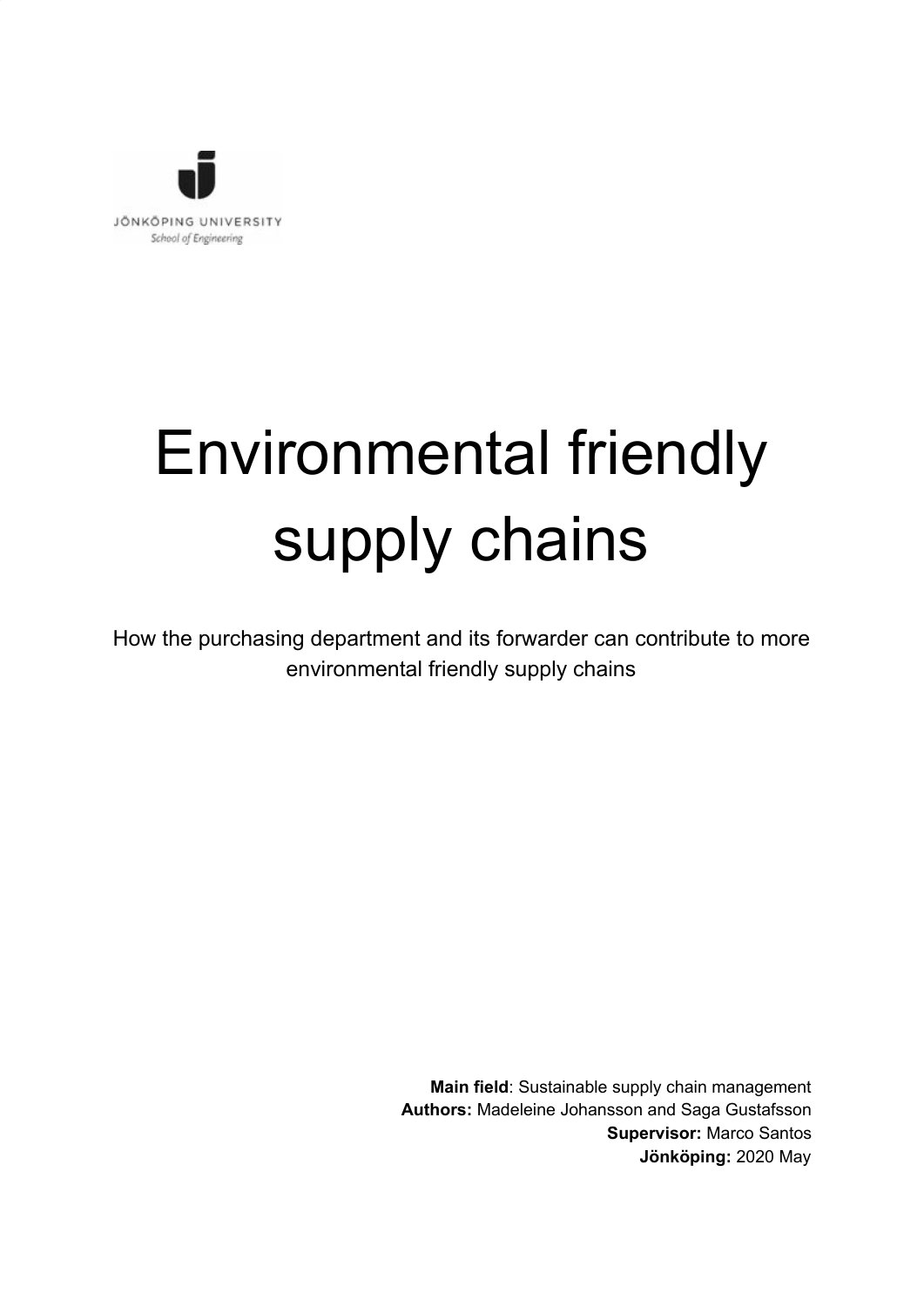# <span id="page-1-0"></span>Abstract

The purpose of this research study was to explore how the purchasing department and a forwarding company together can promote more environmental friendly supply chains. To achieve this, the three following research questions had to be answered; RQ1: How could better purchasing planning contribute to more environmental friendly supply chains? RQ2: How can the relationship between the purchasing department and its forwarding company contribute to more environmental friendly supply chains?, RQ3: How can changes in transportation modes contribute to more environmental friendly supply chains?

To be able to answer these questions, a single case study was conducted at two companies which already has an established business relationship. To ensure a rich data collection a mixed method was used, where interviews provided qualitative primary data, and quantitative data collection was conducted at both companies. The data was extracted and reduced, to ensure only the relevant information was considered in the research. All data was summarized in accordance with descriptive statistics to make it more comprehensive in the report. The interviews were performed as semi-structured interviews, which where voice recorded and then transcribed to ensure a fair analysis. A summarized version of the transcript is presented in the report.

The research indicated that the choice of transportation mode is crucial to ensure more environmental friendly supply chains. When considering what transportation mode to use, it is not enough to merely consider the theoretical carbon dioxide emissions associated with the mode. One also have to take the length of the route and weight of the cargo into account when evaluating which transportation mode is the most environmental friendly option for each shipment.

The findings also showed the importance of purchasing planning, to make sure that available containers are fully utilized and reduce the number of transportations by merging different shipments together. Purchasing planning will also make it possible to reduce the number of air shipments, which emits large amount of carbon dioxide and is mainly used as a transportation mode when there is a high level of urgency.

In addition, the research made it clear that sustainable business relationships also can contribute to more environmental friendly supply chains. By creating long lasting relationships with one or a few forwarders, it is possible to facilitate the achievement of the sustainability objectives. To be able to create sustainable business relationships, the individual organizations has to achieve a high level of integration between their own functions.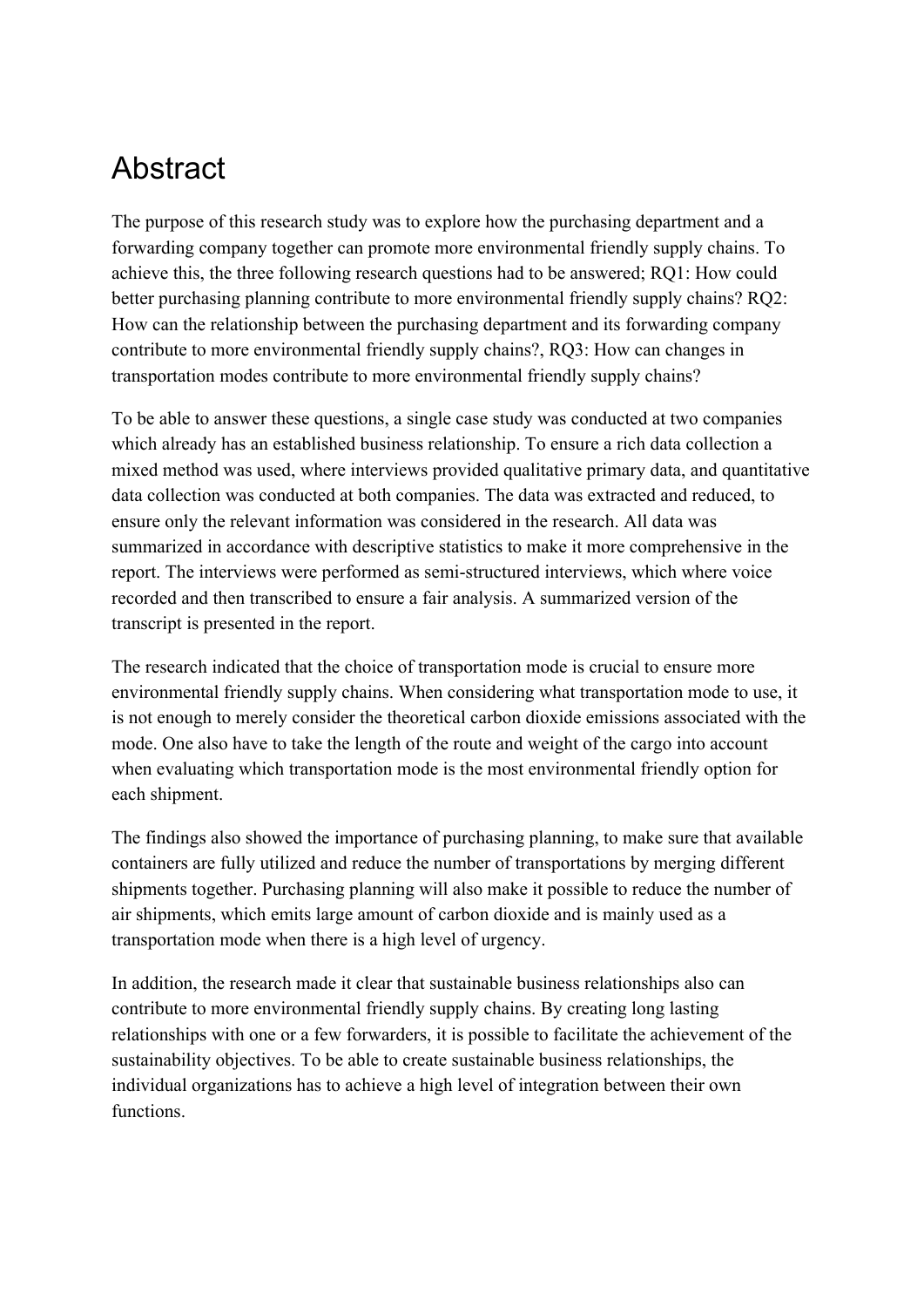# <span id="page-2-0"></span>Keywords

"Environmental friendly transportation", "Carbon dioxide emissions", "purchasing planning", "dynamic purchasing approach", "purchasing framework", "sustainable business relationships", "organizational integration", "transparency"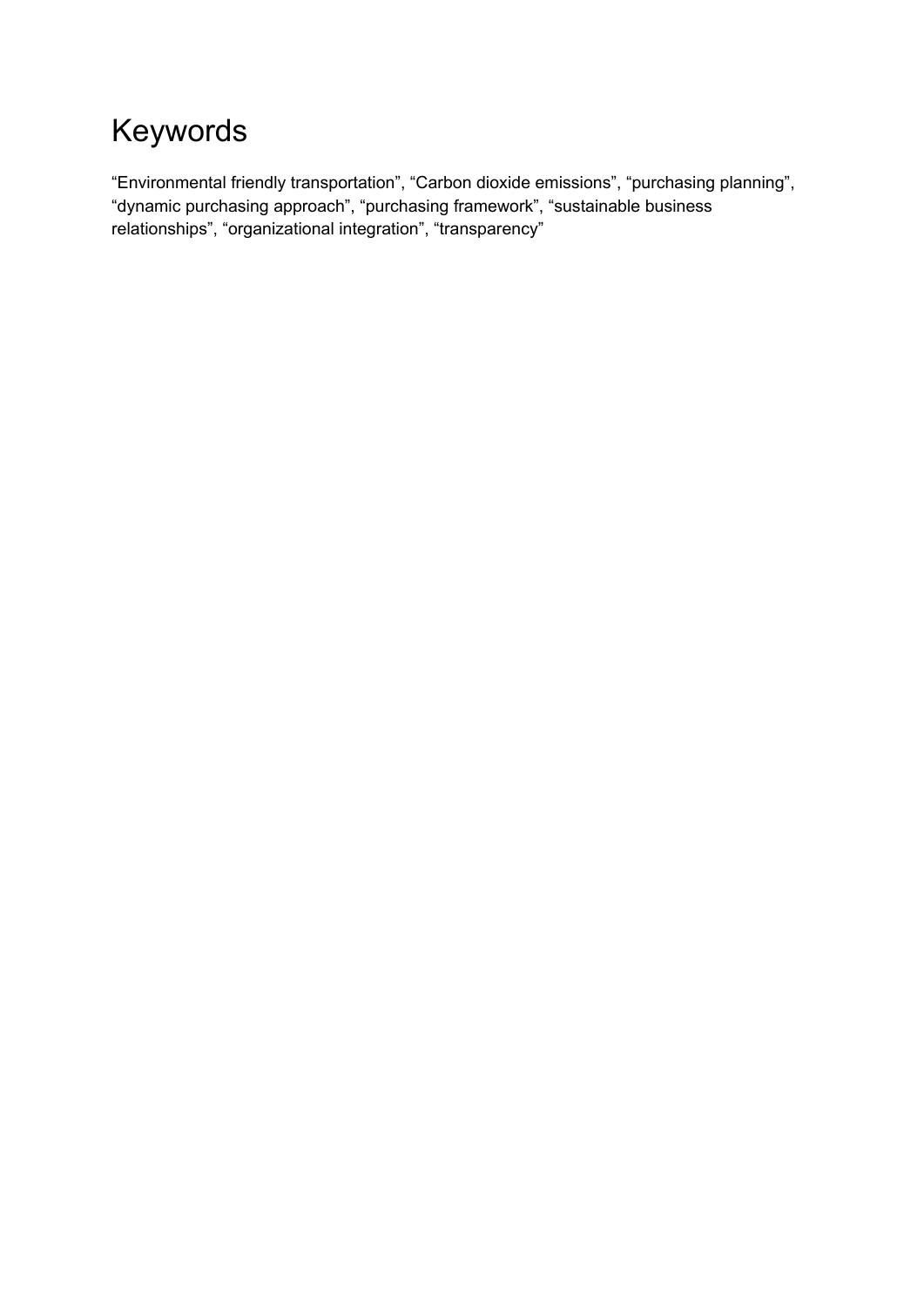# <span id="page-3-0"></span>Table of content

|              | <b>Abstract</b>                                                                                                                                                                                                                                                                                                                                                                                                     | $\mathbf 2$                                                                |
|--------------|---------------------------------------------------------------------------------------------------------------------------------------------------------------------------------------------------------------------------------------------------------------------------------------------------------------------------------------------------------------------------------------------------------------------|----------------------------------------------------------------------------|
|              | <b>Keywords</b>                                                                                                                                                                                                                                                                                                                                                                                                     | 3                                                                          |
|              | <b>Table of content</b>                                                                                                                                                                                                                                                                                                                                                                                             | 4                                                                          |
| 1            | <b>Introduction</b><br>1.1<br>Background<br>1.2<br>Purpose and research questions<br>1.3<br>Delimitations                                                                                                                                                                                                                                                                                                           | 7<br>7<br>8<br>8                                                           |
|              | 1.4<br>Outline                                                                                                                                                                                                                                                                                                                                                                                                      | 9                                                                          |
| $\mathbf{2}$ | <b>Theoretical background</b><br>2.1 Role of a purchaser<br>2.2 Role of the forwarder<br>2.3 Sustainability<br>2.3.1 Definition of Sustainability<br>2.3.2 Sustainability and transportation<br>2.3.3 Environmental compensation<br>2.4 Supply chain relationships<br>2.5 Purchasing planning<br>2.6 Transportation<br>2.6.1 Alternative transportation                                                             | 10<br>10<br>10<br>11<br>11<br>12<br>14<br>14<br>16<br>17<br>18             |
| 3            | <b>Methodology</b><br>3.1 Research design<br>3.1.1 The choice of research design<br>3.1.2 ROL AB<br>3.1.3 TKL Logistics<br>3.2 Method<br>3.3 Data collection<br>3.3.1 Quantitative data collection<br>3.3.2 Qualitative data collection<br>3.3.2.1 Interviews with ROL group<br>3.3.2.2 Interviews with TKL logistics<br>3.4 Discussion of method<br>3.5 Reflection of the validity and reliability of the research | 19<br>19<br>19<br>20<br>21<br>21<br>23<br>23<br>28<br>29<br>29<br>30<br>32 |
| 4            | <b>Findings and analysis</b>                                                                                                                                                                                                                                                                                                                                                                                        | 34                                                                         |
|              | 4.1 How can the relationship between the purchasing department and its forwarding<br>company contribute to more environmental friendly supply chains?<br>4.2 How could changes in transportation modes contribute to more environmental<br>friendly supply chains?                                                                                                                                                  | 34<br>36                                                                   |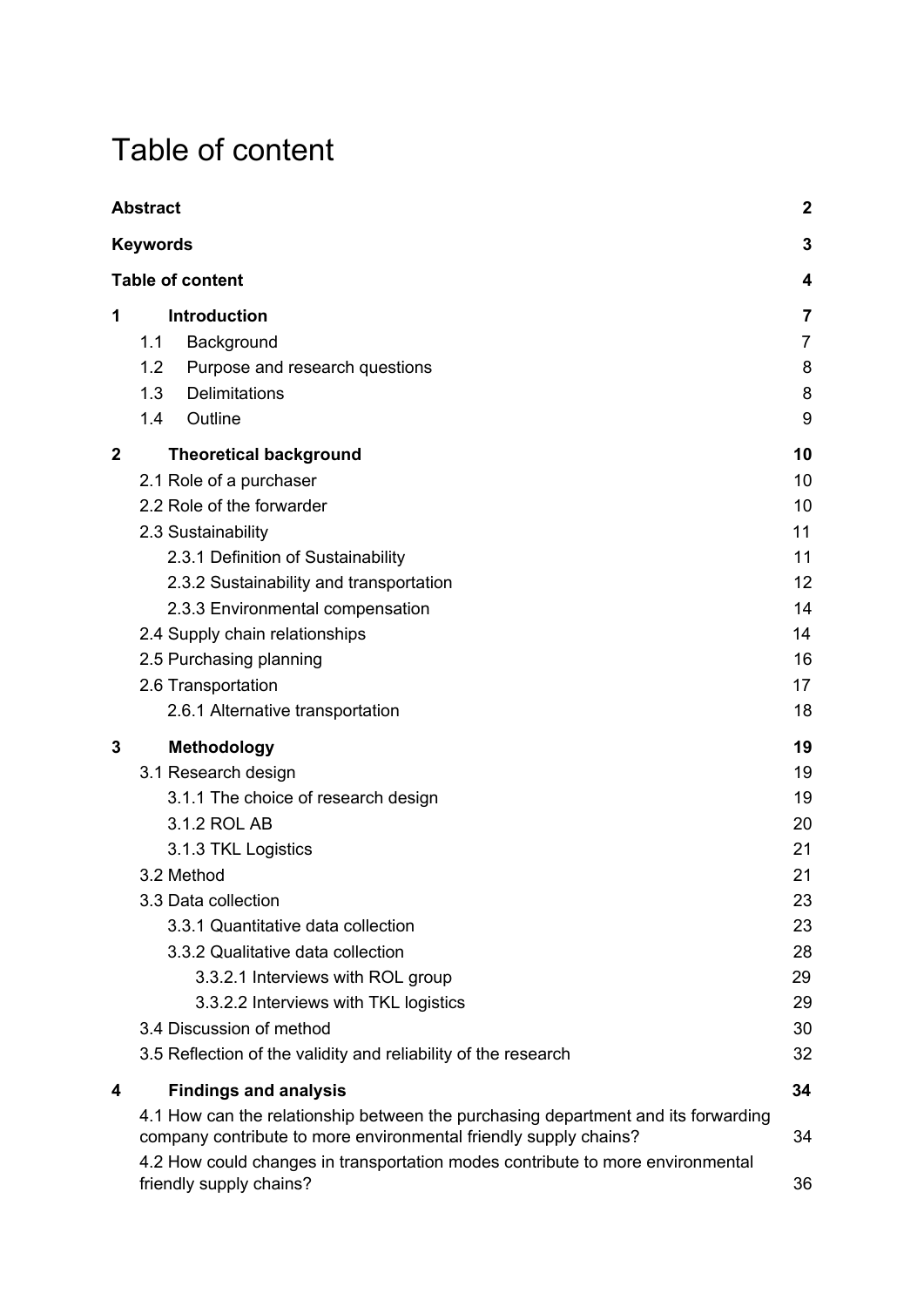| forwarding company contribute to more environmental friendly supply chains?<br>40<br>40 |
|-----------------------------------------------------------------------------------------|
|                                                                                         |
|                                                                                         |
| 40                                                                                      |
| 41                                                                                      |
| 41                                                                                      |
| 42                                                                                      |
| 43                                                                                      |
| 44                                                                                      |
| 4.3.1.7 Business relationships between the ROL group and TKL Logistics<br>44            |
| 45                                                                                      |
| 46                                                                                      |
| 46                                                                                      |
| 47                                                                                      |
| 48<br>4.3.2.3 Business relationship between ROL group and TKL logistics                 |
| 49                                                                                      |
| 50                                                                                      |
| 50                                                                                      |
| 50                                                                                      |
| 50                                                                                      |
|                                                                                         |
| 52                                                                                      |
| 52                                                                                      |
| 52                                                                                      |
| 52                                                                                      |
| 53                                                                                      |
| 53                                                                                      |
| 55                                                                                      |
| 55                                                                                      |
| 56                                                                                      |
| 5.2.1 RQ 1: How could better purchasing planning generate more environmental            |
| 56                                                                                      |
| 5.2.2 RQ 2: How can the relationship between the purchasing department and its<br>57    |
| forwarding company generate more environmental friendly supply chains?                  |
| 5.2.3 RQ 3: How could changes in transportation modes generate more<br>60               |
| 61                                                                                      |
| 62                                                                                      |
| 63                                                                                      |
| 64                                                                                      |
|                                                                                         |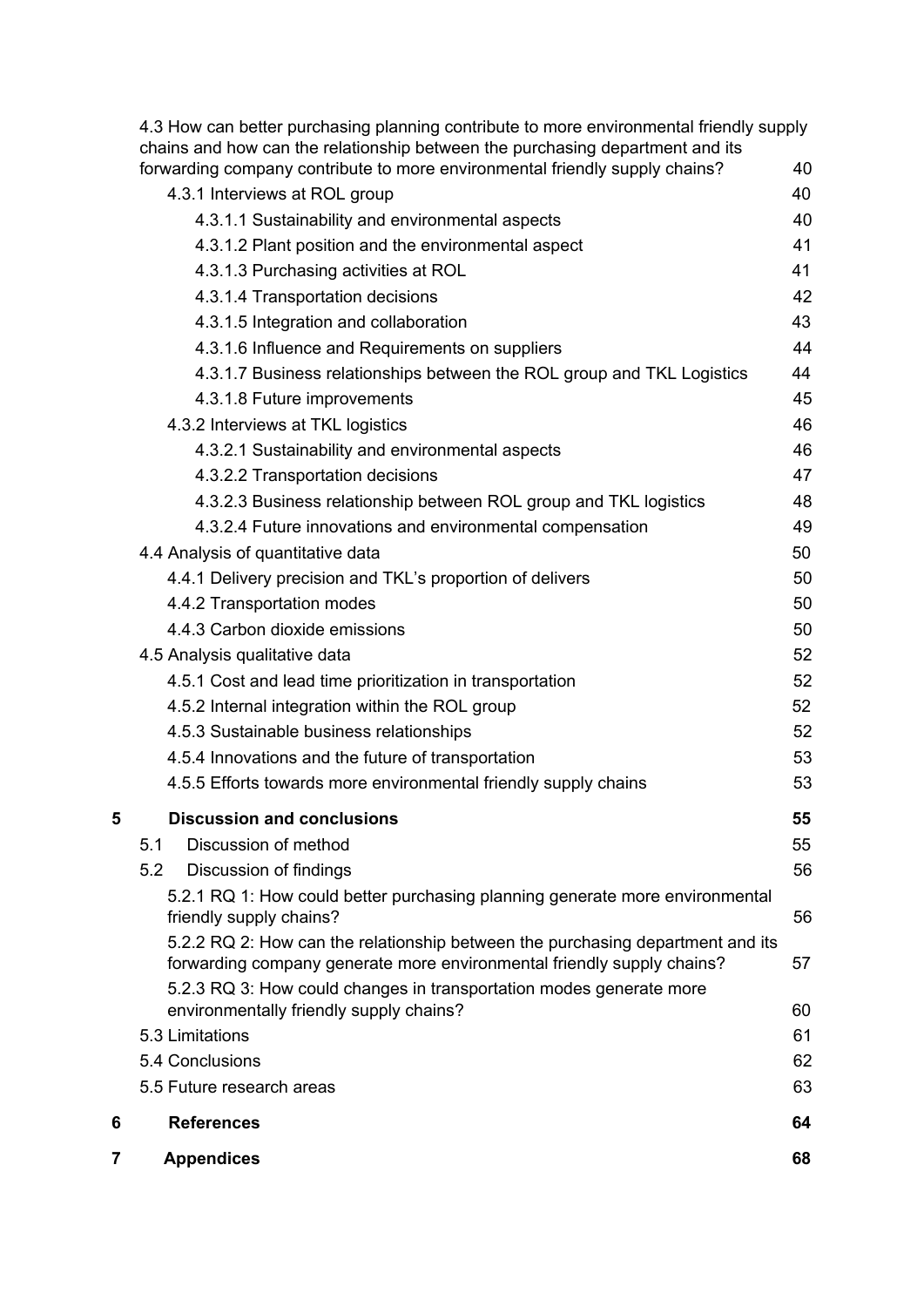| Appendix 1 | 68 |
|------------|----|
| Appendix 2 | 69 |
| Appendix 3 | 70 |
| Appendix 4 | 76 |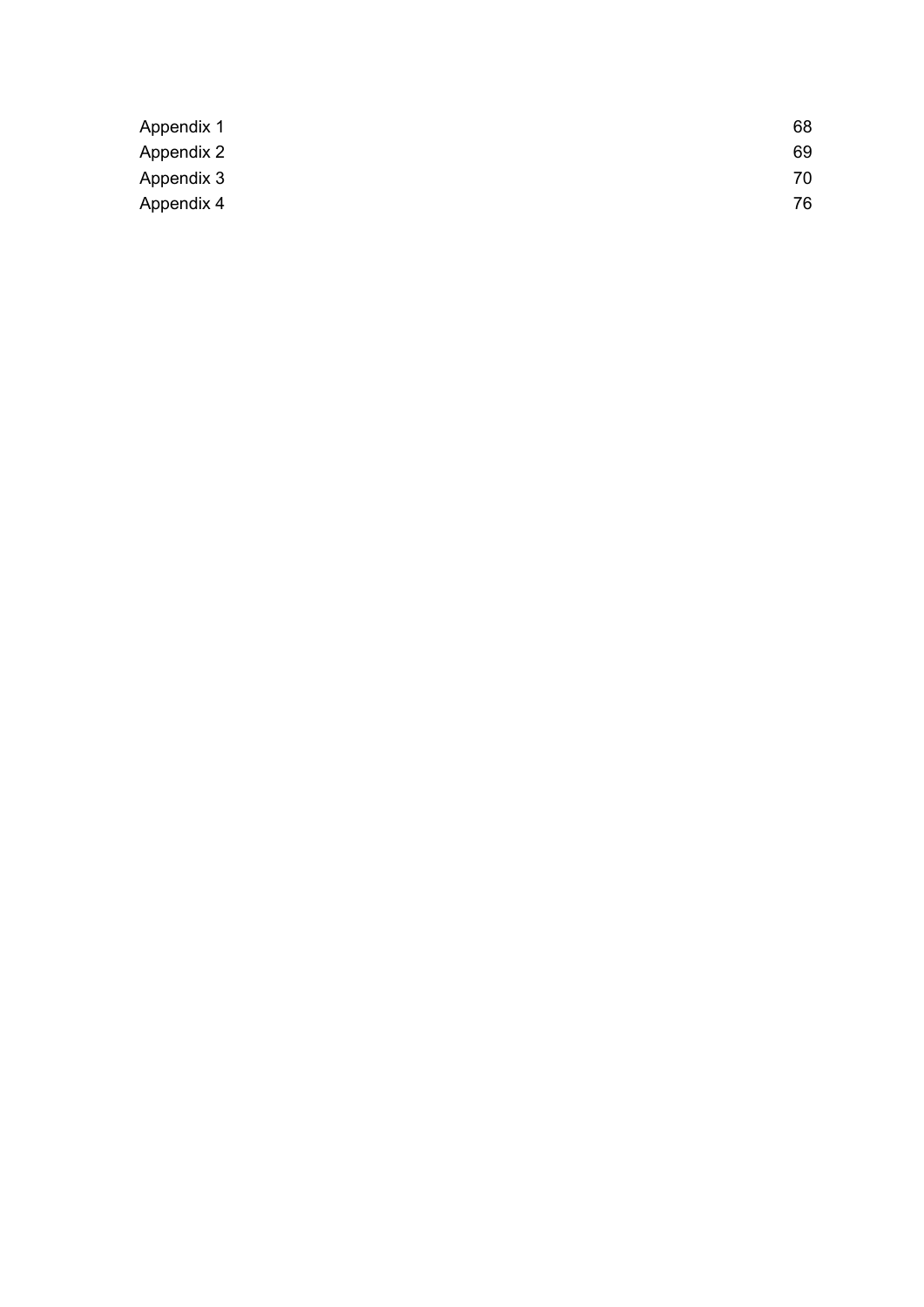# <span id="page-6-0"></span>**1 Introduction**

The modern market, pressures companies to become more sustainable and take global warming in consideration when doing business. The efforts of one organization is however not enough. True sustainability requires the involvement of all parties within the entire supply chain and need to cover all activities which are carried out, including the transportation element. Unfortunately transportation is often neglected in sustainability work, despite its large carbon dioxide emissions, which is known to contribute to global warming. In addition, transportation activities are generally outsourced to forwarders, which adds to the complexity, since an additional party need to make sustainable decisions. It is for this reason a case study is used to explore how the purchasing department and a forwarding company can contribute to more sustainable supply chains from an environmental perspective. Interviews and collection of secondary data is carried out to explore how purchasing and logistics can contribute to more environmental friendly supply chains, through their purchasing planning, transportation choices and business relationships. The investigation is carried out as a thesis for the bachelor program in sustainable supply chain management at Jönköping University in the spring of 2020, and applies the knowledge obtained during the academic time period.

# <span id="page-6-1"></span>1.1 Background

During the past few decades the market has changed considerably. In the past, most merchandise and consumables were purchased and produced locally and little planning was required, compared to today. This changed with globalization, and today's market has expanded to a global scale and requires shipping across continents. Hence, it has become a more complicated task, which requires extensive planning and a lot of resources. These resources might not be available within the company, due to the trend of focusing on one's core competencies, which has been established as an attempt to increase one's competitive advantage through efficiency and cost reduction (Grant, 2019). Even though a task is not considered to be a core competence, it still has to be attended to and therefore outsourcing has become a common practice (Abbasi & Nilsson 2016).

Outsourcing provides companies with the opportunity to utilize specialized competence, which would not be available if they had chosen to perform the tasks within the own organization. This is especially true for transportation activities, which rarely is handled internally. Therefor there has been a need to develop business relationships between an organization's purchasing and logistics departments and external forwarding companies, to ensure that purchased goods are transported efficiently and cheap. It is however not enough to merely develop business relationships. For outsourcing to become truly successful there is a need to develop sustainable relationships between the involved parties. It is important that the parties work towards aligned goals and simultaneously create value. However, the outsourcing process are facing new challenges as the consumers are becoming increasingly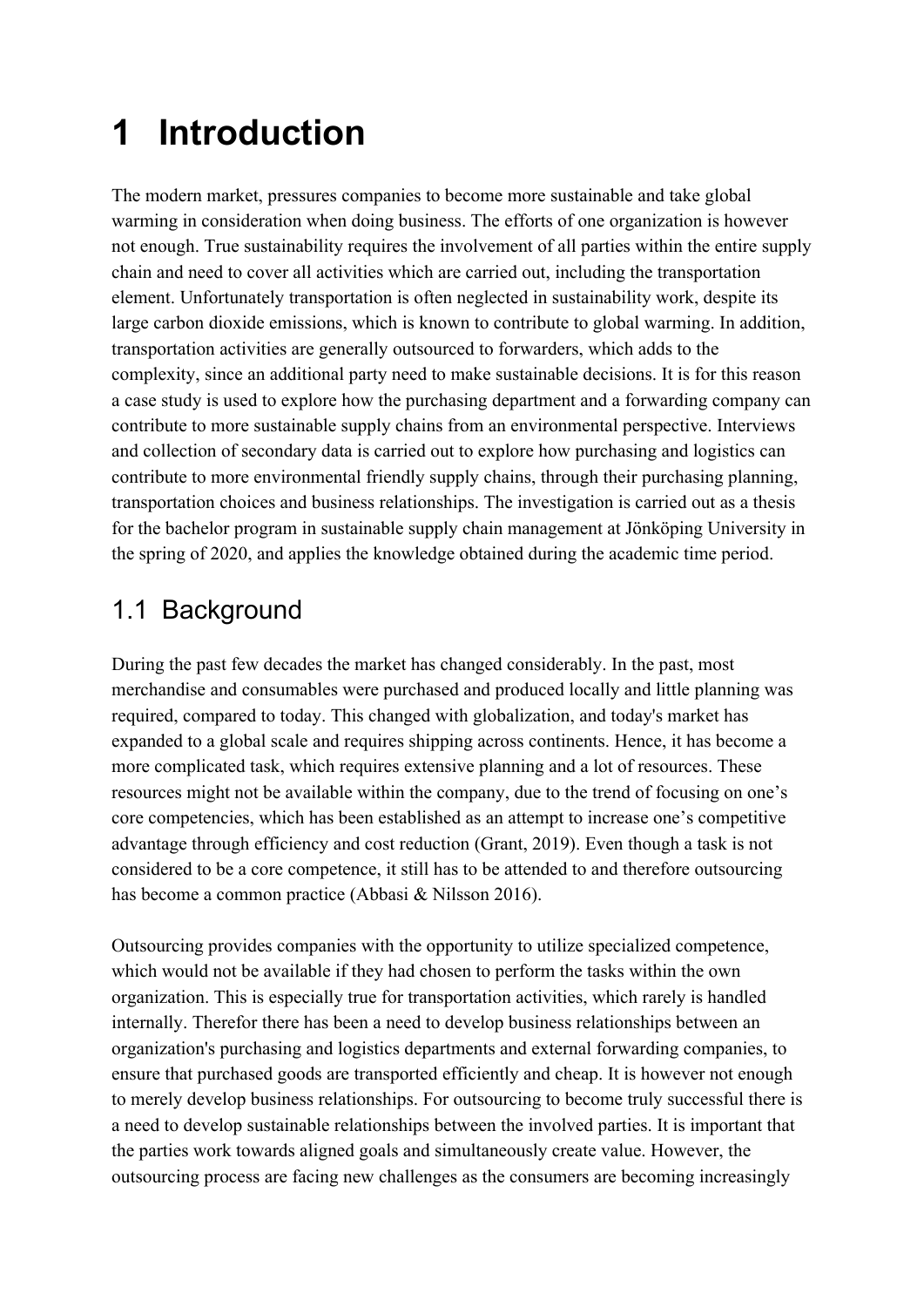invested in sustainability and global warming, which often is considered to be conflicting with companies objective to keep costs down. It is therefore important for both purchasers and forwarders to make business choices that will keep the carbon dioxide emissions down and decrease their contribution to global warming.

# <span id="page-7-0"></span>1.2 Purpose and research questions

The purpose of this report is to explore how the purchasing department and the forwarding company they use, together can promote more environmental friendly supply chains. It is important to investigate both these actors, as they have strong influence on the sustainability level of a supply chain. In addition, it is known that no company can be considered sustainable solely based on their own activities, it is a team effort. The whole supply chain needs to develop more sustainable and environmental friendly practices. One important aspect of the supply chain that has a great environmental impact is transportation, that often is being neglected, despite its large carbon dioxide emissions and customers putting more pressure on companies regarding sustainability. Companies focus on cheap and fast transportation, rather than sustainability and the environmental impact, to be able to meet deadlines and more prioritized demands. These trends have generated the research questions of this report;

RQ 1: How could better purchasing planning contribute to more environmental friendly supply chains?

RQ 2: How can the relationship between the purchasing department and its forwarding company contribute to more environmental friendly supply chains?

RQ 3: How could changes in transportation modes contribute to more environmental friendly supply chains?

# <span id="page-7-1"></span>1.3 Delimitations

There were a few delimitations that had to be incorporated into the research scope, to ensure it was kept within a reasonable size. First of all, the investigation only covers two companies, one company which has a purchasing department, and one of the forwarding companies they use. This might not be enough to generate a holistic generalization of the phenomenon. Secondly, the only quantitative data collected is secondary data from the companies business systems. The focus will only be on the relationship between the purchasing department and one forwarder. No other relationships between different parties in the supply chain will be investigated, despite them might having influence on the supply chains environmental impact.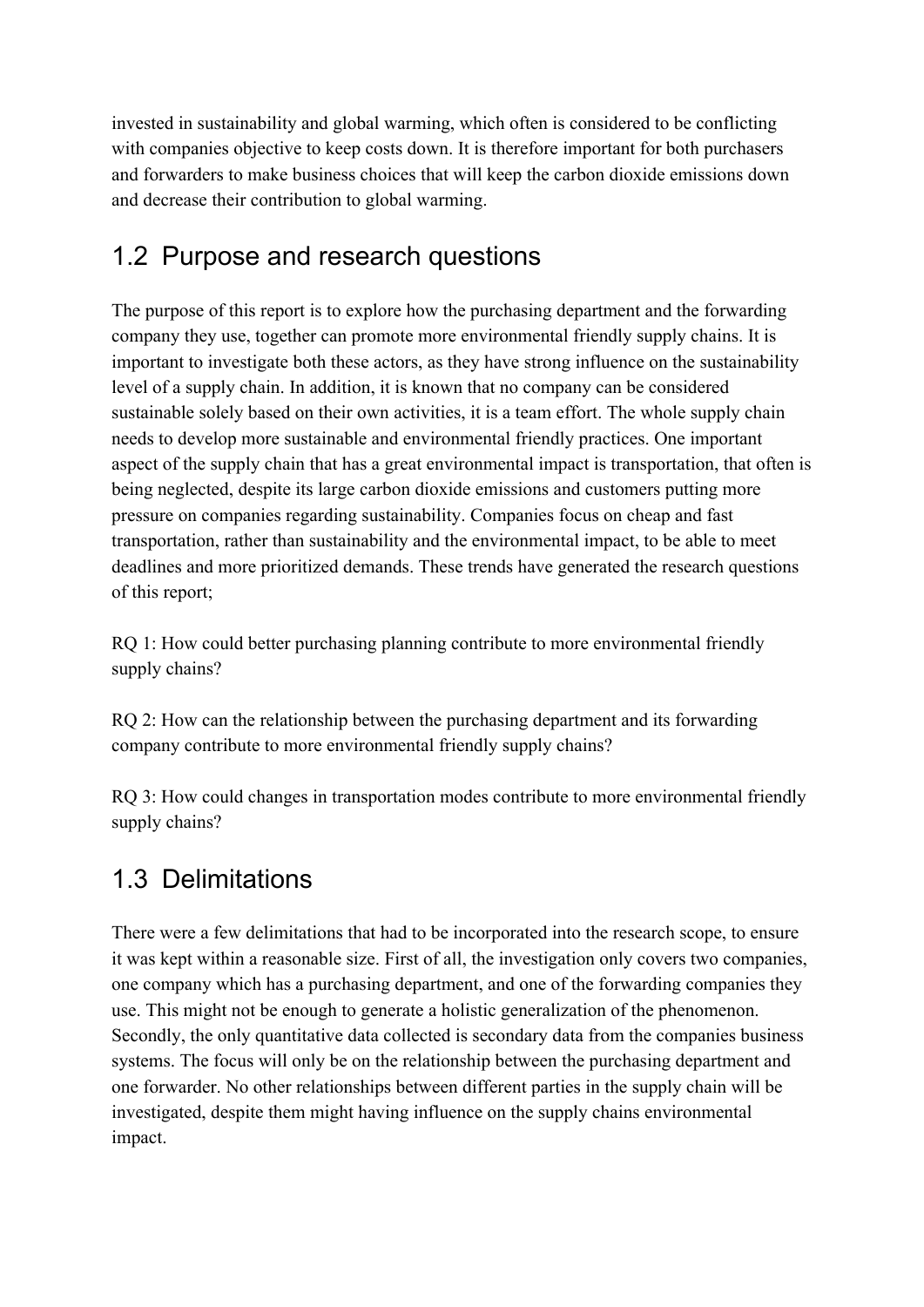In addition, the focus area will only be on transportations handled by the specific forwarder in the study, and between the other company's different company locations. There is also a high risk for traffic delays, where trucks are standing idle and generating large amount of carbon dioxide emissions, this can however not be taken into consideration in this research, since it would be impossible to determine the extent of the traffic jams and delays. Hence all quantitative data is based on smoothly flowing transportations.

# <span id="page-8-0"></span>1.4 Outline

The report will continue with a theoretical background to ensure that the reader has all required terminology, but also previously established knowledge available within the subject. Following is the methodology, clarifying the approach, methods and techniques used, as well as an account for all actions and decisions taken during the research process. The findings and an analysis of them are then presented, followed by a discussion of the methods, findings and possible limitations which occurred during the research process. Finally there is a conclusion section and an appendix containing raw data.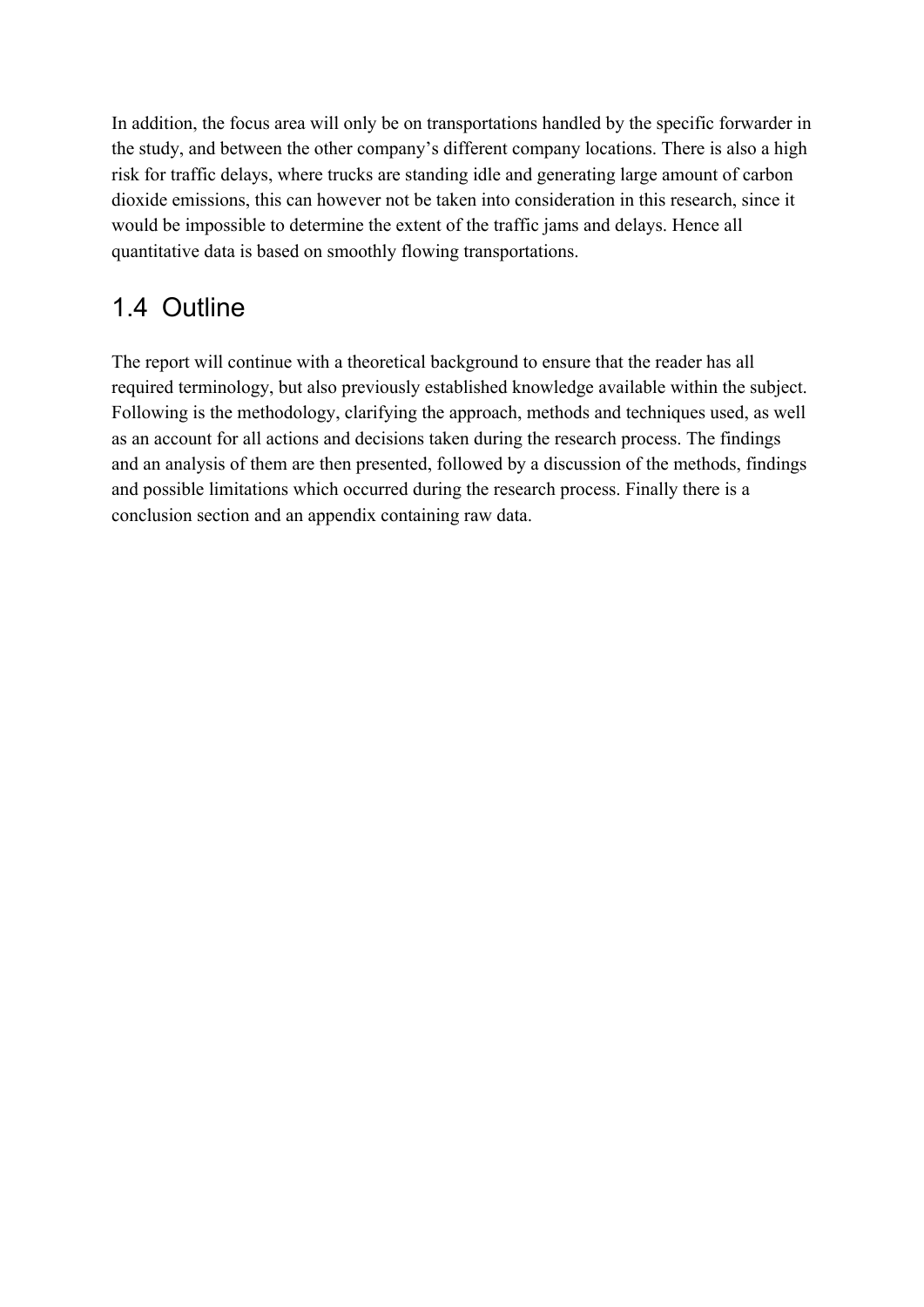# <span id="page-9-0"></span>**2 Theoretical background**

# <span id="page-9-1"></span>2.1 Role of a purchaser

The role of the purchaser has advanced from a more clerical role within the company, to a more strategic role. One contributing factor to the development is the increased importance of reduced cost, while improving quality. Another factor stimulating the changes in the purchasing role, is the new management philosophy which emphasize closer relationships with suppliers and just-in time (JIT) delivery. To be able to meet the demands and arrange for deliveries in accordance with JIT, many companies purchasing function are becoming a collaborative arrangement. In addition, the purchasers has been assigned with the responsibility to develop more sustainable supply chains through their activities (Ellram & Pearson, 1993).

The purchasing department has great influence on cost, quality and sustainability due to the nature of their activities. Some of these activities includes determining which suppliers to use, but also what material to purchase. At the same time, the purchasing department need to balance the cost objectives, while meeting quality requirements and societal pressures concerning environmental and social issues. The list of appropriate suppliers becomes limited when the requirements for non-toxic materials, minimum waste and recyclable materials are accumulating. As a result, the purchasing function has become a challenging task, which requires large quantities of resources, time and planning (Teixera, Assumpcao, Correa, Savi & Prates, 2018).

# <span id="page-9-2"></span>2.2 Role of the forwarder

A forwarders main responsibility is to offer transportation and logistics solutions that are efficient, flexible and cost justified. The specifics of the forwarder's activities might change depending on the need of the individual clients, but the modern shipper´s expectation is mainly about efficient and timely door-to door solutions. These activities is often complicated to solve, and requires the forwarder to possess a number of specialized competences and a well-developed network. The role of the forwarder changed with the introduction of the container, which plays an important role in modern transportation, as it allows for larger shipping batches (Chain, 2014).

Today, it is considered imperative and evident to outsource logistics activities to third-party logistics (3PL) companies, such as a forwarder. This will facilitate the establishing of value creating supply chains, that are built on trust. Despite this being imperative, there is an issue when considering sustainability from a logistics perspective, to instead focus sustainability efforts on production and material extraction (Abbasi & Nilsson, 2016). One reason for this is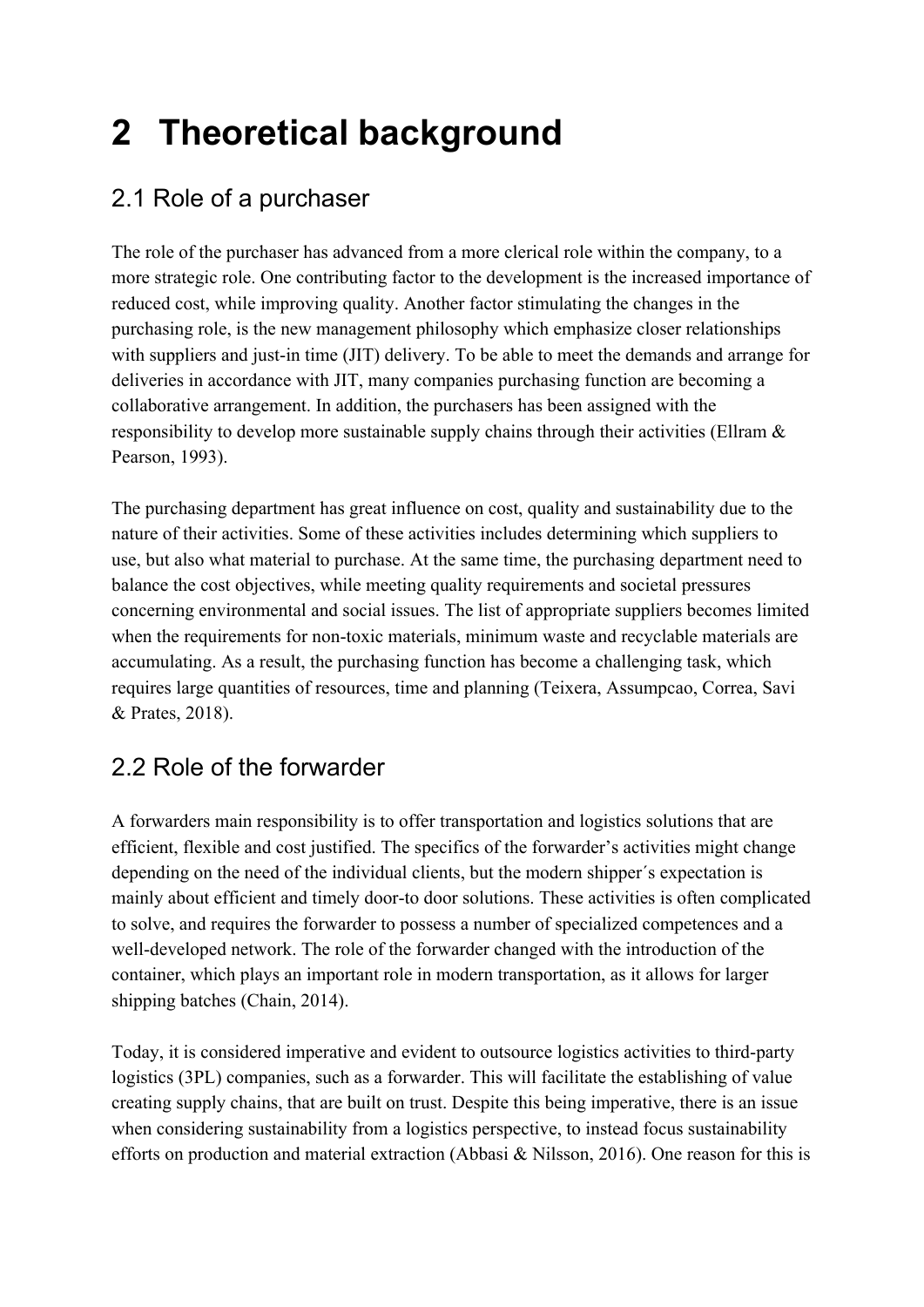the lack of pressure 3PL companies experience from their clients. They are however experiencing pressure concerning low costs (Persson, 2013).

It is not uncommon that 3PL companies does have plans and objectives regarding sustainability, and some offer online calculations of emissions related to their clients transportations. They do however not include it in their mission or visions, hence it is not a priority and part of their core business. The main efforts made by 3PL companies, to achieve more sustainable supply chains, are to choose the transportation modes with more care. They aim is to be more energy efficient during transports by using combination shipments and thereby reduce the number of containers that are shipped, despite not being fully utilized (Abbasi & Nilsson, 2016).

In addition, climate compensation is a valuable supplement for the transportation industry, to make up for the environmental damage they convey (Persson, 2013). At least until truly sustainable transportation solutions can be developed and fully implemented.

### <span id="page-10-0"></span>2.3 Sustainability

#### <span id="page-10-1"></span>2.3.1 Definition of Sustainability

In order for a company to become sustainable it needs to achieve financial success, while considering their environmental impact (Granados & Gámez, 2010). Sustainability within organizations is about having a sustainable supply chain which acknowledge all aspects of the triple bottom line. Sustainable supply chains are achieved when a firm is able to integrate environmental and social aspects into their internal and external activities, without compromising the economic performance of the companies (Ron, 1998). The triple bottom line is commonly used as a framework that assess the three interconnected dimensions economics, social issues and the environment, with the purpose to assist companies in achieving their sustainability objectives (Slaper & Hall 2011).

As outsourcing has accelerated the last decades, both purchasing and supply management has become important actors in the development of sustainable business behavior (Reuter, Foerst, Hartmann & Blome, 2010). In fact, the decisions that are being made by the purchasing department has become crucial, since they are the link between the own organization and the external businesses up-stream the supply chain and with the 3PL (Abdur & Piak, 2020).

Most Western companies nowadays, have expanded their supplier base to a global scale, and spend volumes are moving towards emerging countries (Reuter, Foerst, Hartmann & Blome, 2010). The environmental and social mindset in other parts of the world can differ widely, and this presents challenges for the Western companies, when there are increasing pressures of sustainability from their stakeholders. This forces companies to ensure that all their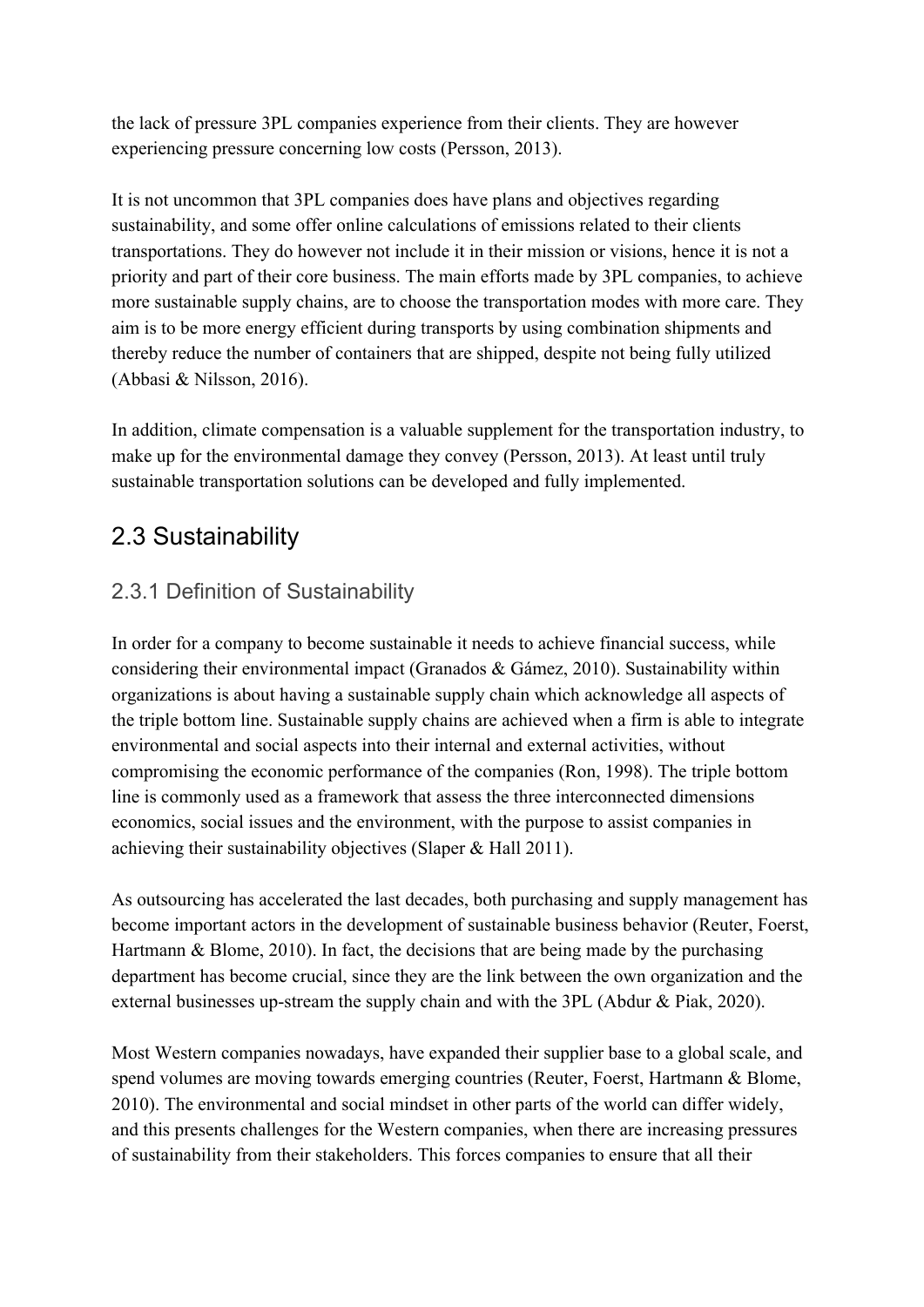suppliers are able to meet these sustainability demands, or they will compromise their competitiveness. In order to minimize the reputational risks associated with sourcing globally, most Western companies are establishing corporate codes of conduct, which their suppliers are required to meet. This will facilitate organization transparency in terms of social engagement and how they work towards reducing the environmental impact induced by their activities, which displays their sustainability efforts to the stakeholders (Baden, Harwood  $\&$ Woodward, 2009).

#### <span id="page-11-0"></span>2.3.2 Sustainability and transportation

Globalization has expanded the container-transporting market, as well as established a need for forwarders to manage these transportations. As a result, forwarders have developed a great influence on products sustainability status. The transportation industry has become so large, that in 2016 it stood for 22 percent of the total carbon dioxide emissions world wide, and it continues to increase (Berg & Langen, 2017). In fact, of those 22 percent, 74 percent are represented by road transport while only nine percent is represented by sea transport.

Even though logistics activities bring multiple socio-economic effects that are positiv, such as work opportunities, it also generate negative effects on both the society and the environment. Therefor, there is a need for joint efforts to create more sustainable supply chains, where the positive aspects are highlighted and the negative are reduced, or even eliminated (Abbasi & Nilsson, 2016). The focus in transportation is often costs, and therefore it only captures the impact assigned with a monetary value. There is a clear need to assess other kind of impacts from transportation activities, such as environmental ones (Bardfod, 2018).

More environmental friendly supply chains has become popular as a concept, to ensure that the supply chain emits less carbon dioxide and other pollutions, while still generating a profit and enables growth of the individual companies. There are various efforts available to improve production and develop alternative raw materials. The aim is to be able to create more sustainable products which emits less pollutions, as a response to the markets increasing demand on sustainability (Teixera et al, 2018). However, transportation, which generates great amount of pollutions, is neglected, to ensure low prices, as it is not consider to be a value adding activity (Berg & Langen, 2017). One reason for this could be the fact that it is hard to achieve fast, cheap and environmental friendly logistics. Therefor, the environmental aspects is down prioritized, since businesses are about profit and fast deliveries. This however, needs to change (Abassi & Nilsson, 2016)

Other activities to ensure more sustainable logistics are to utilize the available resources and containers at maximum, while keeping it within the weight limit (Abbasi  $\&$  Nilsson, 2016). This is why its goods to use 3PL, as they can combine multiple clients cargo trough combination shipments. This ensures that the resources are utilized more effectively than the clients most likely could have achieved separately (Abassi & Nilsson, 2016).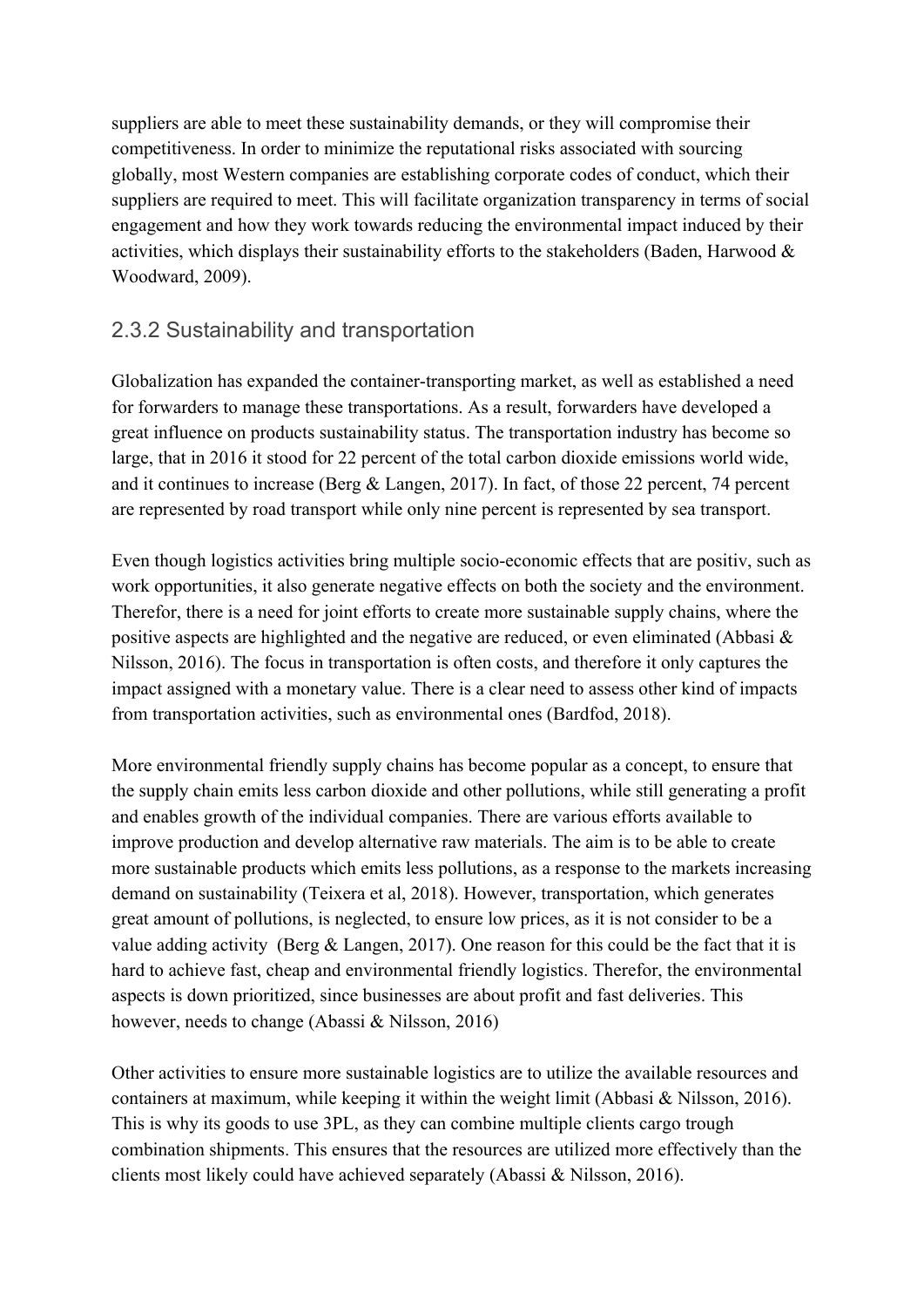There has been an increasing tendency among transportation companies to become more environmental friendly, while shippers have not prioritized this. Instead their focus has been on cost, since the customers most of the time is not willing to pay, to ensure lower environmental impact (Berg & Langen, 2016). Transportation management is critical for logistics and supply chain success. Even thought this is well known in the industry, many shippers solely use logic and knowledge from operations as old as from the 1980. Using information that is out of date and no longer is applicable, can contribute to poor performance and thereby cause higher environmental impact, compared to when using more modern and efficient tactics (Stank & Goldsby, 2000).

Forwarding and shipping companies first approach towards sustainability is lowering carbon dioxide emissions. To achieve this, the mode of transport and planning of the routes has to be determined carefully. Intermodal transportation will often generate lower carbon dioxide emissions, than when strictly using truck mode transportation. However, this is not true if the distance is short. Even though sea transport in theory generate the lowest carbon emissions per tonne per km of the traditional transportation modes, it is transported such long distances that it no longer can be considered environmental friendly, especially since the route seldom is straight (Berg & Langen, 2016).

Many forwarders and shippers are starting to develop sustainability targets, often concerning lowering of the carbon dioxide emissions, as they believe it will become more important as time progress. Despite this, their clients rarely demand sustainable solution from their forwarders and instead ask for cheap solutions (Berg & Langen, 2017). In addition, the customers rarely demand to see the environmental impact of their transportation, since the basic requirements of transportation nowadays are to meet low cost or elevated service requirements (Berg & Langen, 2017) (Stank & Goldsby, 2000)*.*

There is an urgency that efforts are made to promote innovative solutions within sustainable logistics, but at a low cost, for companies to be on board and contribute to more environmental friendly supply chains (Björklund & Forslund, 2018). Example of these could be development of vehicles that run on alternative energy sources and aim for zero emissions. It is however, essential to consider the costs associated with development and implementation of new innovations, as this often limits the progress. Innovations within logistics can not be achieved by a single company. Actors from the whole supply chain need to be involved for it to be successful. This will require the development of sustainable, long-term relationships between suppliers, forwarders and transportation companies etc. To ensure that the innovations and efforts move towards more sustainable alternatives, key performance indicators (KPI's) concerning sustainability should be implemented, to track the progress (Björklund & Forslund, 2018).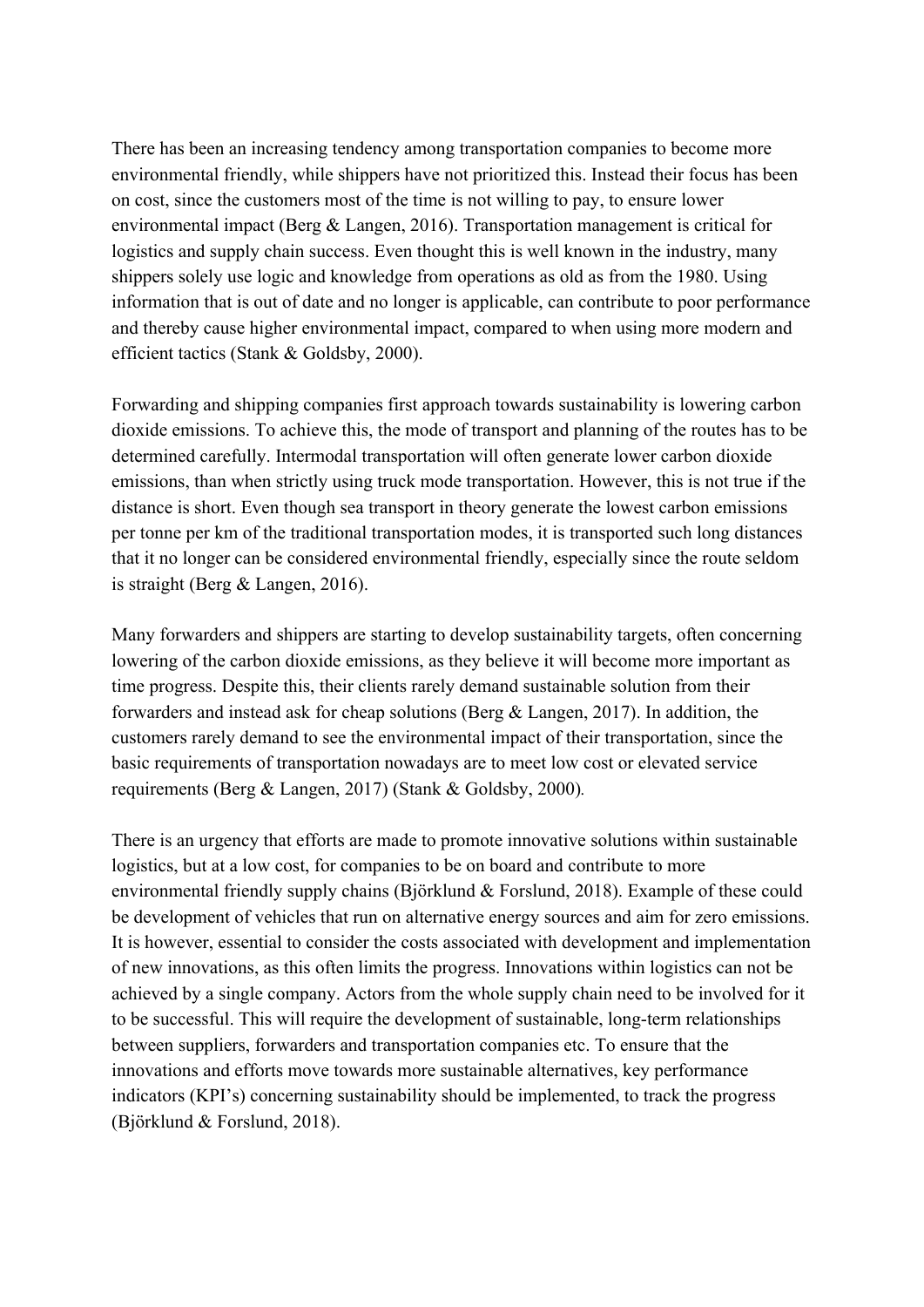Until this is possible, effort could be made to educate driving personnel in eco-driving, but also inform clients about the difference sustainability efforts can make. If the clients starts to demand more sustainable logistics instead of merely fast and cheap transportation, then 3PL companies will prioritize sustainability, to maintain their market share (Abbasi & Nilsson, 2016).

#### <span id="page-13-0"></span>2.3.3 Environmental compensation

Environmental compensation is becoming increasingly common in today's society due to growing pressure from stakeholders, in terms of meeting environmental goals such as biodiversity targets and carbon footprints. The booming interest in sustainability has emerged from the severe problems of air pollutants, that is affecting both the environment and human health (Yang, Chang & Yan, 2014).

The main function of environmental compensation is to compensate for the damaged on nature made by company activities. Today it is used to sustain the biodiversity and ecosystem in various countries across the globe. This is an passive approach to become more sustainable, as it often is implemented after the damage already has been made. There are different environmental compensation efforts available, ranging from being as vague as "an acceptable level of loss" to a concrete action plan of improvement. Many companies and service providers are offering their customers to pay a fee for environmental compensation, when in fact obligatory compensation would be much more effective (Persson, 2013)

# <span id="page-13-1"></span>2.4 Supply chain relationships

To achieve a sustainable supply chain, the business relationships should be sustainable as well. The benefits that could be realized through a sustainable business relationship are several, and among them are competitive advantages, such as a strong market position. A sustainable business relationship can also promote a cooperative relationship, that benefits all parties involved. The resistance within each process is minimized and the interdependencies between the parties are developed and strengthen (Schiefer, Fritz, Reynolds, Fischer & Hartmann, 2009).

Sustainability within a business relationship is characterized by the same traits as sustainability within other areas. It is mainly about the ability to maintain a product, service or process, without interfering with the possibility of future generations having the same possibilities. The actions required to create sustainable business relationships are several. The first two are to create flexible organizational behavior and collaborative thinking. This will promote relationships that are stable and prone to overcome challenges. Another important action is to establish equal power distribution between all business partners, which will positively impact the sustainability of the business relationship, since no company will be overthrown by another. A fourth action is to implement clear and effective communication,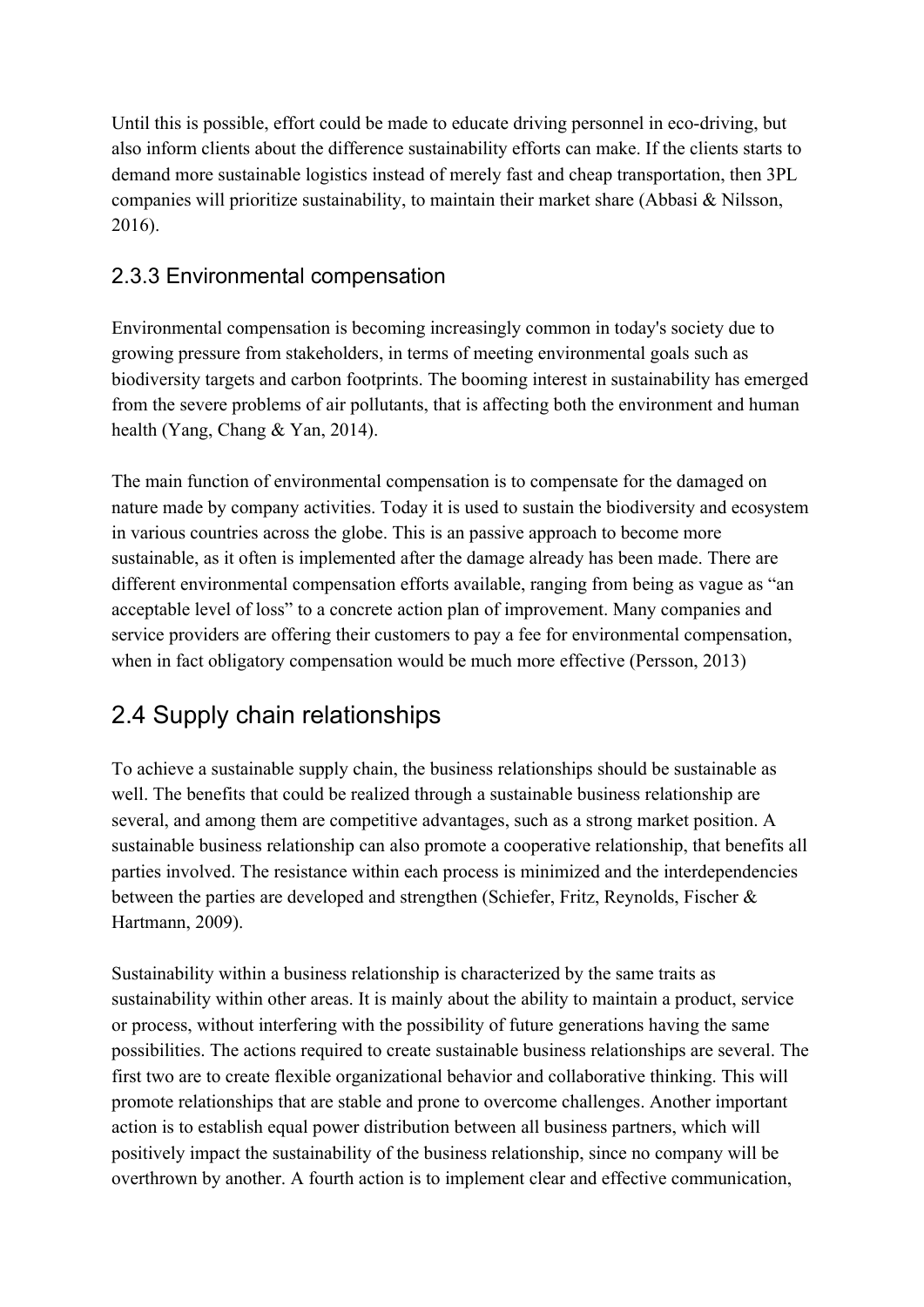which can ensure that common and individual interests and objectives are declared. Without clear and effective communication, decision making and everyday operations are at risk for errors, which could result in unsustainable behavior (Schiefer et al. 2009).

Within sustainable supply chains and sustainable business relationships, it is crucial with transparency and trust. This will facilitate the empowerment of the weaker parties, while holding the stronger ones accountable for their actions (Mol, 2013). There is however important to identify the appropriate level of transparency, since to little transparency will make the collaboration difficult, while to much leaves the parties exposed.

Trust is an important factor within sustainable business relationships. The main reason for this is that supply chain partners depend upon one another, to create value from their common resources, especially when outsourcing certain activities. A supply chain is a complex, advanced and adaptable system and its success depend to a large extent upon the level of interaction between the supply chain parties and their interdependence. In order to have a good interaction and collaboration between the parties, they need to trust each other enough to willingly share information and future plans etc., that is, they have to be transparent (Capaldo & Giannoccaro, 2015).

In the past, purchasing and logistics were separated. In today's business world, successful companies have achieved integration between the functions to ensure smoother supply chains (Ashenbaum & Maltz, 2016). A supply chain will be able to become integrated if it is transparent and there is trust between the functions. This is crucial for superior supply chain performance, where sustainability is included (Fabbe-Costes & Nollet, 2015). It will also provide a more holistic understanding of the business's financial situation, as the logistics and purchasing costs are influenced by each other's activities. Integration facilitates information exchange, collaboration and organizational alignment, to ensure that all functions strive towards similar objectives (Ashenbaum & Maltz, 2016). In fact, when studying supply chains that generate low or non-existing value, there is evidence of the involved functions working towards different goals and objectives, that even could be contradictory. Common or similar objectives, which ensure functions working towards the same direction is essential for value-creating supply chains and this can be achieved through integration (Pagell, 2004).

As previously stated, for a supply chain to become integrated, the individual parties need to achieve integration within their own company as well (Fabbe-Costes & Nollet, 2015). In fact, it is crucial to achieving integration within and between companies, to ensure success (Pagell, 2004). This could also refer to the need to integrate different locations within the same company, even when they are in different countries. This is to ensure a strong and integrated internal base for the organization being able to develop sustainable business relationships, with other organizations (Fabbe-Costes & Nollet, 2015).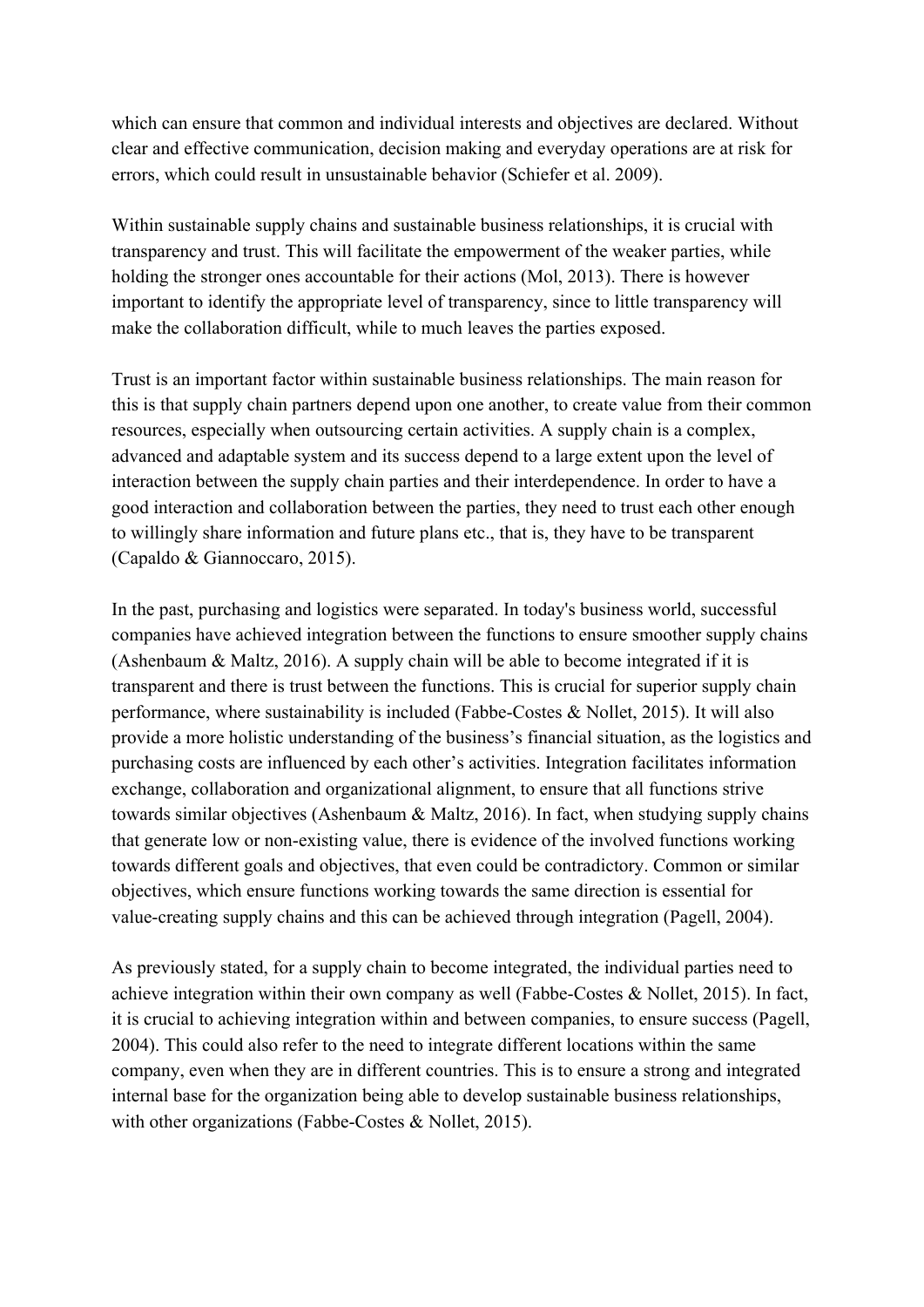One of the most important flows in supply chain management is information flow, which enables integration and smoothly flowing supply chains (Pagell, 2004). If relevant information is not shared, decisions and actions could be made which does not generate the best practice and might not be in alignment with the objectives. That is, without sharing the relevant information, the collaboration is doomed to fail (Ashenbaum & Maltz, 2016). This is especially true when combined with the trend of outsourcing logistics activities to 3PL, which requires information sharing to ensure flexible and adaptable supply chains. It will also generate more efficient supply chains with a high level of strategic planning throughout the whole supply chain (Abassi & Nilsson, 2016). It is therefore important to nourish the relationship and not focus on blame when errors occur, but instead focus on problem-solving (Pagell, 2004). This is not only true between departments of the same organization, this is also relevant when activities are outsourced to another company (Ashenbaum & Matlz, 2016).

# <span id="page-15-0"></span>2.5 Purchasing planning

Purchasing strategy is of key importance for all businesses in order to be able to efficiently respond to customer needs. A purchasing strategy can assist in maintaining an appropriate service level toward the customers, and save money by improving cash flow. A purchasing process that is guided by a comprehensive purchasing strategy, will improve the delivery of goods and the overall value to customers (Myung & Drake, 2008).

Purchasing planning can be carried out as a static or dynamic purchasing approach. The dynamic approach is chosen when the procurement decisions are not made until the last second, and it prioritize the daily demand and market prices etc, rather than forecasted demands. The static planning approach takes a detailed time-based plan into consideration before making any decisions, and therefore it requires forecasts. This approach has less flexibility than the dynamic one, and its main objective is to minimize the total procurement efforts (Kerstholt & Pieters, 1994).

Some organizations choose to apply a generalized conceptual framework to their purchasing function, to facilitate the implementation of strategic purchasing strategies. This framework consist of a few different stages, which can vary between different organizations. An example of these steps are; analyze inputs, initiate activities, and abolish or avoid inertia (Rajagopal & Bernard, 1993).

To be able to analyze the inputs, it is crucial to collect all data available about the purchase. The initiation of activities is about identifying the stages required to do the purchasing process, while the abolishment of inertia happens when an organization implements strategic purchasing practices through their communication plans. As the purchasing activities becomes more complicated, it would be beneficial to apply a conceptual framework. This is even more important when a firm changes its competitive strategy to match the current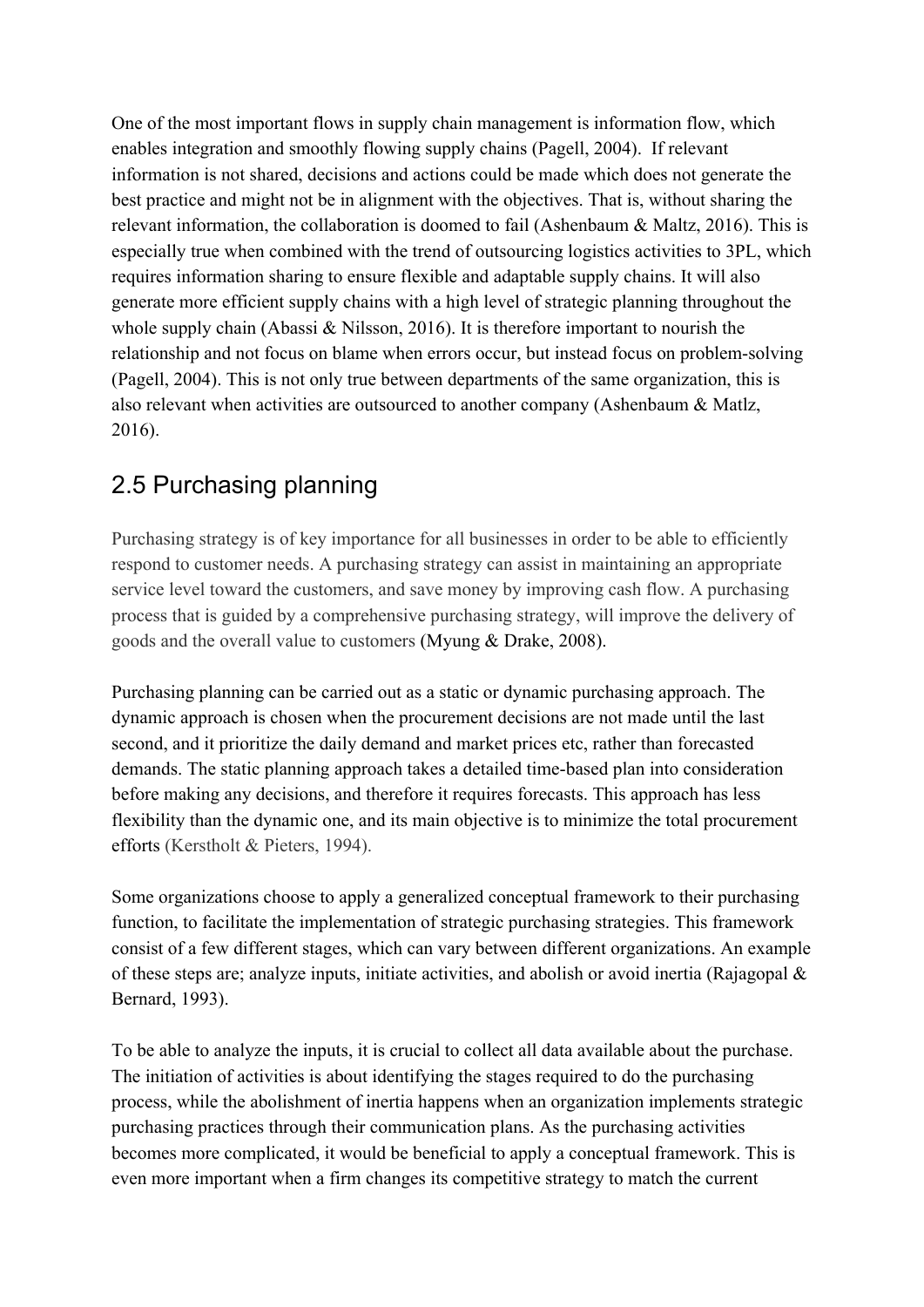environmental conditions. The framework works as an excellent guide for implementing changes in the purchasing strategy (Rajagopal & Bernard, 1993).

Another purchasing framework available to guide the implementation of sustainability effort in purchasing are ISO 14001, that focus solely on evaluating suppliers in terms of sustainability. This framework can be used to integrate the sustainability concept into the purchasing strategy (Meehan & Bryde, 2011). Sustainability is a wide concept that include for example the utilization of the transportation modes used in the supply chain. Important to consider, is the need for planning in order to utilize the transportation modes at maximum. Hence, an integration of transportation planning into the transport service buyer's overall planning approach is required. This includes the purchasing planning (Hedvall, Dubois  $\&$ Lind, 2017).

#### <span id="page-16-0"></span>2.6 Transportation

The forwarding industry has multiple transportation modes to choose from when transporting cargo. The most common ones are sea, rail, air and truck mode which all servers their purpose, as they can transport goods at different volumes, speed and flexibility. More often than not, the forwarders combine multiple transportation modes for each freight, to provide door-to-door delivery. This is called intermodal transportation (Bowersox, Closs, Cooper & Bowersox, 2013).

Water is the most commonly used transportation mode, but also the oldest one and the cheapest. It allows for large quantities of goods to be transported at low variable costs, but at a slow pace and with a limited range and flexibility. In addition, it has lower fixed costs than rail, while generating smaller carbon emissions at only 10 gram of carbon dioxide per kg goods transported 20 000 km, which makes it the most environmentally friendly alternative of the big four transportation modes (Bowersox, Closs, Cooper & Bowersox, 2013) (TKL, 2020). The main disadvantage of the sea mode is the slow speed it operates at, which requires planning long time in advance, as the transportation takes about 45 days door-to-door from China to Sweden (TKL, 2020).

Rail allows for transportation of heavy goods at large distances, while keeping the variable costs and need for personnel low. The fixed costs on the other hand, are relatively high due to the expensive equipment and infrastructure required. Until today (or at least since the WWII) the train has mainly been used for transporting bulk goods and heavy equipments (Bowersox, Closs, Cooper & Bowersox, 2013). However, with the extensive development of the railroad system in China, rail are becoming an attractive transportation alternative for normal goods that are being exported from China to Europe. It is faster than the sea mode, as it takes about 24 days door-to-door from China to Sweden, but does not generate as much emissions as the air mode does, only 15 gram of carbon dioxide per kg goods transported 11 000 km.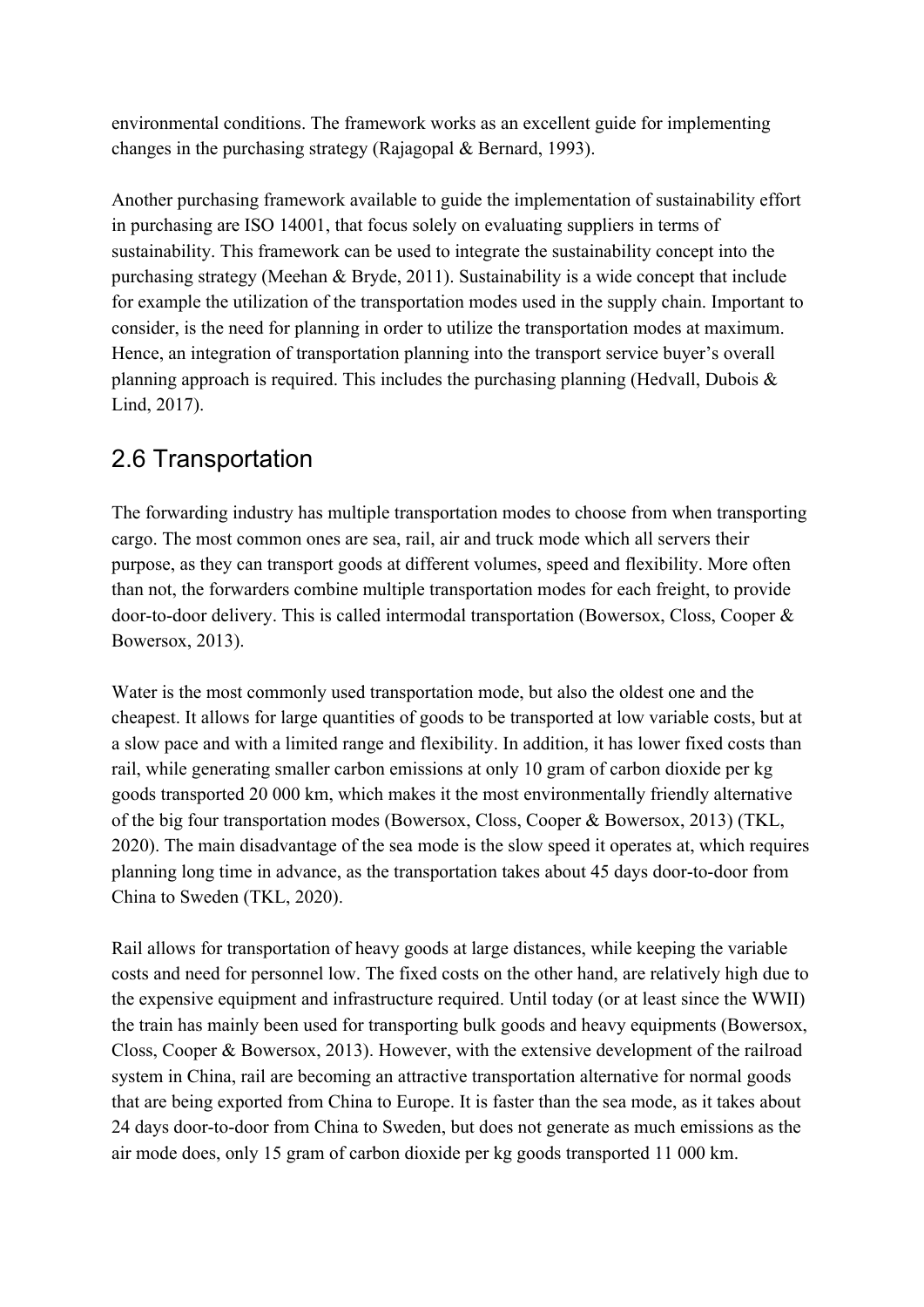Therefore it represents a good alternative to air, when time pressure will not allow for sea transports long lead-time (TKL, 2020).

Air is the fastest available transportation modes for normal goods, as it can transport cargo door-to-door from China to Sweden in 6 days (Bowersox, Closs, Cooper and Bowersox, 2013) (TKL, 2020). Even though air transportation has relatively low fixed costs, it has limited space and weight capacity and has very high variable costs. In fact it is the most expensive transportation mode available, which result in it not being utilized for all freight transport (Bowersox, Closs, Cooper & Bowersox, 2013). In addition, air is the most damaging to the environment, as it generates 4150 gram carbon dioxide per 8 200 km transported. These high level of carbon emissions, in combination with the high price associated with air freight, limits air freight to a last resort transportation option (TKL, 2020).

Truck, is the most flexible transportation mode and is often combined with the other transportation modes to ensure door-to-door deliveries. It has small fixed costs, but the variable costs can become high if the mode is used for large distances and multiple carriers are purchased by the forwarder. Each purchased truck requires licenses, gas, personnel and other fees associated with road transportation. Therefore the truck mode is mainly used to transport smaller quantities, for shorter distances (Bowersox, Closs, Cooper & Bowersox, 2013).

#### <span id="page-17-0"></span>2.6.1 Alternative transportation

Electric vehicles are becoming more common in transportation, and will have large role in the future of road transportation. The electric vehicles are growing in numbers but are still relatively few in comparison with the traditional vehicles which are run by fossil fuels. The reason for the limited prosperity of the electric driven vehicles is due to their limited battery range and the high purchasing cost. There are undergoing development to produce better and cheaper electric vehicles all around the world (PIARC, 2018).

There are many potential benefits of using electric vehicles, among them are reduction of emission which contribute to a better environment both for the nature and the inhabitants of cities. Since the vehicles are quieter than traditional transportation vehicles they will contribute to quieter cities and are also possible to operate during hours when there are sound restrictions (Volvo trucks, n.d).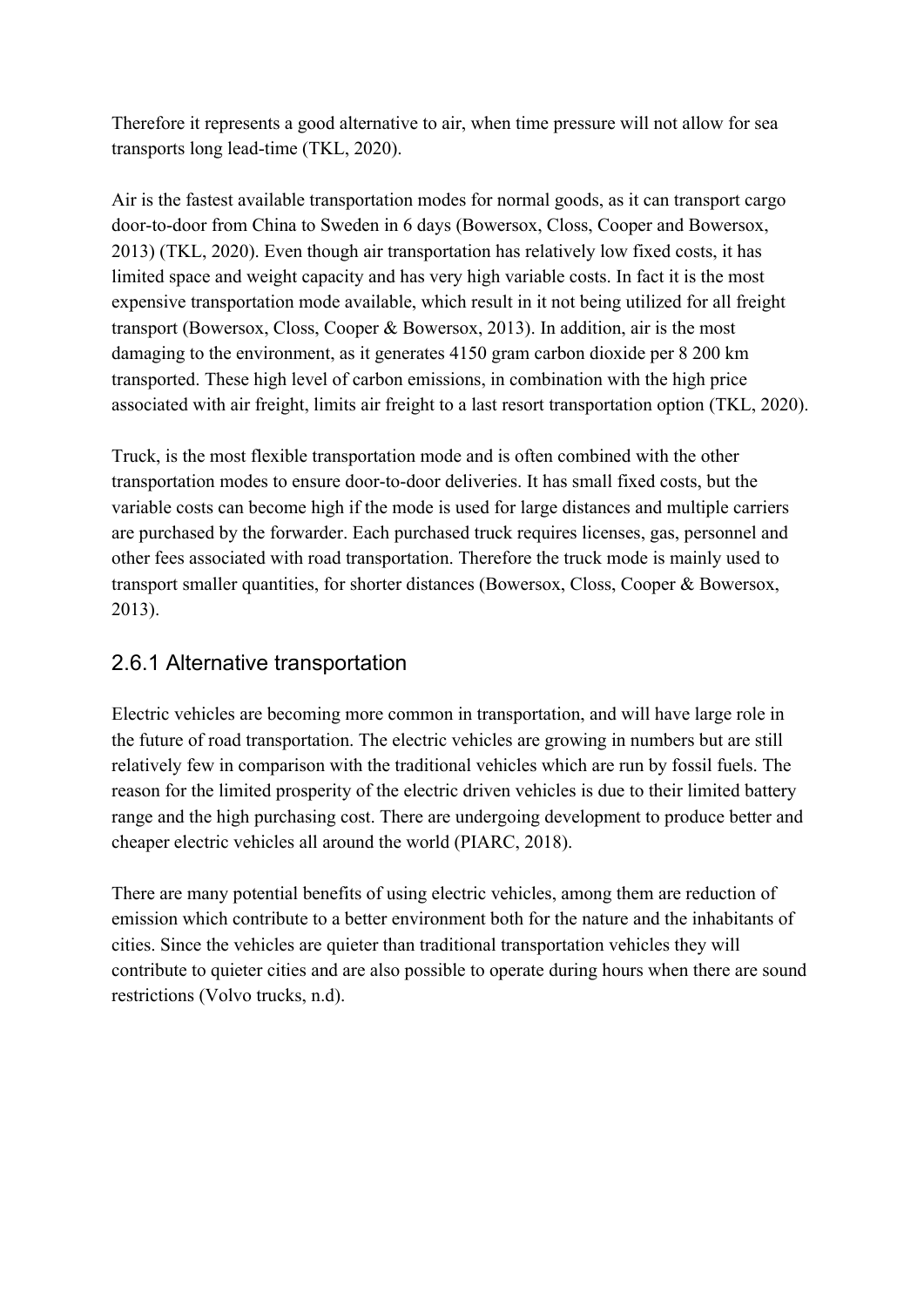# <span id="page-18-0"></span>**3 Methodology**

The purpose of this research is to investigate how a company's purchasing department and an external forwarding company could contribute to more environmental friendly supply chains, through a single-case study.

# <span id="page-18-1"></span>3.1 Research design

This investigation is carried out as a case study, where the two collaborative companies TKL logistics and ROL group are in focus. TKL logistics are a forwarding company which has ROL as one of their biggest clients and assists them with the transportation between their different locations in China, USA, Lithuania and Sweden. As a result these companies has developed a dependent relationship between each other, that has potential for more environmentally friendly transportation habits. The reason these companies was chosen, originates from the authors already having established relationships with the companies, hence proving high level of access to data and information.

#### <span id="page-18-2"></span>3.1.1 The choice of research design

A case study is the optimum option for this investigation, as it provides insight into real-life scenarios, by studying one aspect of a problem in-depth and uses multiple sources to collect data (Williamsson, 2002) ( Bell & Waters, 2014). A case study requires a methodological plan of action, should be grounded in the literature review and be defined in the form of relevant research questions, which should be answered by carrying out the investigation (Yin, 2018). Traditionally, the main focus of data collection is qualitative, such as interviews, which will be carried out in this investigation. However, this study will be also acquire quantitative data, collected from the two companies business systems (Williamsson, 2002). It is important to carry out the study in a planned and methodical manner, where data is systematically collected and the relationship of the relevant variables are studied, to ensure in-depth knowledge (Bell & Waters, 2014).

The main issue with a case study, is its singular design, which limits the possibility to cross-check the result and create generalizations to a population, which can be applied to other situations. It can however be relatable, which can provide others with guidance of how to act in their natural settings, even though it is not the same as the one the case was carried out in. In fact, due to this, "relatability" can be more important than generalization, when evaluating the importance of a case study (Bell & Waters, 2014).

The reason for single-case studies being limited to create statistical generalization, has to do with the low number of studied units. Instead it is possible to create theoretical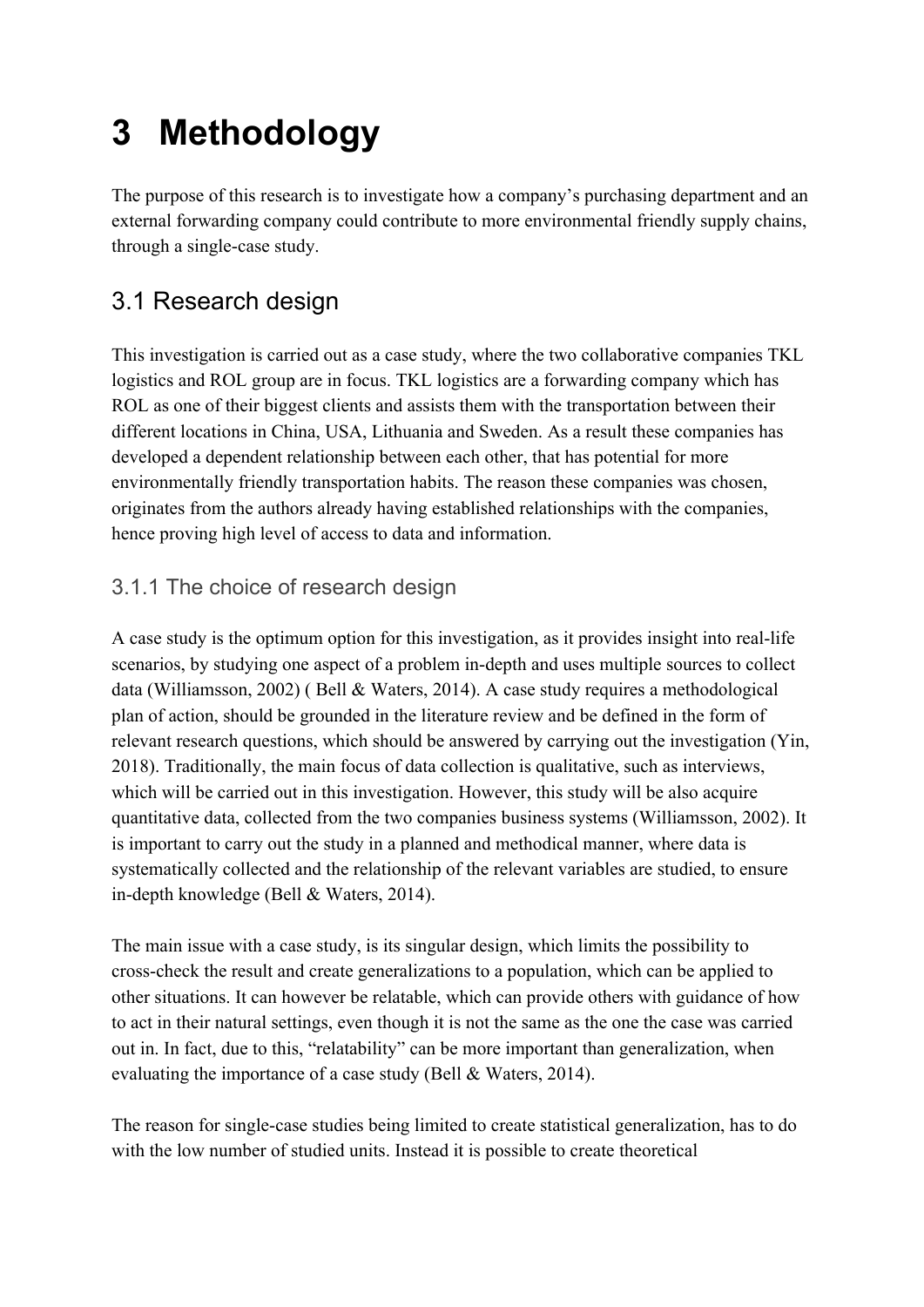generalization, where the research can provide a starting point for further research and extend and generalize theories, rather than a sample (Mills .J.A, Eurepos. G, Wiebe. Elden (2010).

#### <span id="page-19-0"></span>3.1.2 ROL AB

ROL group is a business group that consist of the different companies, ROL Fredbergs, ROL Ergo, ROL USA, ROL Lithuania, ROL China and ROL Production, which operates in three different business areas. ROL Fredbergs are delivering turnkey projects that include general contracting, concept design and production of shopfitting and interiors, to meet the needs of clients within the retail, restaurant, cafe and public spaces.

ROL Ergo offers different solutions for office ergonomics and their main focus is adjustable tables. They are partnered with the market's leading office furniture manufacturers to be able to provide these products to their clients. The solutions are designed to facilitate and add value to the customers product portfolio. ROL Rio is a part of ROL Ergo, but have their own business area, which are offering the customers different smart solutions for office environments and have the purpose of empowering the employees to work healthier and more effective. ROL Rio also enables organizations to make decisions through real-world, real time data analysis. All companies within the ROL group have customers around the world hence ROLs shipping activities are crucial for the business success. Most shipping activities and the logistics processes at ROL are outsourced. ROL are currently using all the four traditional transportation modes available for transportation of their cargo, air, sea, road and train.

ROL AB is a privately-owned business founded in 1985, in Sweden. There are four different locations for ROL´s plants, which are in Jiaxing located in China, Siauliai in Lithuania, Jönköping in Sweden and Holland,Michigan which is situated in the USA. The headquarter is in Jönköping Sweden and they have retailers all around the world. ROL are continuously working with both quality and environment, and is certified with ISO 9001: 2015 and ISO 14001: 2015. In the United States,their factory is ISO 9001: 2015 certified and have made plans for environmental certification in 2020. There are also certifications plans in the component factory in China, to be certified in ISO 14001 and ISO 9001 by 2021. The largest factory, that is situated in Lithuania, is undergoing improvements to existing quality and environmental management systems and is expected to be certified by the end of 2019/early 2020. More information about the company can be find on their webpage:<https://www.rolergo.com/>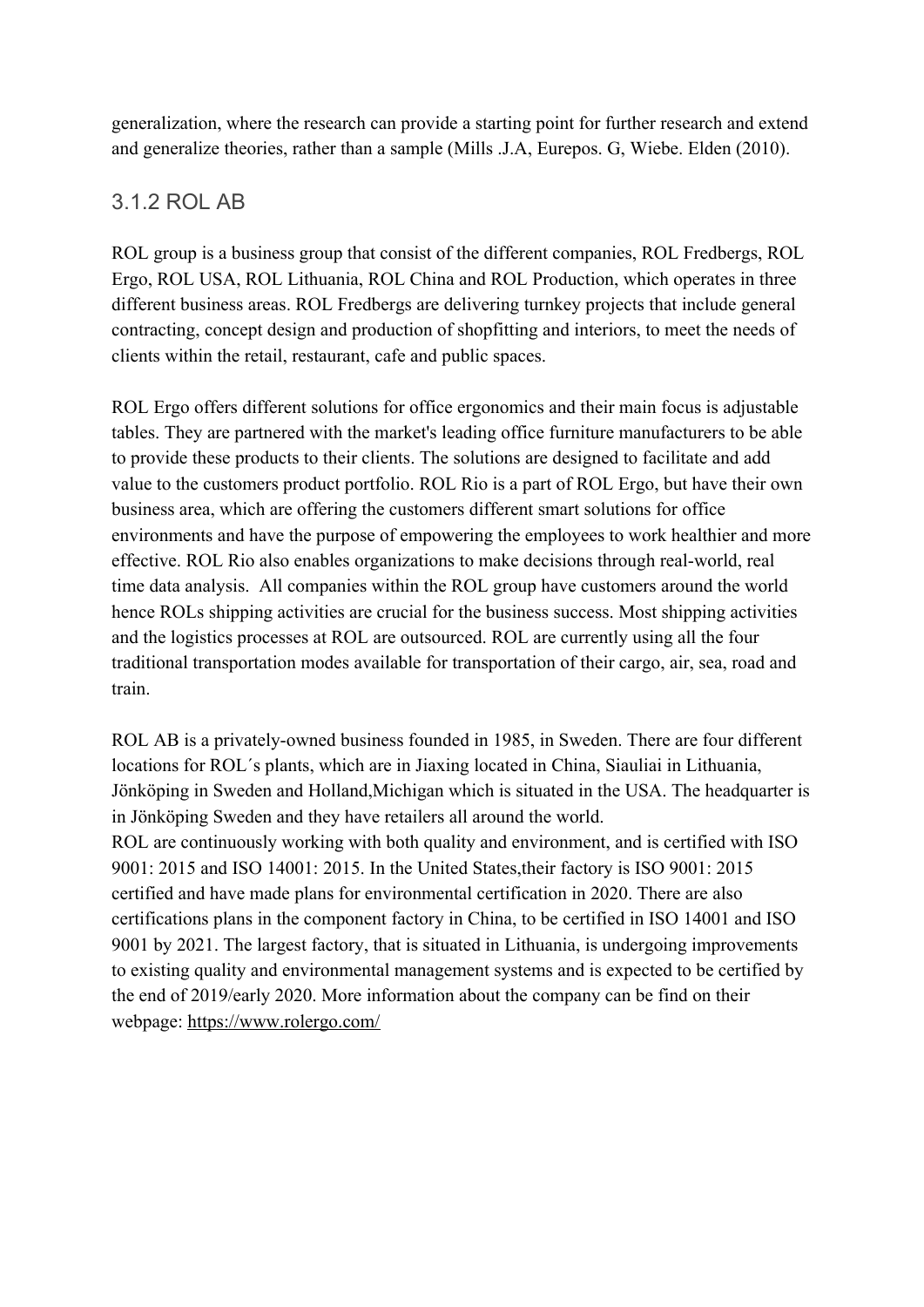#### <span id="page-20-0"></span>3.1.3 TKL Logistics

TKL Logistics was founded 1994 in Sweden and have evolved from a forwarding and broker company, to a company focusing solely on logistics and forwarding services. TKL is a family owned company that provides transportation solutions by sea, road, train, air and courier. TKL offer their customers customized transportation solutions, where the optimal route for any shipment are identified, regardless if it is a small package or an entire container.

The company does not own their own carriers, instead they purchase the best transportation solutions from multiple shipping companies, haulage companies, air shipment companies and couriers. They do not perform the customs activities either, this is also outsourced. The aim is to not be limited by their own transportation potential and cost restrictions, but to purchase the best solutions at the market at any point in time, regardless if the objective is to provide fast or cheap solutions for the customer.

The company have offices in both Asia and Sweden with many collaborations and partnerships across the globe, to facilitate the transportation process. The company was one of the first forwarders to introduce train as a transportation option from China to Sweden. They work actively to promote the transportation mode as a more environmental friendly and cheaper option to air, when it is not possible to wait for the transit time associated with sea transport. They also offer environment reports to their clients if it is demanded, to increase the knowledge concerning transportations environmental impact. Despite this, they are not ISO 14000 certified, but they are working to meet the increasing demand of sustainability on the market by providing options and information to their clients. More information about the company can be find on their webpage: [http://www.TKL.se.](http://www.tkl.se/)

#### <span id="page-20-1"></span>3.2 Method

The research was carried out using a mixed method, chosen to strengthen the validity and the confidence of the research data. The idea of a mixed method is to combine at least two sources of data, theoretical approaches or methodical approaches to be able to identify unique findings and provide a clearer understanding of the problem or challenging the existing theories (Thurmond, 2001).

The benefits of quantitative data is the high external validity and the possibility to structure information and identify main issues, as well as having a well defined start and ending to the investigation (Weiss. J Personal communication March 09, 2020). However, the aim is to analyze the data and draw conclusions regarding the current situation through descriptive statistics, and declare potential improvement opportunities by combining the quantitatively derived information with the qualitative data. In addition, the analysis will combine the data from both companies, which previously have not been done.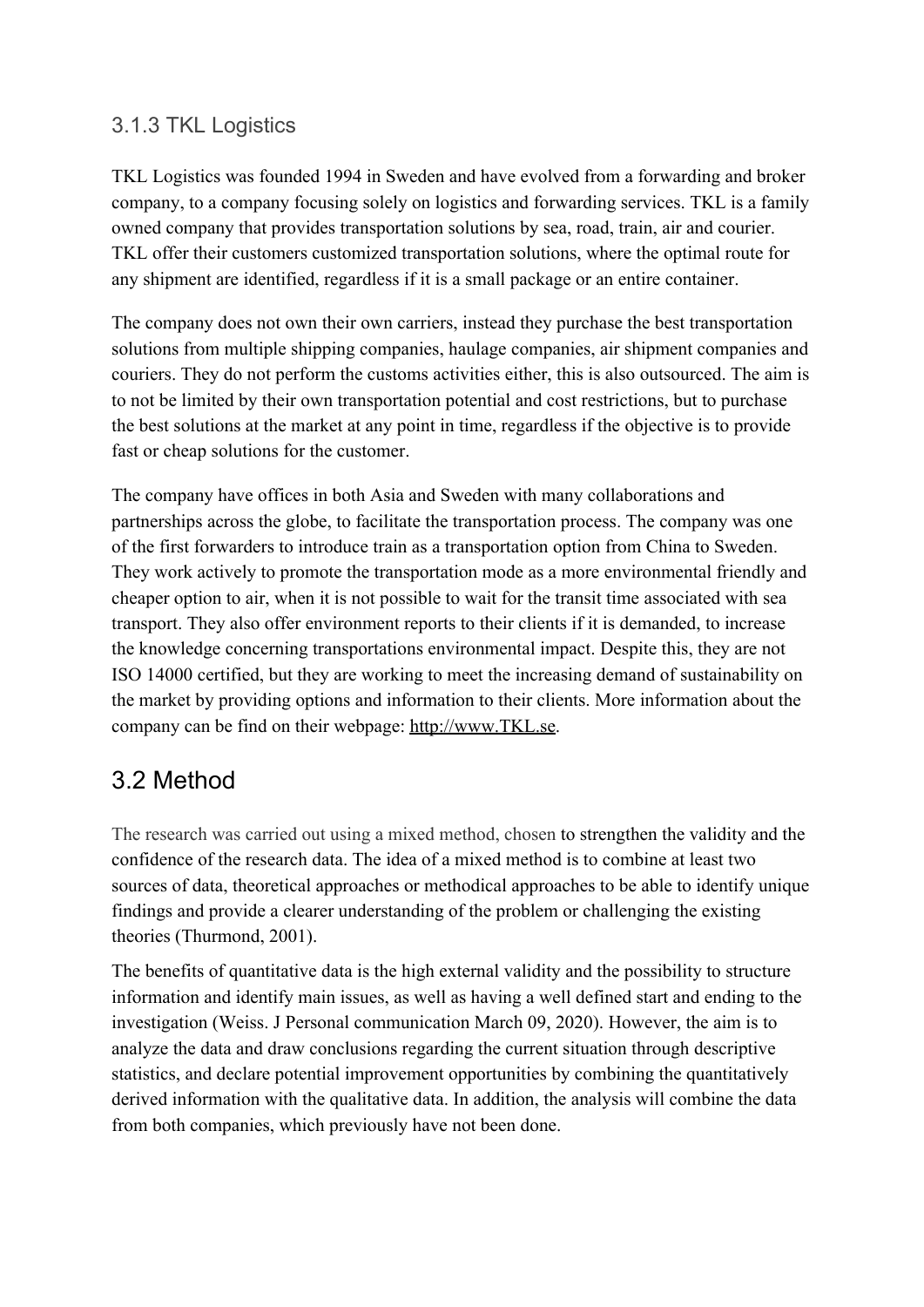There are many benefits of using qualitative data since it both offers flexibility and explorative possibilities in the research (Öqvist, n.d). The data investigation can be more or less extensive and the data is often collected from a few individuals, but concerns a large amount of variables (Kulturgeografiska institutionen 2016). Qualitative data is appropriate to use in the early phase in knowledge development, since it can be used to create hypothesis and theories about the subject of interest. It can also provide a deeper understanding, which make it appropriate to use as a complement to quantitative data (Öqvist, n.d).

The different data collecting instruments are contributing with data and findings that will assist in answering the three research questions, in accordance with below table.

| <b>Research questions</b>                                                                                                                                             | <b>Collection of secondary data</b> | <b>Interviews</b>               |
|-----------------------------------------------------------------------------------------------------------------------------------------------------------------------|-------------------------------------|---------------------------------|
| RQ1: How could better<br>purchasing planning<br>contribute to more<br>environmental friendly<br>supply chains?                                                        | used to answer the questions        | used to answer the<br>questions |
| RQ:2 How can the<br>relationship between the<br>purchasing department and<br>its forwarding company<br>contribute to more<br>environmental friendly<br>supply chains? | not used to answer the<br>questions | used to answer the<br>questions |
| RQ:3 How could changes in<br>transportation modes<br>contribute to more                                                                                               | used to answer the questions        | not used to answer the          |

questions

environmental friendly supply chains?

Table 1: A matrix representing the research methods used and the research questions their findings are contributing to answer.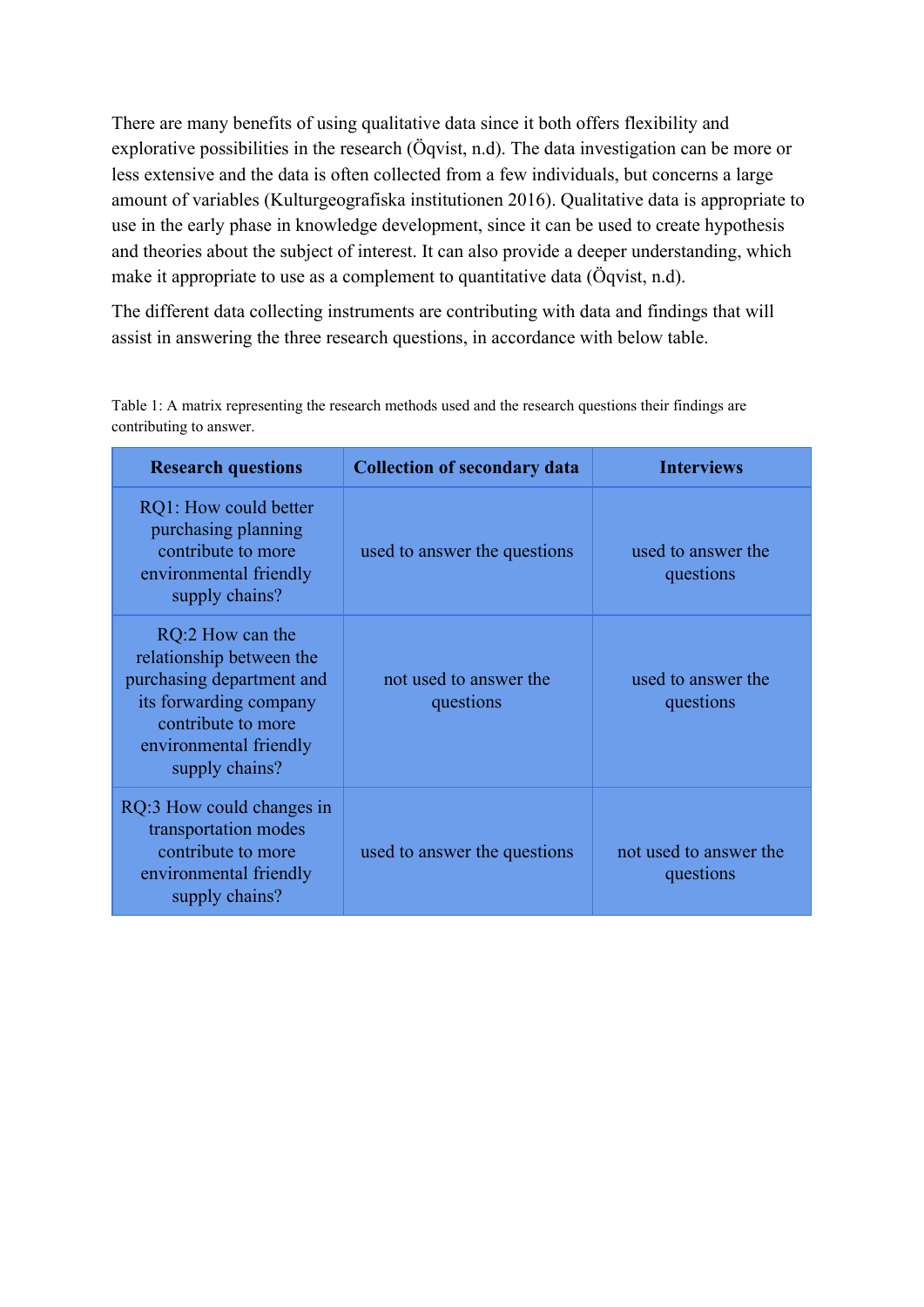#### <span id="page-22-0"></span>3.3 Data collection

#### <span id="page-22-1"></span>3.3.1 Quantitative data collection

Data collection of secondary data concerning the transportations carried out the past three years, was conducted at both companies covered in the case study. The first cause of action was to investigate ROL's business system, to be able to determine the number of transports carried out between the different company locations in the last three years. In addition the monthly delivery precision was investigated, and all data was organized and summarized in an excel document.

The investigation was continued with the collection of transportation data from TKL logistics. All transports handled by TKL logistics for ROL in the last three years, was downloaded to an excel document. Then all the transportation between ROL's internal suppliers was sorted out, as this was the area of interest in accordance with the delimitations set in the beginning of the research process. The goal was then to determine the number of transports TKL handled for ROL each month during the last three years, and compare it to the total number of transports previously collected from the ROL database.

Once it was determined how large portion of the internal ROL transportations that was handled by TKL logistics, it was time to calculate the carbon dioxide emission for a number of chocien transports that potentially could emit smaller amounts of carbon dioxide, if transported by another mode.

To be able to achieve this, an online computer program called "NTM cacl 4.0" was utilized. This program is used by the same company who provide TKL with the yearly environmental reports they offer their clients. This program allows for calculations of emissions, especially carbon dioxide emissions, based on the transportation length, weight of the cargo and the chosen transportation mode. However, in the case of sea transports, the distance reported in the system was "as the crow flies", and therefore the distance of the sea route had to be determined and replaced for each sea route calculation. This was achieved by using the website; sea-distances.org, where the distance of the sea route was expressed in nautical miles and then converted to kilometers by multiplying with the converting factor 1,852. In addition, the train mode was based on public transportation, hence it was not possible to generate the railway distance from China to Europe. The train distance where therefore calculated trough google maps, by entering the start location Shanghai train station and then the destinations Terespol, Poland and Hamburg, Germany, depending on where the cargo was forwarded next.

It was not possible to calculate the whole transportation route in one go. Instead each intermodal transportation route had to be calculated separately in NTM calc 4.0 and then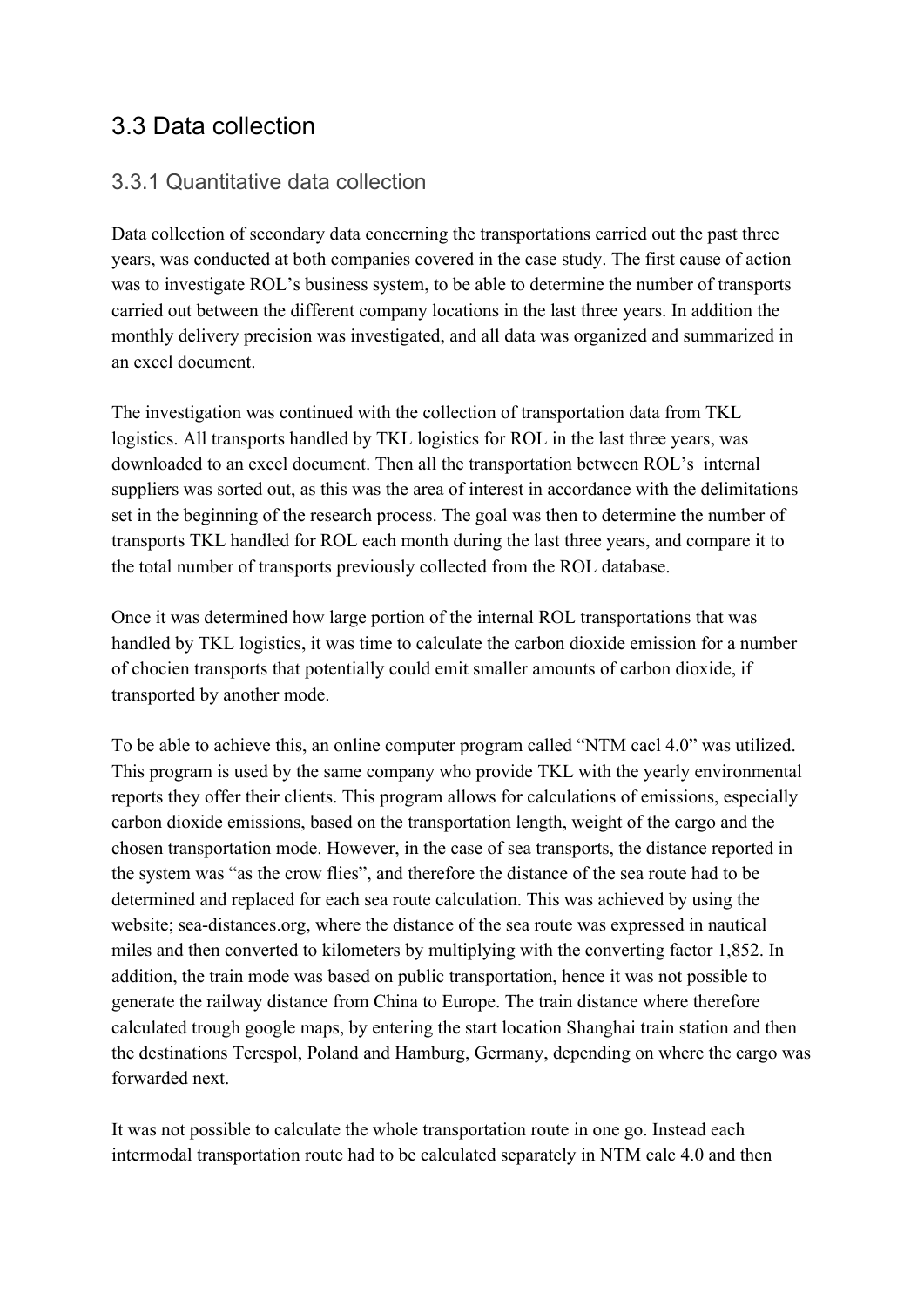added together in accordance to the route information presented in table 2. The table presents the different locations where a transportation mode was exchanged for another one, in each route, in accordance with intermodal transportation. The distance of each sub-route as well as the distance for the total transportation route is presented as well.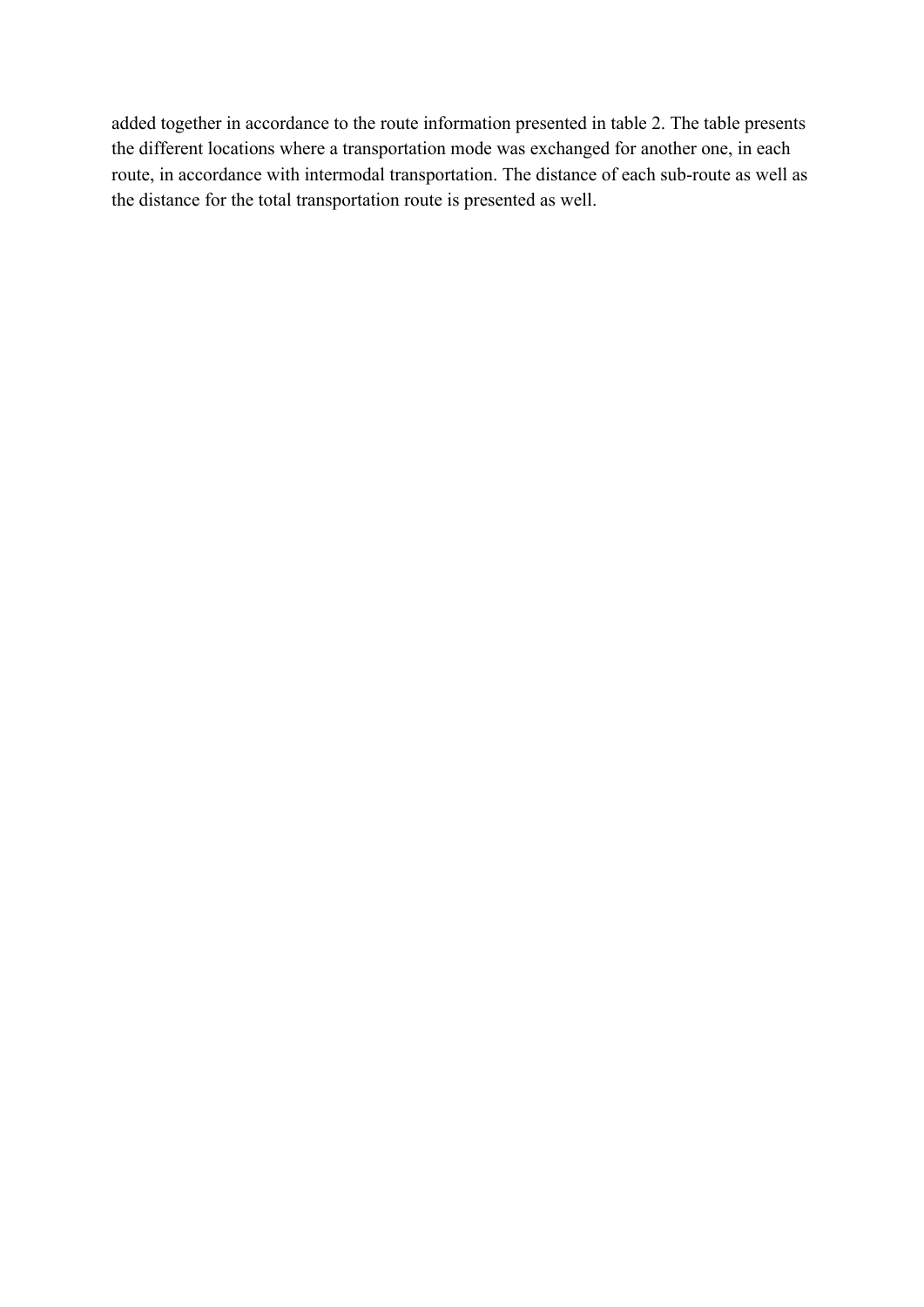Table 2: Showing all the routes that has been analyzed to determine whether or not it is possible to identify a better transportation alternatives between the different internal suppliers within the ROL group.

| Transportati<br>$\mathbf{on}$<br>route                         | <b>Distance 1</b>                                             | <b>Distance 2</b>                                                                | <b>Distance 3</b>                                                                      | <b>Distance 4</b>                                                            | <b>Totalt</b><br>distance |
|----------------------------------------------------------------|---------------------------------------------------------------|----------------------------------------------------------------------------------|----------------------------------------------------------------------------------------|------------------------------------------------------------------------------|---------------------------|
| China to USA<br>by SEA mode                                    | Jiaxing to<br>shanghai<br>harbour by<br>truck<br>137 km       | Shanghai<br>harbour to<br>Oakland<br>harbour by<br>sea<br>10 014 km              | Oakland<br>harbour to<br>Chicago train<br>station by<br>train<br>3809 km               | Chicago train<br>station to<br>Holland<br>(USA) by<br>truck<br>242,4 km      | 14 203 km                 |
| China to USA<br>by AIR                                         | Jiaxing to<br>shanghai<br>airport by<br>truck<br>126 km       | Shanghai<br>airport to<br>Chicago<br>airport by air<br>11 539 km                 | Chicago<br>airport to<br>Holland, by<br>truck<br><b>280 km</b>                         |                                                                              | 11 945 km                 |
| China to<br>Lithuania by<br><b>SEA for FCL</b>                 | Jiaxing to<br>shanghai<br>harbour by<br>truck<br>137 km       | Shanghai<br>harbour to<br>Klaipedia<br>harbour by<br>container ship<br>21 100 km | Klaipedia<br>harbour to<br>Siauliai by<br>truck<br>178 km                              |                                                                              | 21 415 km                 |
| China to<br>Lithuania by<br><b>SEA</b> for LCL<br>(via Sweden) | Jiaxing to<br>shanghai<br>harbour by<br>truck<br>137 km       | Shanghai<br>harbour to<br>Gothenburg<br>harbour<br>20315 km                      | Gothenburg<br>harbour via<br>Kärra<br>Terminalen to<br>Karlshamn by<br>truck<br>317 km | Karlshamn via<br>Klaipeida to<br>Vilinius by<br>ferry and<br>truck<br>568 km | 21 336,5 km               |
| China to<br>Lithuania by<br><b>AIR</b>                         | Jiaxing to<br>shanghai<br>airport by<br>truck<br>126 km       | Shanghai<br>airport to<br>Vilinus airport<br>by plane<br>7793 km                 | Vilinius<br>airport to<br>Siauliai by<br>truck<br>$221$ km                             |                                                                              | 8 140 km                  |
| China to<br>Lithuania by<br><b>RAIL</b>                        | Jiaxing to<br>shanghai train<br>station by<br>train<br>104 km | Shanghai train<br>station to<br>Terespol train<br>station by<br>train<br>7808 km | Terespol train<br>station to<br>Siauliai by<br>truck<br>565 km                         |                                                                              | 8 477 km                  |
| China to<br>Sweden by                                          | Jiaxing to<br>Shanghai train                                  | Shanghai train<br>station to                                                     | Hamburg train<br>station to                                                            |                                                                              |                           |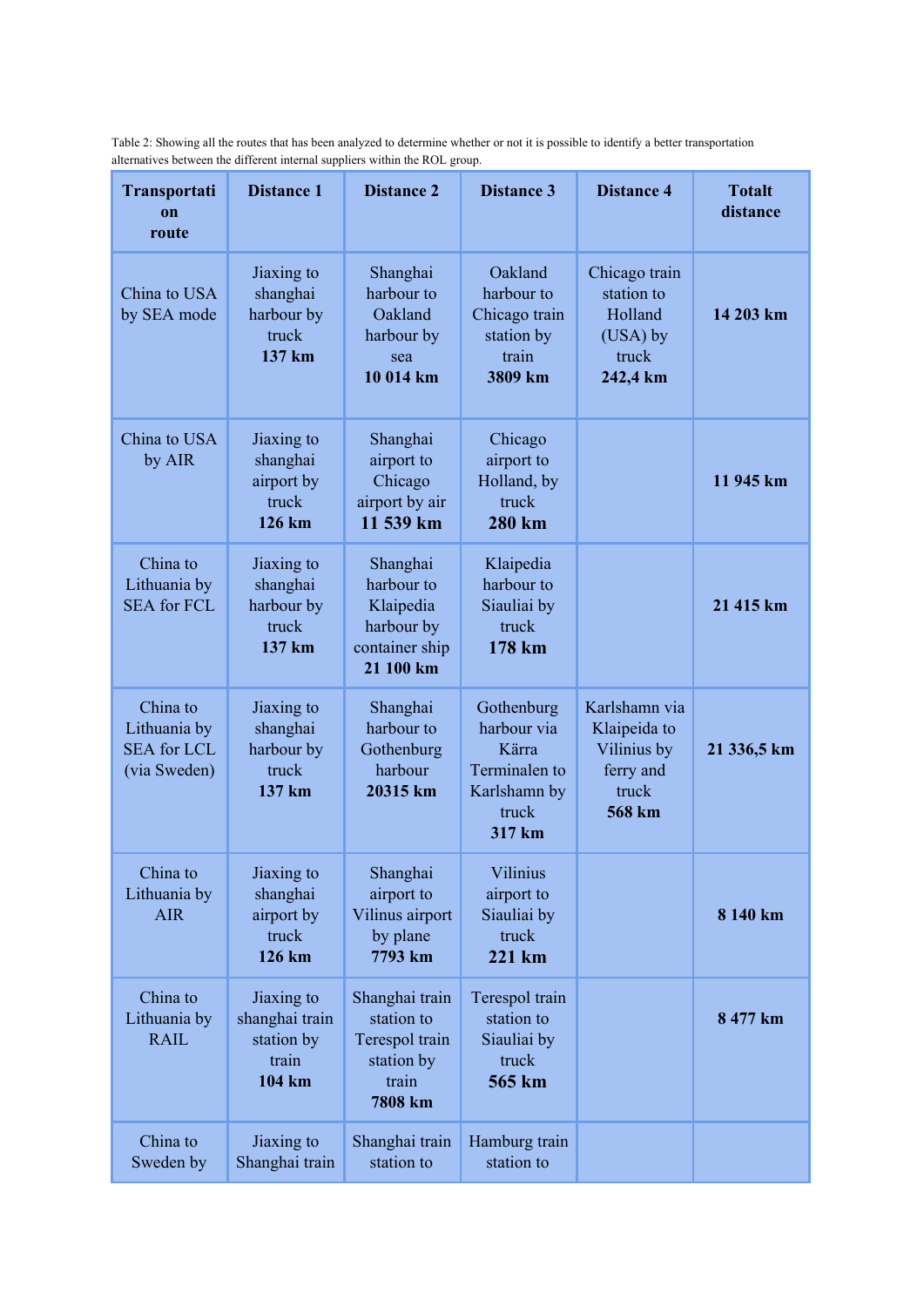| <b>RAIL</b>                                 | station by<br>truck<br>104 km                                | Hamburg train<br>station by<br>train<br>8513 km                              | Jönköping by<br>truck<br>800 km                                                |                                                               | 9 417 km   |
|---------------------------------------------|--------------------------------------------------------------|------------------------------------------------------------------------------|--------------------------------------------------------------------------------|---------------------------------------------------------------|------------|
| China to<br>Sweden by<br><b>AIR</b>         | Jiaxing to<br>shanghai<br>airport by<br>truck<br>126 km      | Shanghai<br>airport to<br>Göteborgs<br>airport by<br>plane<br>8347 km        | Göteborgs<br>airport to<br>Jönköping by<br>truck<br>121 km                     |                                                               | 8 594 km   |
| China to<br>Sweden by<br><b>SEA</b>         | Jiaxing to<br>Shanghai<br>harbour by<br>truck<br>126 km      | Shanghai<br>harbour to<br>Göteborgs<br>hamn by sea<br>20 315 km              | Göteborgs<br>harbour to<br>Jönköping by<br>truck<br>148 km                     |                                                               | 20 588 km  |
| Lithuania to<br><b>USA by SEA</b>           | Siauliai to<br>Klaipeda<br>harbour by<br>truck<br>174 km     | Klaipeda<br>harbour to<br>Montreal by<br>container<br>ship<br><b>7008 km</b> | Montreal<br>harbour to<br>Chicago train<br>station by<br>train<br>1947 km      | Chicago train<br>station to<br>Holland, by<br>truck<br>242 km | 9 317 km   |
| Lithuania to<br><b>USA by AIR</b>           | Siauliai to<br>Vilnius airport<br>by truck<br>219 km         | <b>Vilnius</b><br>airport to<br>Chicago<br>airport by<br>plane<br>7720 km    | Chicago<br>airport to<br>Holland, by<br>truck<br>280 km                        |                                                               | 8 219,5 km |
| <b>USA</b> to<br>Lithuania by<br><b>SEA</b> | Holland to<br>Chicago train<br>station by<br>truck<br>242 km | Chicago train<br>station to<br>Montreal by<br>train<br>1947 km               | Montreal<br>harbour to<br>Klaipeda<br>harbour by<br>container ship<br>7 008 Km | Klaipeda<br>harbour to<br>Siauliai by<br>truck<br>174 km      | 9 317 km   |
| USA to<br>Lithuania by<br><b>AIR</b>        | Holland to<br>chicago<br>airport by<br>truck<br>274 km       | Chicago<br>airport to<br>Vilnius airport<br>by plane<br>7720 km              | Vilnius airport<br>to Siauliai by<br>truck<br>219 km                           |                                                               | 8 213 km   |
| Sverige till<br>USA by Sea                  | Jönköping to<br>Göteborg<br>harbour<br>by truck<br>148 km    | Göteborg<br>harbour to<br>Halifax<br>harbour by<br>sea<br>5 413 km           | Halifax<br>harbour to<br>Chicago train<br>station by<br>train<br>3 046 km      | Chicago train<br>station to<br>Holland, by<br>truck<br>242 km | 8 850 km   |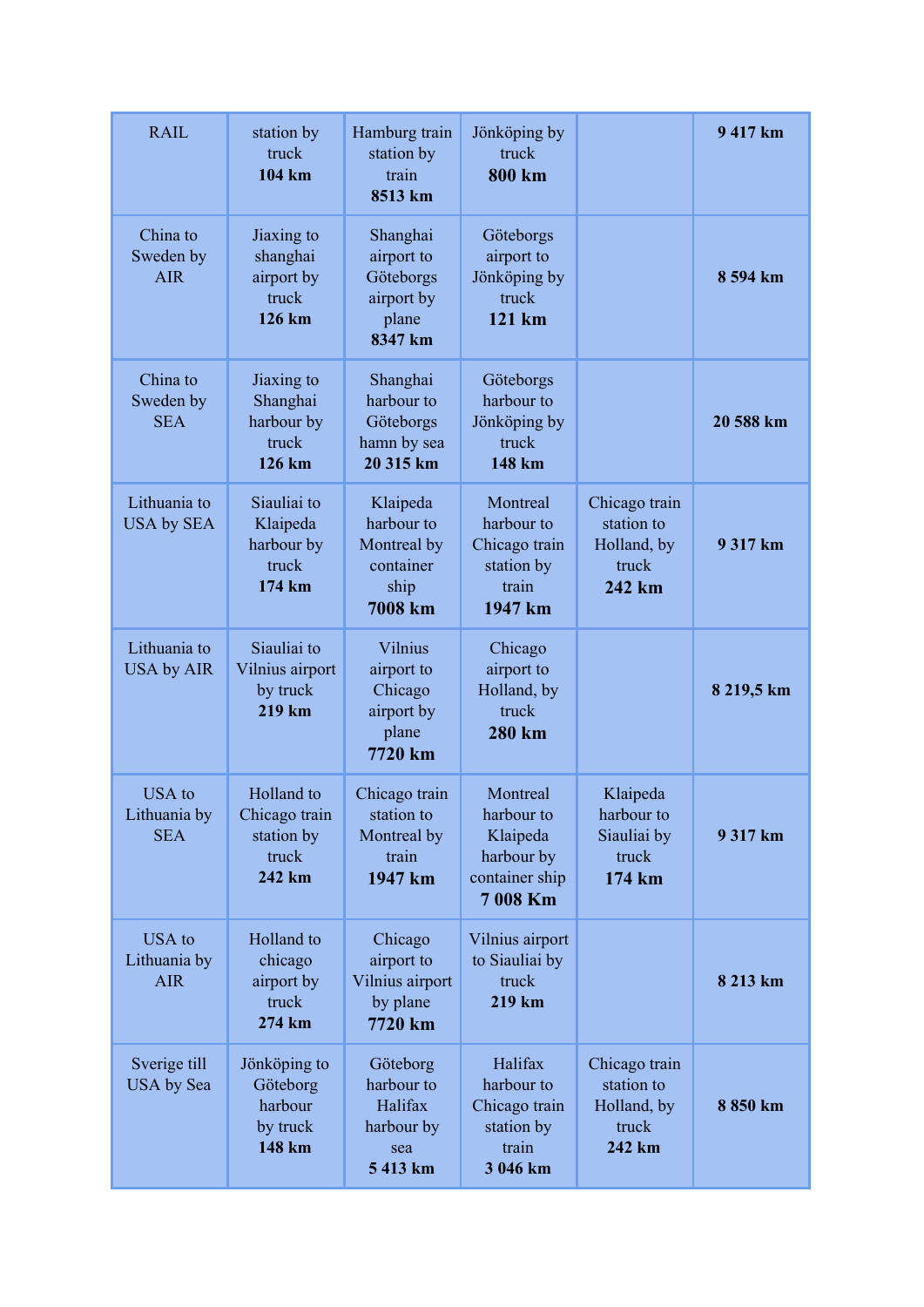When transporting by truck, the vehicle type "Rigid truck 14-20 t" was used, meaning that the truck only transported one container at a time, since this type best correlated with the reality. Sea transportation was calculated with the vehicle type "container ship" as this is the type of ship handling container transports. There was only one exception for the vehicle type when transporting by sea, this was for the route between Karlshamn and Klaipedia, since this short transportation was made by a ferry transporting cars and trucks, rather than a container ship. Therefor a general cargo ship was used, as this was the only available shipment type for this route. Train emissions was calculated by electing "electric cargo train" as vehicle type, as these are commonly used for cargo transport. Air shipments was calculated using the vehicle type "fright aircraft", as this was the most appropriate one.

There was a large number of transportations performed between ROL's internal suppliers, hence it was not feasible to calculate the carbon dioxide emission for each transport. Four shipments, representative for each transportation mode and route was selected. The selection was based on the weight of the cargo and the interpretation of the transportation mode not being the best one, to ensure that all weight classes was covered. In the cases where there was not four examples available, the maximum possible examples was used.

A sea transportation was considered not being the best one when an entire container was reserved for ROL cargo, but was not filled. No air shipments was considered a goods choice, while shipments transported by rail or in combination shipments by sea was considered accurate. However, this resulted in not all routes being included. The sea route China to Sweden was not considered in the analysis, as it only had shipments which was considered appropriate, as it only consisted of sea shipments that was transported in combination with other TKL customers. It was however considered when estimating alternative transportation modes to air. Also important to acknowledge is that the weight of the container had to be included in the calculations of the routes where a container was used, as its weight of 2300 kg generates a large amount of carbon dioxide by itself.

Once the carbon dioxide emissions was calculated for existing routes, it was time to calculate the potential emissions generated through alternative routes. All chosen air transportations was re-calculated as being transported by sea. However those from China to Lithuania and Sweden was also re-calculated as being transported by rail. Then the carbon dioxide emissions was compared between the original transportation and alternative routes, to determine how much the carbon dioxide emissions can be reduced when choosing another transportation mode. An analysis was also carried out to determine whether train or sea is the best substitute for air shipments from China to Sweden and Lithuania.

For 20 foot containers not being fully filled, the remaining amount of goods required to fill the container (a total of 21 000 kg is allowed) was calculated separately. Then the carbon dioxide emissions from these two shipments was calculated and compared with how much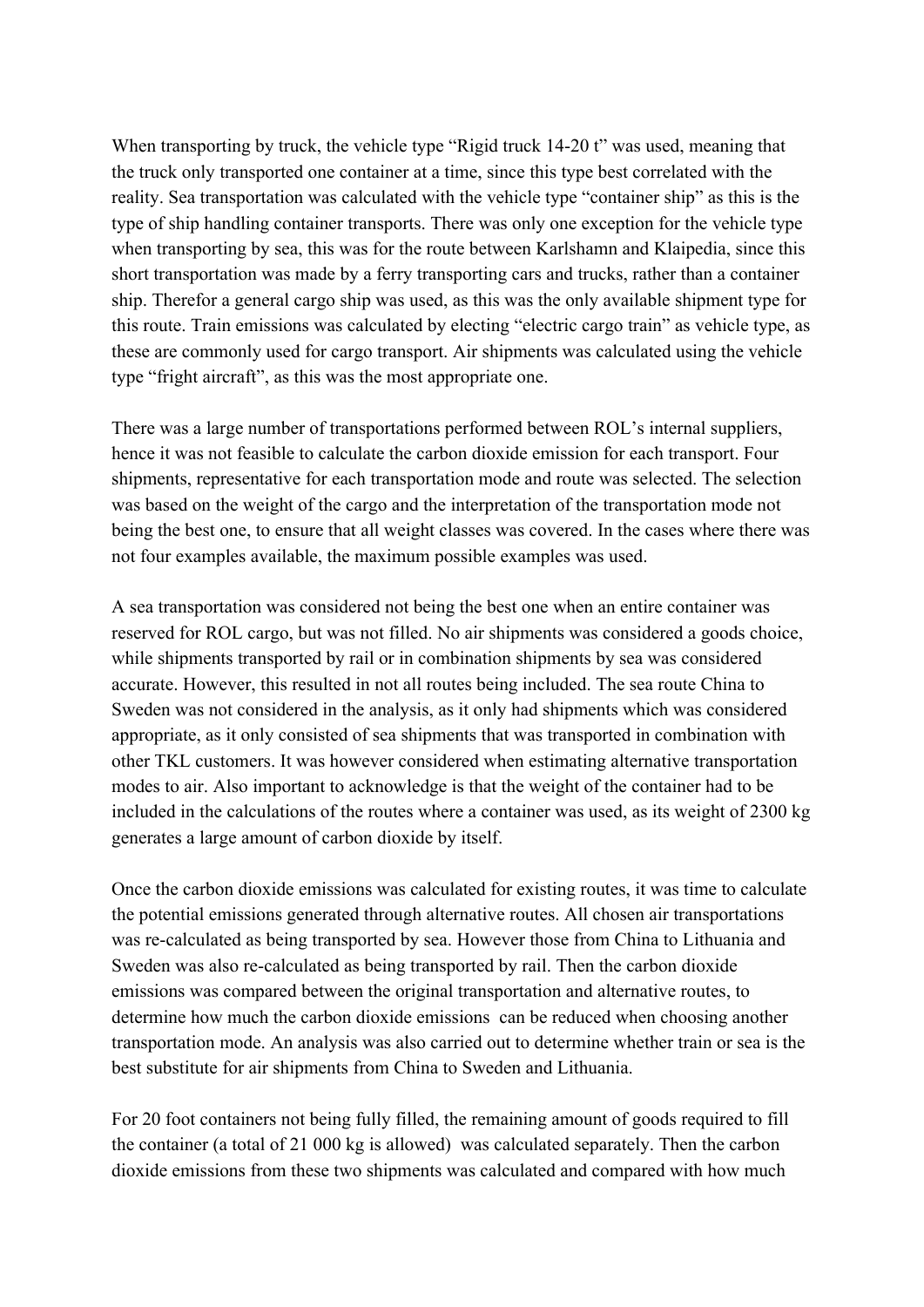carbon dioxide would be emitted if these 21 000 kg goods was transported in one container. The cubic feet limitation of 33,2 cbm was not taken into considerations, as it would not be possible to estimate the cubic feet of the potential goods, that could be placed in the not fully filled container. For example; if a container contains 10 800 kg goods, it means that the emissions from another transportation of 10 200 kg is determined as well. Then the emissions of these two shipments are summarized and compared to the emissions generated by one container filled with 21 000 kg.

In addition, there are variations in the sea transportation route between a container filled with only ROL's goods and a container filled with ROL goods and other TKL customers goods, when shipping to Lithuania. The containers only containing ROL goods are transported directly to Klaipedia, while the other kind is transported to Gothenburg and then transported by truck to Lithuania, see table 2. The result from the collective carbon dioxide emission calculations were summarized as averages, by using descriptive statistics as an analysis tool.

No 40-foot containers was considered in the investigation, as there was only a few number of containers in this size shipped between the ROL locations in the last three years. It would therefore not be possible to generate enough data to represent the reality.

#### <span id="page-27-0"></span>3.3.2 Qualitative data collection

Semi-structured interviews was used to obtain primary data, to provide in-depth information from key individuals within both companies. Its adaptable nature allows the interviewer to investigate the interviewee's motives and feelings, ask follow up questions and make sure the answer is completely understood and eliminate answers without content (Bell & Waters, 2014) (Williamssons, 2002). Complex and fully developed answers can be collected, which would not be possible using questionnaires, surveys or more strict interview structures. In addition it will be easier to make sure that the interviewee keep focus and answers the questions with consideration and within the scope of interest, which might not be possible with a more open interview structure (Williamssons, 2002) (Bell & Waters, 2014). This eliminates the pressure of having to carefully formulate the questions, to ensure that the right answered is acquired, which would have been required in a written text-format, such as a questionnaire. It also make it possible for the interviewer to read the interviewee's body language, which can convey meaningful information and increase the validity of the interviewees answers (Bell & Waters, 2014) (Williamsson, 2002).

A total of four interviews was performed, two per company. Both researchers designed the questions in collaboration, but then the interviews were carried out separately by dividing them evenly between the researchers. This decision was made due to the social distance restrictions carried out during the Coronavirus outbreak in the spring of 2020.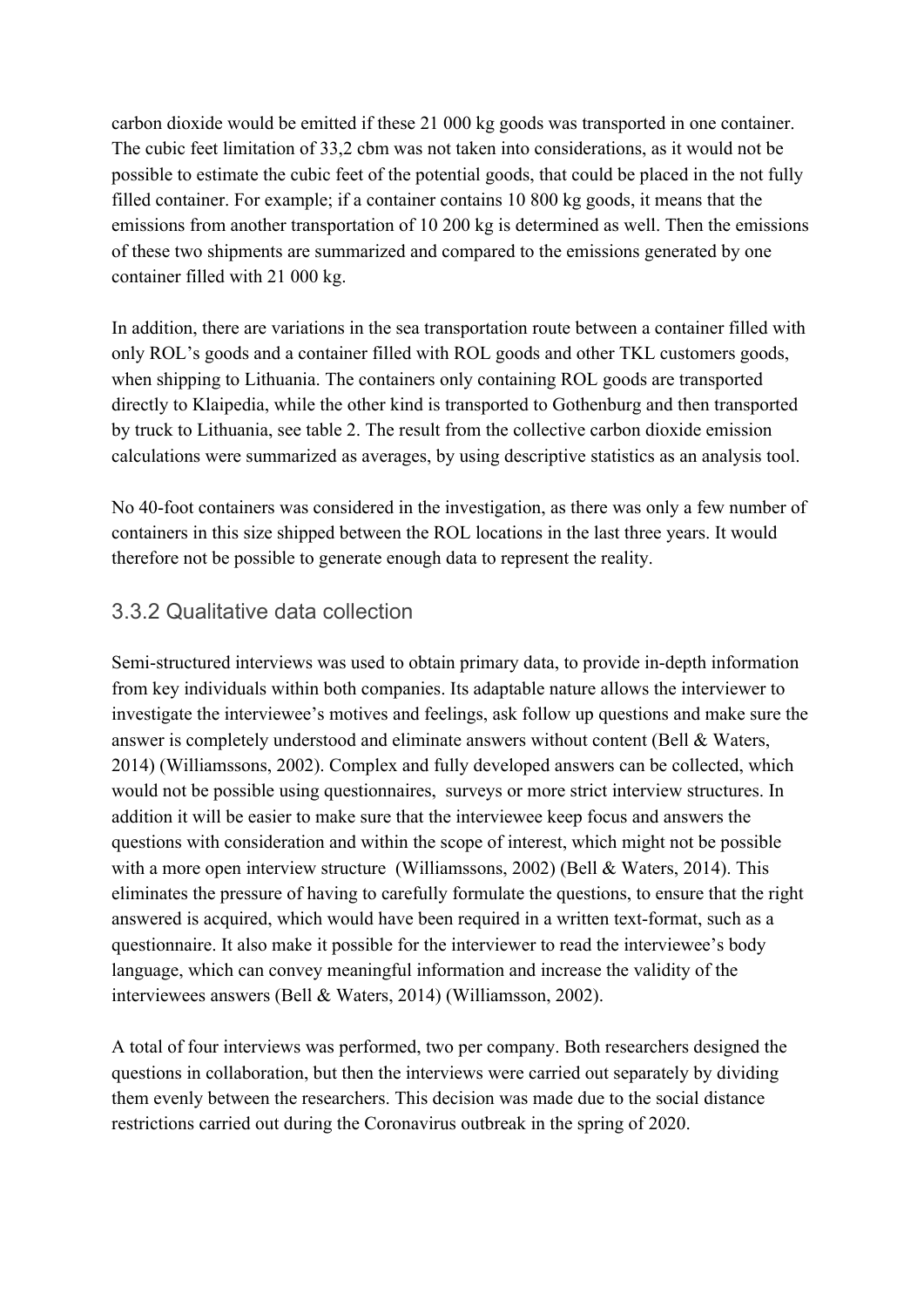The same questions concerning the business relationship between the two companies was asked to all interviewees, while other questions where specialized in accordance with their competency within the organizations. This was to ensure in-dept, specialized knowledge which aimed to complement the quantitative data that had been collected. All interviews were voice recorded using the voice recorder on the researchers phone, to increase the accuracy of the data and increase the quality of the upcoming analysis. Once the interviews were conducted, transcripts and translation of the recorded interviews was created and was to act as the primary data which would undergo analysis. The answers was then summarized and presented in the findings sections below, in accordance with the inductive interview analysis strategy.

#### <span id="page-28-0"></span>3.3.2.1 Interviews with ROL group

The interviews at ROL group was conducted with the organizations purchasing and logistics manager and one of the operative purchasers at the Swedish location. There were similarities in some of the questions asked, while others where based on the participants competence and role within the organization. The operative purchaser where asked 22 questions that was designed to provide insight into the purchasers day to day operations and planning procedures. The manager where asked 23 questions to provide complementary information to the quantitative data collected and insight into how they perceive the relationship with TKL logistics.

#### <span id="page-28-1"></span>3.3.2.2 Interviews with TKL logistics

The interviews at TKL logistics was carried out with two of the owners of the company. One with expertise within transportation from the far east, and the other one being the contact person to the ROL group, and has insight into the European transportation area. This was done to be able to cover as big a portion of the area of interest as possible. Both interviewees was asked the same 19 questions. The purpose of the interviews was to get insight into how they perceive the relationship with the ROL group, how the environment is taken into consideration within the transportation business, what constitutes the future of transportation as well as complement the quantitative data collected.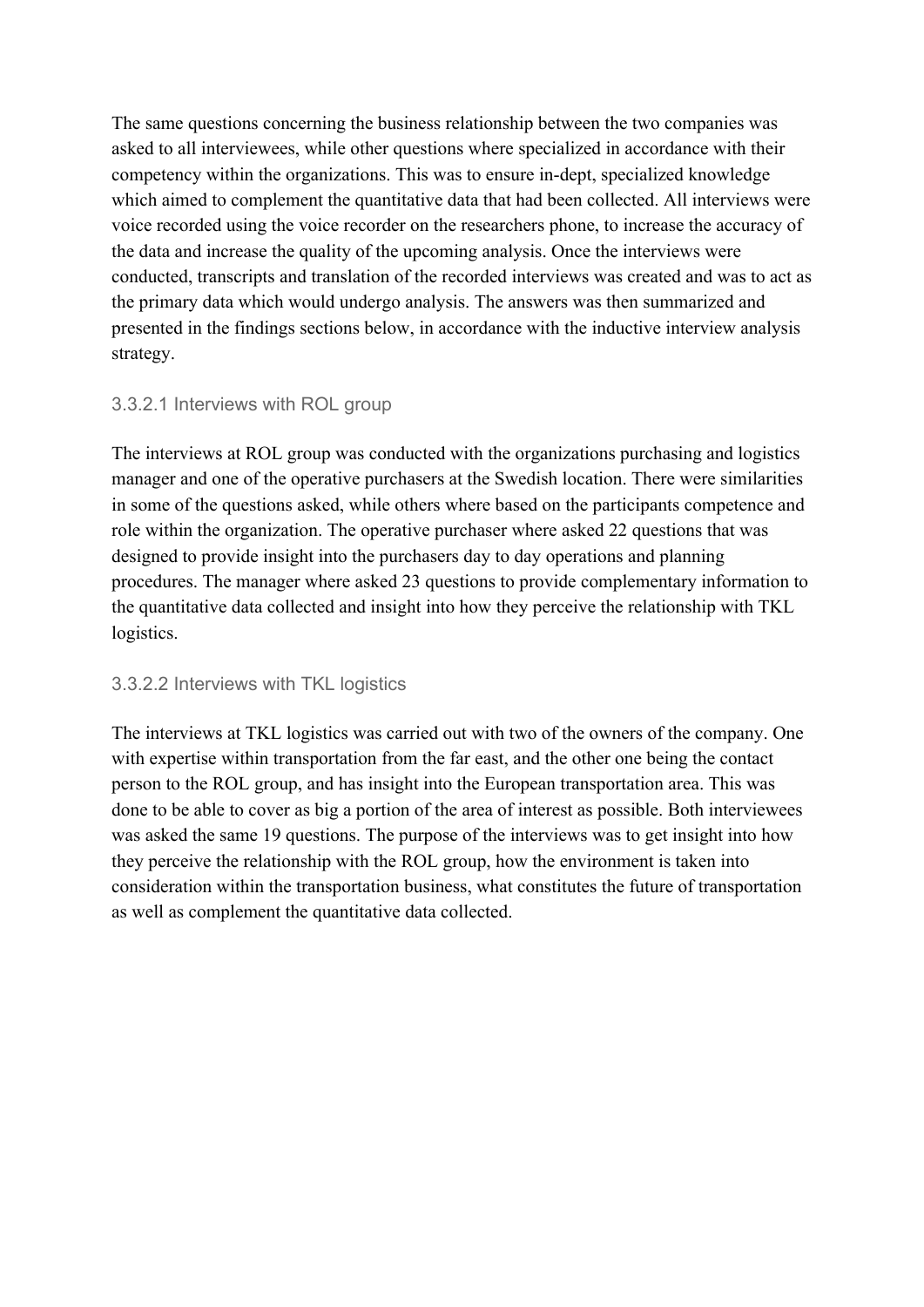#### <span id="page-29-0"></span>3.4 Discussion of method

Qualitative data in terms of primary data was collected through interviews. The benefits of using interviews as a data collection technique is that it makes it possible to investigate a subject in debt, and realize how individuals think and feel about the investigated subject. Interviews also contributes with a human dimension to the impersonal data.

The interviews was conducted with key individuals within the area of interest within both companies, and contributed with in-depth knowledge, but also complementary knowledge to the quantitative data previously collected. The key individuals was chosen based on their expertise and company position, to make sure that they possesses the knowledge required to answer the questions. The interviews contributed with information that facilitated the understanding of the companies integration and communication habits.

Other alternatives for qualitative data collection of this sort could have been focus groups or questionnaires. The benefits of using these alternative methods, would be the contribution of more data and the possibility to get a broader set of participant. This alternatives was not appropriate to use, since there was not enough participant with relevant knowledge in the subject area, since both focus group and questionnaires require more than 10 participants.

There was some troubles when scheduling the interviews, due the outbreak of the Corona virus in the spring of 2020. One of the scheduled interview at ROL had to be cancelled and moved forward to the following week and to be carried out by phone, instead of face-to-face, which was the original plan.

In the same manner the interviews at TKL logistics was carried out later in the day, than originally planned, due to distressed customers. Due to all these disturbances, the interviews were divided between the interviewers, instead of being carried out as a team effort. This was compensated by the already planned recording of the interviews, which was successfully carried out and made it possible for both researchers to review the data on a later occasion. It was however not possible to have one conduct the interview, while another made field notes, which was the original plan. Despite this, the interviews generated valuable data, which complimented the quantitative data already collected.

The qualitative data collection provided findings which made it possible to fulfill the purpose of the report, to some extent. It provided insight into the relationship between the companies, but also how the purchasing procedure is carried out and what the transportation decisions are based on. Hence the result from the interviews was used to derive findings which could assist in answering the first and second research questions, se table 1.

To improve the trustworthiness and validity of the qualitative data, all interviews were recorded, transcripted and summarized. A possible negative aspect with recording the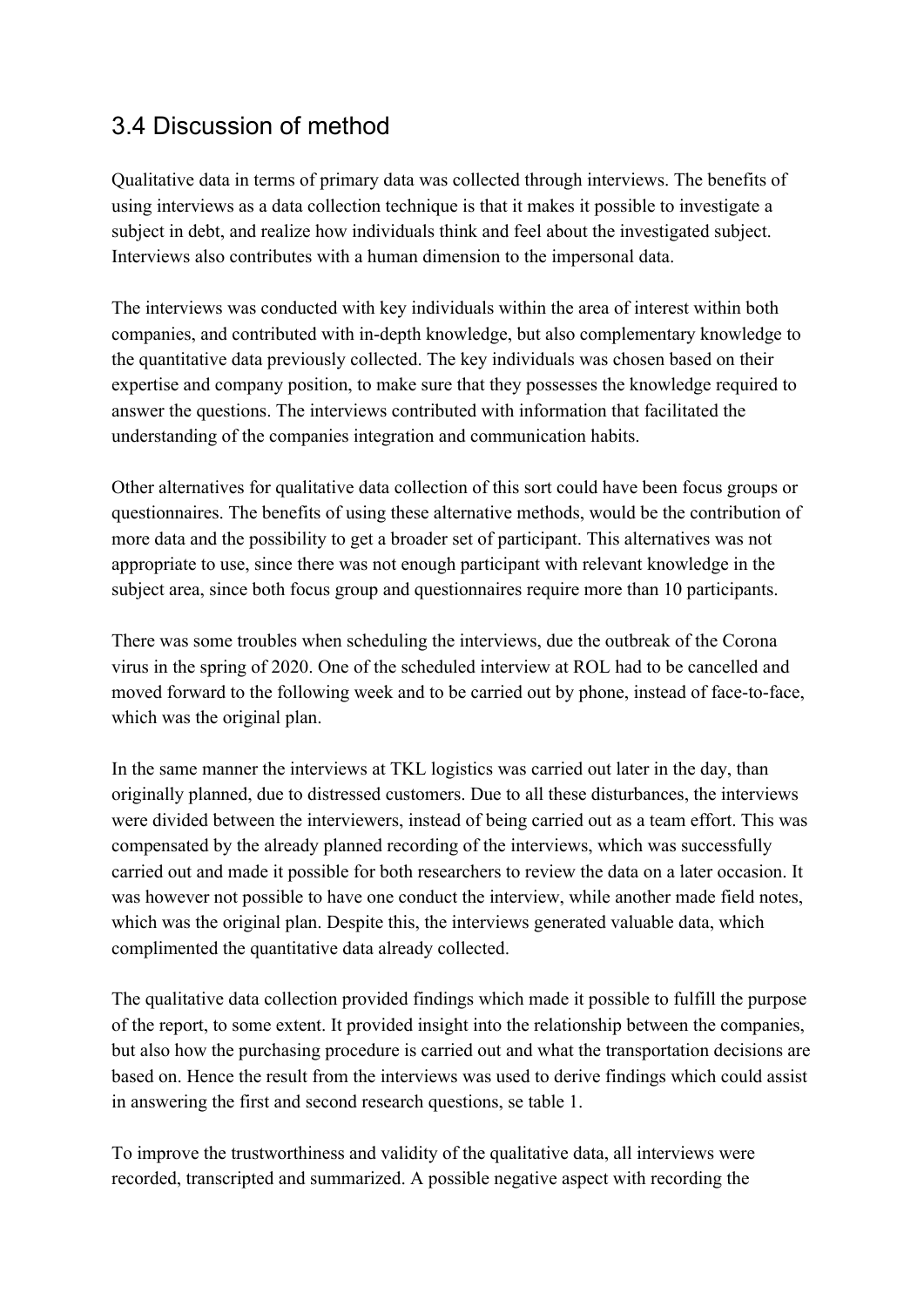interviews is that it could inhibit the respondents and generate different answers, than if the interview was not recorded. The transcription and translation of the interviews was very time consuming, but necessary since it made it possible to structure and summarize the answers from the respondents and present it in the report. It was from the transcription the interpretation and analysis was conducted.

However, there is a risk that analysis of interviews could results in biased answers, which might compromise the reliability and validity of the study. In fact, bias is an issue that can be seen already during the interview stage, as the interviewer will interact with the interviewee based on its previous experience. This is especially true if the interviewer has a strong, biased point of view on the subject. Therefore it is beneficial to use multiple interviewers, to identify where bias might be appearing. However, since this is the only source of primary data for the research and there was a lack of appropriate participants and time limitations as well as the issue of the Coronavirus outbreak, this was, as previously stated, not possible.

The fact that the interviews was well-thought out to complement the quantitative data, it was recorded, transcribed and then presented as full answers in the appendix, but summarized in the findings section, ensures the internal validity. That is, it accounts for that what was measured, was what the researchers intended to measure. In the same manner the context of the quantitative data was very specific and clear, hence the quantitative data collection was relatively easy to keep on track, which resulted in a high level of internal validity. However, the internal validity could be questioned to a certain extent, since the interviewees at the ROL group often answered from both the external and internal supplier perspective, rather from the perspective of the relationship and activities between the internal suppliers. As mentioned earlier in the discussion, the research has a low level of external validity, since a single-case study cannot be generalized to a population. It was however possible to do an analytical generalization.

Quantitative data was collected from both companies databases in the shape of secondary data. This allowed the researchers to get a numerical overview of the situations of interest at the companies and strengthen the conclusions with descriptive statistics, which also allows the reader to draw their own conclusions from the data. It would however, been advantageously to investigate the process behind the data available in each company, to get a better understanding of the data. This would also have made it easier to evaluate the reliability of the data.

Quantitative data was also extracted from the calculation program NTM calc. This caused numerous problems in the research process, since it was complex and time consuming to calculate the carbon dioxide emissions of each step in every route and transportation example. In addition, a miscalculation was done, since the weight of the container was neglected at first, which forced the researchers to recalculate all routes containing a container.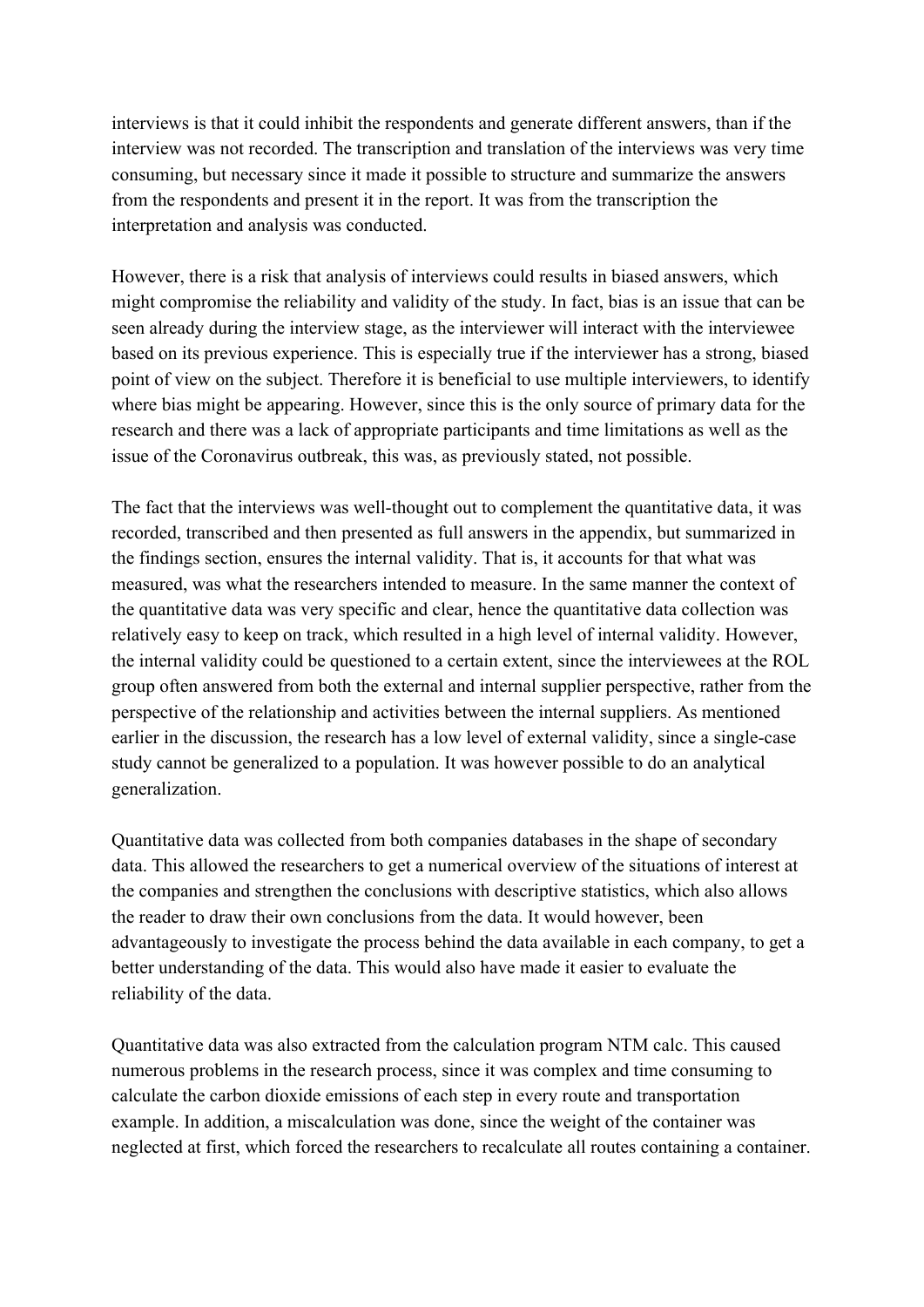In the same manner, the determination of the sea-distance was wrong in the first draft, due to a non reliable source which presented contradictory result each time, which also caused a need for re-calculations. A limitation with the NTM calc program, was the fact that it might be so that the route actually taken by the carriers, are not the one represented in the program. This differences should however be a small margin of error, and therefore it can be disregarded. To make sure the data collected from the calculation program was correct, is would have been beneficial to cross check the results with another calculation tool, but since this is the one used by the forwarding company, it was regarded as reliable.

All secondary data collected was carefully evaluated and reduced before being presented in the report, to extract unnecessary raw data. It would have been beneficial to collect primary quantitative data, rather than secondary data as this is the optimal foundation for analysis in research. This was however not possible, due to the time limitation and the nature of the study. Therefore secondary data was used as the foundation of analysis and then complemented with qualitative, primary data when possible.

The quantitative data contributed to fulfill the purpose of the research, since the findings represented the reality of the past three years. It numerically indicated the effects the transportation decisions and purchasing planning has had on delivery precision and the environment during this time period. The data collection method generated findings which contributed to answer the first and third research questions, see table 1.

The research consist of both primary and secondary data that strengthened the quality of the results and hence the reliability of the report. To ensure high reliability of the report the whole process was accounted for in the report, and each step was clearly described in the method. Hence it should be possible to repeat the study under similar conditions. The reliability could be strengthened by having more sources of data of both primary and secondary data, to be able to check the consistency of the result. It would also have been beneficial to cross check the results from different case studies to verify the reliability even furthur.

#### <span id="page-31-0"></span>3.5 Reflection of the validity and reliability of the research

The quality of the data provided relies on the validity and reliability of the report. The validity and reliability of this research are in turn dependent on the transparency and trustworthiness of the report and data presentation. It was clearly stated in the method section how the investigation was carried out and the conditions required to do so, to ensure high reliability of the research. This will allow the reader to repeat the research and attain similar result, if it is performed under similar conditions. Furthermore the reliability of the data is enhanced even more through the voice recording of the interviews and full transcripts, which increases the accuracy of the raw data.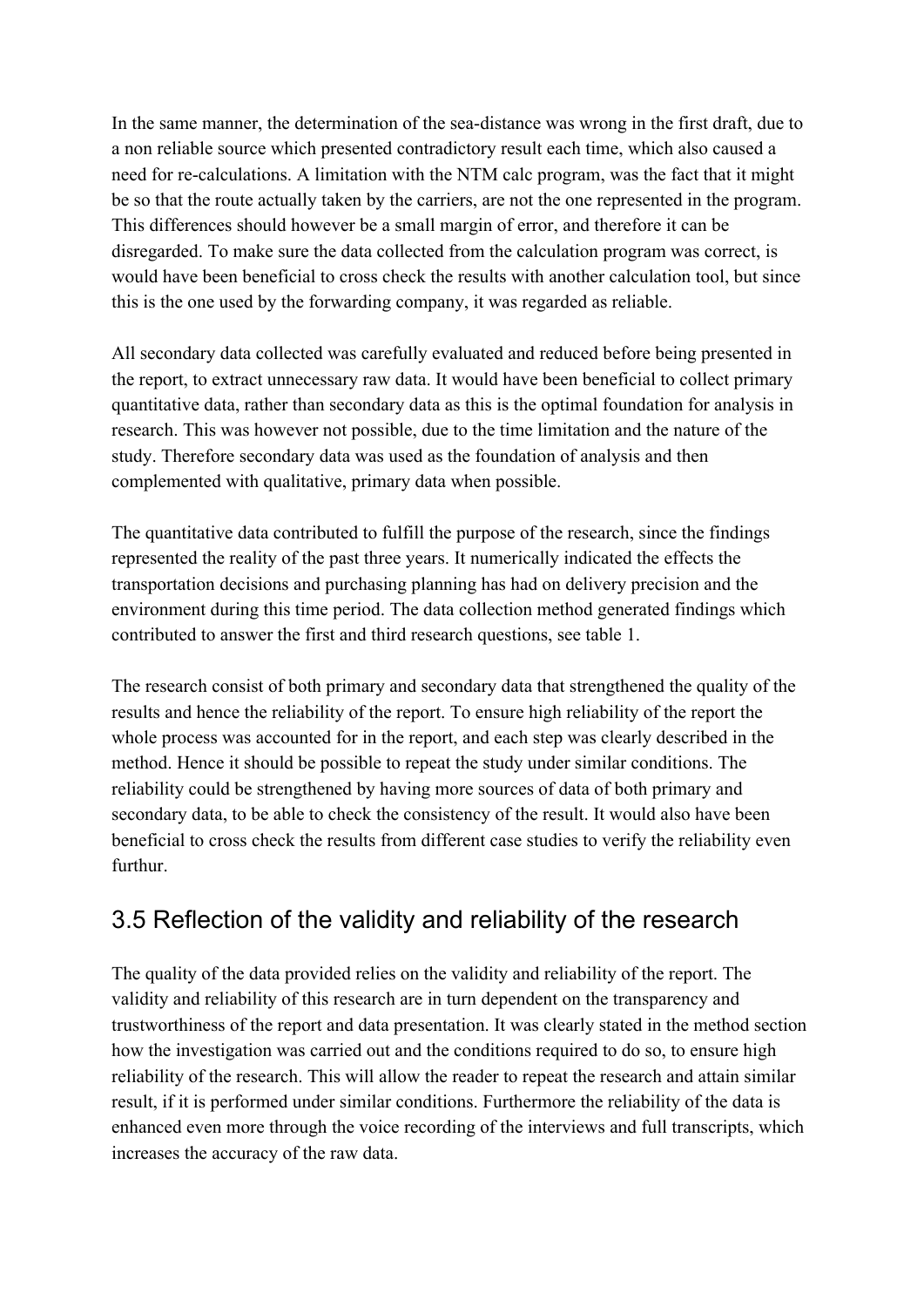To ensure a high internal validity it was crucial to carefully chose the most appropriate research methods, both qualitative and quantitative, to make sure the findings was relevant and answered the correct research questions. To further strengthen the internal validity a study protocol were followed, where all quantitative data collection was planned in advance, followed a specific procedure and the data was carefully documented. To ensure that the researchers measured what they intended to measure during the collection of qualitative data, semi-structured interviews with well thought out questions was conducted. This ensured that the topics of interests was covered and any uncertainties was made clear.

The research also has external validity. However not in the traditional sense, where it can be statistically generalized to a population, since this is not possible through a single-case study. However, an analytical generalization is possible, since the findings in the case study can be used to expand and generalize existing theories. The findings in the report is used to support or challenge the existing theory, and could be used to generalize theoretical propositions rather than generalized to populations, which would require a larger number of studied units.

The data quality can also be enhanced by applying both quantitative and qualitative methods for data collection. This ensures that the analysis is not based merely on one source of data and provide a more comprehensive understanding of the phenomenon. Even though the methods does not collect the same data and provide triangulation, is was used to complement each other and not restrain the study to the limitations of one method.

The reader will be able to judge the reliability and validity of the report by themselves, since the report is presenting the whole research process, and the raw data is presented in the appendix, as a substitute to the summarized data in the findings sections.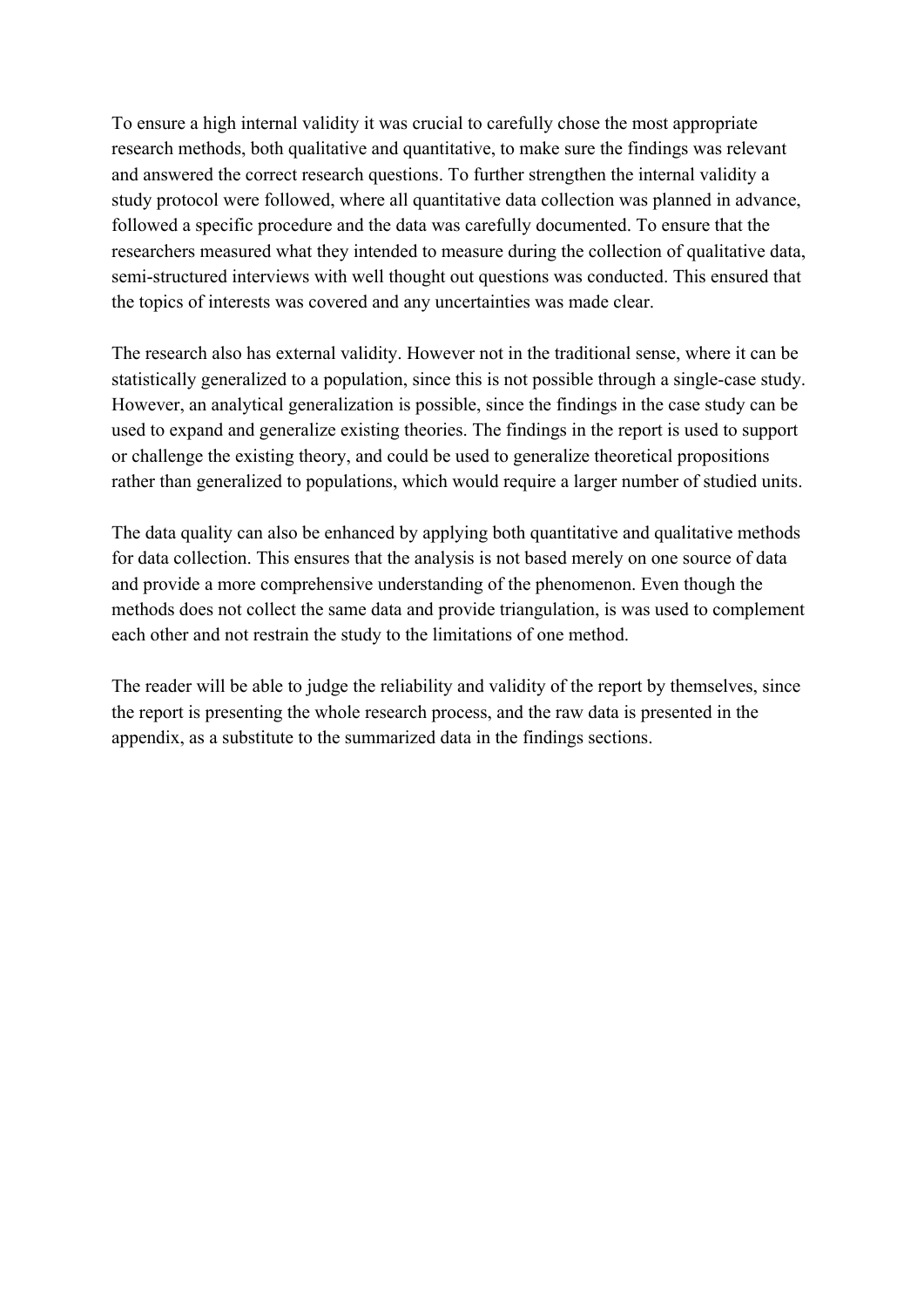# <span id="page-33-0"></span>**4 Findings and analysis**

The findings in the study contributed to answer the three research questions. Certain data did merely contribute to answering one research question, while others could be used to answer more than one. To facilitate the readers understanding, the findings are categorized in accordance to the research questions they are contributing to answer.

# <span id="page-33-1"></span>4.1 How can the relationship between the purchasing department and its forwarding company contribute to more environmental friendly supply chains?

Quantitative data was collected as secondary data from the companies databases and through calculations using the online tool NTM Calc 4.0.

The first data collected was from ROL's database and expressed the number of deliveries between the four locations within the ROL group, and the delivery precision associated with these transportation routes.

No deliveries are ever made to China, hence the delivery precision only covers deliveries to ROL production (in Sweden), USA and Lithuania. As shown in figure 1, there was a random improvement of the delivery precision in 2018 for all locations, it did however not last in 2019, where it can be seen that the delivery precision decreased for all three. The highest delivery precision was observed in 2018 and was at 89 % and the location experiencing the best overall delivery precision was to ROL production. The location experiencing the worst delivery precision was ROL USA, at a delivery precision at 41 % in 2017. This data provides insight into research questions two, concerning how the relationship between the purchasing department and a forwarding company can generate more environmental friendly supply chains.



Figure 1: The result from the yearly delivery precision to the three different locations within the ROL group that does receive deliveries. This indicates that the delivery precision is flawed and there is room for improvement.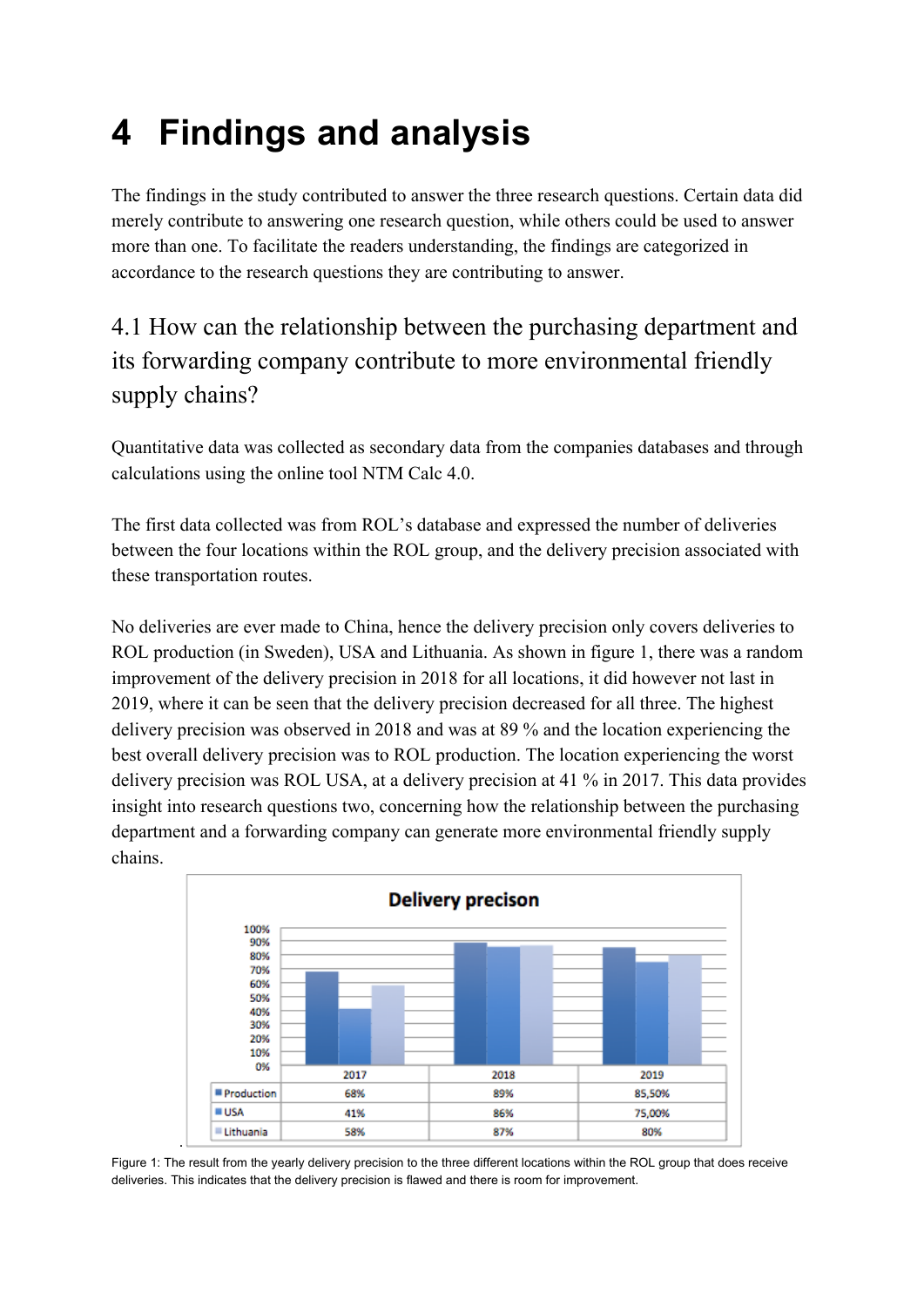The data collected from ROL was then related to the data collected from TKL logistics database, to calculate TKL's share of the transportations within the ROL group each year. This data provided further insight into how to answer the second research questions, by determining the current extent of the relationships between the two companies. It is clear that TKL logistics handles a small portion of the transportations within the ROL group, which is presented in figure 2. There it is clearly stated that the portion of ROL group's internal transports is handled by TKL. In fact, it is so small that the total yearly percentage is considered to be 0% in 2017 and 2019, and is only 0,01% i 2018. It is however clear that the number of shipments handled by TKL in fact has increased during the last three years, from 43 shipments in 2017 and 351 and 541 shipments in 2018 and 2019 respectively when studying table 3.

Table 3: Showing the share TKL logistics has of the yearly internal transportation between the four different locations in the ROL group. All data shows the number of deliveries to the four locations. This indicates the influence TKL has on the delivery performance of the different internal transportation routes.

|      |                                           | <b>Production</b> | <b>USA</b> | Lithuania | Total: |
|------|-------------------------------------------|-------------------|------------|-----------|--------|
| 2017 | Number of transports<br>within ROL group: | 1192              | 1741       | 3757      | 6690   |
|      | Number of transports<br>handled by TKL:   | 2                 | 33         | 8         | 43     |
| 2018 | Number of transports<br>within ROL group: | 1058              | 1946       | 3351      | 6355   |
|      | Number of transports<br>handled by TKL:   | 16                | 253        | 82        | 351    |
| 2019 | Number of transports<br>within ROL group: | 1513              | 7459       | 6825      | 15797  |
|      | Number of transports<br>handled by TKL:   | 20                | 384        | 137       | 541    |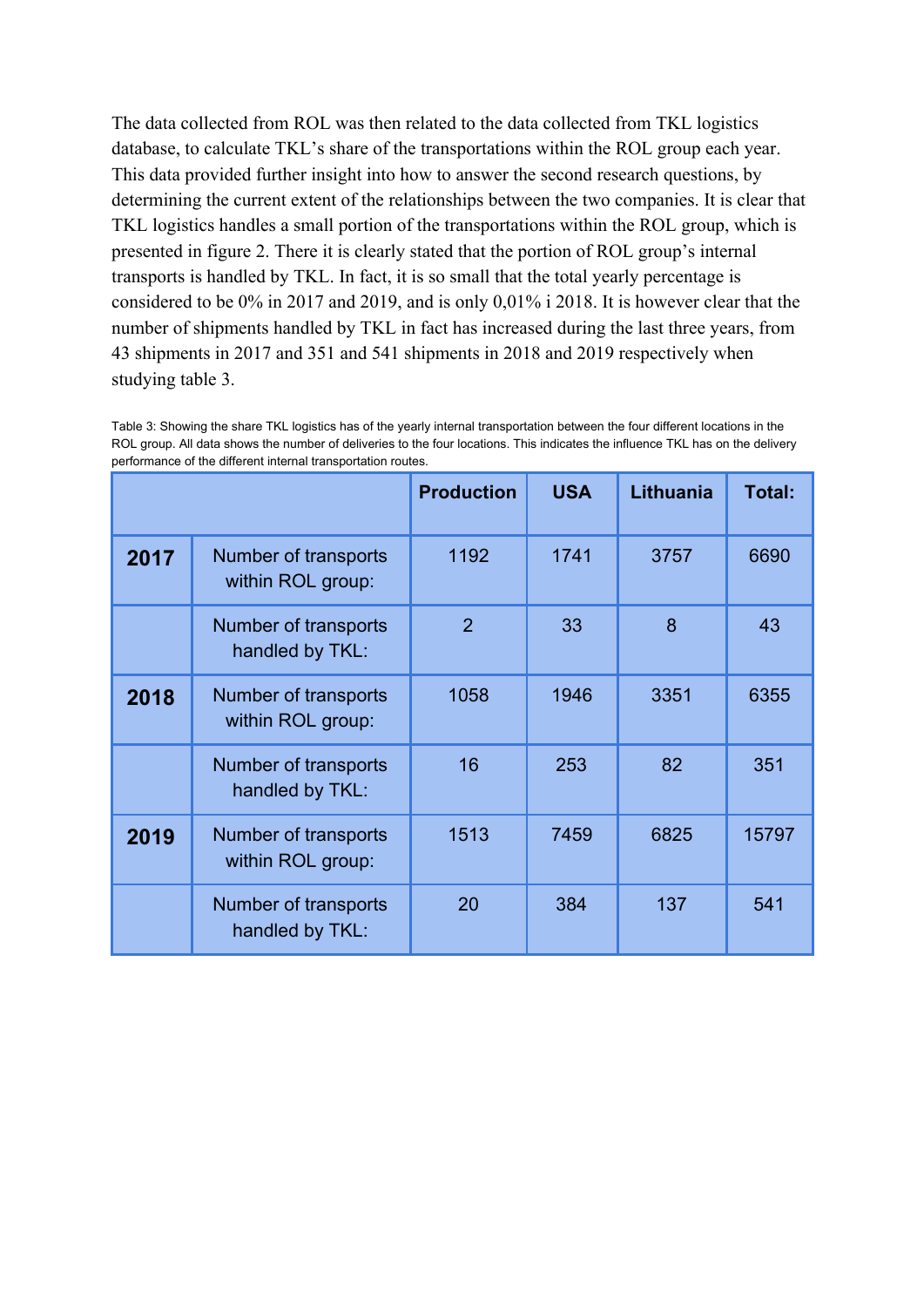

Figure 2: Showing the share TKL logistics has of the transportations between the ROL group locations during the past three years, expressed in percentage. The diagram indicates how small portion of the internal transportations within the ROL group is actually handled by TKL.

# <span id="page-35-0"></span>4.2 How could changes in transportation modes contribute to more environmental friendly supply chains?

The distribution of transportation modes each month was also determined for all routes between the locations in the ROL group. This provided data that support an analysis which could answer the first research questions, concerning how purchasing planning can generate more environmental friendly supply chains, and the third question on how the changes in transportation modes can generate more environmental friendly supply chains.

This was summarized to present the total yearly distribution of transportation modes during 2017, 2018 and 2019 in figure 3. There it clearly shows that the most commonly used mode of transportation is sea, and especially dedicating entire containers to only ROL cargo. It can also be read from figure 3 that train started to represent a transportation mode from China first in 2019, and only for transporting cargo to Lithuania. There was also an increase in the use of air shipment in 2019, where it was at 18 percent, compared to the two past years, where it was below 10 percent.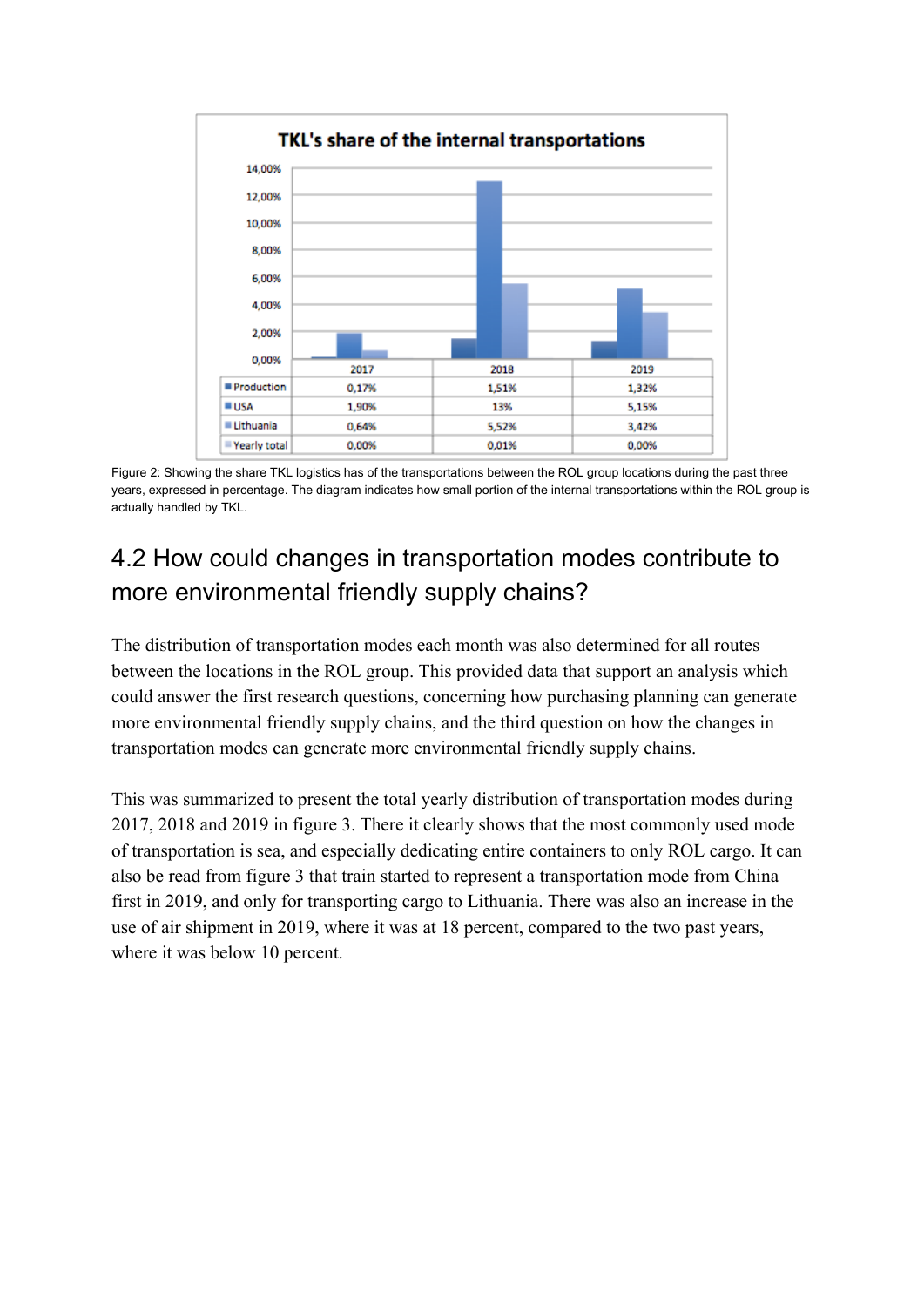

Figure 3: A summarize of the distribution between the transportation modes used when transporting to the four ROL group locations during 2017, 2018 and 2019. An Own container reflects when ROL rent an entire container for themselves, this does however not mean that the container is fully utilized. Combination shipments is when a forwarder combines the cargo from ROL with other customers, to fully utilize the capacity of the container.

NTM Calc 4.0 was used to calculate the carbon dioxide emitted by the utilized transportation mode for different shipments, and the carbon dioxide that would have been emitted if an alternative transportation mode had been utilized. This provided information which could be used to answer the third research question.

In the case where cargo has been transported alone in a 20-foot container, despite not filling it, the remaining amount of goods required to fill the container was determined and that cargos carbon dioxide emissions was calculated. These was then added together to indicate the amount of carbon dioxide that is emitted when using two shipments to ship cargo that could have fitted in one container. This was then compared to the amount of carbon dioxide emitted if the cargo in fact would have been transported in a single container. The result from these calculations clearly shows that it is possible to decrease the carbon dioxide emissions by utilizing the containers at maximum. In fact, it is possible to reduce the carbon dioxide emissions with at least 360 kg when using one container instead of two, when transporting 21 000 kg. Depending on the route it is possible to reduce the emissions even more, up to 2 806 kg, see appendix 3. Presented in table 4 are a summarize of the average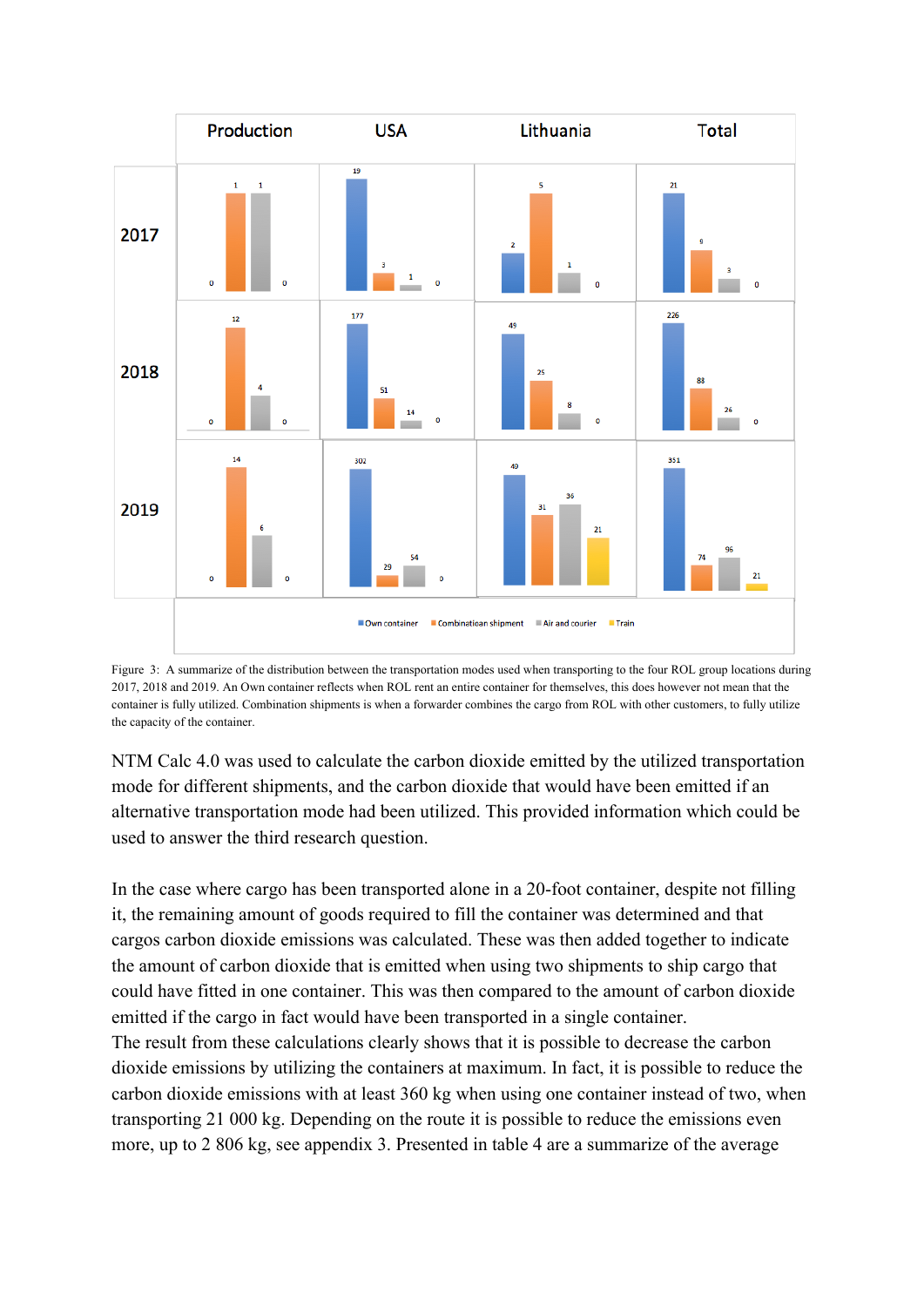amount of carbon dioxide possible to reduce if utilizing one container, instead of using two, when transporting between the four different routes investigates.

| Route                 | <b>Change</b>          | Number of<br>shipments | <b>Average carbon</b><br>dioxide<br>difference (kg) |
|-----------------------|------------------------|------------------------|-----------------------------------------------------|
| China to USA          | Two containers to one. | 11                     | 855                                                 |
| China to<br>Lithuania | Two containers to one  | 8                      | 2257                                                |
| Sweden to USA         | Two containers to one. | 12                     | 356                                                 |
| Lithuania to<br>USA.  | Two containers to one  | 8                      | 465                                                 |
| USA to<br>Lithuania   | Two containers to one  | 5                      | 473                                                 |

Table 4: Showing a summarize of the average amount of carbon dioxide emissions which could be reduced when utilizing an entire container, rather than using two containers, when transporting between the different ROL group locations.

In the same manner a comparison was made when exchanging the air mode for sea and/or train mode, which is presented in appendix 4 and summarized as an average for each route in table 5.

The data clearly indicated that companies can decrease their carbon dioxide emissions by choosing alternative transportation modes, with as much as 164 425,3 kg when changing from air mode to sea mode, see appendix 4. It does however also indicates that when the cargo weight is low (below 105 kg), it is not always beneficial to change from air mode to sea mode, see figure 5.

Exchanging air mode for train mode when transporting from China to Sweden and Lithuania does however always generate a smaller carbon dioxide emission, which can be as low as 773,89 kg or as high as 3 562,26 kg, see appendix 4.

The larger the cargo weight, the larger carbon dioxide savings will be achieved when substitute air mode for train och sea mode. It can also be read from table 5, that when transporting cargo up to 784 kg, from China to Lithuania, it is on average possible to reduce the carbon dioxide emissions more when exchanging air mode for train mode, compared to exchanging it for sea mode. This was however not the case when transporting from China to Sweden. Here the average reduced carbon dioxide emissions are greater when exchanging air mode for sea mode, instead of train when the cargo weight is above 116 kg.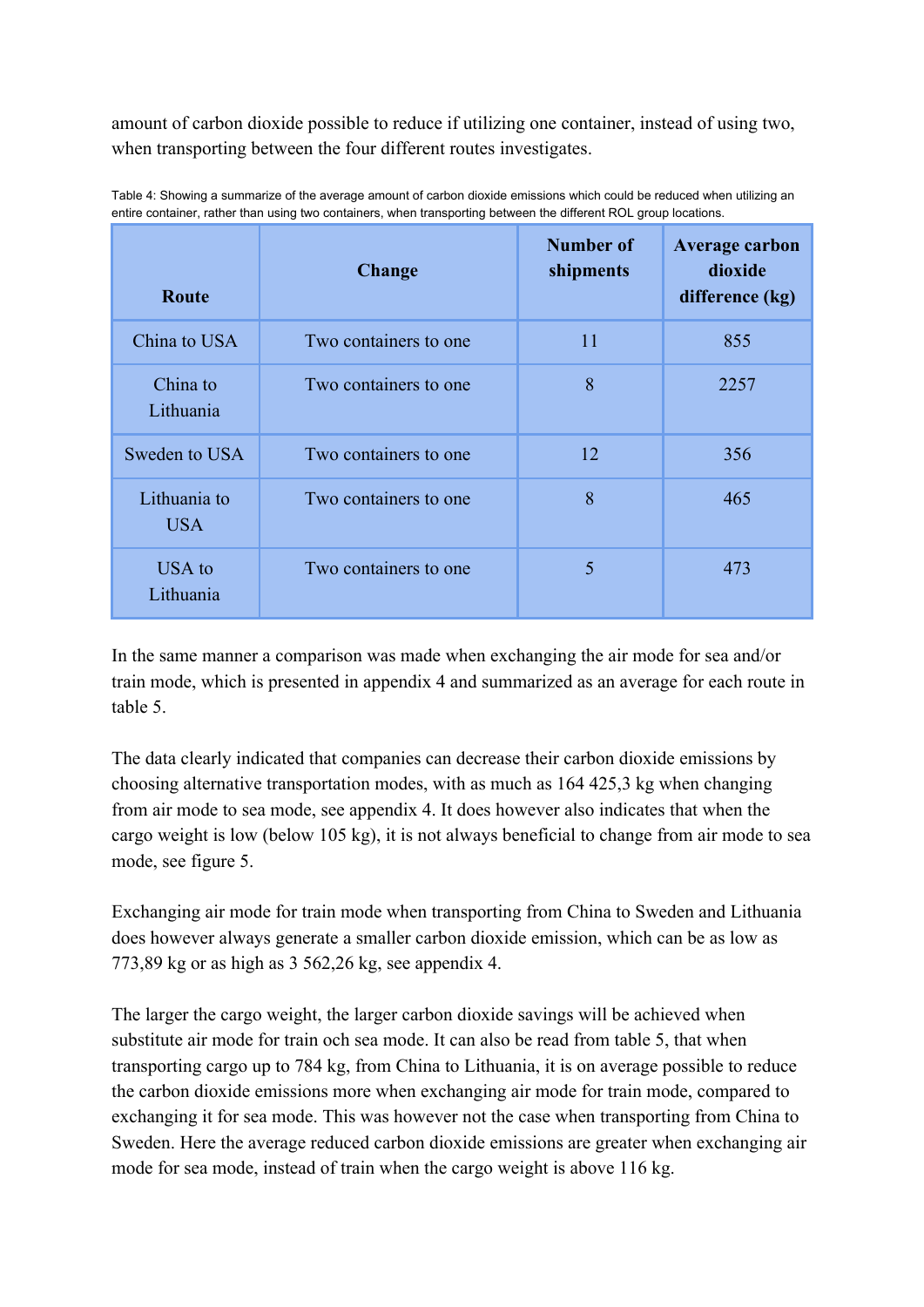Table 5: Showing the average amount of carbon dioxide emissions which could be reduced when substituting air mode for sea or train mode when transporting cargo within different weights intervals between the four locations of the ROL group.

|                         | The average difference in carbon dioxide<br>emissions (kg) for different routes when<br>cargo weight is within below stated<br><b>intervals</b> |                       |                |                |  |
|-------------------------|-------------------------------------------------------------------------------------------------------------------------------------------------|-----------------------|----------------|----------------|--|
| <b>Route</b>            | 7 kg - 105<br>kg                                                                                                                                | 7194 kg -<br>15306 kg |                |                |  |
| Air exchanged for sea   |                                                                                                                                                 |                       |                |                |  |
| China to USA            | 441                                                                                                                                             | 30                    | 64551          | $\overline{0}$ |  |
| China to Lithuania      | $-490$                                                                                                                                          | 2293                  | $\overline{0}$ | $\overline{0}$ |  |
| <b>China to Sweden</b>  | $-285$                                                                                                                                          | 2429,5                | $\overline{0}$ | $\overline{0}$ |  |
| Lithuania to USA        | 153                                                                                                                                             | 2493                  | 18247          | $\overline{0}$ |  |
| Sweden to USA           | 239,5                                                                                                                                           | $\overline{0}$        | 22442          | 347260         |  |
| <b>USA to Lithuania</b> | 19                                                                                                                                              | 7458                  | 24208,5        | $\overline{0}$ |  |
| Air exchanged for train |                                                                                                                                                 |                       |                |                |  |
| China to Lithuania      | 505                                                                                                                                             | 2588                  | $\overline{0}$ | $\overline{0}$ |  |
| <b>China to Sweden</b>  | 521                                                                                                                                             | 2165                  | $\overline{0}$ | $\overline{0}$ |  |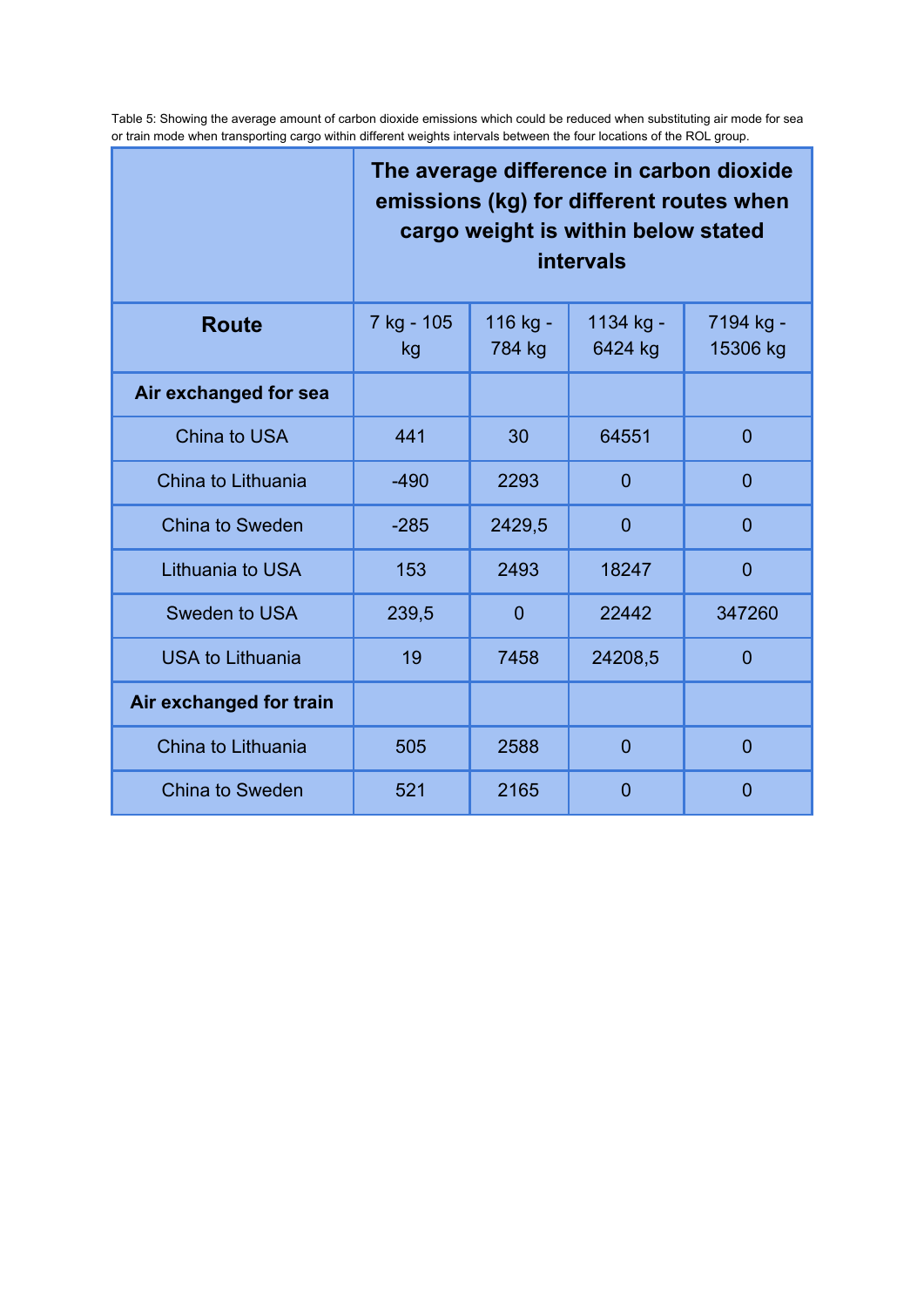# 4.3 How can better purchasing planning contribute to more environmental friendly supply chains and how can the relationship between the purchasing department and its forwarding company contribute to more environmental friendly supply chains?

A total of four interviews were conducted. The full presentation of the questions and the answers are presented in the appendices. A summary of the result are presented in below sections, categorized in accordance to relevant topics covered.

## 4.3.1 Interviews at ROL group

The interviews at the ROL group was with an operative purchaser and the purchasing and logistics manager at the ROL group , located at the Swedish office. They were asked 22 respectively 23 questions, which are presented together with the raw data in appendix 5a and 5b. However, a summarize is presented in this section.

#### 4.3.1.1 Sustainability and environmental aspects

The purchasers at ROL have noticed a difference in the corporate approach towards sustainability in the last years. The sustainability manager at ROL are currently working with providing the purchasers at ROL with a framework which can be applied to their daily work activities. This was initiated after close collaboration between the sustainability manager and the purchasing and logistics manager at ROL. There are some customers that puts sustainability pressure on ROL, and to be able to meet these demands ROL have made several changes during the last years. After 2016, 90 percent of ROLs suppliers were exchanged, from a large number small suppliers to a few, but world leading suppliers. The main reason for this exchange was to increase the product quality and to have suppliers that could handle big volumes. According to the interviewees it was easier to achieve their customers sustainability demands after this change; "After doing this change we could achieve the customers demand on sustainability and we got a lower price" says David Magnusson head of purchasing and logistics at ROL group.

The strategic purchaser have a big responsibility in terms of sustainability, since they are the ones that make the decision regarding which suppliers ROL are to use, to be able to meet the customers demands. There were some contradictions between the interviewees concerning the sustainability performance of the strategic purchasers at ROL. The operative purchaser stated during the interviewee that the strategic purchasers neglects the environmental and transportation aspects when negotiating with suppliers. "The category leaders are not negotiating with the suppliers how things should be delivered, they are not prioritizing it"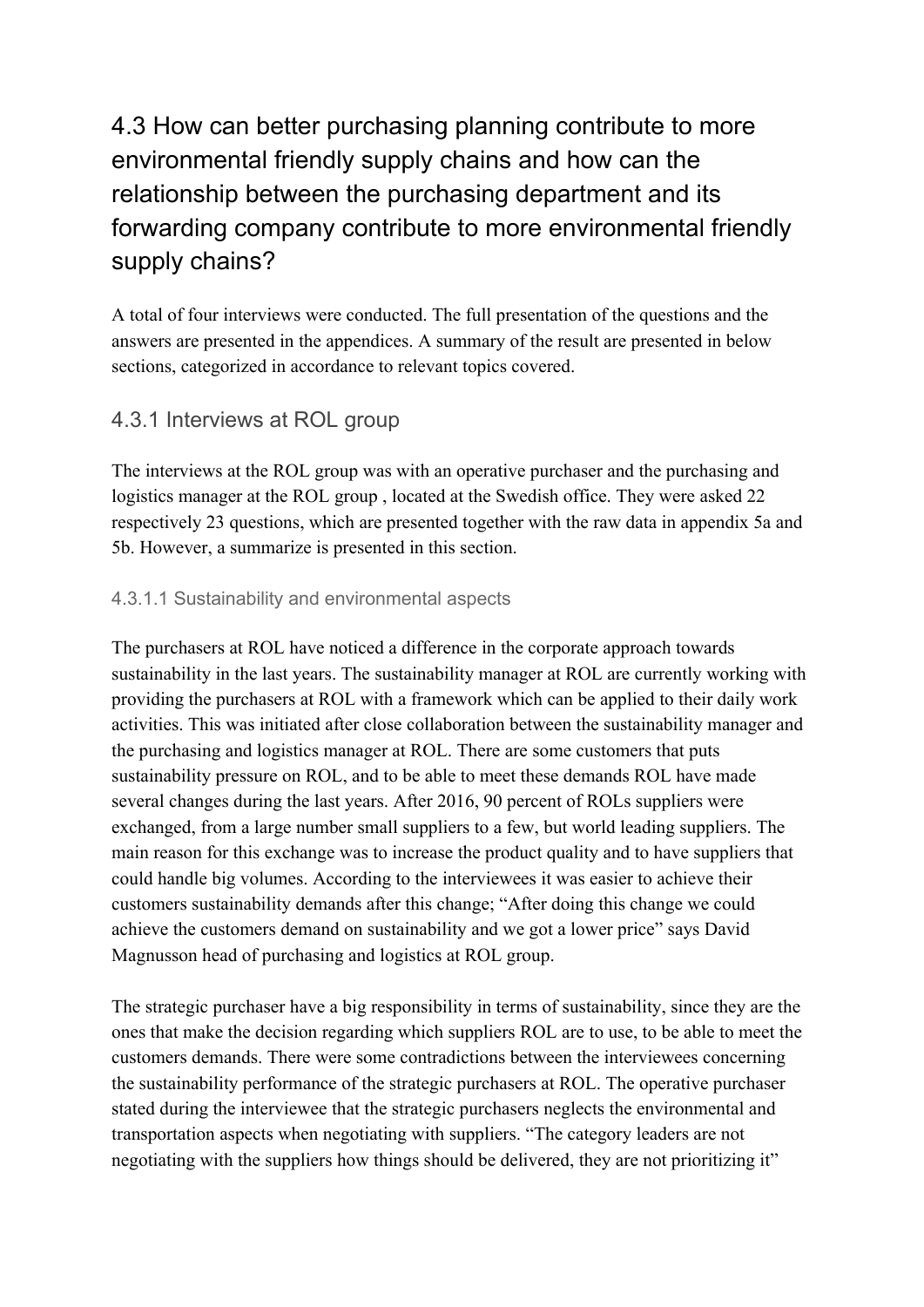says Heather Viklund Zhao. The logistics department at ROL have established client numbers at DHL for all parties to use, that help the supplier to make better delivery decisions. The interviewees had different opinions about the usage of this, one of the interviewee thought it was seldom used while the other thought it was used frequently.

Currently, there a some environmental commitments in the purchasing department, which is conducted by the operative purchaser, in terms of joint loading when it is possible. The operative purchasers at ROL are combining orders to the same delivery point if the delivery dates are close. This is done to reduce the delivery costs, but also to reduce the environmental impact of the transports. The operative purchasers only follows the sustainability directions from the strategic purchasers, but still have the responsibility to optimizing the transportation and to fill containers as much as possible etc. David Magnusson; "The operative purchasers only follows the recommendations from the strategic purchasers and hence are not so involved in this". The purchasers at ROL also think it would be beneficial to get a deeper understanding about the packaging of different products, and how they can plan the purchasing activities to increase the possibilities to use joint shipping.

#### 4.3.1.2 Plant position and the environmental aspect

In China the position was chosen since there was a need to be situated close to Shanghai, and to find a place where the employment costs were lower. The location in Lithuania was chosen randomly. There is currently a free-trade zone there, but according to the interviewees that is not the reason why the location was chosen. The main reason was instead that they found a well functioning partner in Lithuania, and ROL decided to develop a partnership with them. The location in USA was chosen since at this place is considered to be a furniture mecca, many different furniture manufacturers have their headquarters there. The founders of ROL are born and raised in Jönköping hence this is where ROL headquarter is situated.

#### 4.3.1.3 Purchasing activities at ROL

An order has to be placed by the purchasing department the same day as the request are received from the client, or at the latest the following morning. Hence the focus is to handle the daily tasks in a timely manner.

The daily activities for the operative purchasers includes; handling new purchasing requests and make prioritizations, handle order confirmations in the ERP system and having an ongoing contact with suppliers. "The most important is the purchasing request, I need to consider which one to take first and place the orders that are the most important" says Heather Viklund Zhou. The purchasers are also in charge of handling delays and finding the root cause of delays from suppliers. Everyday purchasing decisions are made at the different ROL group locations in Lithuania, China and Sweden (ROL production). The strategic purchaser are focusing on the relationship with suppliers (external and internal ones) and the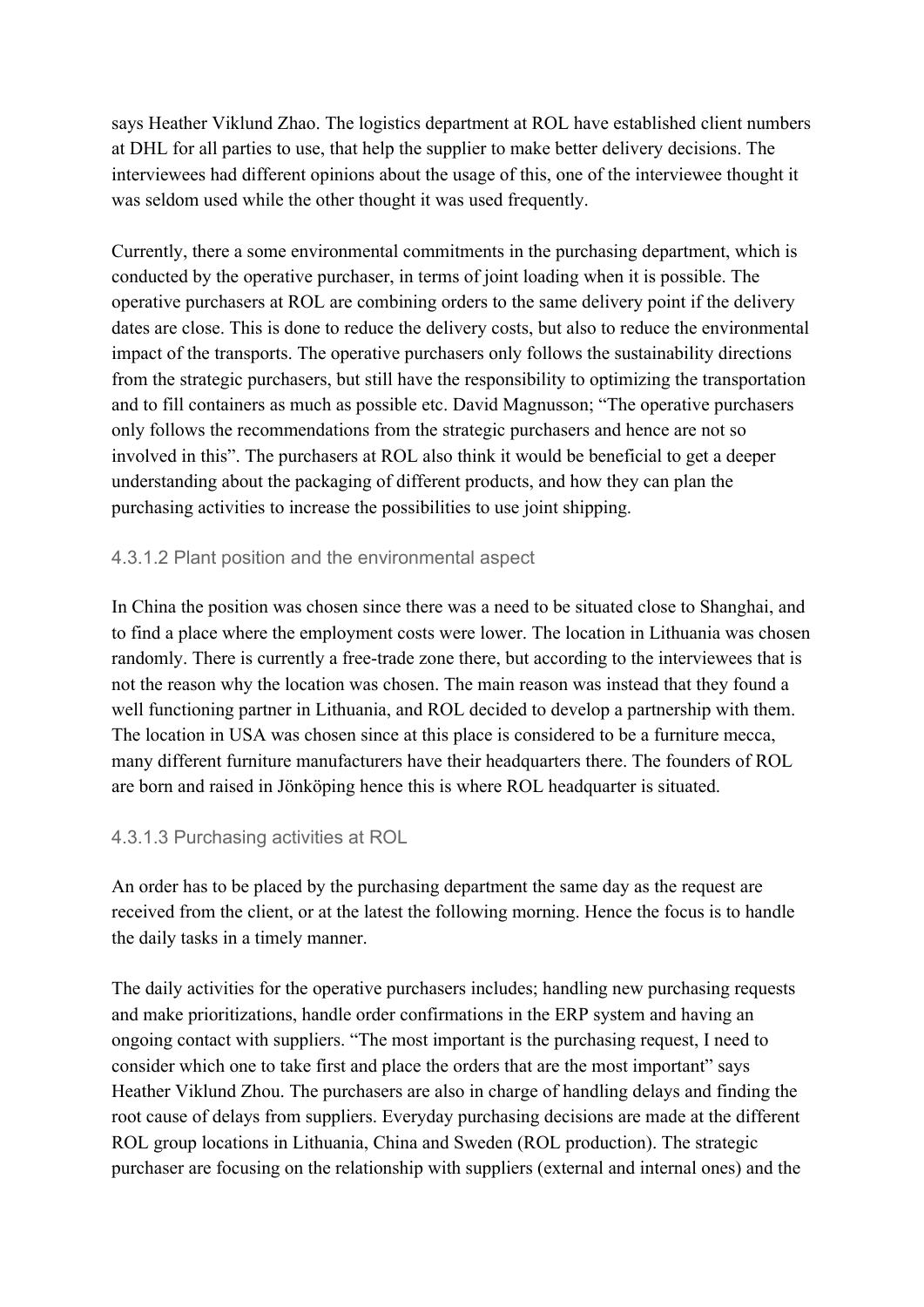possibility of finding new suppliers. They are also responsible for negotiating with the different suppliers about sustainability actions and transportation methods.

The possibilities for planning within the purchasing function at ROL is currently limited. There are only a few products and parts which ROL group are producing, which are based on forecasts or purchasing prognoses. Most of the purchasing activities happened after the daily purchasing requests and are not based on forecast. "There are only prognosses available for some items that we are purchasing" says Heather Viklund Zhao. No methods or frameworks are used by the purchasing department at ROL, to facilitate the planning procedure. Heather Viklund Zhao; "I'm doing fine without any of those (planning methods/frameworks), I think it depends on which kind of task you have. My tasks is not so dependent on any planning method, that is maybe needed for example the strategic purchasers".

#### 4.3.1.4 Transportation decisions

There are transportation decisions made at ROL that aren't in line with the sustainability perspective. Among them are the occurring shipments from ROL that are not conducted in a smart manner. This occurs when an entire container is used instead of utilizing a combination shipment, despite a small amount of cargo. According to the interviewees the reason for this, is often the lack of time and that it is not possible to wait with a shipment until it can be combined with another. When asking about why there are a large number of shipments transported in a ROL dedicated container, despite not being able to fill it up, Heather Viklund Zhao stated that "It is when there is a time limit, and we need to ship fast". David Magnusson on the other hand says that "I think it is mainly due to ignorance, we do not know how to use combination shipment, so this is an optimizing operturinity". The environment is not taken into consideration in situations like this, since time and money is at focus.

Another transportation decision made by ROL, is to put all samples on airplanes, which has a very large environmental impact. According to the interviewees, this has to do with the time limit and the importance of the samples. The reason why samples are needed to be transported fast, is since they are crucial for the R&D or prototype department, to be able to proceed with their activities. If theses activities are due to a quality problem or similar reasons, there is a great need to get the process going fast. "If we decide something, it takes many weeks for it to get on the shelfs, so we want to hurry up the process", says David Magnusson when asked about the large number of air shipments carrying samples. The purchasers also look at samples when evaluating a new supplier.

There have been an increase amount of air shipments from ROL during the last year, this is due a new contract with a customer in USA that ordered huge amount of products. In order to manager these, ROL needed to use air shipments to get the product there on time. Hence, the reason for the increased use of air transportation is due to a lack of capacity and planning.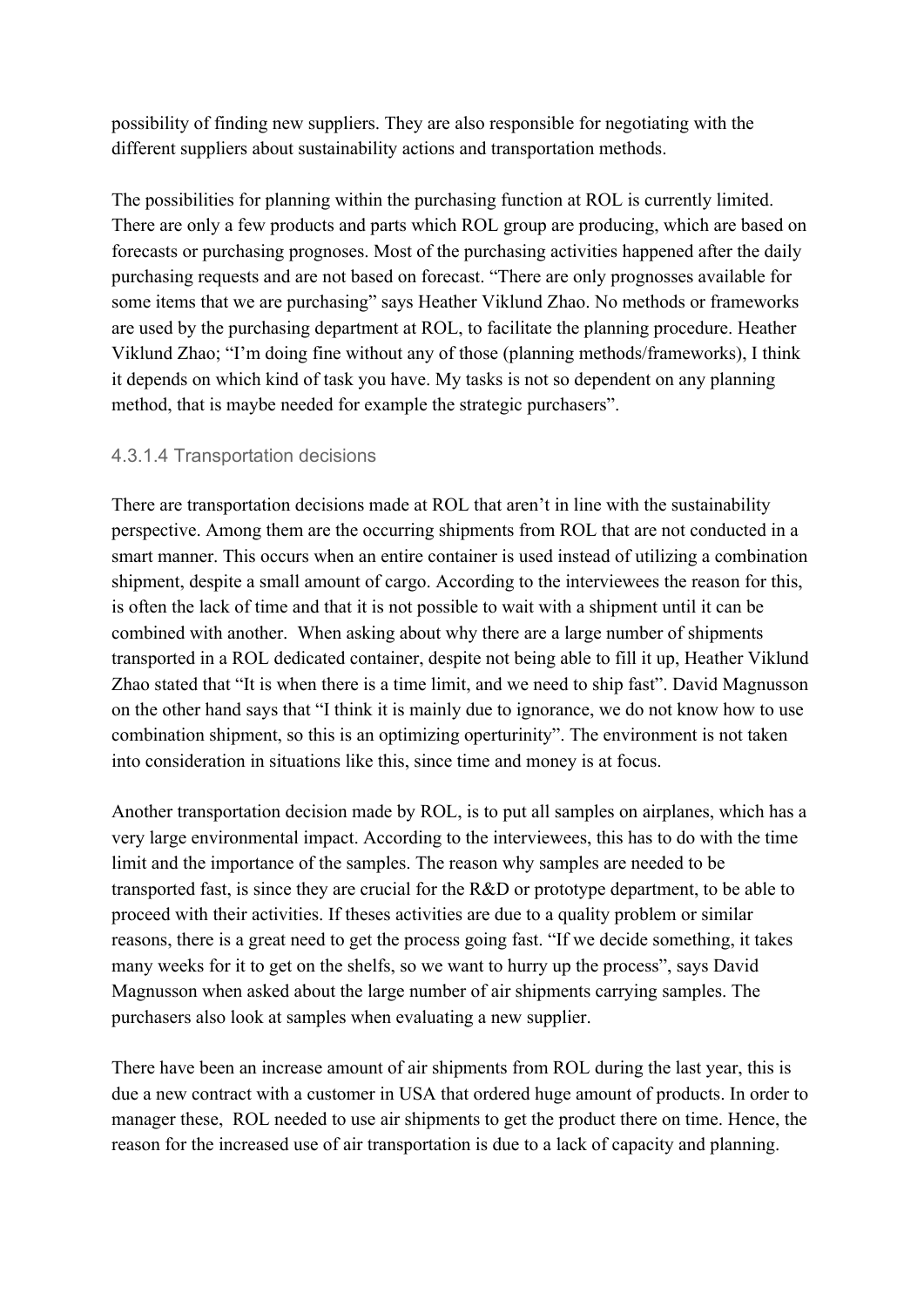There is currently a better balance in supply and demand to the USA location, hence ROL is planning to decrease the overall air shipments to that location.

ROL have a few standing transportation bookings every week from China to Lithuania, that simply follows a predetermined schedule. It is possible for ROL to cancel them if their demand decreases. Most transports are booked after the current demand. There are no set logistics arrangements at ROL which are missed at some occasions.

#### 4.3.1.5 Integration and collaboration

Both of the interviewees agreed that there is to little integration between the different departments at ROL. The purchasers at ROL feels that it would be beneficial to have better integration with the logistics department to understand what they do, and work together in some situations. According to Heather Viklund Zhao "I think it would be beneficial to sit down and talk with each other about what we are doing, and have the possibility to ask questions".

The purchasing department have no control over deliveries and very limited knowledge on how different transportation methods affect the lead time. The only time the purchasers receives any information about the deliveries, is when a transport is very important, or if there will be a delay. In these situations, the logistics department gives a tracking number to the purchasing department, or inform them by email of the delay. The delivery time has a big impact in the purchasing activities hence it would be beneficial for the purchasers to get more knowledge and understanding about the logistics activities.

The purchasers want more visibility from the logistics departments to be able to do a better job and give more accurate information to their customers. Heather Viklund Zhao; "For example when I get information about delivery it can be one to two days before, but I need more exact information".

The logistics department provides weak delivery information to the purchasing department. One day earlier or later in delivery could therefore make a huge difference for the purchasing activities. More exact information and tracking possibilities are needed for the purchasers. An integration system would be beneficial, where one could monitor the transportation process and track orders etc. This would minimize the need to chase different suppliers and to be able to give more accurate information to customers.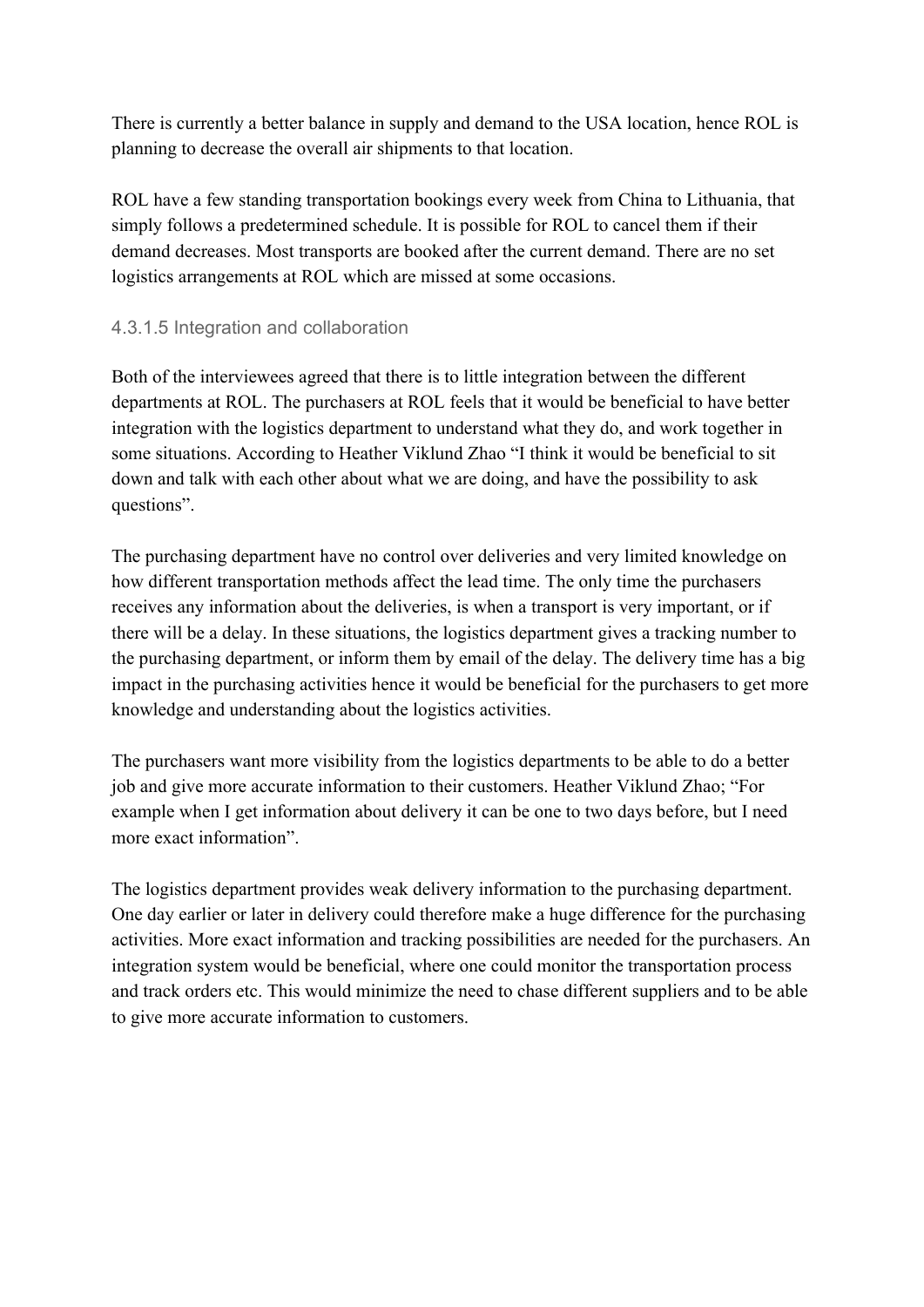#### 4.3.1.6 Influence and Requirements on suppliers

The strategic purchasers at ROL are sending out a code of conduct to new suppliers with different kind of demands and frameworks to follow. These are sent out to the external suppliers, but not the to internal suppliers. The purchasers at ROL feel like there have been a change in power distribution, since more of the production have been moved from Sweden to Lithuania. The Lithuanian plant acts more independently and follows their own rules, especially in terms of delivery dates. The purchasers at ROL have been informed that there is limited possibility to impact the internal suppliers, and that they just need to accept the situation.

There has been more problems with the internal suppliers during the last years, in terms of quality and delays, but the purchasers have no information about how this is being dealt with. There are better possibilities to influence the external suppliers and put pressure on them. If an external supplier is not behaving accordingly the purchasing department feel like they have the possibility to exchange them.

#### 4.3.1.7 Business relationships between the ROL group and TKL Logistics

ROL considers TKL as their biggest supplier in terms of sea shipments both from China to Europe and from Europe to USA. They are very satisfied with the collaboration, and think it is possible to have a closer and more extended collaboration with TKL in the future. David Magnusson; "We feel that they are a good supplier (forwarder) that are easy to collaborate with .... I think you should have partners you could have close relationships with and basically go and marry the supplier and be extremely transparent with them".

The most important thing for ROL is to find the right forwarder, for the right transportation flow. The purchasers at ROL have no relationship with TKL. The purchasers have no information about the services TKL are providing for them, and some have never even been in any contact with them. Only a few people at ROL know in detail what TKL does, and what kind of service they are providing ROL. The limited contact the purchasers have had with TKL is believed to be be good and transparent.

ROL would like to decrease the number of forwarders in the future, the reason for this is to have fewer forwarders that ROL can fully trust and develop good business relationships with. "Yes I would like to have as few suppliers (forwarders) as possible, it is comfortable to have few suppliers that one can trust. It is the obvious thing for me to do in the future, but it's very important to find the right supplier for the right flow", David Magnusson. It would be possible to reduce the amount of forwarder with 50 percent in the future but it is crucial to have the right forwarder, to the right logistically flow. ROL thinks that TKL could be used in several situations, but not all. Logistics are very complicated and everyone is not experts at shipping everywhere. It is important to have the most appropriate partner in every situation according to ROL.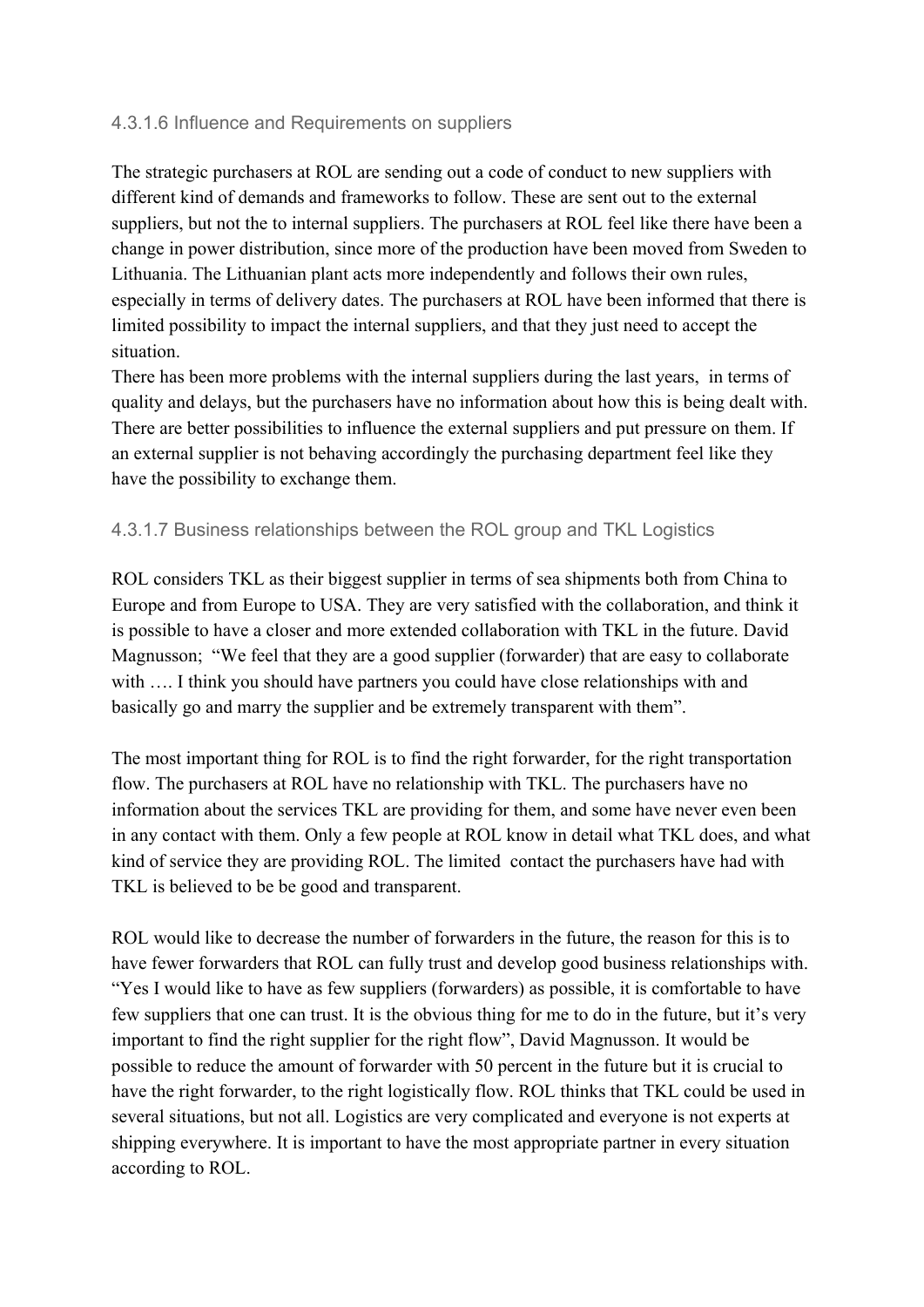#### 4.3.1.8 Future improvements

The purchaser who was interviewed at ROL would like to have more collaboration and information sharing with the logistics department. The purchaser would like to learn more about how to plan the purchases, to be able to use combination shipments when it is possible. ROL think it would be very beneficial to understand how they can minimize their environmental impact from transports.

ROL's purchasers currently have no information on how to handle the shipments in a more environmental friendly manner, but they believe that TKL and other forwarders could help to improve this. When asking about ROL's knowledge concerning the environmental impact of transports, David Magnusson says; "We need more knowledge about this since we from the beginning have no information about this. We need TKL and other forwarders to help with this". If ROL know how to combine shipments in a more effective way to reduce the number of containers, this would lead to a win-win situation. It would also be beneficial to look at the current packaging method, since according to the purchasing department this aspect is neglected today at the company.

The interviewees think that partnerships deeper than just between the customer and supplier, will be very important in the future, in order to improve all aspects of the organisation. ROL would like to see that in the future one goes and "get married" with a business partner to be able to be as transparent as possible. It would be good if TKL would have the possibility to have an insight in ROLs ERP system to see their prognoses and see how they communicate with their suppliers and customers. ROL think that TKL could help them in a better way with this additional information.

Both of the interviews thought that it is important to find the right competence outside the company since it is not possible to hire every competence inside the company, hence that expanded partnerships could lead to improvements in the future.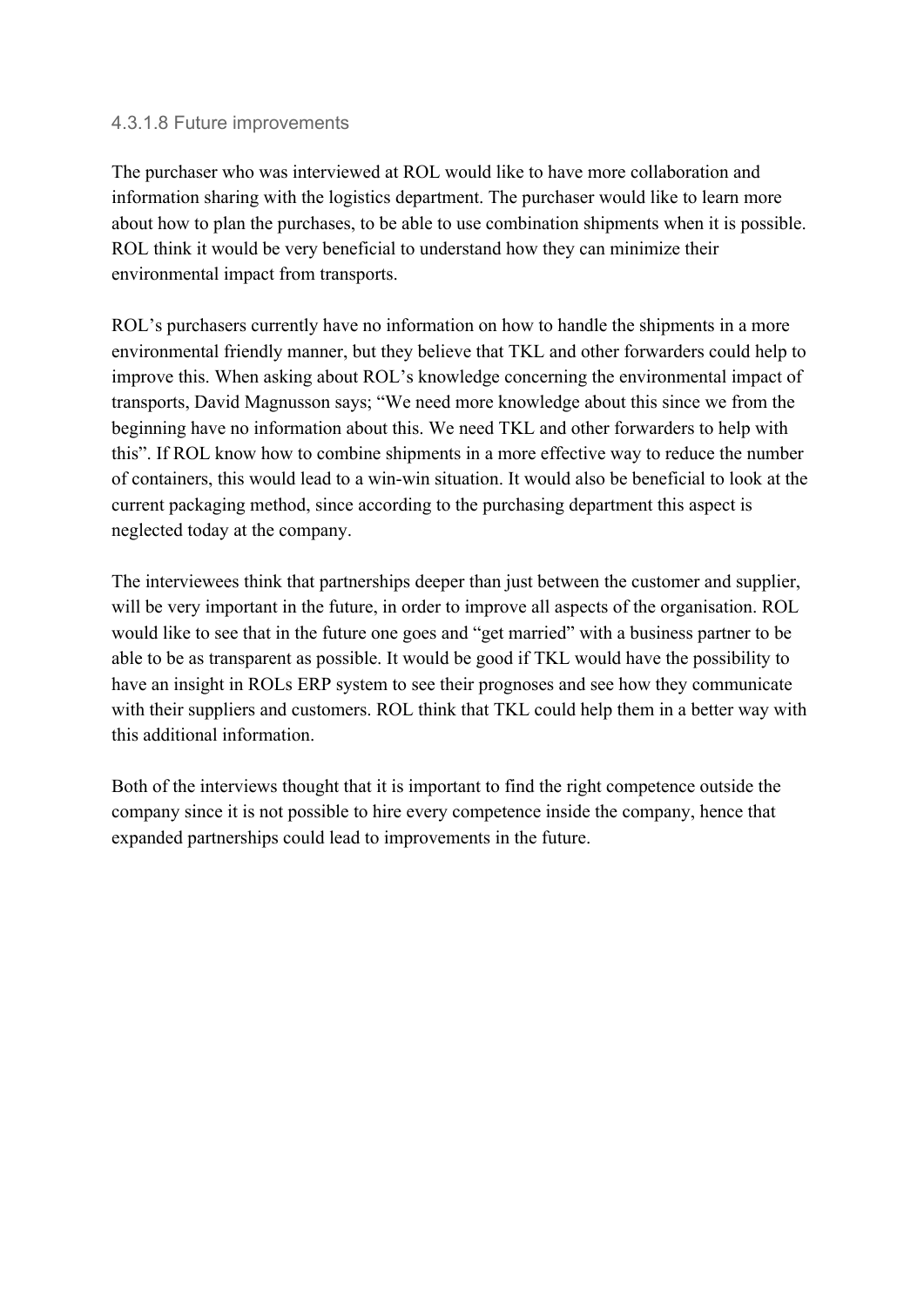## 4.3.2 Interviews at TKL logistics

The interviews at TKL logistics were conducted with two of the company owners. They were asked 19 identical questions, which are presented together with their answers in appendix 6. A summary of their answers are presented below and categorized in relevant headlines.

#### 4.3.2.1 Sustainability and environmental aspects

According to TKL, the environmental aspects has become growingly important in the last three to four years and therefor it has become important for forwarders to do their part. The best thing they can do is to purchase products which allows them offer more environmental options to their customers. "The environmental aspect has been much more important for last two to three years at TKL… Our customers sometimes does not want to pay to be better in terms of sustainability, but TKL tries to find products that are better for the environment that our customers would like to buy" says Oscar Lundgren.

In today's society, the best option is often to use sea transport, but it is often the result of customer asking for the lowest price. In fact, it is unusual that customers ask for environmental friendly options, instead of low prices, even if it does occur on occasions, due to its growing importance. " I would say that it is very rare that the customer ask for this (environmental friendly transportation), it is mostly the price they are worried about" says Magnus Claesson. However, low prices and environmental friendly transportations presents a dilemma in the industry. The forwarder can only provide suggestions and guidance based on their expertise, in the end the decision lies with the customer and if they need their cargo immediately, they rather choose air than sea.

TKL has contributed to more environmental friendly supply chains by promoting train as a transportation mode from China to Europe. In fact, they are one of the few forwarding companies that has been part of promoting this transportation mode as a mean to transport cargo from China to Sweden.

In addition, they are able to provide emissions reports to their clients, which they believe to be important, since companies need to see the differences their choices will make, for them to take action. Oscar Lundgren; "We are providing our customers with reports about their current emissions, to make them more conscious about their environmental impact. I think that it is easier to make changes if you are aware of your current situation". Informing and finding environmental friendly and economic solutions, is the contributions they can do to make more environmental friendly supply chains, since they do not own any transportation vehicles themselves. More often than not, this result in sea transportation

There where some contradictions between the interviewees concerning questioning the customers choice of transportation mode. One stated that if a customer ask for air mode, they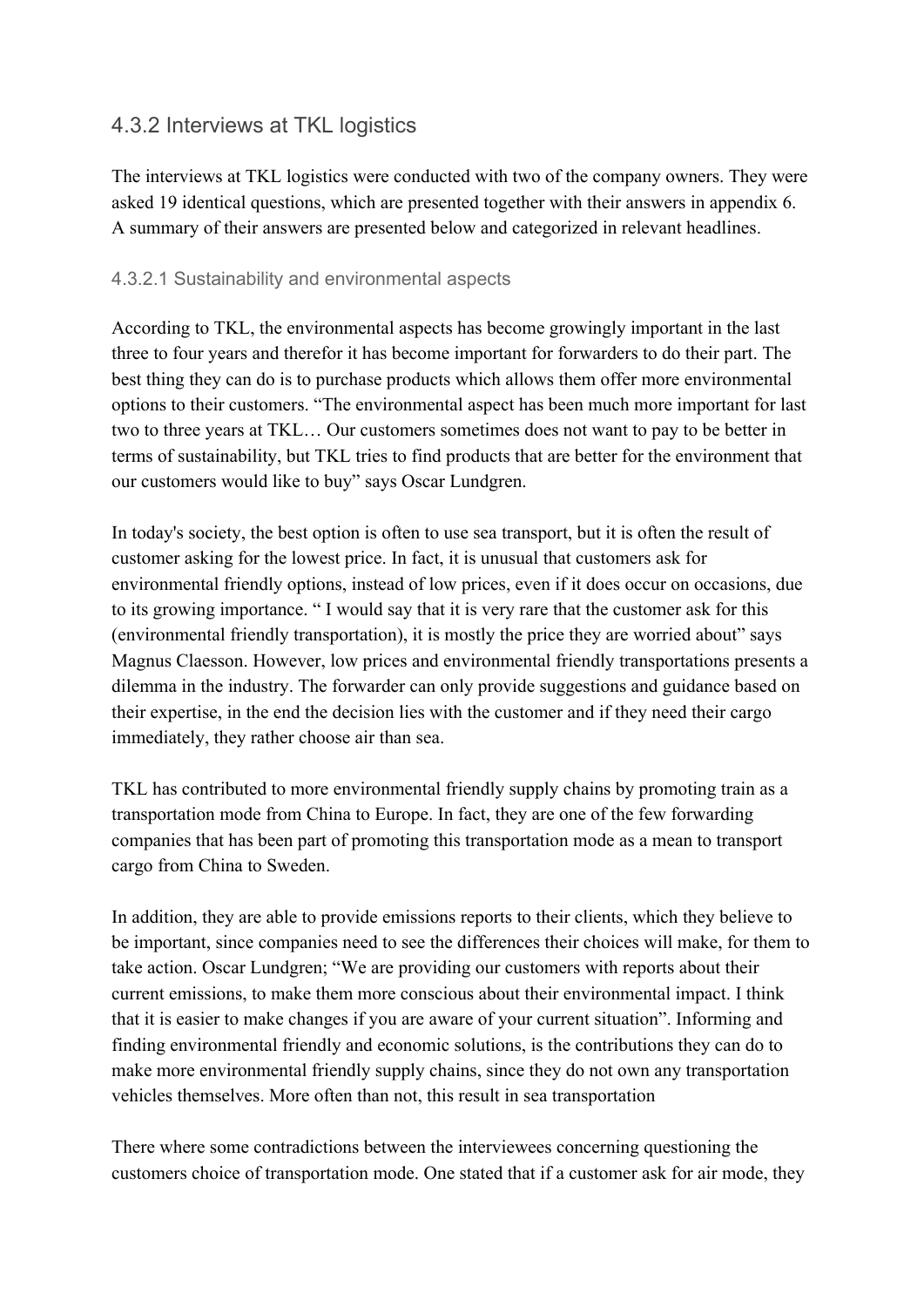might ask if it really is in a hurry or can be delivered in a few weeks instead, hence train could be a better option. While the other did not believe that they questions the customers choice of transportation mode, as they often prioritize price over environmental impact. Instead they do transportation analysis to identify solutions that might result in less transportations, which will save the customer money, while being a more environmental friendly option.

Since the forwarding company has multiple customers, they also create combination shipments which allow them to combined for example 10 shipments, from 10 different containers, instead of having the customers purchasing an entire container by themselves. They try to promote this, even if it is close to the weight point where the cost between using a combination shipment, or an entire container is minimal. They also made it clear that they are not ISO 14000 certified.

One sale pitch they use to encourage more environmental friendly options are the price, since train is cheaper than air. However, this was according to one of the interviewees. The other one stated that no encouragements are made, but they offer environmental analysis if the customer is demanding it.

They believe that insight into their customers full transport needs could allow them to optimize the transportation planning, and allow for more environmental friendly transportations for the whole company. If they cannot see all shipments, they cannot assist in creating as environmental friendly transportation habits as possible for the customer. They could create combination shipments and minimize the number of shipments, and even reallocate air shipments to sea, or in the case of emergency, to train. "If we would have better control over all transportations we could make more combination shipments and better decisions in the supply chain" says Oscar Lundgren. This would however require a tighter relationship between customer and forwarder. However, the maturity of the customers might influence how perceptive they are to different transportation modes and their environmental impact. There might be aspects that make it impossible to make choices from an environmental perspective every time.

#### 4.3.2.2 Transportation decisions

The weight or cubic limit determines if the cargo should be placed in its own container or in a combination shipment, since this influence the price. They do however always strive to fill the containers as much as possible, since it often will be cheaper, but also more environmental friendly. It does however present an additional risk to the cargo, when using combination shipment, since it has to be loaded and off-loaded at multiple terminals, and cannot be sealed during the whole transportation. Hence, valuable or sensible cargo might require its own container. Therefor it could be possible that containers are transported half-full, since it has to be protected, even if the price is higher. Oscar Lundgren states that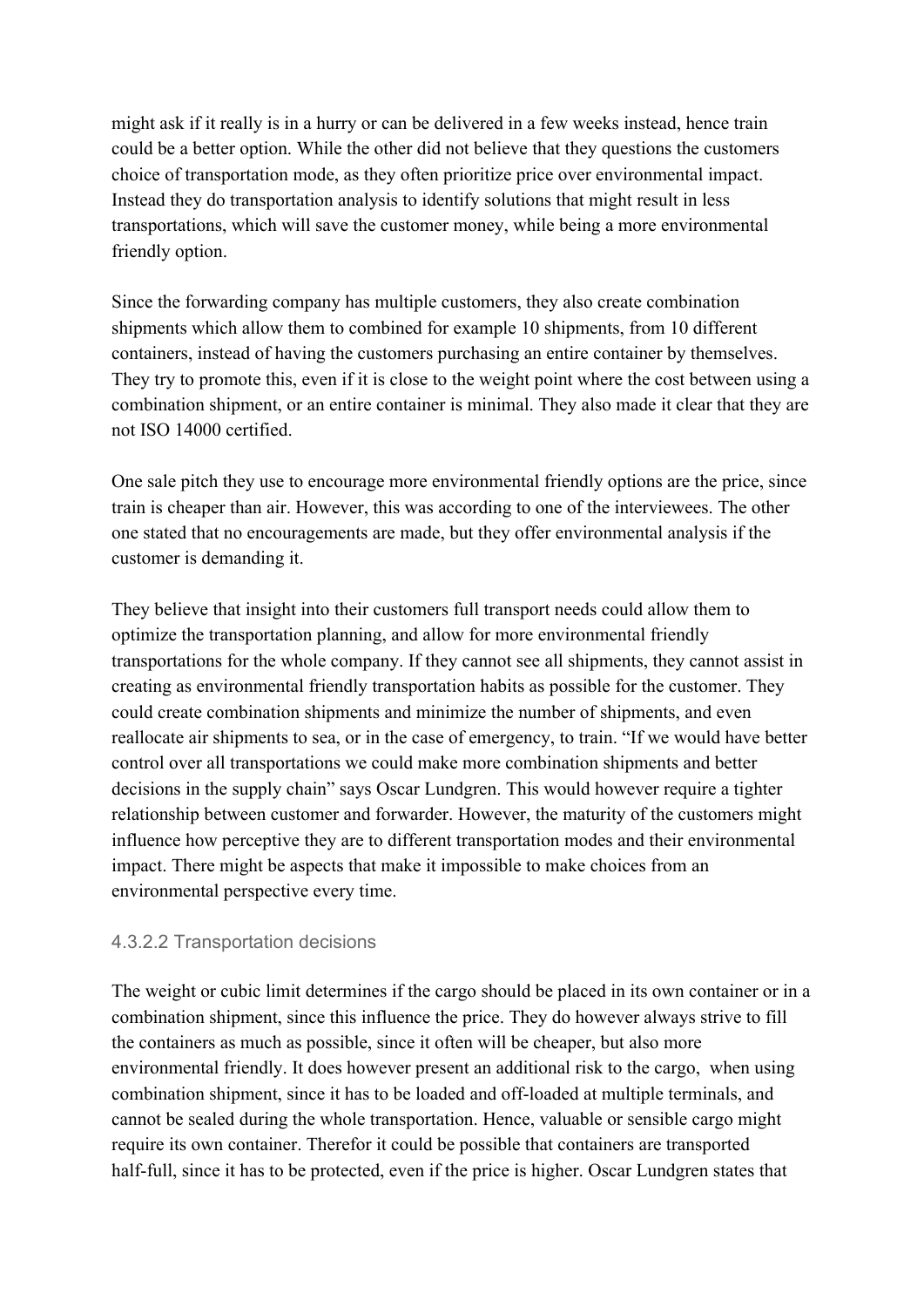"There is always a risk when choosing combination shipments, since it needs to go through a terminal and be loaded into a container and then into a terminal in Gothenburg etc. Many customers want their cargo to stay in the container the whole distance and keep the container sealed. So in terms of safety they choose a whole container instead of combination shipment". It could also be due to the suppliers decisions. They might order a full container, and the forwarder will not know the amount of cargo until the container is loaded and packing list and invoice has been sent to them, hence they cannot influence the decision.

In a similar manner the decision regarding which transportation mode should be used, lies with the customer. The forwarder can give recommendations, but in the end it is primarily the lead time that guides the decision, even if it might be expensive and emit large amount of emissions. Secondly it is the price that guides the decision, while the environmental aspects rarely is prioritized over these two other factors.

During the transportation route analysis, it was noted that the sea shipments to USA arrive to different harbours, depending on where the shipment was from. According to the interviewees this is the result of the forwarding company always striving to find the best transportation solutions for their customers. What is the best transportation solution does however change over time. If something better comes along, or one actors goes bankrupts, they have alternative solutions available. This is the same reason why combination shipments from China to Lithuania is transported by Sweden, it is cheaper and faster.

#### 4.3.2.3 Business relationship between ROL group and TKL logistics

TKL logistics find that the relationship with ROL group is very transparent. They have meetings concerning how routines are changing. TKL has one sales man (one of the interviewees) and two operatives that has regular contact with parties at the ROL group. When the best transportation routes are determined, ROL takes part in that decision and if there are any disruptions, ROL is informed as soon as possible. However, TKL does not receive any information until the time of shipment, meaning that they do not know anything about any problems that could have occured in production. In light of disturbances that occured in the winter of 2019/2020 and spring of 2020, due to protests in Hong Kong and the Coronavirus, they received information about shipments a month in advance, it is however not clear if what was ordered was what was needed or if it merely was estimated.

The communication is also believed to be good. In fact, both of the interviewees has visited the Chinese location, while one have visited all the locations. The aim is to develop personal relationships and understanding, which are important for smooth transportations. However, communication can always be better, and hopefully the new customer portal will facilitate the communication further. The earlier they can get information about ROL's bookings, the better, but on an overall level the relationship is very well developed and everyone seem satisfied.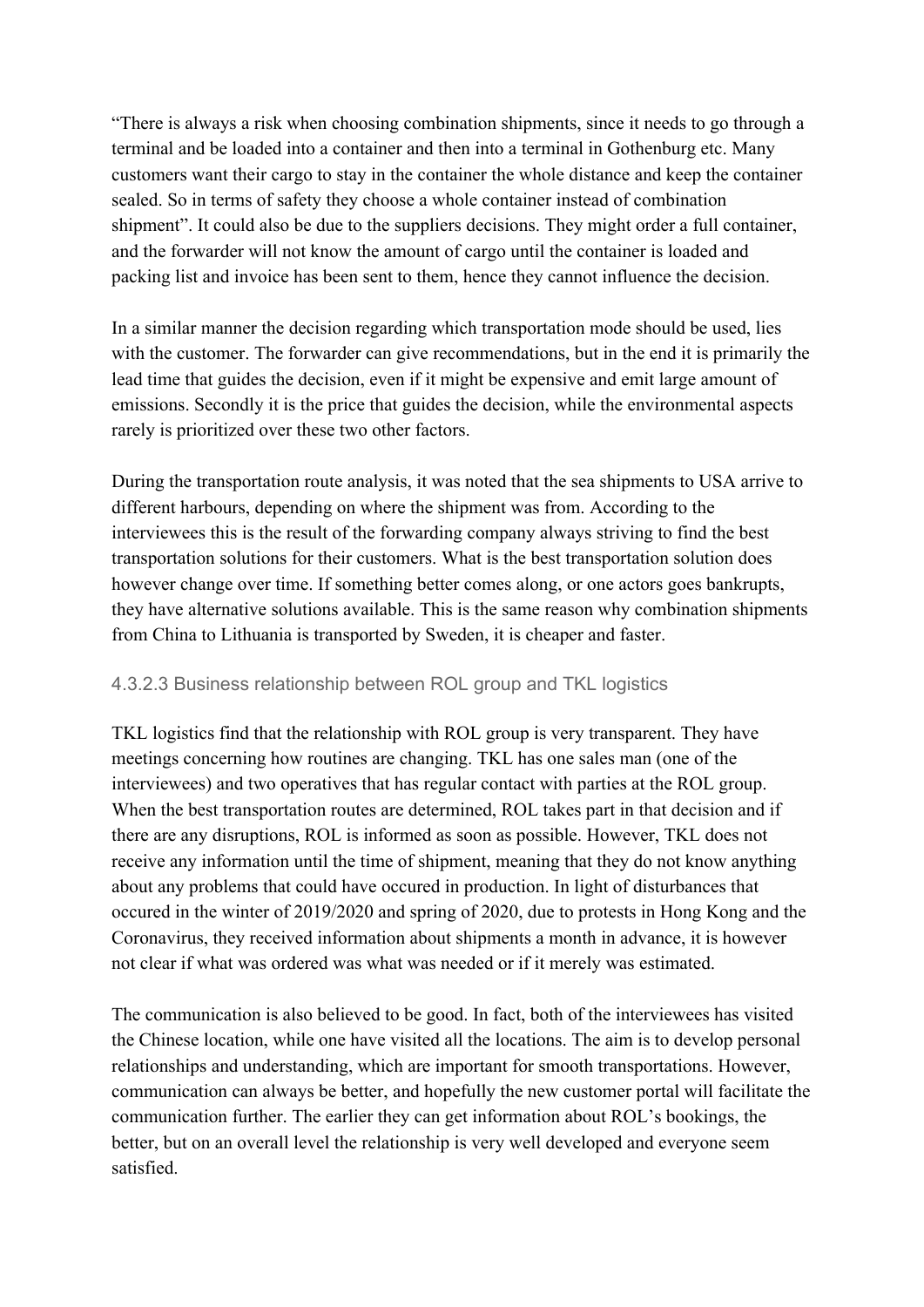In the same manner the trust between the companies is high, according to TKL. The collaboration is tight, and both parties seem to trust the others work and any problems that arise are discussed, and ROL take part in all decision making regarding their transportations. Magnus Claesson says that "now we have settled that we can trust each other. We always do our best and if something comes up we will have a discussion about it".

#### 4.3.2.4 Future innovations and environmental compensation

TKL sees that transportation from China by train is an innovative solution that substitutes many air shipments, in a more environmental friendly manner. In addition, new techniques are developed. Self driven trucks, better engines, electrical trains etc might contribute to more effective transportations.

In addition more effective loading and less empty trucks and containers would lower the environmental impact. They also state that larger ships has also been developed, the questions is how much larger they can become. The also believe that the industry is very conservative and the innovations that will be put into action might be limited. In addition, they believe that ships and airplanes runned by electricity will not happen, and other alternative energy sources will have to be developed, which those are, they have no idea.

TKL has a case where they have done environmental compensation, but they would like to see collaborations with their customers where they work towards minimizing the carbon dioxide emissions produced during the transportations. According to Oscar Lundgren "There has been one case where we have been doing some climate compensation on the transports we made, but we would like to see that our customer will contribute as well. Then we could reduce the carbon emissions even more" On their own they are planning to start doing donations to organizations that works to improve the environment, but this has not yet been realized in march 2020. In today's world they do not believe they can do much else than to do those donations and inform their customers about more environmental friendly transportation options.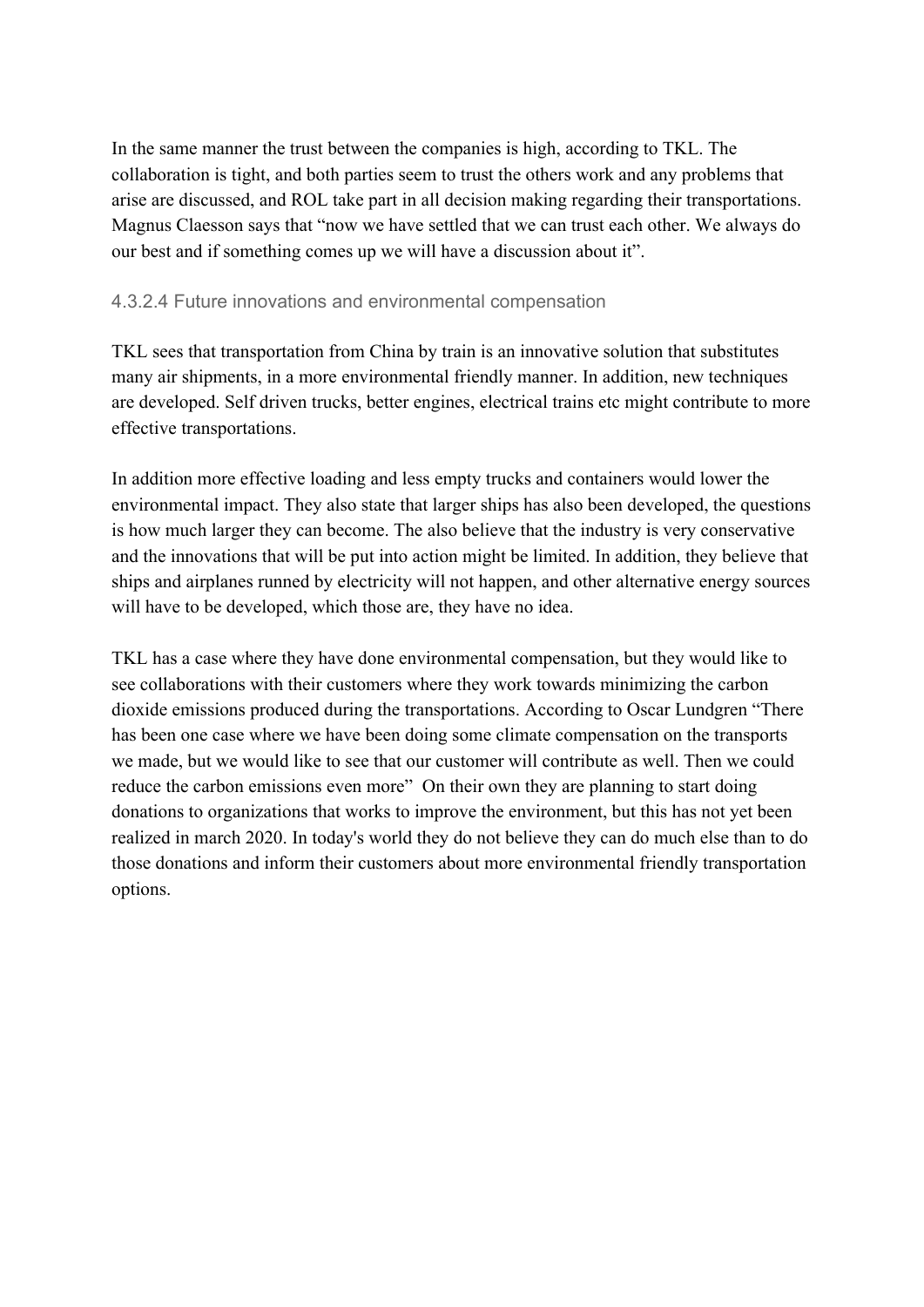# 4.4 Analysis of quantitative data

## 4.4.1 Delivery precision and TKL's proportion of delivers

The data collected indicated that TKL only stood for a portion of the internal transportations within the ROL group, despite the increase in overall transportations the last three years. This does indicate a development in the relationship between the two companies, but unfortunately it is still not large enough to link the unsatisfactory delivery precision to the collaboration between ROL and TKL logistics. It did however indicate that ROL in fact does have problems with their overall delivery precision, but it is very unlikely that TKL logistics is a significant factor to this, considering their small contribution to the overall delivery activities.

## 4.4.2 Transportation modes

The allocation between the transportation modes in figure 3 indicates that train is a newly discovered mode for ROL when using TKL logistics. In fact, it was only utilized for transportations from China to Lithuania 21 times in 2019, while being neglected for transportations to Sweden. Figure 3 also shows that there was an increasing amount of air shipments to USA in 2019. This was the result from a new customer segment that requested bigger volumes than ROL could handle in a time frame that would allow for sea transport. Hence the usage of air transport was needed to be able to meet those increasing demands in a timely manner.

## 4.4.3 Carbon dioxide emissions

When analysing the differences in carbon dioxide emissions in table 4, it is indicated that more carbon dioxide will be emitted when using more containers, instead of utilizing the available capacity of one container. It can also be concluded that the biggest contributing factor to the difference in carbon dioxide is the weight of the container. One 20-foot containers weights 2 300 kg, hence transporting two containers rather than one will result in larger emissions, since 2 300 kg more has to be transported for every extra container.

In the same manner it is clear in table 5, that transportation by train is more beneficial than transporting by air, even if the weight of the cargo is small. This is not surprising due to the large amount of carbon dioxide that are emitted by airplanes, 4,2 kg per kg cargo when transporting 8 200 km, compared to trains which emit 15 grams per kg cargo when transporting 20 000 km.

The same was not true when changing from air mode to sea mode. When analyzing the differences in carbon dioxide emissions, it was observed that when the cargo weight is 105 kg or below, it is not always beneficial to substitute air mode for sea mode, when transporting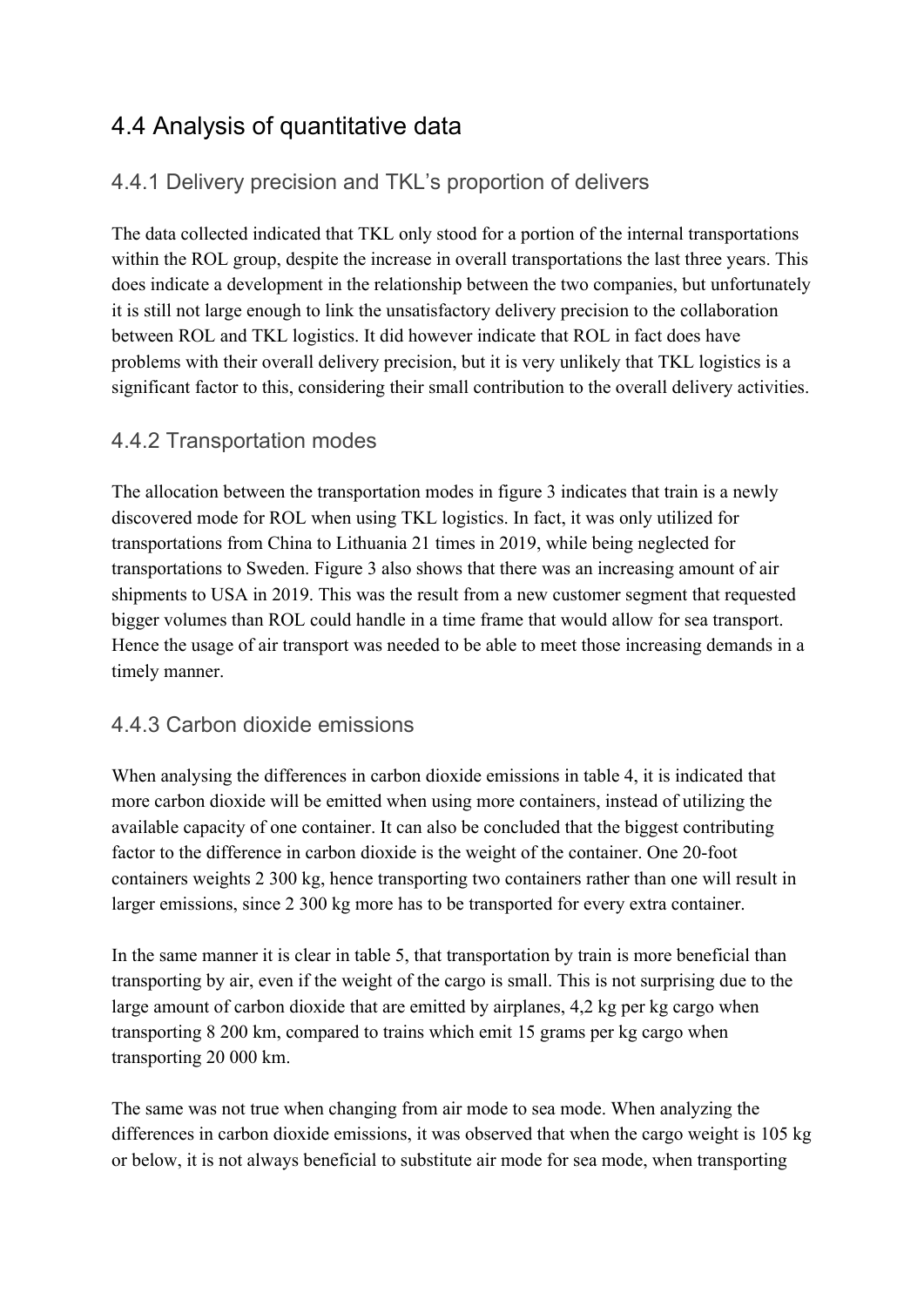from China to Sweden or Lithuania. This could be a result of the weight of the container used to transport the cargo by sea and the distance of the route. As the container weights 2 300 kg the carbon dioxide emission for the shipment will increase considerably, compared to when transporting 105 kg or less by air. Important to note, is that this container most likely will be utilized to ship cargo for multiple companies, hence the carbon dioxide emissions generated as a result of the container weight will be distributed between all the cargo within the container. Therefor an assumption can be made that in reality it will be more beneficial to transport the cargo by sea, even if the weight is 105 kg or less.

The distance also seem to play an important role when determining whether or not lower cargo weights are beneficial to ship by sea. As seen in table 2, the distance from China to Sweden and Lithuania for combination shipments by sea are approximately 20 588 km and 21 337 km respectively, while the distance for sea shipments between USA and Lithuania, China and USA and Sweden and USA approximately are 9317 km, 14 203 km and 8 850 km respectively. These distances could be a contributing factor to why air shipments at 40 kg between Sweden and USA saves at least 18,87 kg carbon dioxide when switching to sea mode, while a shipment at 105 kg from China to Sweden emitted 53,3 kg more when changing to sea mode, see appendix 4.

The distance between China and Europe is longer than between China and USA. This be one of the contributing factors to why the data indicates that substituting air mode with train from China to Lithuania will reduce the carbon dioxide emissions more, compared to when substituting with sea transportation. However, the same was not observed when studying the carbon dioxide emissions when transporting cargo within the weight interval 116 kg to 784 kg from China to Sweden. This could be the result of the long distance which the cargo need to be transported by truck from the train station in Hamburg to ROL production in Sweden.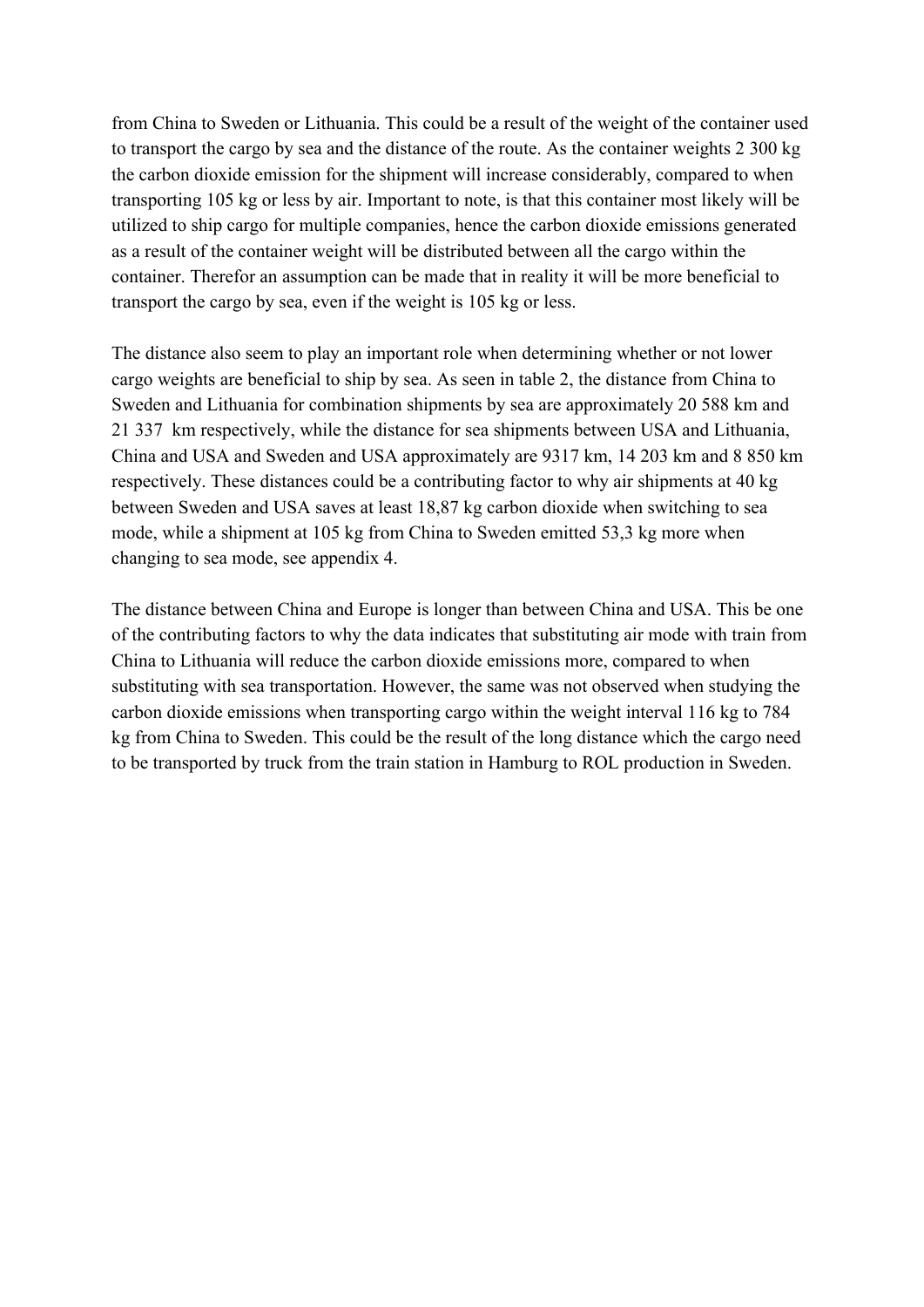# 4.5 Analysis qualitative data

## 4.5.1 Cost and lead time prioritization in transportation

When studying the data collected from the interviews with TKL, it was clear the transportation sector still is neglected in sustainability efforts, despite there being a growing pressure from end customers for sustainability. Most companies prioritize lead times and cost, rather than ask for more environmental friendly transportations. Even if they would prioritize the environmental impact, there is only so much the forwarders can do, until alternative transportation modes have been developed.

Today, forwarders can create combination shipments when required, find the best available route and provide transportation services that emit less carbon dioxide, such as train and sea. They can also work actively to inform their clients about their environmental impact, by providing them with environmental reports regarding the emissions related to their transportations. This is to ensure that the clients are aware of the impact their transportations have, and have access the information required to make more sustainable and environmental friendly transportation decisions. This is crucial, since it in fact the clients who makes the transportation decisions, the forwarder merely provide advice and information, as well as carries out the transportation activities.

## 4.5.2 Internal integration within the ROL group

The interviews also showed there is a need for a more comprehensive collaboration and integration between the different departments within the ROL group. The work conducted at the different departments are currently done independently, with limited collaboration and information sharing across departments. It was also clear that the planning process within the ROL group is limited or even non existing, and there is no available tools to assist the purchasers in the planning process.

There also a need for better communication with the internal suppliers, to clearly state the achievements required from all parties in the ROL group. This could be improved according to the interviewees, by the usage of integration systems were all parts of the organizations is visible to all parties, and make sure that they all fully understand and are able to find the relevant and available information. Another alternative is to openly reach out to co-workers in the other departments and ask for advice or assistance, when it could facilitate and improve the purchasing and logistics activities.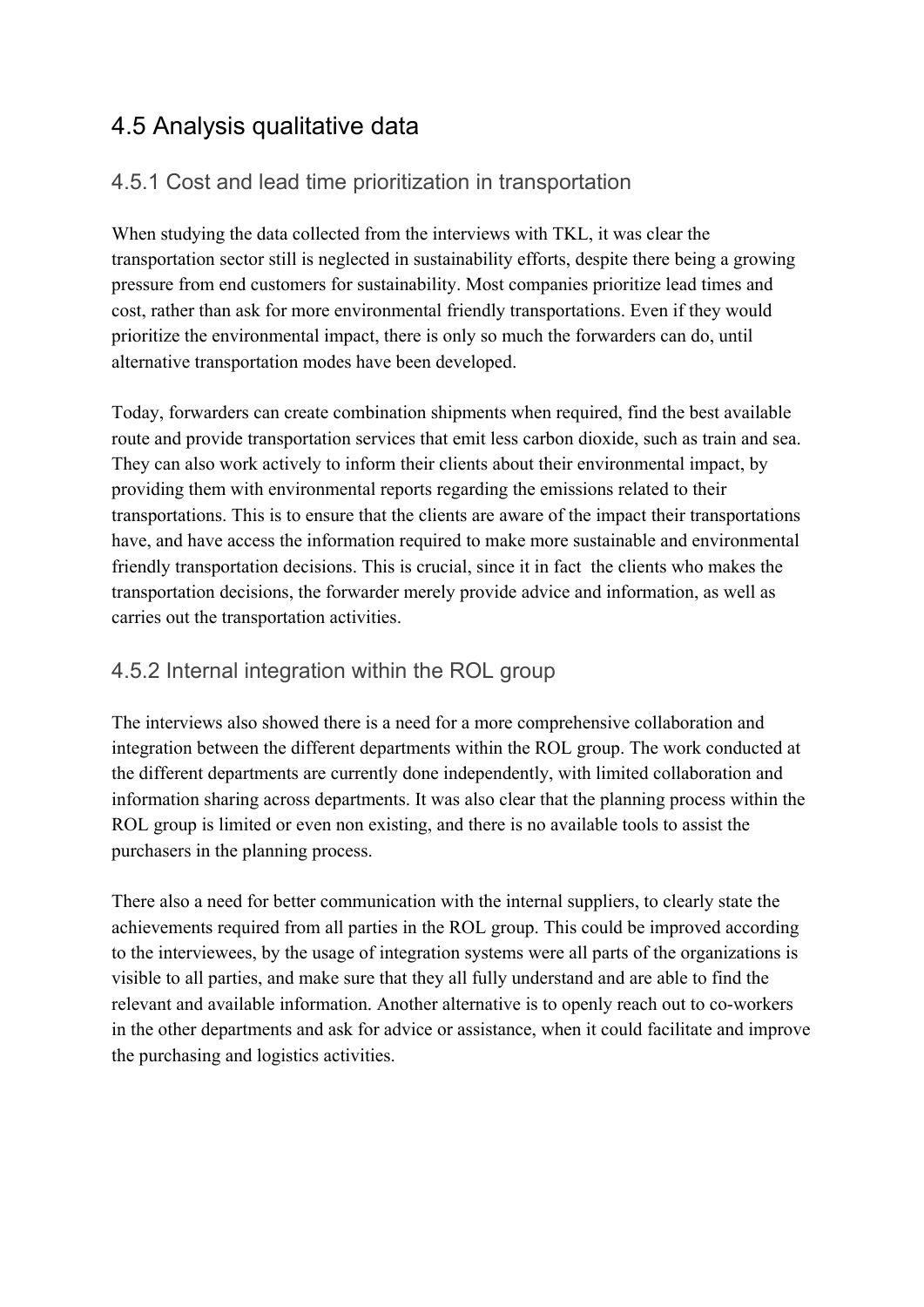## 4.5.3 Sustainable business relationships

The interviews also suggested that it is important with close and sustainable business relationship that has a high level of transparency, trusts and clear communication to create seamless transportations. By getting further insight into clients transportation needs, it is possible for forwarders to plan the transportations holistically and thereby create to more environmental friendly transportation habits. These habits includes combination shipments, reducing the number of transportations and choosing less carbon dioxide emitting transportation modes. This would however require that the forwarding company have greater influence over what transportation modes to use, but also when cargo should be shipped, to be able to utilize the available carriers as much as possible.

There does however seem to be limitation to what forwarders can do to contribute to more environmental friendly supply chains. They can inform and assist companies in making more environmental friendly choices, but until they have created a seamless relationships where they are responsible for companies whole transportation chain, they are limited. What they can do is contribute with environmental compensation, at least until the technological advances allows for smaller carbon dioxide emissions.

In the last years ROL group has focused on reducing the amount of suppliers, and are in the future willing to expand this trend and reduce the amount of forwarders as well. It seems as there is a positive attitude towards developing sustainable business relationships that would last over a longer time period, from both parties. This could generate higher visibility between the business partners and could lead to that seamless relationship which the forwarding company require, to be able to provide more environmental friendly transportations.

## 4.5.4 Innovations and the future of transportation

It seem to be a common understanding that innovations within the transportation sector will take time. Despite there already has been progress in the transportation sector, such as self driven trucks, it seem to be accepted that the implementation of innovative solutions will be restricted, due to the conservative nature of the industry. Instead they seem to believe that the innovative solution which will contribute to more environmentally friendly transportation, is the one that has been re-invented in the last few years, the train. Even though train has been available for hundreds of years, it has not been used to transport cargo from China to Europe before this new era of the train mode. As noted in the result of quantitative data, it is possible to reduce the carbon dioxide emissions immensely by substituting air mode for train mode, which strengthen this belief.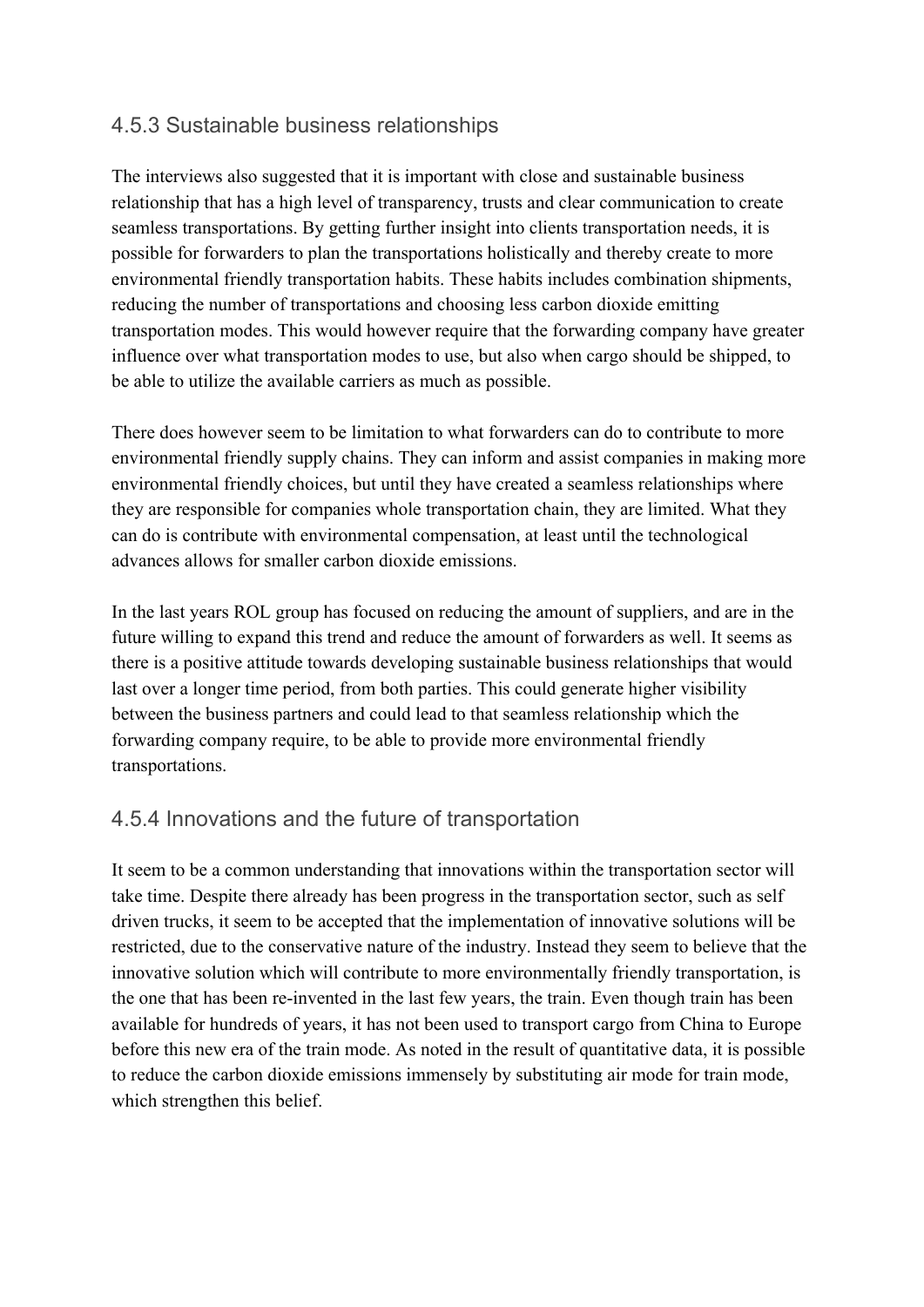### 4.5.5 Efforts towards more environmental friendly supply chains

When studying the interviews from ROL, it was clear that sustainability is demanded by multiple customers, and the changes made during the last years have merely been implemented to meets these demands. The changes has mainly been in the purchasing department, in terms of exchanging suppliers and implementing different protocols from customers. The interviewees made it clear that the activities that had a negative impact on the environment, was made out of ignorance, or the lack of time. Without the customer demand on sustainability, the environmental improvements would be limited.

The interviews with the ROL group indicated that there are various potential improvement opportunities possible to implement, These primarily concerns effectiveness, environmental impact and performance of the internal suppliers. Since both of the interviewees at the ROL group showed great willingness to learn and improve, this is hopefully an accepted belief within the organization and presents a great foundation to realize these improvement opportunities in the future.

Most improvements could be done in transportation and especially in regards to utilization of space. It is not uncommon that containers is not filled to their maximum capacity, and the least appropriate transportation mode in terms of sustainability is often used to save time. Even though improvements are possible with some shipments, there still needs to be some transportation by air, since time is of essence in certain situations. This is especially true for samples, since they are key features in improvement activities and has to be delivered as soon as possible, or the improvement and development process will be put on hold. Thereby samples will most probably be transported by air in the future, despite their environmental impact.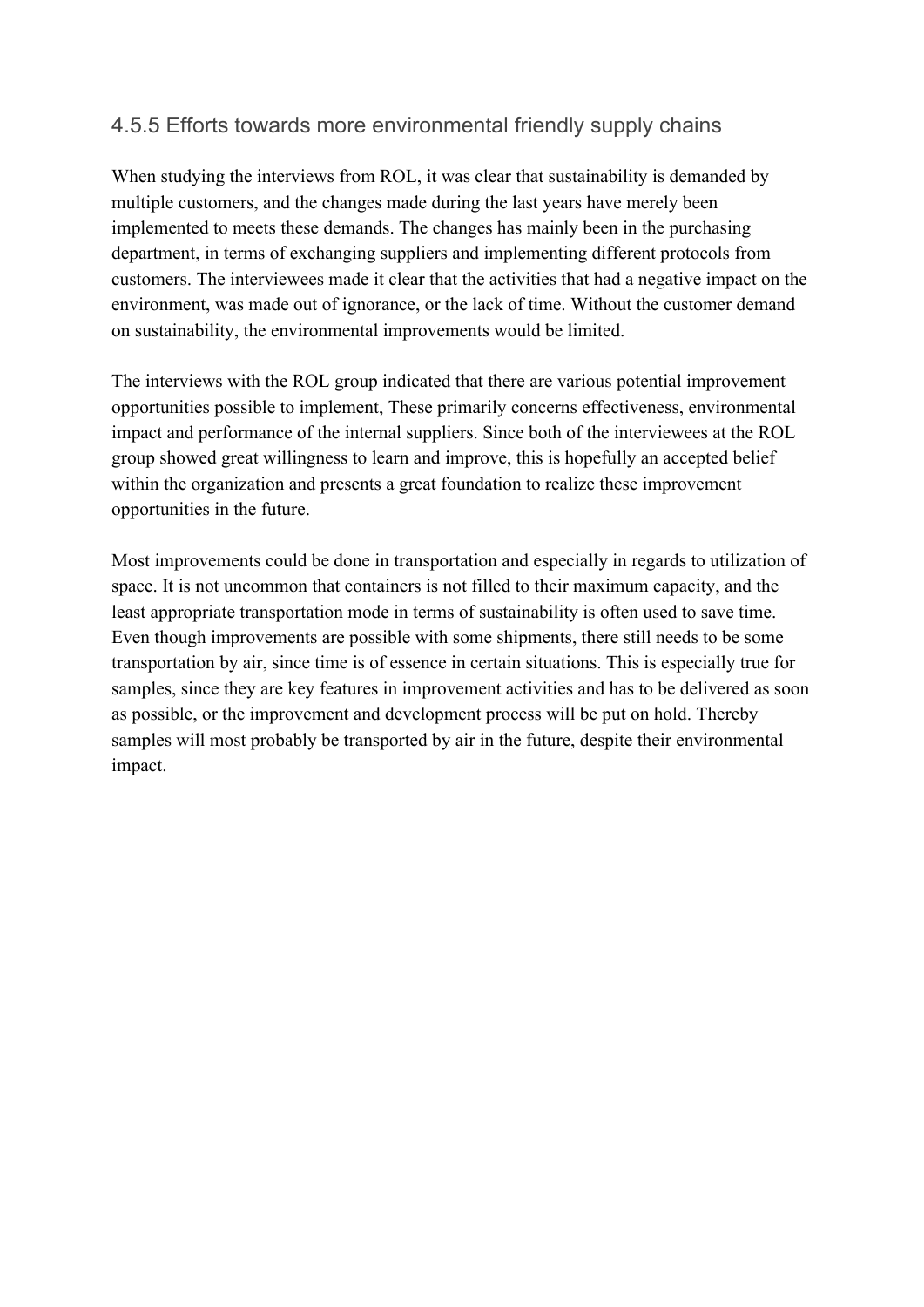# **5 Discussion and conclusions**

# 5.1 Discussion of method

In the report a mixed method was used and it could be argued that this approach could increase the complexity of the analyzing processes. This was however not a problem in this research scenario, as the qualitative data acted as a complement to the quantitative data. It's main purpose was to answer questions and insecurities developed during the quantitative data analysis, but also provide insight into the business relationship. By choosing a mixed method a methodological flexibility was realized, together with the possibility to adapt the chosen methods to specific situations. This approach provided the research study with rich and comprehensive data, that made it possible to get a deeper understanding of the situation.

A case study was conducted, since it was considered the optimum option for the complex phenomenon studied. This approach allows the research to study a real-life scenario using multiple research methodologies, and thereby making it possible to collect more comprehensive information about the phenomenon studied. A few number of units where studied, to instead focus on a larger number or variables, which increases the relevance of the research.

However, this approach makes it hard to generalize the result to a population, since this would require a more extensive investigation of many units. Hence it is hard to achieve a high level of external validity. Instead it is possible to conduct an analytical generalization, where the result from the case study could be used to extend and generalize a specific theory. The findings from the case study can be used to verify or question the existing theory, and thereby assist in the generalization of existing theories and argue that they are applicable in other, similar situations as well. If the desire would be to generalize the findings to an entire population, a different research method would have been more appropriate. This method would have to be able to study multiple units that make up a representative sample of the population.

It would also have been beneficial to apply method triangulation, where multiple methods are used to collect data concerning the multiple units. This would have increased the validity and reliability of the research, since multiple methods would generate similar result. It would also be beneficial to conduct more than one case study to be able to compare the findings among different companies and thereby get more reliable results. Due to the limited time and possibility to find similar companies as the investigated ones, only one case study was conducted.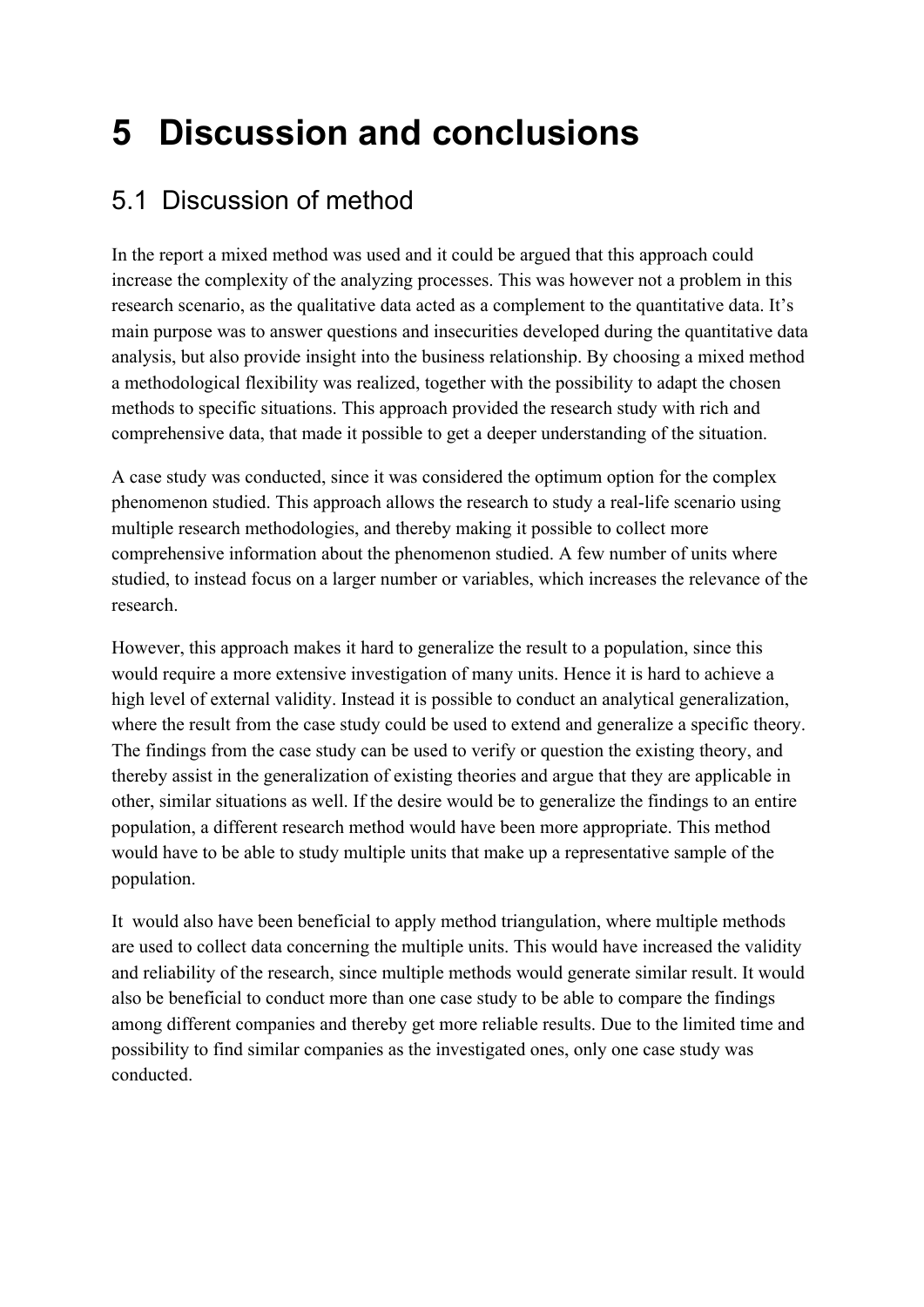# 5.2 Discussion of findings

The purpose of this report was to determine how a purchasing department and its forwarder can promote a more environmental friendly supply chain by answering the three main research questions.

## 5.2.1 RQ 1: How could better purchasing planning generate more environmental friendly supply chains?

As mentioned in the analysis of the quantitative data, the main reason for the large differences in carbon dioxide emissions when utilizing a container at maximum, instead of using two containers, is the weight of the containers. The result thereby indicates the importance of a well thought out purchasing planning practise, to be able to create more environmentally friendly supply chains that generates lower carbon dioxide emissions. If it is possible to plan ahead and make sure that the containers are utilized at maximum, either by waiting for more cargo, or using a forwarder to create combination shipments, the carbon dioxide emissions can be reduced considerably. This is strengthened by the result of this study in combination with the collective information from Abassi and Nilsson (2016) and Hedvall, Dubois and Lind (2017).

According to the interviews the purchasing activities at the operational level is made on a daily basis, since there is very few prognosis of purchasing forecasts to take into consideration. This indicates that the company follows a dynamic purchasing approach, which allows for high flexibility, but can result in less environmental friendly supply chains. This is strengthened by the definition presented by Kerstholt and Pieters (1994) in the theoretical framework. Hence the planning could be improved tremendously from an environmental perspective, by working towards a more static purchasing approach, where forecasts are used. This approach would reduce the number of shipments, as it is easier to combine different orders when basing the purchases on forecasts, which in fact was indicated in the interview with the operative purchaser.

A static approach in combination with the theory of a "conceptual purchasing framework", could thereby assist in using purchasing planning to generate more environmental friendly supply chains, which is supported by Meehan and Bryde (2011). The implementation and practise of a conceptual purchasing framework would guide the purchasing department in their purchasing decisions. The framework could then facilitate in the implementation of a more environmentally friendly approach. In the same manner, more environmentally friendly supply chains could be realized by basing the purchasing decisions on forecasts, rather than the just-in-time approach that seem to be the standard today. This could increase the possibility to utilize less containers, but at full capacity, rather than a large number of containers which are not fully utilized.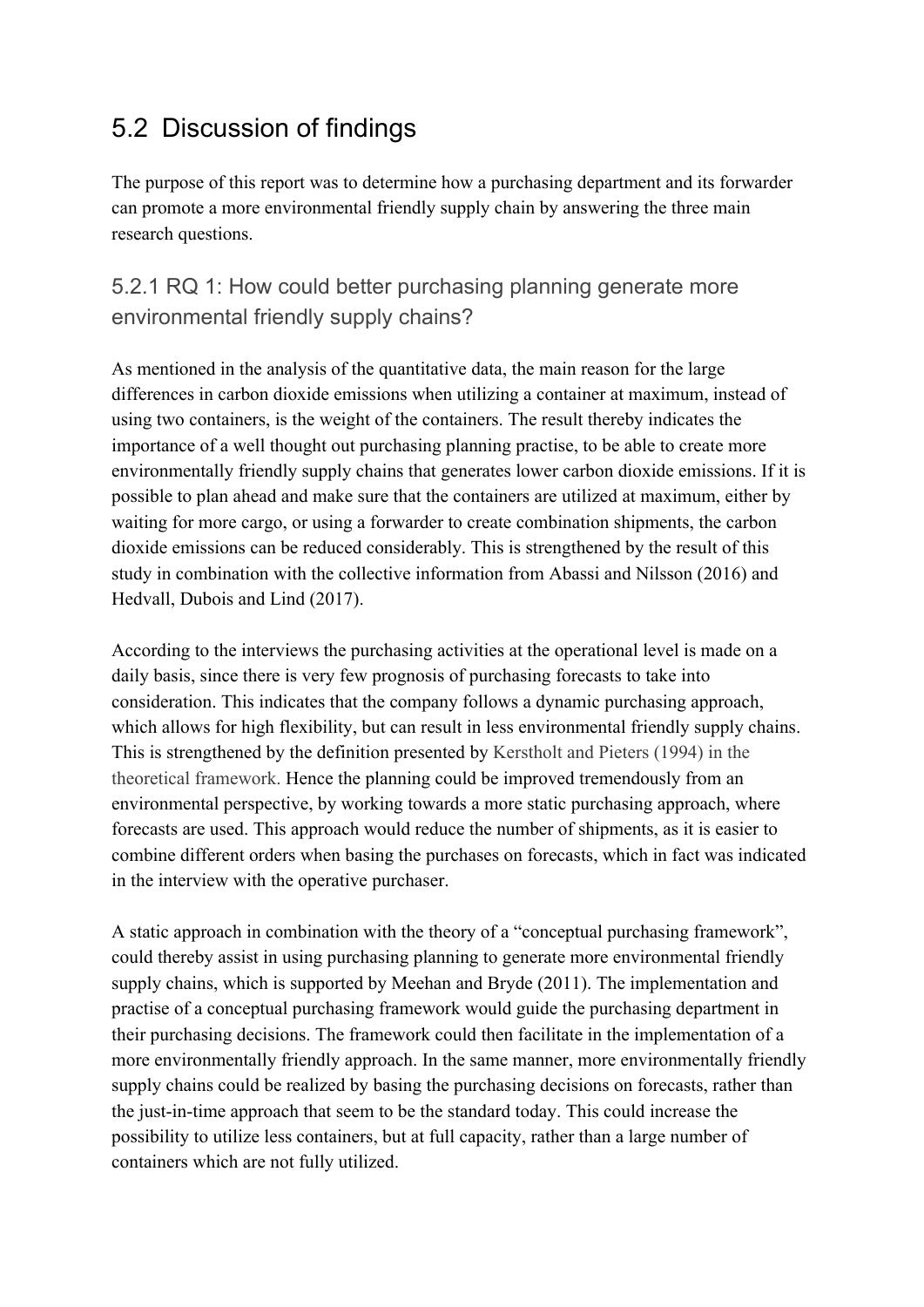To further reinforce environmental friendly purchasing practises, it would be favorable to complement the static purchasing approach and the conceptual purchasing framework with an ISO 14001 certification. According to Meehan and Bryde (2011), this is an additional purchasing framework that will assist the purchasing department in the integration of the sustainability concept into the purchasing strategy.

It was also concluded that there was an increase in air shipments to ROL USA in 2019. The reason for this were an increase in demand from an external customer in USA, which exceeded the available capacity at that time. It could be argued that better purchasing planning would allow the cargo to be transported with the larger, regular shipments, instead of being transported separately by air. This change in procedure could generate more sustainable supply chains, as the overall number of transports would be reduced, together with the number of air shipments. This would consequently reduce the carbon dioxide emissions, as sea transport emits smaller amounts of carbon dioxide than air shipment. This argumentation is supported by Bowersox, Closs, Cooper and Bowersox (2013) and the website of the forwarder in the case, TKL (2020).

5.2.2 RQ 2: How can the relationship between the purchasing department and its forwarding company generate more environmental friendly supply chains?

Even though the delivery precision could not be analyzed into depth, it did represent a problem within the ROL group. A lack of delivery precision makes it difficult for companies to create more environmentally friendly shipping habits when they are to forward the products to their external customers. These irregularities causes uncertainties about when the products from their internal suppliers will arrive, and make it challenging to combine cargo from multiple shipments before forwarding it to their clients. If companies cannot trust the scheduled delivery date, it will be likely that more transportations than necessary will be required. This is to be able to meet the customers cost requirements, which generally is of higher priority than reducing the amount of carbon dioxide emissions which is in accordance with Berg and Langen (2017), and Abassi and Nilsson (2016).

This error in delivery precision could be the result of a lack of integration which was observed between the purchasing department and the logistics department within the transportation buying organization, which is in alignment with Fabbe-Costes and Nollet's (2015) contribution. Especially in combination with the fact that they are using multiple forwarders for their transportation activities, something that the study indicated is a practise the transportation buyer wish to terminate. According to Schiefer et al., (2009) it could be beneficial to develop long lasting sustainable relationships with the forwarders, to ensure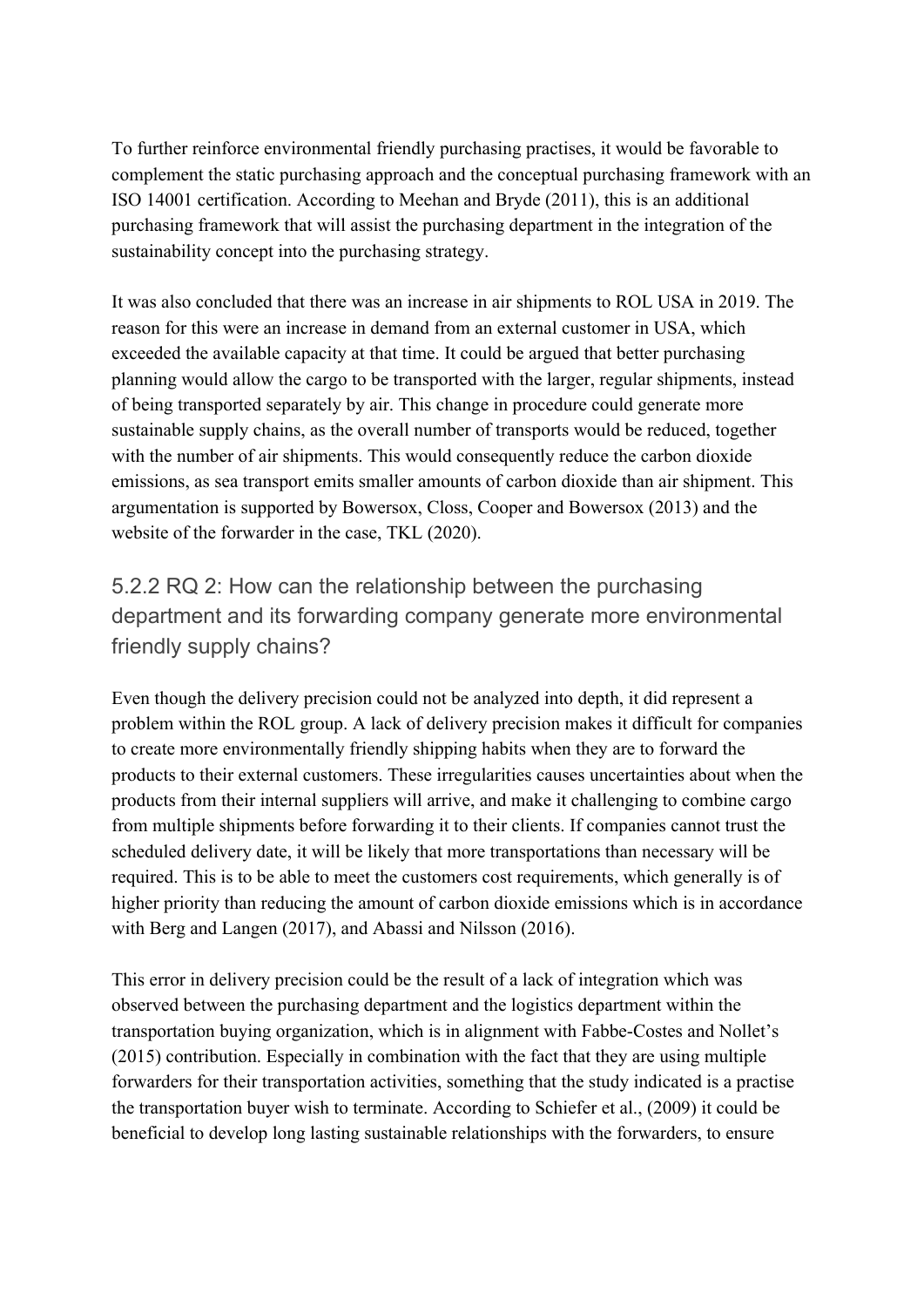high value creation. In fact, they state that a sustainable supply chain can not be developed without sustainable business relationships.

This lack of integration between the buyer organizations purchasing and logistics department represent a larger problem than an error in delivery precision. It is important to create seamless and transparent communication within the own organization and ensure that all functions work towards similar objectives, which is strengthened by Ashenbaum and Maltz (2016). If the functions are working towards contradictory objectives and information is ineffective shared, it will according to Pagell (2004) be difficult to maximize value creation and decisions will be made without having access to all relevant data. As a result there is a risk for implementing practises that are not in alignment with the objectives.

Furthermore, according to Fabbe-Costes and Nollet (2015) it will not be possible to create sustainable business relationships with other companies, if integration has not been achieved within the own organization. According to Pagell (2004) and Ashenbaum and Maltz (2016) creating effective information flows, where relevant information is available to everyone who requires it, is crucial to ensure the organization becomes integrated and the supply chains will run smoothly, since transportation and purchasing planning procedures will be facilitated by the additional information.

The study shows that the two organizations find themselves in what they consider a well developed business relationship. Both argues that there are transparency, trust and good communication between them. According to Mol (2013) and Capaldo and Giannoccaro (2015) transparency and trust is crucial to develop sustainable business relationships, while Schiefer, et al., (2009) states that it is important to ensure clear and effective communication between the parties. Once again, Pagell's (2004) statement about information flow being crucial for organizational integration and smooth running supply chains can be applied. It will not be possible to create sustainable business relationships before the own organizations has been able to integrate their own functions through transparency, trust, effective communication and information sharing.

In addition Ashenbaum and Maltz (2016) express that discrepancies in relevant information sharing can cause a collaboration to fail, since decisions and actions will be based on incomplete information and not in alignment with the objectives. According to Abassi and Nilsson (2016) this does also apply when outsourcing certain business activities, such as transportation. It is crucial that the relevant information is shared in a transparent and clear manner between the organizations, to ensure that flexible, adaptable and efficient supply chains are developed. As the forwarding company in the study is responsible for a very small portion of the transportation buying organization internal transportation, it is hard to argue that the information sharing is at the high levels required for a sustainable business relationship.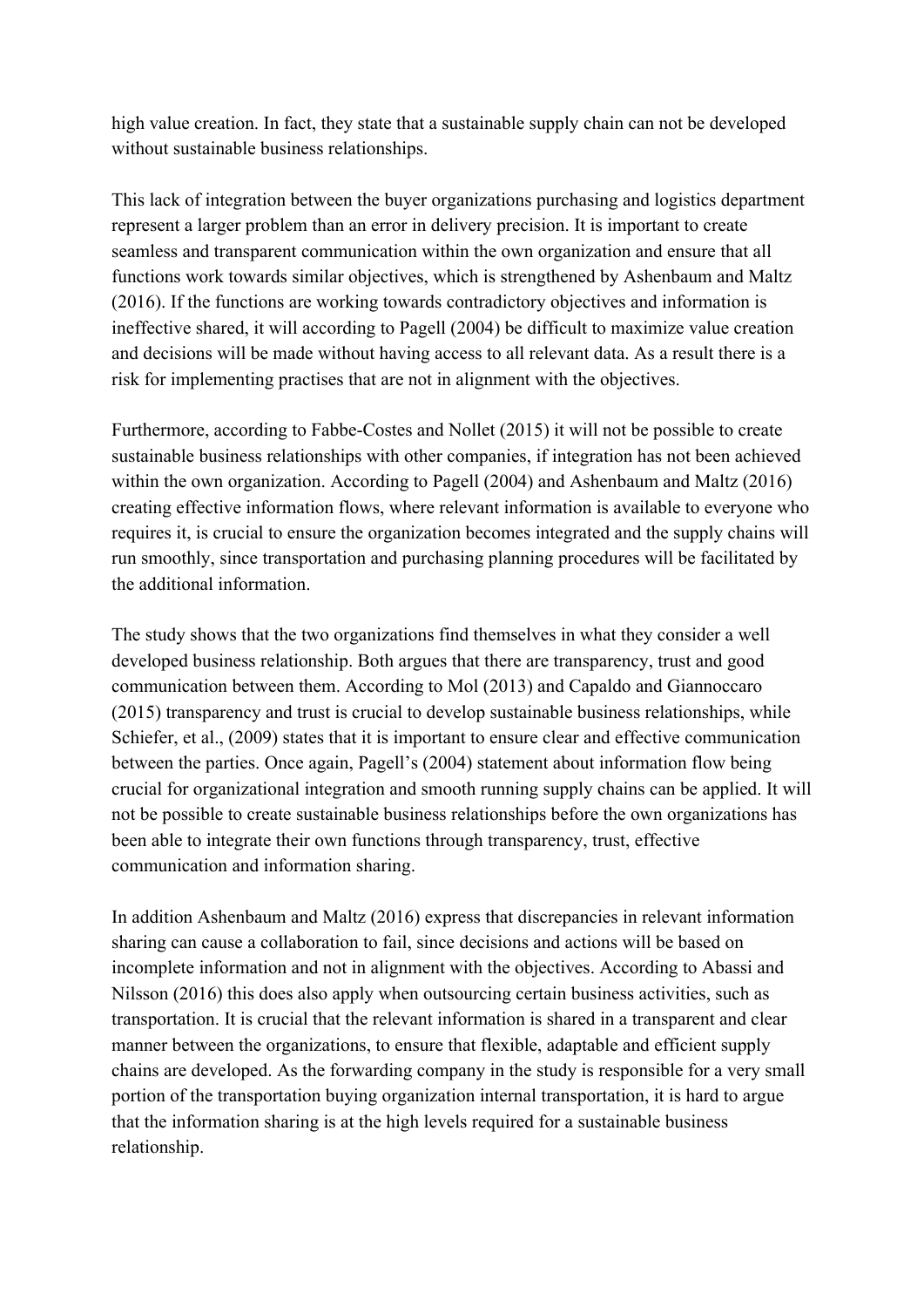Developing these deeper relationships takes time. Therefore it could be beneficial to do as the study indicated and use one or a few forwarders, rather than a larger number of forwarders. The qualitative data also indicated that if the forwarder could have access to their customers entire transportation needs and be responsible for all transportation activities, they would be able to create more environmental friendly supply chains. The forwarder would be able to plan, combine and re-adjust shipments to minimize the overall number of transportations, but also prioritize the most environmentally friendly transportation modes. This approach can be supported by Schifier et al., (2009) statement that sustainable business relationship can facilitate higher value creation through trust, transparency and clear effective communication and information sharing, which are important factors, not only according to Schifier et al., (2009), but also to Mol (2013) and Capaldo and Giannoccaro (2015).

Having fewer forwarders will also make it easier to identify trends and root causes for unsatisfactory delivery precision, since it will be clearer which forwarder the issue lies with. In addition, the forwarders might feel more motivated to improve the transportation activities for the client, if they handled a larger portion of their transportations. This would benefit both parties, which according to Capaldo and Giannoccaro (2015) is what sustainable business relationships is about. Creating value for both parties, trough their common resources.

For the sustainable business relationship to succeed in generating more environmental friendly supply chains, it would require that the clients start to prioritize the environmental impact, rather than cost and lead time, which is the general practise today according to Berg and Langen (2017), Abassi and Nilsson (2016) and the interviewees at the forwarding company of the study. Even though end-customers have started to demand sustainability, transportation is often neglected due to time and cost pressures. For this to change, the mentality of sustainability has to change first. Sustainability has to become as important as price and lead-times. It should not be about being sustainable on paper, it should be about being sustainable in practise. Forwarders has to take responsibility in informing their clients about alternative transportation solutions and provide cheap alternatives that emits smaller carbon dioxide emissions. An example of this, according to the interviewed forwarding company, would be to transport urgent cargo by train, rather than air from China.

An alternative way for the relationship to contribute to more sustainable supply chains are according to Persson (2013) environmental compensation. Until alternative power sources are available, which emits minimum carbon dioxide emissions, it is possible for companies to make contributions to organizations who focus on environmental issues. This could be achieved separately or in collaboration with the business partners, to ensure that the efforts are realized. An argument could me made that environmental compensation should be compulsory for companies that are limited in their choices of alternative, more environmental friendly solutions to their activities, such as actors in the transportation sector. At least until innovative, reasonably priced transportation solutions has been developed and commercialised.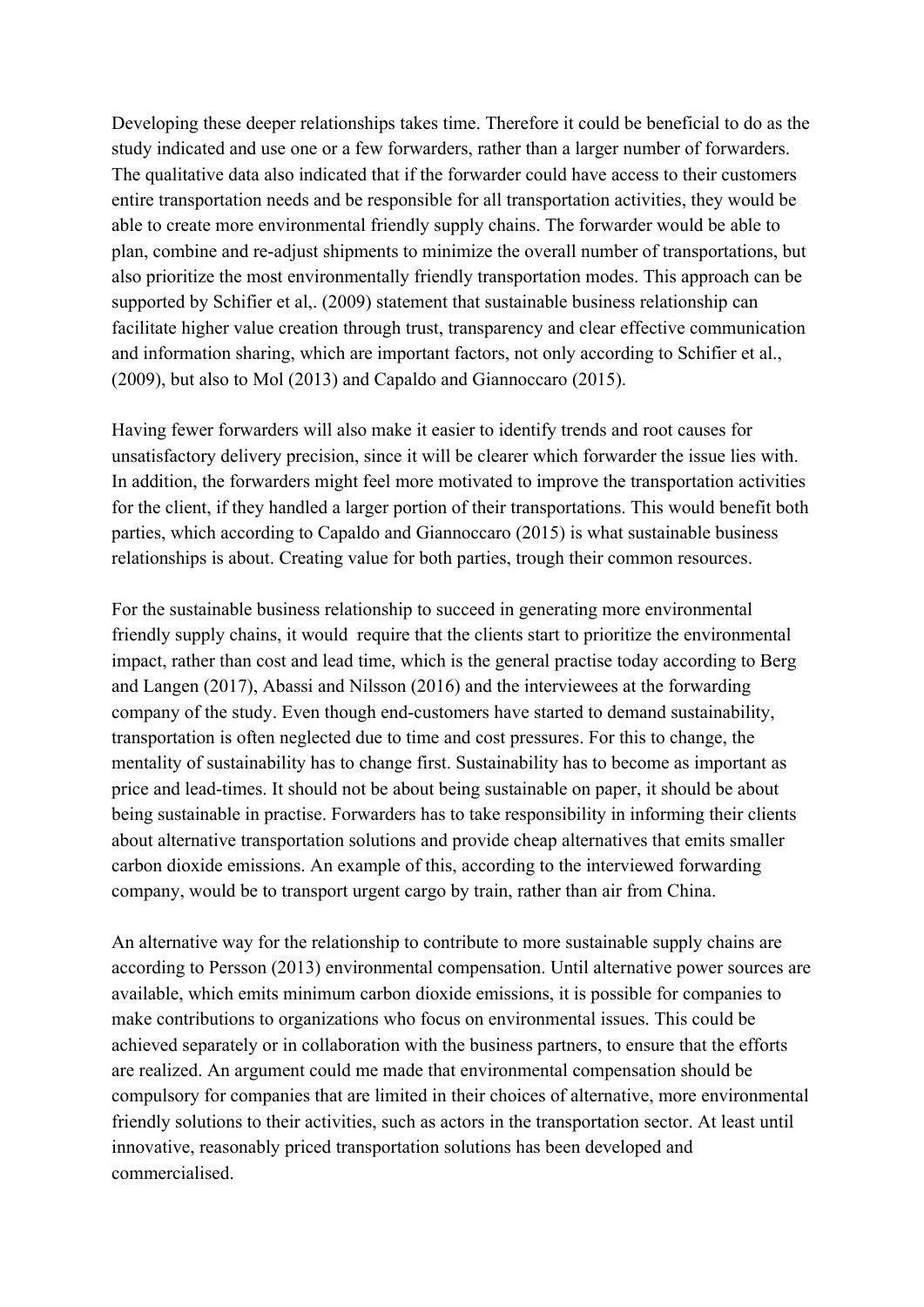## 5.2.3 RQ 3: How could changes in transportation modes generate more environmentally friendly supply chains?

The quantitative data analysis revealed that it is possible to generate more environmental friendly supply chains. Either by substituting certain transportation modes with others, or utilizing available containers at maximum. It is however, crucial to consider the weight of the cargo and the length of the route, when determining which main transportation mode is the best alternative for different routes. The study shows that air mode generates large amount of carbon dioxide emissions, no matter the weight of the cargo, which is supported by the theoretical framework. If possible one should always avoid air transport and instead use train or sea mode, since these according to the case forwarders website and Bowersox, Closs, Cooper & Bowersox (2013) generate lower levels of carbon dioxide emissions.

When shipping cargo from China to Scandinavia and Eastern Europe, the distance could result in it being unbeneficial to ship by sea if the cargo weight is low, and especially if the cargo is not put in a combination shipment. This is caused by the excess weight of the container, which increases the carbon dioxide emissions to the point where it exceeds the emissions that would be emitted if shipping the small cargo by air. In this case it would be more beneficial to exchange the air mode with train mode, as this is an available transportation mode between China and Europe. This would emit lower carbon dioxide emissions, since no container is dedicated to a single customers cargo. This indicated that sea does not always generate lower carbon dioxide emissions than train, which contradict the information presented in the theoretical framework. This information, from TKL (2020), states that train generates 15 g of carbon dioxide per kg cargo transported 11 000 km, while sea generating 10 g of carbon dioxide per kg cargo transported 20 000 km. This could be the result of the theory not taking the weight of the container in consideration, which was done in this study.

The qualitative data indicated that there are potential for companies to have more effective and environmental friendly transportations, by being open to forwarders advice, and plan the purchasing activities in advance. This could according to Fabbe-Costes and Nollet (2015) be achieved through improved communication and higher level of integration between the logistic department and the purchasing department within the own organization. It will also require enhanced communication with the forwarding company, which correlates with Schifier et al. (2009) beliefs that clear and effective communication is crucial in sustainable business relationships.

It is not only possible to generate more environmental friendly supply chain when using a forwarder. It can also save money. A forwarder can provide expertise and guidance concerning the optimum transportation routes and modes from both an economic and environmental point of view. By using intermodal transportations, a forwarder can also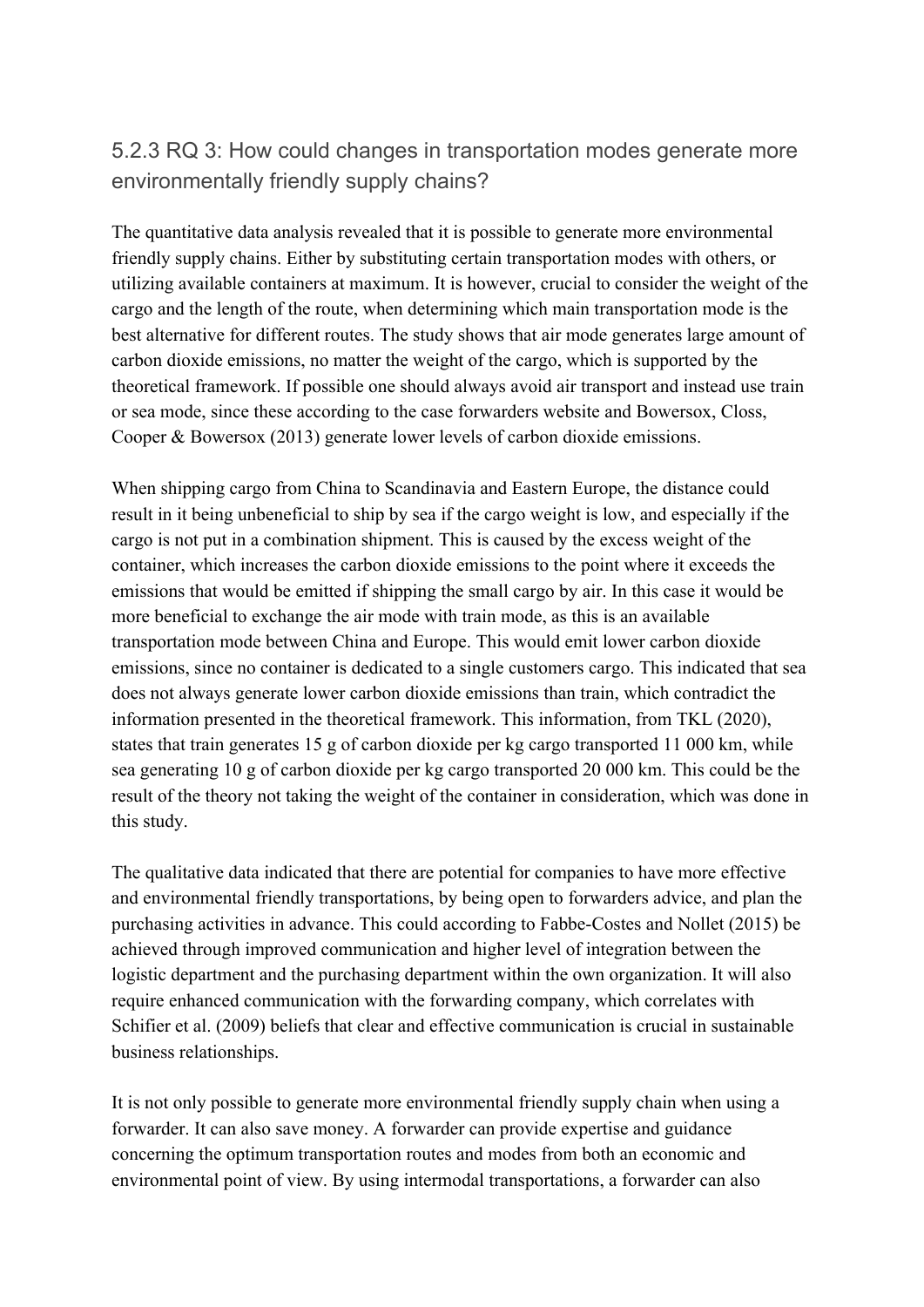ensure door-to-door deliveries, no matter if they are transporting entire containers or combination shipments. The use of combination shipments allows them to combine the cargo from multiple companies, to prevent that every company buys one container each, despite not being able to utilize it fully. As the study has shown, this approach is key to reduce the environmental impact of transportation. It minimizes the number of shipments, but also prevent companies to ship by air, when they do not want to pay for a container they cannot completely utilize.

In the future it could also be possible to utilize transportation modes with alternative power sources, but as noted in the qualitative data it is hard to determine what these sources will be. Electricity will most likely not be able to power airplanes and big ships, hence other alternative energy sources has to be developed. At the moment, the best alternatives available are sea and train mode, where it is possible to transport cargo from China to Sweden in 45 days respectively 24 days. However, the emissions are still high, and there is a need for further research in the alternative energy sector. There are development undergoing within this sector that will contribute to more sustainable alternative in the future which correlate with (PIARC, 2018).

## 5.3 Limitations

As the research progressed, there were certain limitations that influenced the data collection and scope. One limitation is the number of years investigated. To increase the trustworthiness of the results, it could have been beneficial to study the transportation routes for a longer time period than three years, which potentially could increase the credibility of the conclusions. This was however not possible, as the relationship between the parties started three years ago. As a result a second limitation was developed. Some routes did not occur more than one time per year, while others only occurred once in three years, which made it difficult to draw reliable conclusions.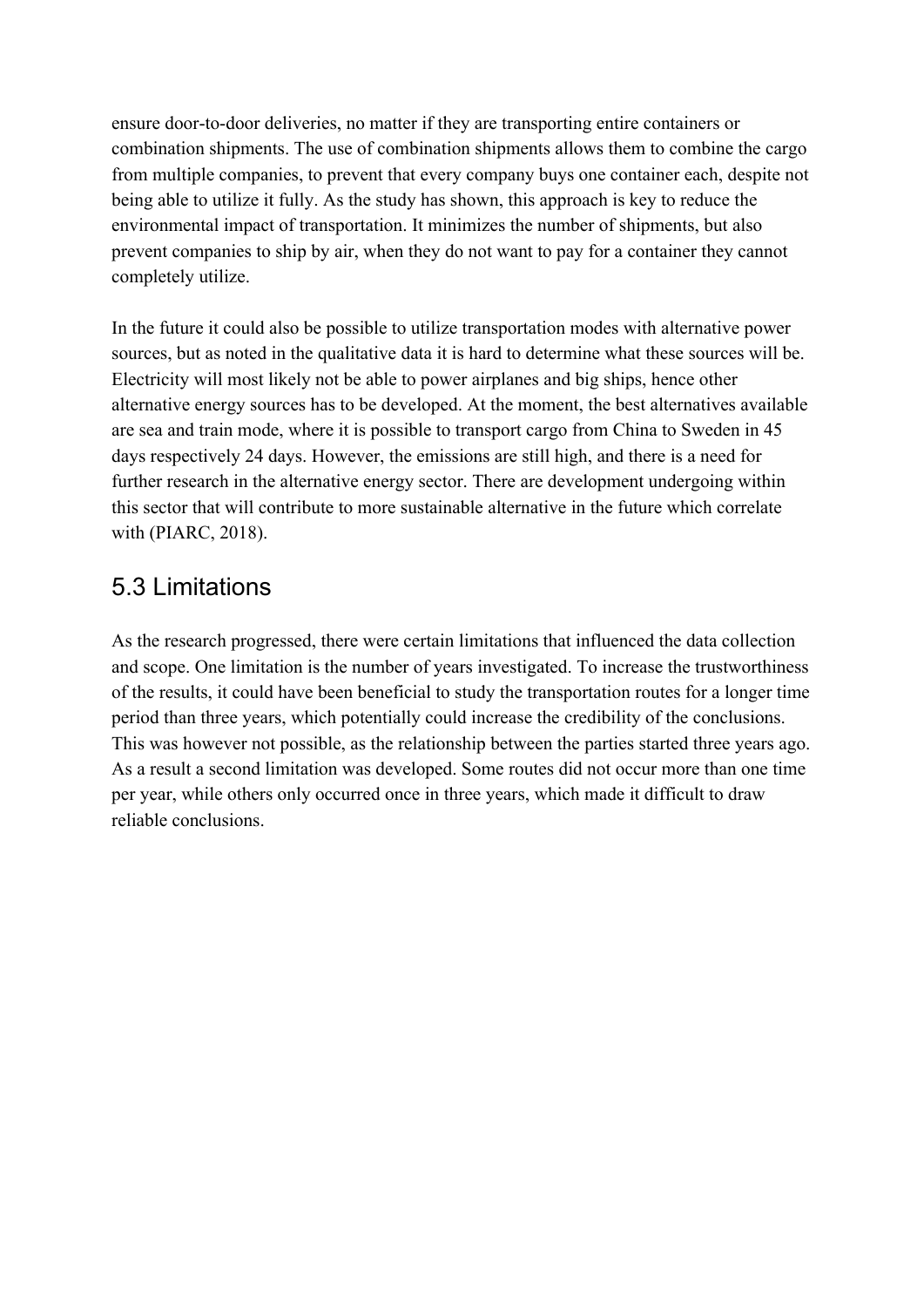# 5.4Conclusions

It is invalid to state that there is one best transportation mode from an environmental standpoint. A conclusion can be made from the research that the optimum transportation mode will depend on the length of the route, the available transportation modes, the weight of the cargo and weather or not it is possible to create combination shipments. However, it can be stated that sea and train mode, always will generate less carbon dioxide than air mode.

It will not be possible to completely remove air as a transportation mode. There will always be a need for organizations to be able to ship cargo between different countries in a fast fashion, to be able to keep up with the rapid changes in consumer requirements and response to unpredictable events. It is however clear, that there is a need to reassess the possibilities to replace unnecessary air shipments with sea or train mode.

Even when choosing a transportation mode based on above characteristics, it will not be enough in the long run. The purchasing department has to plan their purchases in advance, which requires a static purchasing approach. This should be combined with a conceptual purchasing framework and an ISO 14001 certification, to ensure sustainability is taken into consideration. As long as containers are not fully utilize and small shipments are sent regularly as a result of bad planning, it will generate unnecessary carbon dioxide emissions, no matter what transportation mode is used.

In the same manner, unnecessary carbon dioxide emissions will be generated if the delivery precision is unsatisfactory. This could obstruct the transportation planning for goods that will be combined from different shipment, before being forwarded to external customers. Therefore, it is beneficial to develop sustainable business relationships with one or a limited number of forwarders. This will make it easier to track, control and improve the delivery precision, keep the number of transportations down and make more environmentally friendly transportation choices.

To be able to create sustainable business relationships, which are transparent, trustworthy and has a effective communication and information sharing, it is crucial to achieve integration within the own organizations first. By making sure that all functions in the organization has a high level of information sharing and communication, they are more likely to work towards the same objectives and make smarter, more environmental friendly decisions.

There are limitations to what efforts forwarders can do to create more environmental friendly transportations. The innovative solutions which generates small or non pollutions are still not a reality, and in the end it is the clients that decide how the transportation should be carried out. Therefore the main contribution forwarders can do to contribute to more environmental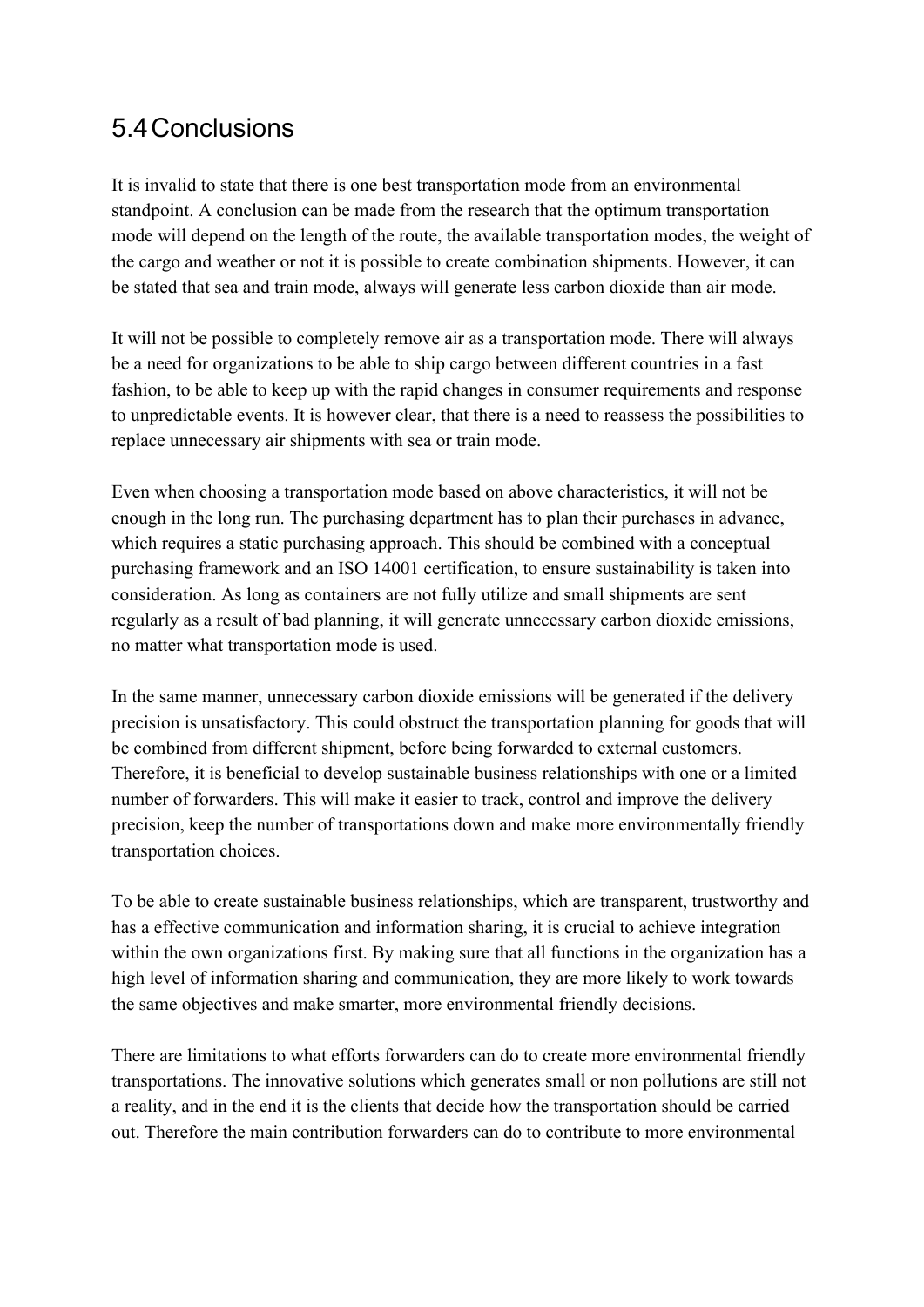friendly supply chains, is to environment compensate and advice their clients to choose more environmental friendly transportations.

In conclusion, a purchasing department and its forwarder could be able to generate more environmental friendly supply chains, by developing a sustainable business relationship, plan ahead and make smart transportation choices based on the characteristic of the cargo.

# 5.5 Future research areas

The first future area of research worth to mention, is that the study should be repeated, but in different situations, to examine the reliability and applicability in reality. Focus should also be on developing alternative transportation modes and examine the carbon dioxide emissions associated with these. A comparison of the result has to be done, to determine if it exist a statistical significant difference between the carbon dioxide emissions when substituting traditional transportation modes with alternative ones.

It would also be beneficial to perform several case studies, to study the outcome from implementing an integration plan within an organization followed by the endeavor of creating a sustainable business relationship. This could confirm the conclusion that an integrated organization is more likely to create sustainable business relationships with their forwarder, and trough that relationship generate more environmental friendly supply chains.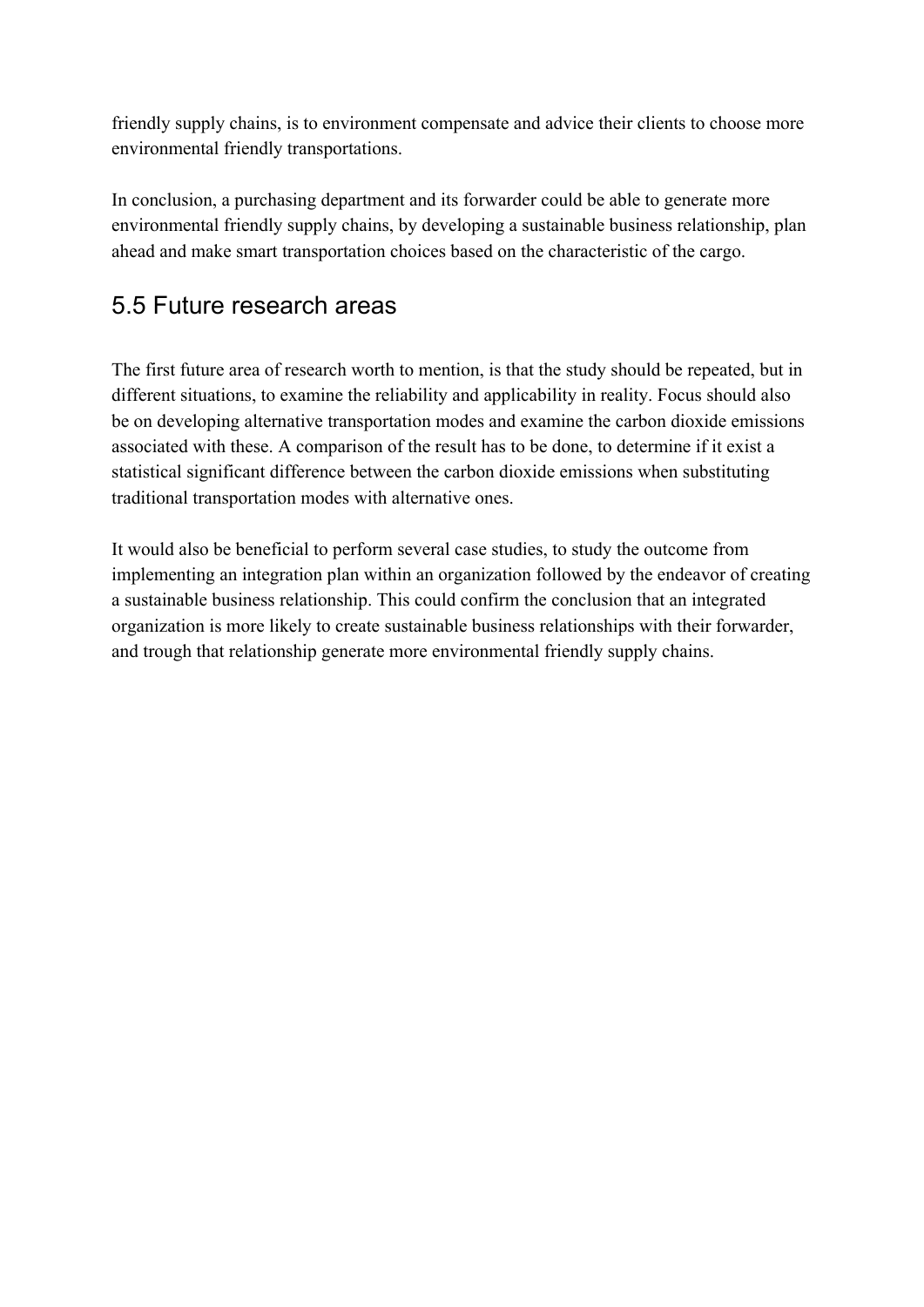# **6 References**

Abbasi,M and Nilsson,F (2016) Developing environmentally sustainable logistics. Exploring themes and challenges from a logistics service provider perspective. Malmö university and Lund university. Transportation research *Part D: Transport & Environment,* Volume 46. p.273-283 [https://doi.org/10.1016/j.trd.2016.04.004](https://doi-org.proxy.library.ju.se/10.1016/j.trd.2016.04.004)

Ashenbaum, B and Malz,A (2016) Purchasing-logistics integration and supplier performance: an information processing view*. International journal of logistics management.* Department of management, Miami University, Oxford Ohio, USA and Department of supply chain management, Arizona State University, Tempe Arizona, USA. http://doi.org/10.1108/IJLM-07-2014-0113

Baden, D. A, Harwood, I.A and Woodward, D.G (2009*)* The Effects of Buyer Pressure on Suppliers SMEs to Demonstrate CSR Practices: An Added Incentive or Counter Productive, *European Management Journal*, volume (27:6), pp. 429-441[.https://doi.org/10.1016/j.emj.2008.10.004](https://doi.org/10.1016/j.emj.2008.10.004)

Bell, J and Waters, S (2014). *Doing your research project. Berkshire, UK:* McGraw - Hill Education

Berg, R and Langen, W.P (2017). Environmental sustainability in container transport: the attitude of shippers and forwarders*. International journal of logistics research and applications* vol. 20(2) p. 146-162 <https://doi.org/10.1080/13675567.2016.1164838>

Berni. M.D, Bajay, S.V and Manduca. P.C (2012). Biofuels for urban transport: Brazilian potential and implications for sustainable development. *WIT Transportation on the built environment,* vol 128,<http://doi.org/10.2495/UT120051>

Björklund, M and Forslund,H (2018). Exploring the sustainable logistics innovation process. *Industrial management and data systems vo*l. 118(1), p 214-217, https://10.1108/IMDS-02-2017-0058

Bowersox, J.D, Closs, J.D, Cooper, B.M and Bowersox,C.J (2013). *Supply chain logistics management*. Michigan, US: McGraw-Hill International Editions.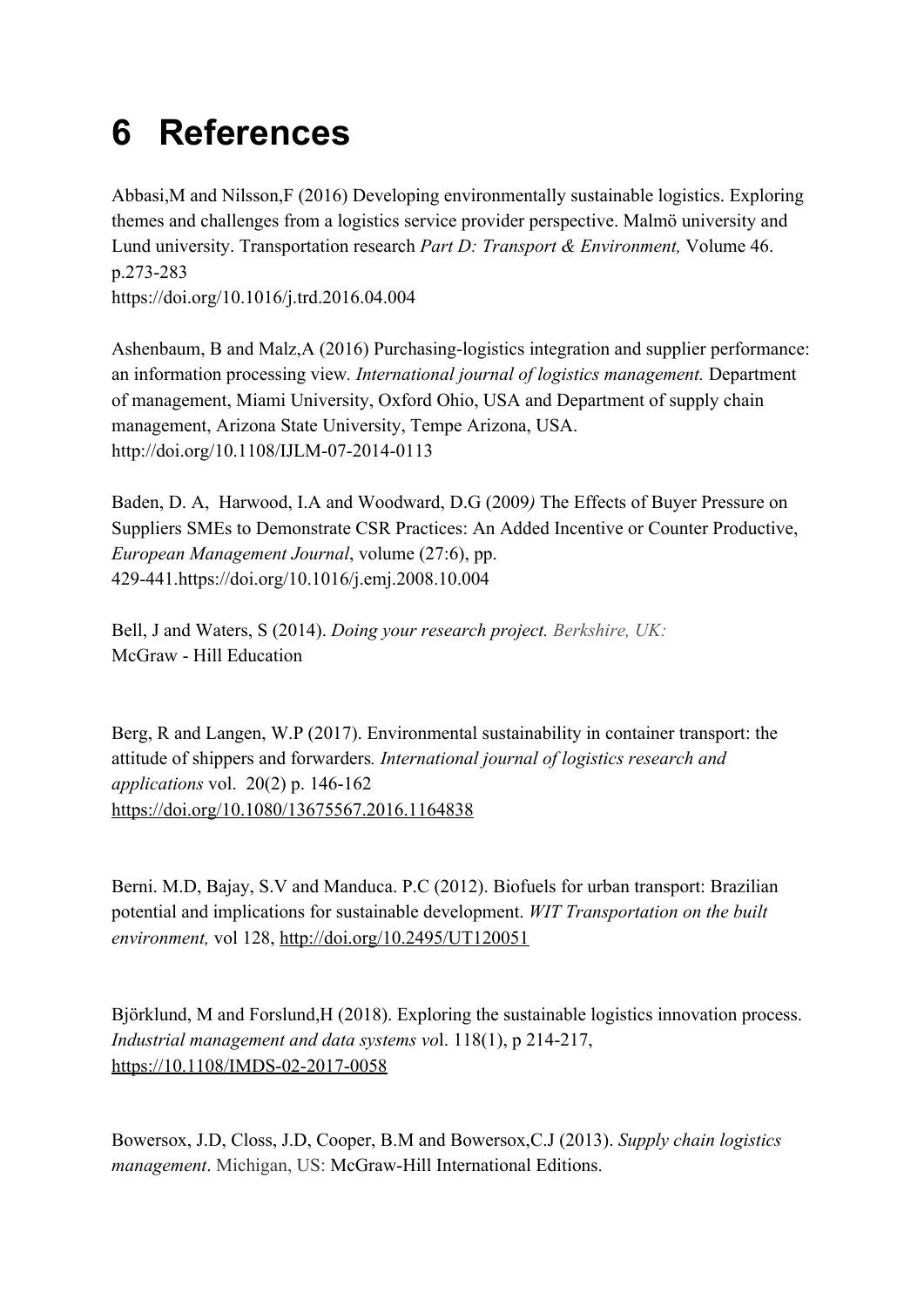Barfod, M.B (2018). Supporting sustainable transport appraisals using stakeholder involvement and mcda. *Transport*, vol. 33(4), pp. 1052-1066. <https://doi.org/10.3846/transport.2018.6596>

Capaldo, A and Giannoccaro,I (2015). How does trust affect performance in the supply chain? The moderating role of interdependence. *International Journal of Production Economics,* vol.166, p.36(14) [https://doi.org/10.1016/j.ijpe.2015.04.008](https://doi-org.proxy.library.ju.se/10.1016/j.ijpe.2015.04.008)

Cain,P (2014). Complexity, Confusion and the Multifaced Legal Roles of the International Freight Forwarder. *Macquarie Law Journal*, vol. 14, p. 25-46.

De Ron, A.J (1998). Sustainable production: the ultimate result of a continuous improvement. *International Journal of Production Economics.* vol. 56–57, pp. 99–110. [https://doi.org/10.1016/S0925-5273\(98\)00005-X](https://doi-org.proxy.library.ju.se/10.1016/S0925-5273(98)00005-X)

Ellram, L and Pearson,J (1993) The role of the purchasing function: Toward Team Participation, *International journal of purchasing and materials management* vol.29(2) p. 2-9 <https://doi.org/10.1111/j.1745-493X.1993.tb00007.x>

Enetjärn, A, Cole.S, Kniivilä,M, Hårklau,E.S, Hasselström,L, Sigurdson. T and Lindberg, J (n.d) Environmental compensation: Key conditions for increased and cost effective application, retrieved march 11, 2020, from <http://norden.diva-portal.org/smash/get/diva2:858413/FULLTEXT03.pdf>

Granados, A.C, and Gámez, G.G. (2010), "Sustainability and triple bottom line: key issues for successful Spanish school principals", *International Journal of Educational Management,* Vol. 24 No. 6, pp. 467-477, <https://7doi.org/10.1016/j.indmarman.2019.03.005>

Jim, C.Y and Chen, W.Y (2007) Assessing the ecosystem service of air pollutant removal by urban trees in Guangzhou (China) J*ournal of Environmental Management*, vol.88, p. 665-676 [https://doi.org/10.1016/j.jenvman.2007.03.035](https://doi-org.proxy.library.ju.se/10.1016/j.jenvman.2007.03.035)

Kulturgeografiska institutionen Uppsala Universitet (2016). Samhällsgeografisk metod och analys (Powerpoint slides). Retrieved march 11, 2020 from: file:///C:/Users/Hej/Downloads/Introduktion\_Samh%C3%A4llsvetenskapliga%20metoder\_V T16%20(2).pdf

Mills .J.A, Eurepos. G, Wiebe. Elden (2010), *Encyclopedia of Case Study* volume 1. United states of America: SAGE Publications, Inc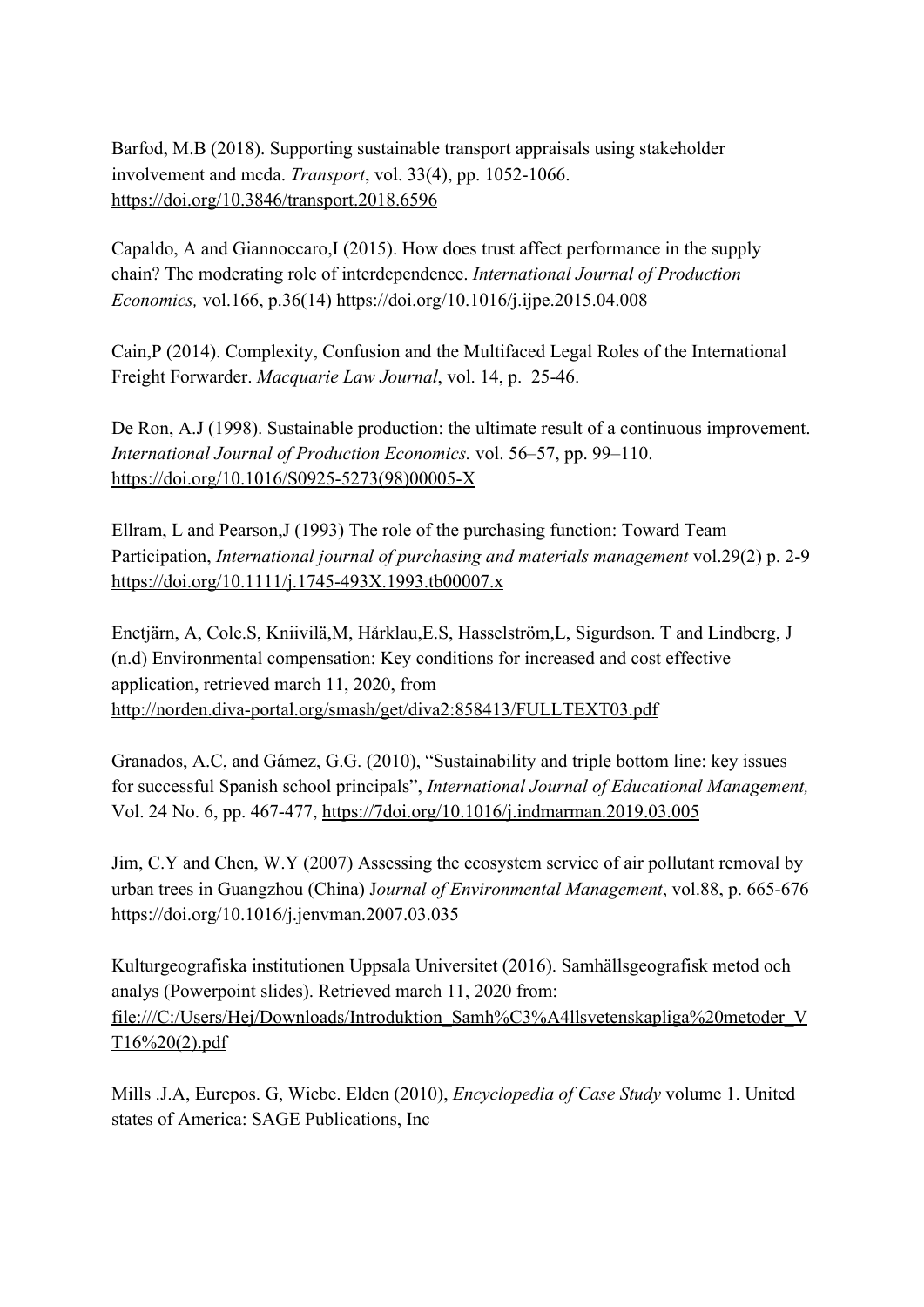Mol, P.J.A (2013) Transparency and value chain sustainability. *Journal of cleaner production* 107(1) p. 154-161, [https://doi.org/10.1016/j.jclepro.2013.11.012](https://doi-org.proxy.library.ju.se/10.1016/j.jclepro.2013.11.012)

Pagell, M (2004) Understanding the factors that enable and inhibit the integration of operations, purchasing and logistics. *Journal of operation managemen*t vol.22(5), p.459-487 <https://doi-org.proxy.library.ju.se/10.1016/j.jom.2004.05.008>

Pincetl, S (2010) *Implementing municipal tree planting: Los Angeles Million-Tree initiative. Environmental management* vol. 45 p.227-237, <https://doi.org/10.1007/s00267-009-9412-7>

Razzaque, M and Hwee, T (2002). Ethics and Purchasing Dilemma: A Singaporean View. *Journal of Business Ethics, vol. 35*(4), 307-326. https://doi:10.1023/A:1013853021571

Reuter, C, Foerstl, K, Hartmann, E, and Blome, C (2010). Sustainable global supplier management: The role of dynamic capabilities in achieving competitive advantage. *Journal of Supply Chain Management,* vol. 46(2), p.45-63. https://doi.1111/j.1745-493X.2010.03189.x

Salmons, J.A, Tadaki, M, Vardoulakis, S, Arbuthnott, K, Coutts,A, Demuzere, M……. and Wheeler, W.B (2014) Health and climate related ecosystem services provided by street trees in the urban environment*. Journal of business ethics* vol.35(4), p.307-326 https://doi:10.1186/s12940-016-016-0103-6

Sengers,F, Raven, R.P.J.Mand Van Venrooij, A (2010) *From riches to rags: Biofuels, media discourses, and media resistance to sustainable energy technologies* Energy policy vol. 38(9), p.5013-5027, [https://doi.org/10.1016/j.enpol.2010.04.030](https://doi-org.proxy.library.ju.se/10.1016/j.enpol.2010.04.030)

Slaper, T.F. and Hall, T (2011), The Triple Bottom Line: What It Is and How Does It Work? *Indiana business review*, vol.86(1), p.4-5

Stank, T and Goldsby, T (2000), A framework for transportation decision making in an integrated supply chain. *Supply chain management vol. 5(2), p.71-78 https://doi:10.1108/13598540010319984*

Teixera, B.R.C, Assumpcao,L.A, Correa,L.A, Savi, F.A and Prates, A.G (2018). The contribution of green logistics and sustainable purchasing for green supply chain managemen*t. Independent journal of management and production vol. 9(3), p.1002-1026* https://doi:10.14807/ijmp.v9i3.789

Thurmond,V.A (2001) The point of triangulation *Journal of nursing scholarship* vol. 33, p 253<https://doi.org/10.1111/j.1547-5069.2001.00253.x>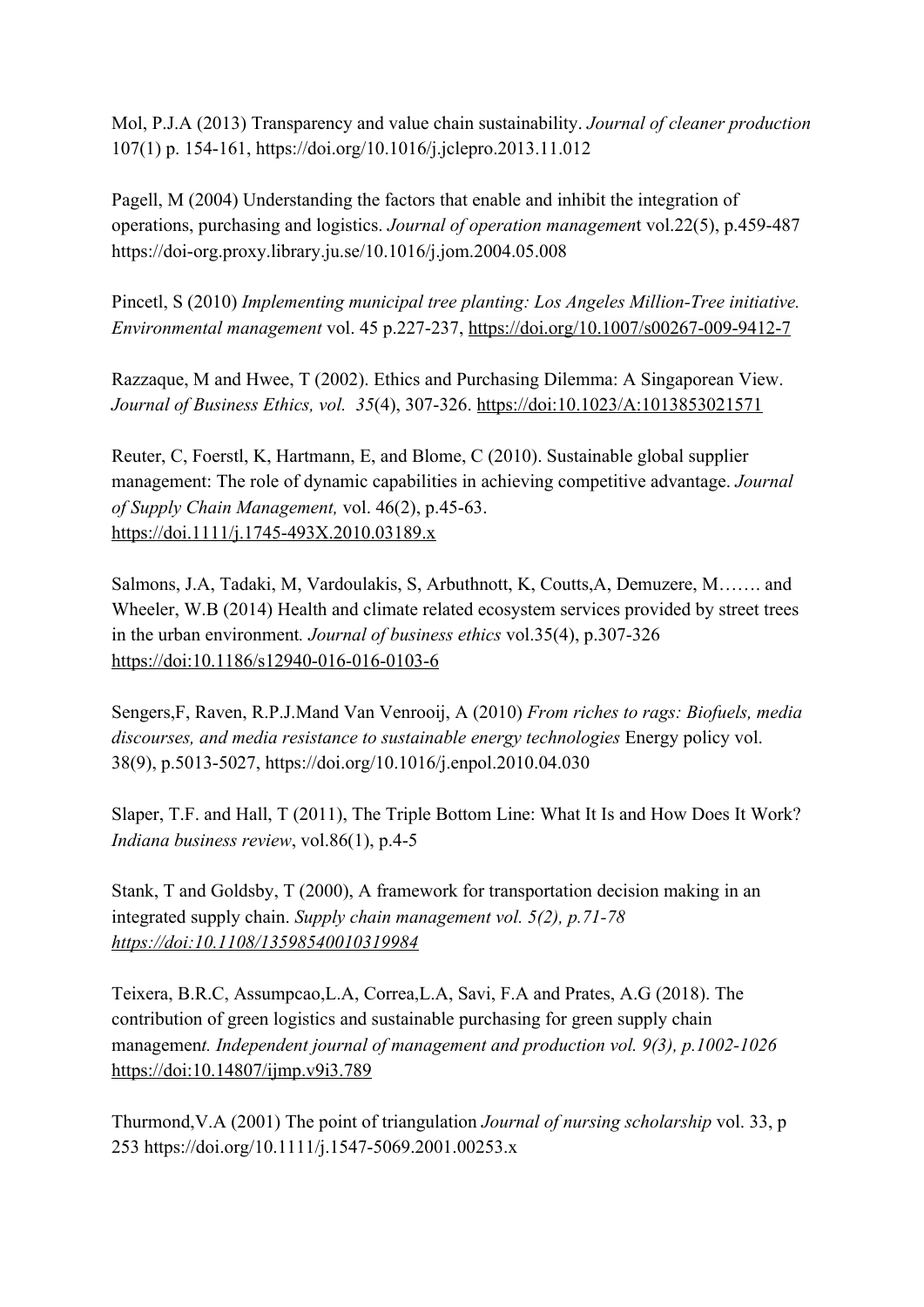TKL (2019) *Tågfrakt*. Collected 11th of february 2020 from: <https://tkl.se/transport/tagfrakt/>

Vi skogen (n.d). *Klimatkalkylatorn* Retreived February 20, 2020, from <https://klimatkalkylatorn.viskogen.se/company/energy>

VOLVO Trucks (n.d). *The future of electric trucks: Why electric trucks?* Retreived February 24 2020 from<https://www.volvotrucks.com/en-en/about-us/electromobility.html>

Världsnaturfonden WWF (n.d). *Företags Samarbetet för en levande planet*, retrieved February 20, 2020, from <https://www.wwf.se/foretag/>

World Road association (PIARC) (2018) *Electronic road systems: A solution for the future* Retrieved february 20 2020 from [https://www.trafikverket.se/contentassets/2d8f4da1602a497b82ab6368e93baa6a/piarc\\_elvag.](https://www.trafikverket.se/contentassets/2d8f4da1602a497b82ab6368e93baa6a/piarc_elvag.pdf) [pdf](https://www.trafikverket.se/contentassets/2d8f4da1602a497b82ab6368e93baa6a/piarc_elvag.pdf)

Williamsson, K (2002). Research methods for students, academics and professionals. Information management and systems. *Library review* Vol. 53 No. 3, pp. 193-193. <https://doi-org.proxy.library.ju.se/10.1108/00242530410526664>

Yin,K.R (2018). *Case study research and applications. Design and methods.* Sixth edition. Sage publication inc.

Öqvist,S.G (n.d). *Vetenskaplig statistik och vetenskapsmetodik [*Powerpoint slides]. Retrieved February 20 2020 from:

[https://pingpong.ki.se/public/pp/public\\_courses/course05887/published/1289756281091/reso](https://pingpong.ki.se/public/pp/public_courses/course05887/published/1289756281091/resourceId/3959718/content/infoweb/node-2610658/vetenskapsmetodik.pdf) [urceId/3959718/content/infoweb/node-2610658/vetenskapsmetodik.pdf](https://pingpong.ki.se/public/pp/public_courses/course05887/published/1289756281091/resourceId/3959718/content/infoweb/node-2610658/vetenskapsmetodik.pdf)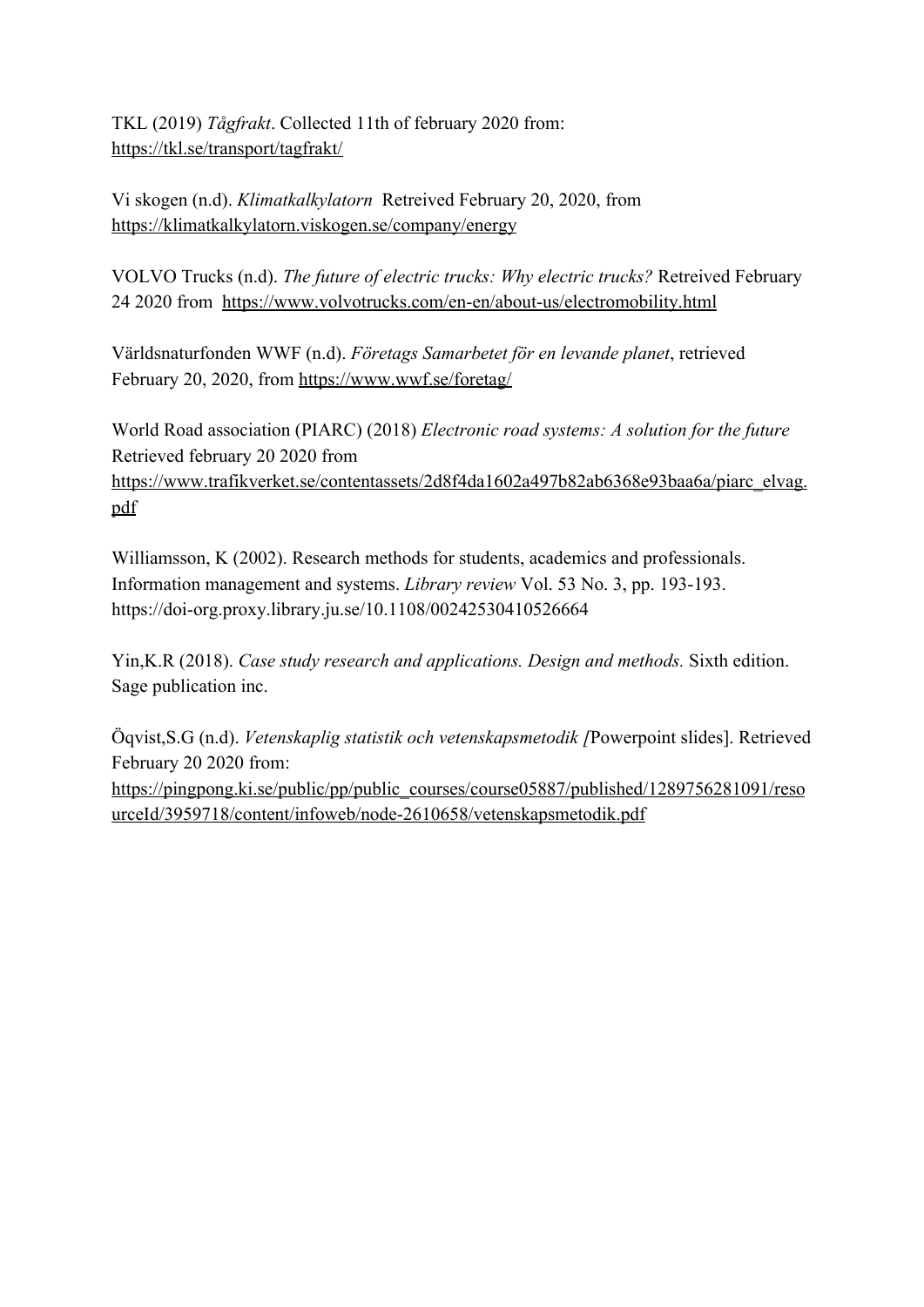# **7 Appendices**

# Appendix 1

A summary of the yearly delivery precision to the different ROL group locations in 2017, 2018 and 2019.

|      |                                          | <b>Production</b> | <b>USA</b> | Lithuana | <b>Total</b> |
|------|------------------------------------------|-------------------|------------|----------|--------------|
| 2017 | Number of transport<br>within ROL group: | 1192              | 1741       | 3757     | 6690         |
|      | Number of transports on<br>time:         | 815               | 716        | 2368     | 3899         |
|      | Delivery precision:                      | 68,4%             | 41,1%      | 63,0%    | 58,3%        |
| 2018 |                                          |                   |            |          |              |
|      | Number of transport<br>within ROL group: | 1058              | 1946       | 3351     | 6355         |
|      | Number of transports on<br>time:         | 946               | 1678       | 2915     | 5539         |
|      | Delivery precision:                      | 89,4%             | 86,2%      | 86,9%    | 87,2%        |
| 2019 |                                          |                   |            |          |              |
|      | Number of transport<br>within ROL group: | 1513              | 7459       | 6825     | 15797        |
|      | Number of transports on<br>time:         | 1294              | 5587       | 5735     | 12616        |
|      | Delivery precision:                      | 85,5%             | 74,9%      | 84,0%    | 79,9%        |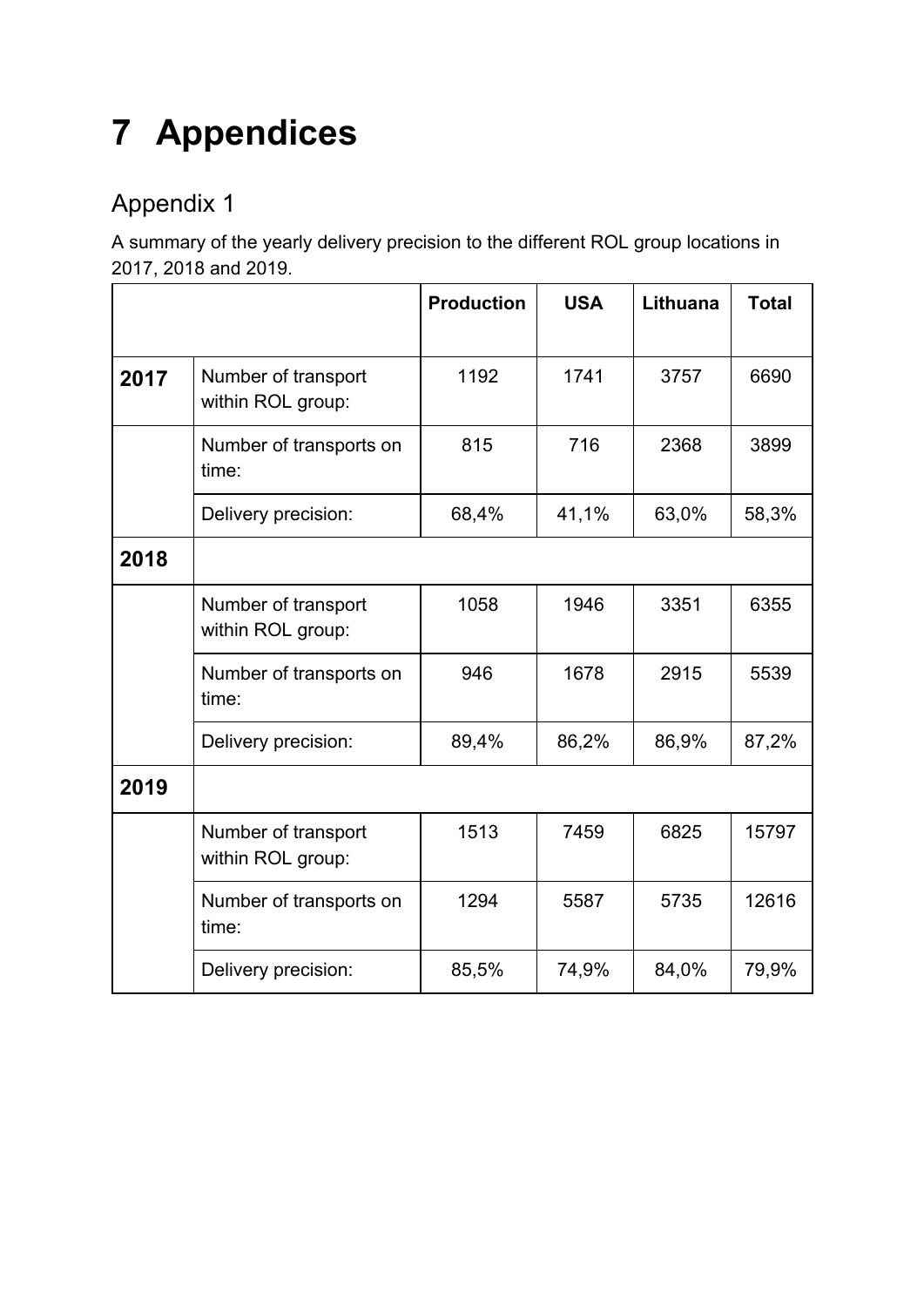# Appendix 2

The calculations of the transportation mode distributions, which are summarized in figure 3,4 and 5 in the findings sections of the report.

|      |                  |                       | Production              | Usa         | Lithuania      | Total          | Allocation  |
|------|------------------|-----------------------|-------------------------|-------------|----------------|----------------|-------------|
| 2017 | Sea              | Own<br>container:     | $\mathbf 0$             | 19          | $\overline{2}$ | 21             | 63,6%       |
|      |                  | Combined<br>shipment: | $\mathbf{1}$            | 3           | 5              | $\overline{9}$ | 27,3%       |
|      | Air &<br>courier |                       | $\overline{1}$          | 1           | 1              | 3              | 9,1%        |
|      | Train            |                       | $\pmb{0}$               | $\mathbf 0$ | 0              | $\mathbf 0$    | $\mathbf 0$ |
|      | Total:           |                       | $\overline{2}$          | 23          | 8              | 33             |             |
|      |                  |                       |                         |             |                |                |             |
| 2018 |                  |                       | Production              | Usa         | Lithuania      | Total          | Allocation  |
|      | Sea              | Own<br>container:     | $\mathbf 0$             | 177         | 49             | 226            | 66,5%       |
|      |                  | Combined<br>shipment: | 12                      | 51          | 25             | 88             | 25,9%       |
|      | Air &<br>courier |                       | $\overline{\mathbf{4}}$ | 14          | 8              | 26             | 7,7%        |
|      | Train            |                       | $\mathbf 0$             | $\mathbf 0$ | $\mathbf 0$    | 0              | $\mathbf 0$ |
|      | Total:           |                       | 16                      | 242         | 82             | 340            |             |
|      |                  |                       |                         |             |                |                |             |
| 2019 |                  |                       | Production              | Usa         | Lithuania      | Total          | Allocation  |
|      | Sea              | Own<br>container:     | $\pmb{0}$               | 302         | 49             | 351            | 64,8%       |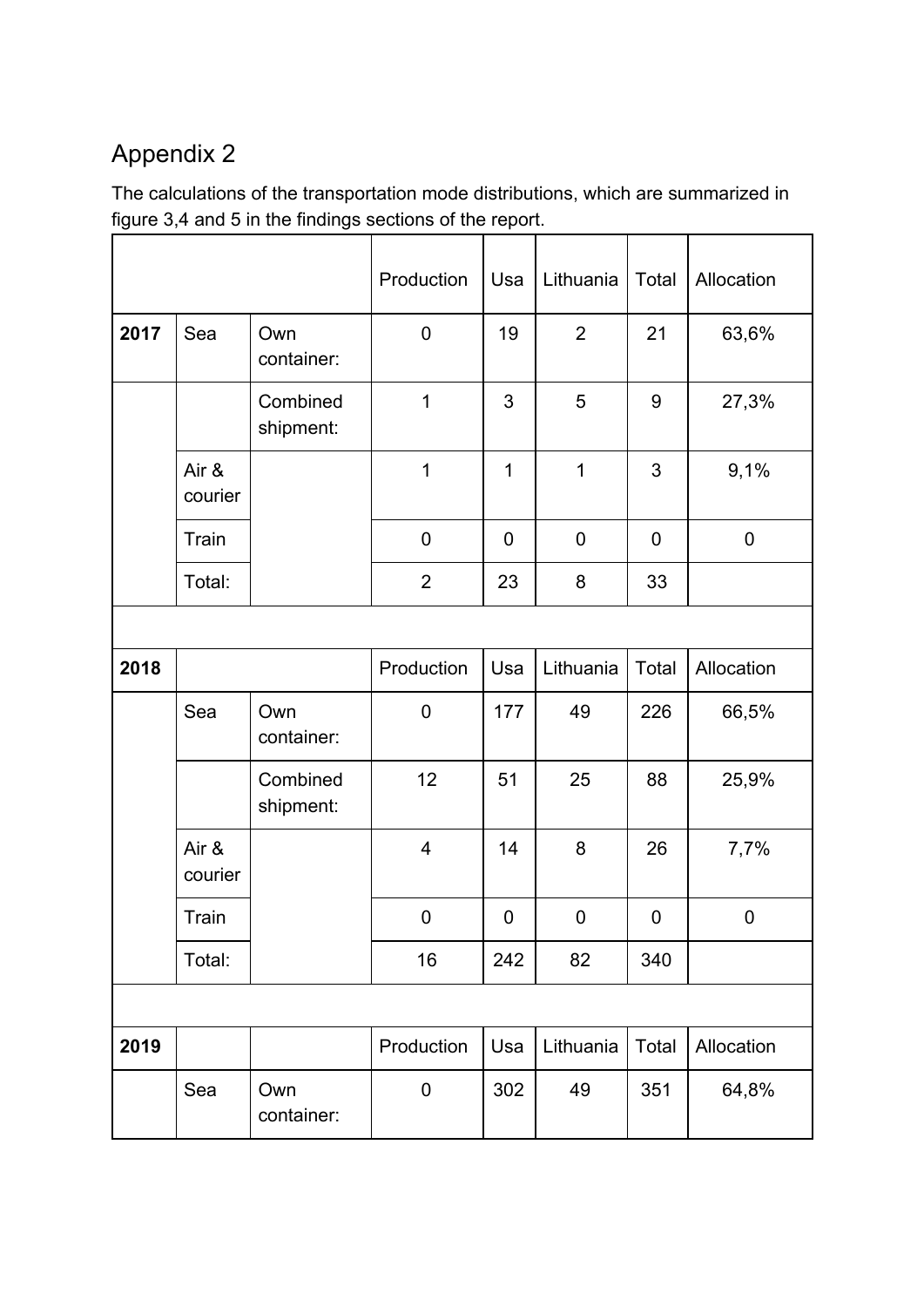|                  | Combined<br>shipment: | 14 | 29  | 31  | 74  | 13,7% |
|------------------|-----------------------|----|-----|-----|-----|-------|
| Air &<br>courier |                       | 6  | 54  | 36  | 96  | 17,7% |
| Train            |                       | 0  | 0   | 21  | 21  | 3,9%  |
| Total:           |                       | 20 | 385 | 137 | 542 |       |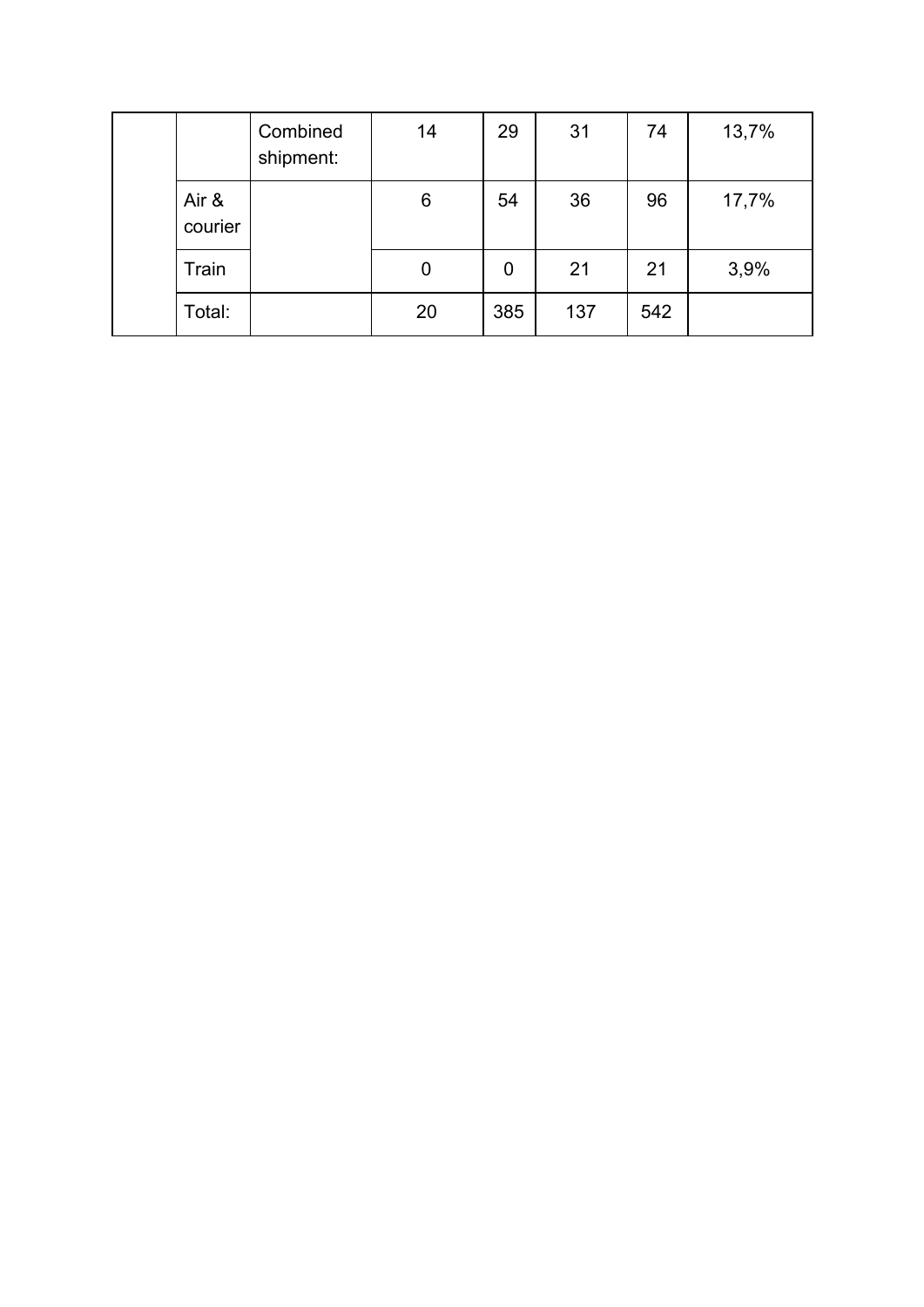# Appendix 3

Presenting the carbon dioxide emissions when using two containers to transport goods by sea which could be transported in one, compared to if it was transported in one container

| 2017                   |                                | Example 1                                | Example 2                               | Example 3                               | Example 4                              |
|------------------------|--------------------------------|------------------------------------------|-----------------------------------------|-----------------------------------------|----------------------------------------|
| China to<br><b>USA</b> | Combined<br>weight:            | 17020 kg +<br>3980 kg +<br>2*(2300 kg)   | 9889 kg + 11<br>111 kg +<br>2*(2300 kg) | 14713 kg +<br>6287 kg +<br>2*(2300 kg)  |                                        |
|                        | Combined<br>CO2:               | 10 472,5 kg                              | 10 467,5 kg                             | 10 471,2 kg                             |                                        |
|                        | A full<br>container<br>weight: | 21 000 kg +<br>2300 kg                   | 21 000 kg +<br>2300 kg                  | 21 000 kg +<br>2300 kg                  |                                        |
|                        | A full<br>container<br>CO2:    | 9797,9 kg                                | 9797,9 kg                               | 9797,9 kg                               |                                        |
|                        | Difference:                    | 674,9 kg                                 | 669,6 kg                                | 673,3 kg                                |                                        |
| China to<br>Lithuania  | Combined<br>weight:            | 9430 kg +<br>11570 kg +<br>2*(2300 kg)   |                                         |                                         |                                        |
|                        | Combined<br>CO2:               | 16 241 kg                                |                                         |                                         |                                        |
|                        | A full<br>container<br>weight: | 21 000 kg +<br>2300 kg                   |                                         |                                         |                                        |
|                        | A full<br>container<br>CO2:    | 14 680 kg                                |                                         |                                         |                                        |
|                        | Difference:                    | 1 560 kg                                 |                                         |                                         |                                        |
| Sweden<br>-> USA       | Combined<br>weight:            | 18931 kg +<br>2069 kg +<br>$2*(2300 kg)$ | 15084 kg +<br>5916 kg +<br>2*(2300 kg)  | 4396 kg +<br>16 604 kg +<br>2*(2300 kg) | 12040 kg +<br>8960 kg +<br>2*(2300 kg) |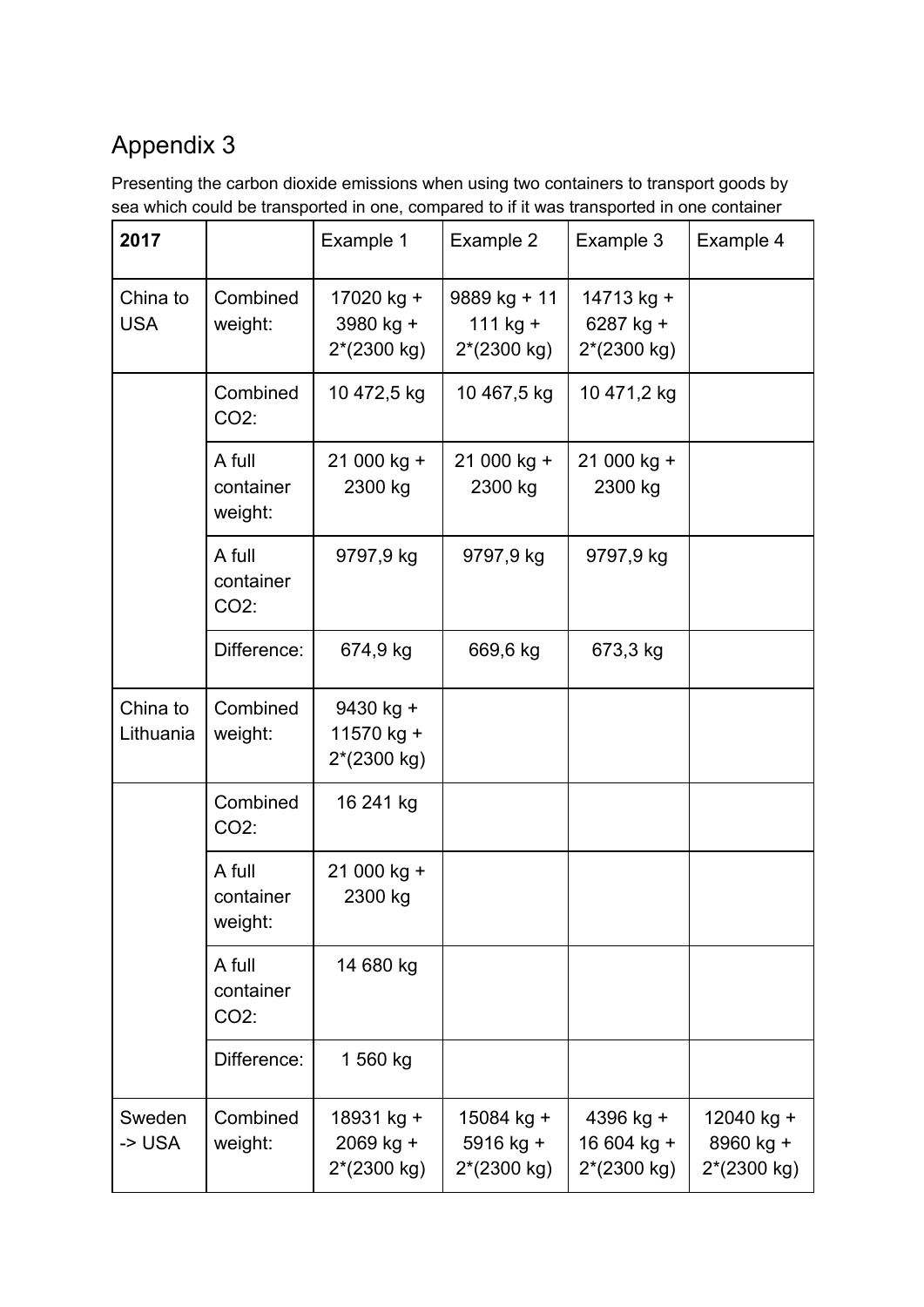|                        | Combined<br>$CO2$ :                      | 6764,9 kg                                | 6792 kg                                | 6760,3 kg                                         | 6760,7 kg                                          |
|------------------------|------------------------------------------|------------------------------------------|----------------------------------------|---------------------------------------------------|----------------------------------------------------|
|                        | A full<br>container<br>weight:           | 21 000 kg +<br>2300 kg                   | 21 000 kg +<br>2300 kg                 | 21 000 kg +<br>2300 kg                            | 21 000 kg +<br>2300 kg                             |
|                        | A full<br>container<br>$CO2$ :           | 6 399,7 kg                               | 6 399,7 kg                             | 6 399,7 kg                                        | 6 399,7 kg                                         |
|                        | Difference:                              | 365,2 kg                                 | 392,3 kg                               | 360,6 kg                                          | 361 kg                                             |
| 2018                   |                                          |                                          |                                        |                                                   |                                                    |
| China to<br><b>USA</b> | Combined<br>weight:                      | 12463 kg +<br>8537 kg +<br>2*(2300 kg)   | 18090 kg +<br>2910 kg +<br>2*(2300 kg) | 10182 kg +<br>10818 kg +<br>2*(2300 kg)           | $5300$ kg +<br>15700 kg +<br>2*(2300 kg)           |
|                        | Combined<br>CO2:                         | 10627,7 kg                               | 10514,7 kg                             | 10946 kg                                          | 10736 kg                                           |
|                        | A full<br>container<br>weight:           | 21 000 kg +<br>2300 kg                   | 21 000 kg +<br>2300 kg                 | 21 000 kg +<br>2300 kg                            | 21 000 kg +<br>2300 kg                             |
|                        | A full<br>container<br>CO <sub>2</sub> : | 9797,9 kg                                | 9 797,9 kg                             | 9797,9 kg                                         | 9797,9 kg                                          |
|                        | Difference:                              | 829,8 kg                                 | 716,8 kg                               | 1148,1 kg                                         | 938,3 kg                                           |
| China to<br>Lithuania  | Combined<br>weight:                      | 7908 kg +<br>13092 kg +<br>$2*(2300 kg)$ | 10279 kg +<br>10721 kg +<br>2(2300 kg) | 16788 kg +<br>4 212 kg +<br>$2*(2300 \text{ kg})$ | 4 067 kg +<br>16 933 kg +<br>$2*(2300 \text{ kg})$ |
|                        | Combined<br>CO2:                         | 16 218,9 kg                              | 16 294,2 kg                            | 16 203 kg                                         | 16 131,7 kg                                        |
|                        | A full<br>container<br>weight:           | 21 000 kg +<br>2300 kg                   | 21 000 kg +<br>2300 kg                 | 21 000 kg +<br>2300 kg                            | 21 000 kg +<br>2300 kg                             |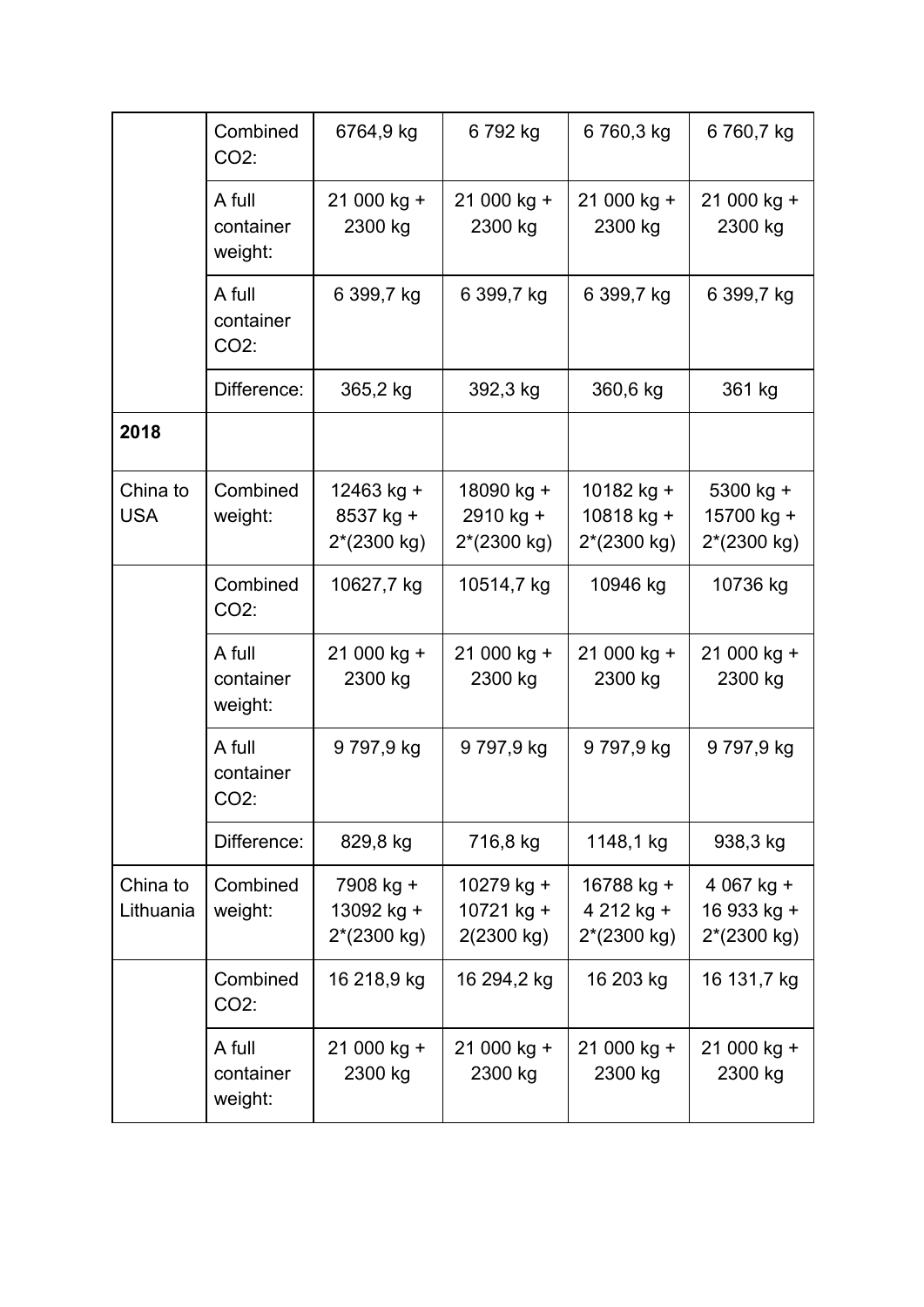|                     | A full<br>container<br>$CO2$ : | 13700 kg                                    | 13700 kg                                         | 13700 kg                                        | 13700 kg                                    |
|---------------------|--------------------------------|---------------------------------------------|--------------------------------------------------|-------------------------------------------------|---------------------------------------------|
|                     | Difference:                    | 1 601 kg                                    | 1 614,2 kg                                       | 1523 kg                                         | 1451,7 kg                                   |
| Sweden<br>to USA    | Combined<br>weight:            | $15536$ kg + 5<br>$464$ kg +<br>2*(2300 kg) | 13 240 kg +<br>7 760 kg +<br>2*(2300 kg)         | 100800 kg +<br>10920 kg +<br>2(2300 kg)         | 8346 kg +<br>12654 kg +<br>2*(2300 kg)      |
|                     | Combined<br>CO2:               | 6 762,1 kg                                  | 6 759,8 kg                                       | 6 769,8 kg                                      | 6705,7 kg                                   |
|                     | A full<br>container<br>weight: | 21 000 kg +<br>2300 kg                      | 21 000 kg +<br>2300 kg                           | 21 000 kg +<br>2300 kg                          | 21 000 kg +<br>2300 kg                      |
|                     | A full<br>container<br>CO2:    | 6 399,7 kg                                  | 6 399,7 kg                                       | 6 399,7 kg                                      | 6 399,7 kg                                  |
|                     | Difference:                    | 362,4 kg                                    | 360,1 kg                                         | 370,1 kg                                        | 306 kg                                      |
| Lithuania<br>to USA | Combined<br>weight:            | $8913$ kg + 12<br>087 kg +<br>$2*(2300 kg)$ | 17280 kg +<br>3720 kg +<br>$2*(2300 \text{ kg})$ | 11131 kg<br>+9896 kg +<br>$2*(2300 \text{ kg})$ | $16818$ kg + 4<br>182 kg +<br>$2*(2300 kg)$ |
|                     | Combined<br>$CO2$ :            | 7 287,6 kg                                  | 7 278,9 kg                                       | 7 284,7 kg                                      | 7 269,31 kg                                 |
|                     | A full<br>container<br>weight: | 21 000 kg +<br>2300 kg                      | 21 000 kg +<br>2300 kg                           | 21 000 kg +<br>2300 kg                          | 21 000 kg +<br>2300 kg                      |
|                     | A full<br>container<br>$CO2$ : | 6 808,4 kg                                  | 7 808,4 kg                                       | 8 808,4 kg                                      | 9808,4 kg                                   |
|                     | Difference:                    | 479,2 kg                                    | 470,5 kg                                         | 476,3 kg                                        | 460,9 kg                                    |
| USA to<br>Lithuania | Combined<br>weight:            | 18 824 kg +<br>2 176 kg +<br>2*(2300 kg)    | 19 731 kg +<br>1 269 kg +<br>$2*(2300)$          |                                                 |                                             |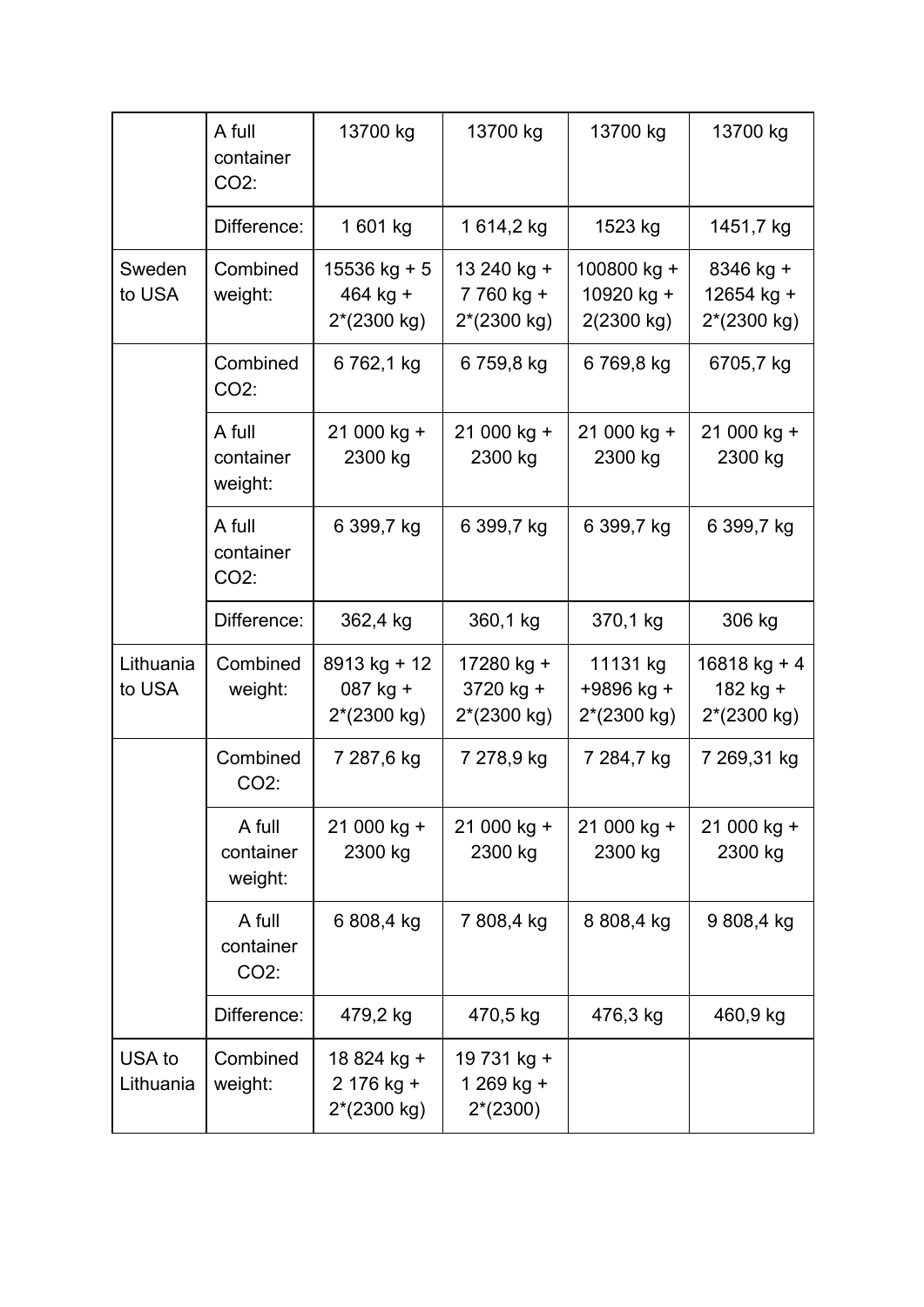|                        | Combined<br>CO2:               | 7226,3 kg                                           | 7284,7 kg                                         |                                            |                                                  |
|------------------------|--------------------------------|-----------------------------------------------------|---------------------------------------------------|--------------------------------------------|--------------------------------------------------|
|                        | A full<br>container<br>weight: | 21 000 kg +<br>2300 kg                              | 21 000 kg +<br>2300 kg                            |                                            |                                                  |
|                        | A full<br>container<br>$CO2$ : | 6 809,1 kg                                          | 6 809,1 kg                                        |                                            |                                                  |
|                        | Difference:                    | 473,6 kg                                            | 470,6 kg                                          |                                            |                                                  |
| 2019                   |                                |                                                     |                                                   |                                            |                                                  |
| China to<br><b>USA</b> | Combined<br>weight:            | 13697 kg +<br>7303 kg +<br>$2*(2300 \text{ kg})$    | 10300 kg +<br>10970 kg +<br>$2*(2300 \text{ kg})$ | 17540 kg +<br>$3460$ kg +<br>$2*(2300 kg)$ | 8771 kg +<br>12229 kg +<br>$2*(2300 \text{ kg})$ |
|                        | Combined<br>$CO2$ :            | 10 737,5 kg                                         | 10 674,3 kg                                       | 10 862,8 kg                                | 10 671,2 kg                                      |
|                        | A full<br>container<br>weight: | 21 000 kg +<br>2300 kg                              | 21 000 kg +<br>2300 kg                            | 21 000 kg +<br>2300 kg                     | 21 000 kg +<br>2300 kg                           |
|                        | A full<br>container<br>CO2:    | 9797,9 kg                                           | 9797,9 kg                                         | 9797,9 kg                                  | 9797,9 kg                                        |
|                        | Difference:                    | 939,6 kg                                            | 876,4 kg                                          | 1064,9 kg                                  | 873,3 kg                                         |
| China to<br>Lithuania  | Combined<br>weight:            | $15405$ kg + 5<br>595 kg +<br>$2*(2300 \text{ kg})$ | 9332 kg +<br>11668 kg +<br>2*(2300 kg)            | $5558$ kg +<br>15442 kg +<br>$2*(2300 kg)$ | 2222 kg +<br>18778 kg *<br>2(2300 kg)            |
|                        | Combined<br>CO2:               | 16 504 kg                                           | 16 232,2 kg                                       | 16 149,2 kg                                | 16 506,5 kg                                      |
|                        | A full<br>container<br>weight: | 21 000 kg +<br>2300 kg                              | 21 000 kg +<br>2300 kg                            | 21 000 kg +<br>2300 kg                     | 21 000 kg +<br>2300 kg                           |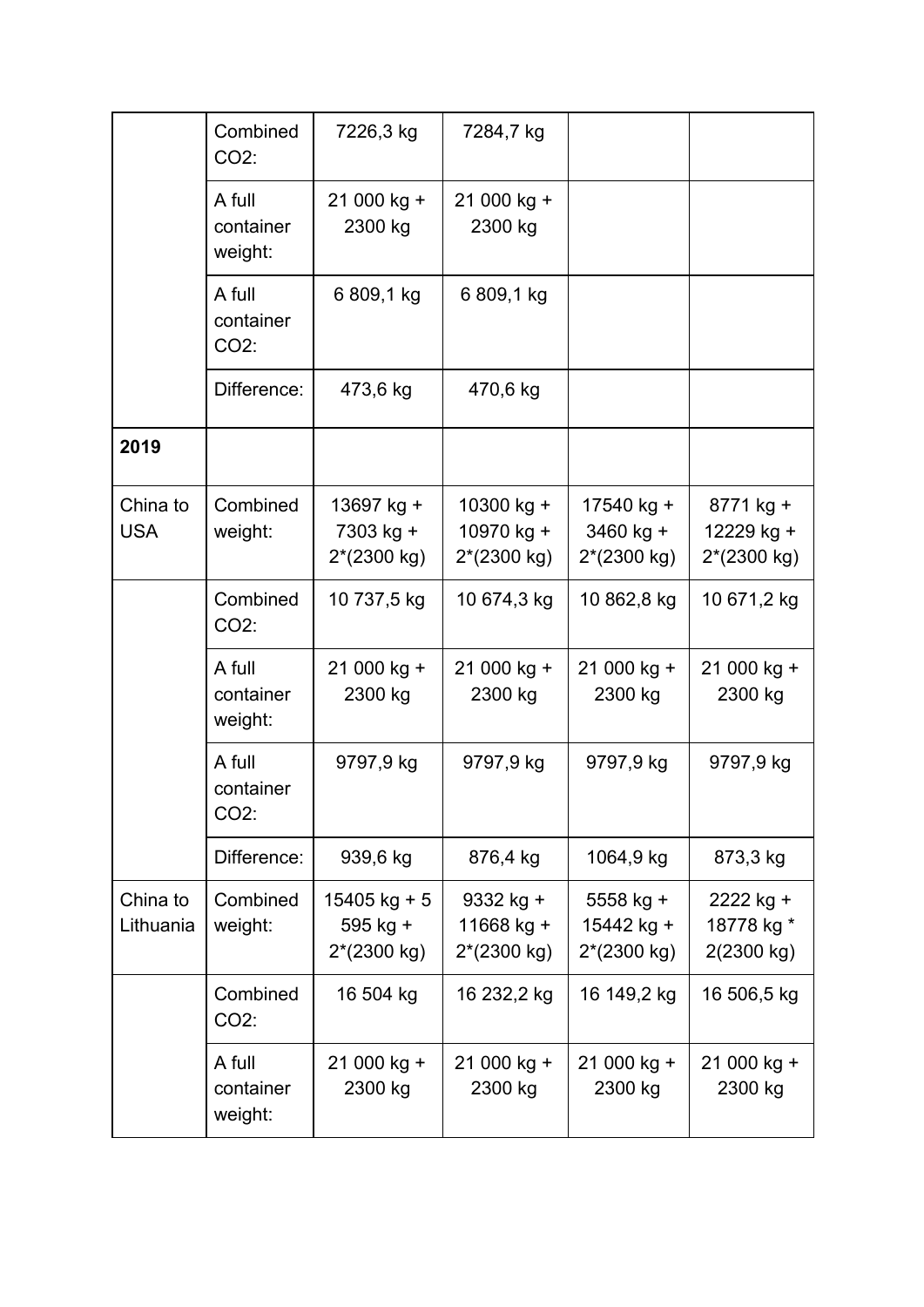|                     | A full<br>container<br>$CO2$ : | 13 700 kg                                   | 13 700 kg                                          | 13 700 kg                                         | 13 700 kg                                          |
|---------------------|--------------------------------|---------------------------------------------|----------------------------------------------------|---------------------------------------------------|----------------------------------------------------|
|                     | Difference:                    | 2 804 kg                                    | 2449,2 kg                                          | 2243,6 kg                                         | 2806 kg                                            |
| Sweden<br>to USA    | Combined<br>weight:            | $17485$ kg + 3<br>$515$ kg +<br>2*(2300 kg) | 13975 kg +<br>7025 kg +<br>$2*(2300 kg)$           | 12371 kg +<br>8629 kg +<br>$2*(2300 kg)$          | 14798 kg +<br>6292 kg +<br>2*/2300 kg)             |
|                     | Combined<br>CO2:               | 6760,9 kg                                   | 6760,2 kg                                          | 6 715,8 kg                                        | 6760,4 kg                                          |
|                     | A full<br>container<br>weight: | 21 000 kg +<br>2300 kg                      | 21 000 kg +<br>2300 kg                             | 21 000 kg +<br>2300 kg                            | 21 000 kg +<br>2300 kg                             |
|                     | A full<br>container<br>CO2:    | 6 399,7 kg                                  | 6 399,7 kg                                         | 6 399,7 kg                                        | 6 399,7 kg                                         |
|                     | Difference:                    | 361,2 kg                                    | 360,4 kg                                           | 316,1 kg                                          | 360,7 kg                                           |
| Lithuania<br>to USA | Combined<br>weight:            | 15085 kg +<br>$5915$ kg +<br>$2*(2300 kg)$  | 13 707 kg +<br>7 293 kg +<br>$2*(2300 \text{ kg})$ | 17 280 kg +<br>3720 kg +<br>$2*(2300 \text{ kg})$ | 14 147 kg +<br>6 853 kg +<br>$2*(2300 \text{ kg})$ |
|                     | Combined<br>CO2:               | 7226,3 kg                                   | 7 282,1 kg                                         | 7 278,8 kg                                        | 7 281,8 kg                                         |
|                     | A full<br>container<br>weight: | 21 000 kg +<br>2300 kg                      | 21 000 kg +<br>2300 kg                             | 21 000 kg +<br>2300 kg                            | 21 000 kg +<br>2300 kg                             |
|                     | A full<br>container<br>CO2:    | 6 808,4 kg                                  | 6 808,4 kg                                         | 6 808,4 kg                                        | 6808,4 kg                                          |
|                     | Difference:                    | 417,9 kg                                    | 473,7 kg                                           | 470,4 kg                                          | 473,3 kg                                           |
| USA to<br>Lithuania | Combined<br>weight:            | 18710 kg +<br>2290 kg +<br>2*(2300 kg)      | 17 690 kg +<br>3310 kg +<br>2*(2300 kg)            |                                                   | 16 329 kg + 4671 kg+<br>$2*(2300 \text{ kg})$      |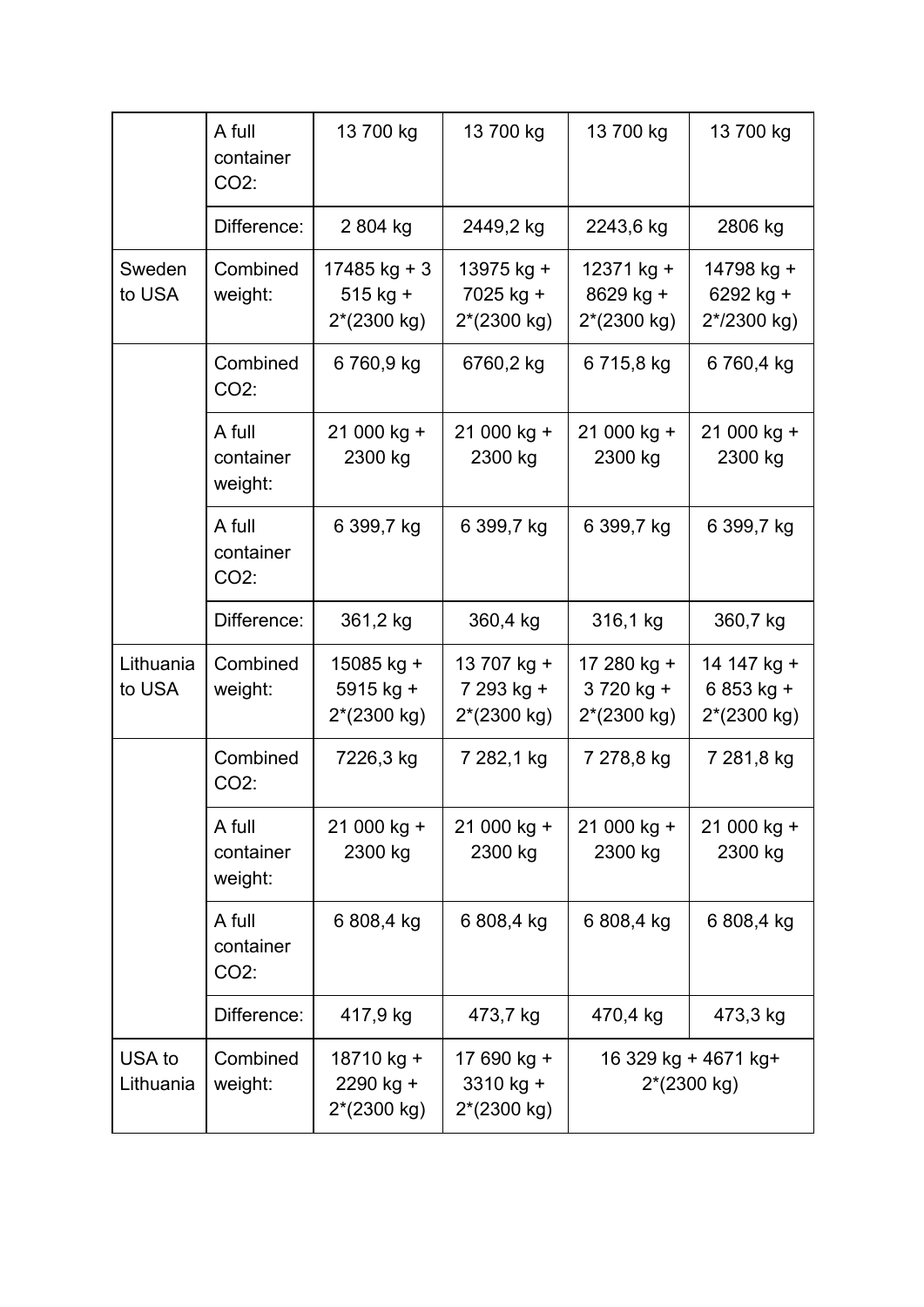| Combined<br>$CO2$ :            | 7 285,7 kg             | 7 281,8 kg             | 7 286,1 kg             |  |
|--------------------------------|------------------------|------------------------|------------------------|--|
| A full<br>container<br>weight: | 21 000 kg +<br>2300 kg | 21 000 kg +<br>2300 kg | 21 000 kg +<br>2300 kg |  |
| A full<br>container<br>$CO2$ : | 6 809 kg               | 6890 kg                | 6 890 kg               |  |
| Difference:                    | 473,6 kg               | 472,7 kg               | 477 kg                 |  |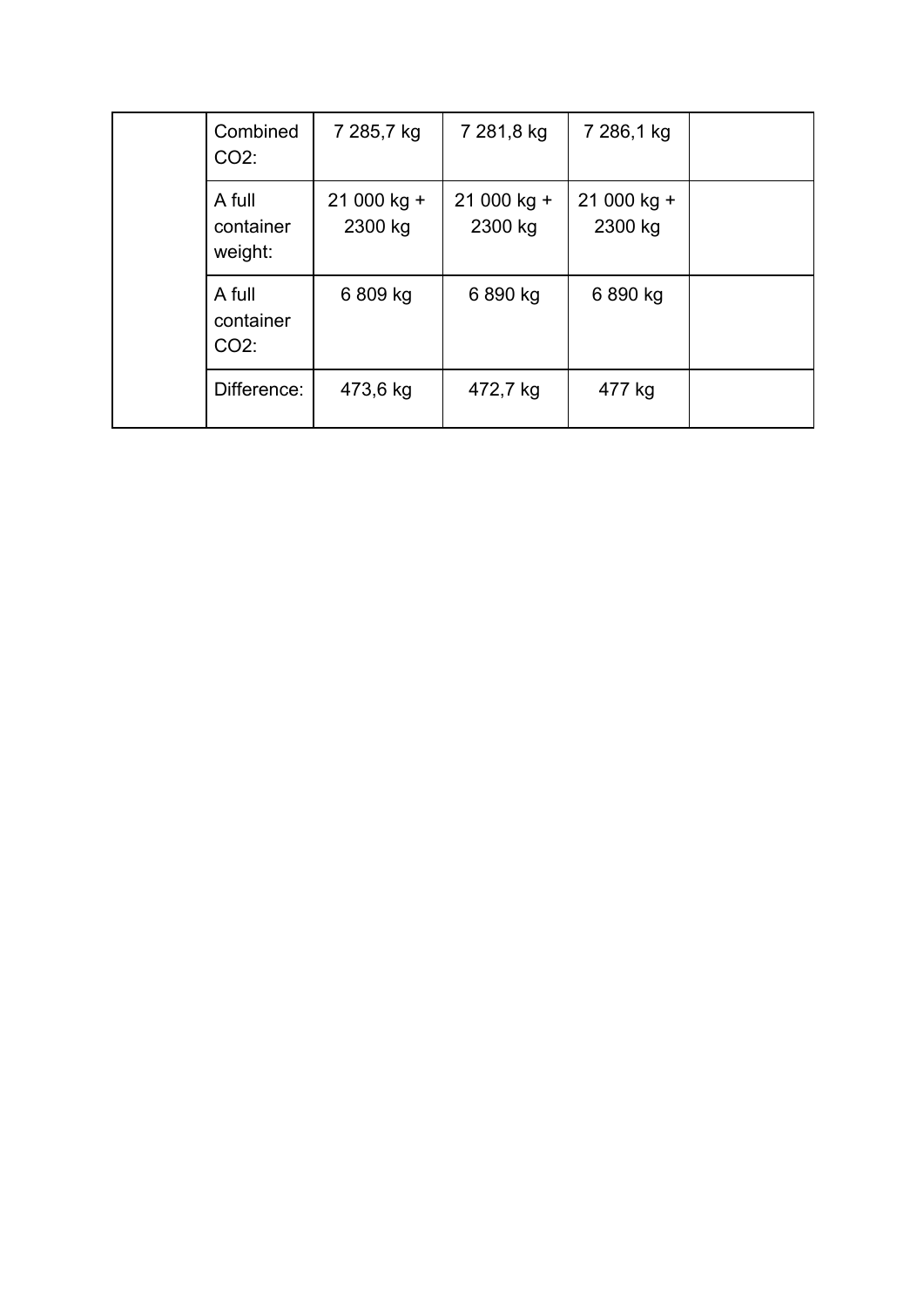# Appendix 4

Calculations of carbon dioxide emissions for air shipments compared to how much they would emit if transported by train or sea. Calculations of sea emissions, have taken into consideration a container weight at 2300 kg during the primary mode distance.

| 2017                  |                                   | Example 1   | Example 2 | Example 3 | Example 4 |
|-----------------------|-----------------------------------|-------------|-----------|-----------|-----------|
| China to<br>Lithuania | Air<br>shipment<br>weight         | 79 kg       |           |           |           |
|                       | CO <sub>2</sub><br>emission:      | 990,8 kg    |           |           |           |
|                       | If by train<br>CO2:               | 20,4 kg     |           |           |           |
|                       | <b>Difference</b><br>air to train | 907,4 kg    |           |           |           |
|                       | If by sea<br>CO <sub>2</sub>      | 1 407,6 kg  |           |           |           |
|                       | <b>Difference</b><br>air to Sea   | $-416,8$ kg |           |           |           |
| China to<br>Sweden    | Air<br>shipment<br>weight         | 105 kg      |           |           |           |
|                       | CO <sub>2</sub><br>emission:      | 1 367,4 kg  |           |           |           |
|                       | If by train<br>CO2:               | 39,9 kg     |           |           |           |
|                       | <b>Difference</b><br>air to train | 1 327,4 kg  |           |           |           |
|                       | If by sea<br>CO <sub>2</sub>      | 1 420,7 kg  |           |           |           |
|                       | <b>Difference</b><br>air to sea   | $-53,3$ kg  |           |           |           |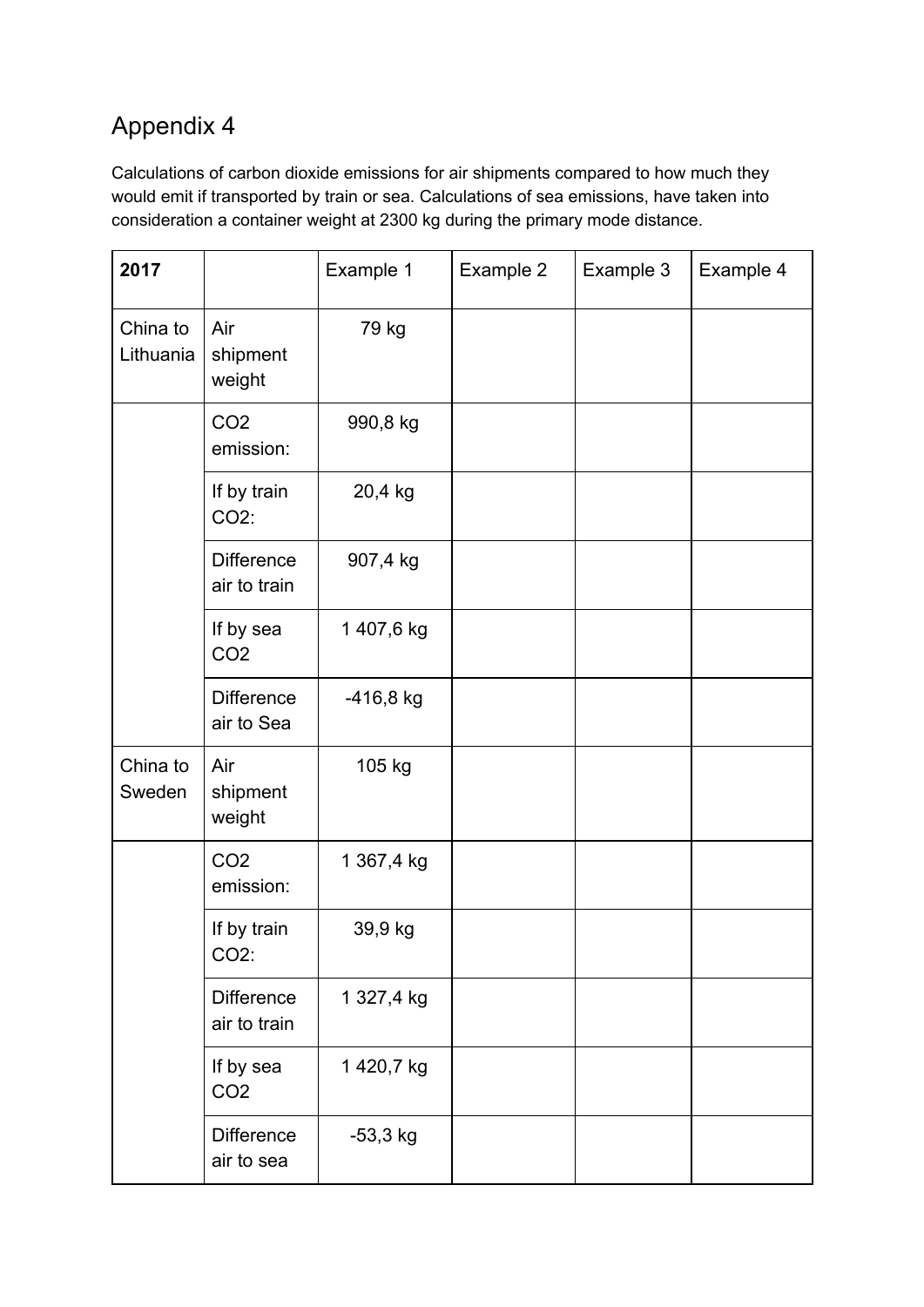| China to<br><b>USA</b> | Air<br>shipment<br>weight         | 3 506 kg    |            |             |             |
|------------------------|-----------------------------------|-------------|------------|-------------|-------------|
|                        | CO <sub>2</sub><br>emission:      | 65743 kg    |            |             |             |
|                        | If by sea<br>CO <sub>2</sub>      | 2 141,1 kg  |            |             |             |
|                        | <b>Difference</b><br>air to sea   | 63 601,9 kg |            |             |             |
| 2018                   |                                   |             |            |             |             |
| China to<br><b>USA</b> | Air<br>shipment<br>weight         | 93 kg       | 86 kg      | 784 kg      | 610 kg      |
|                        | CO <sub>2</sub><br>emission:      | 1 717,2 kg  | 1 587,1 kg | 14 446,4 kg | 11 256,1 kg |
|                        | If by sea<br>CO <sub>2</sub>      | 707,3 kg    | 704,3 kg   | 999,9 kg    | 935,1 kg    |
|                        | <b>Difference</b><br>air to sea   | 1 009,9 kg  | 882,3 kg   | 13 446,1 kg | 10 321 kg   |
| China to<br>Lithuania  | Air<br>Shipment<br>weight         | 102 kg      | 45 kg      | 83 kg       | 65 kg       |
|                        | CO <sub>2</sub><br>emission:      | 1 279,6 kg  | 564,3 kg   | 1 040,8 kg  | 815,2 kg    |
|                        | If by train<br>CO2:               | 26,3 kg     | 11,6 kg    | 16,8 kg     | 21,4 kg     |
|                        | <b>Difference</b><br>air to train | 1 253,3 kg  | 552,7 kg   | 1 024 kg    | 793,8 kg    |
|                        | If by sea<br>CO <sub>2</sub>      | 1424,0 kg   | 1 385 kg   | 1 398,7 kg  | 1411,3 kg   |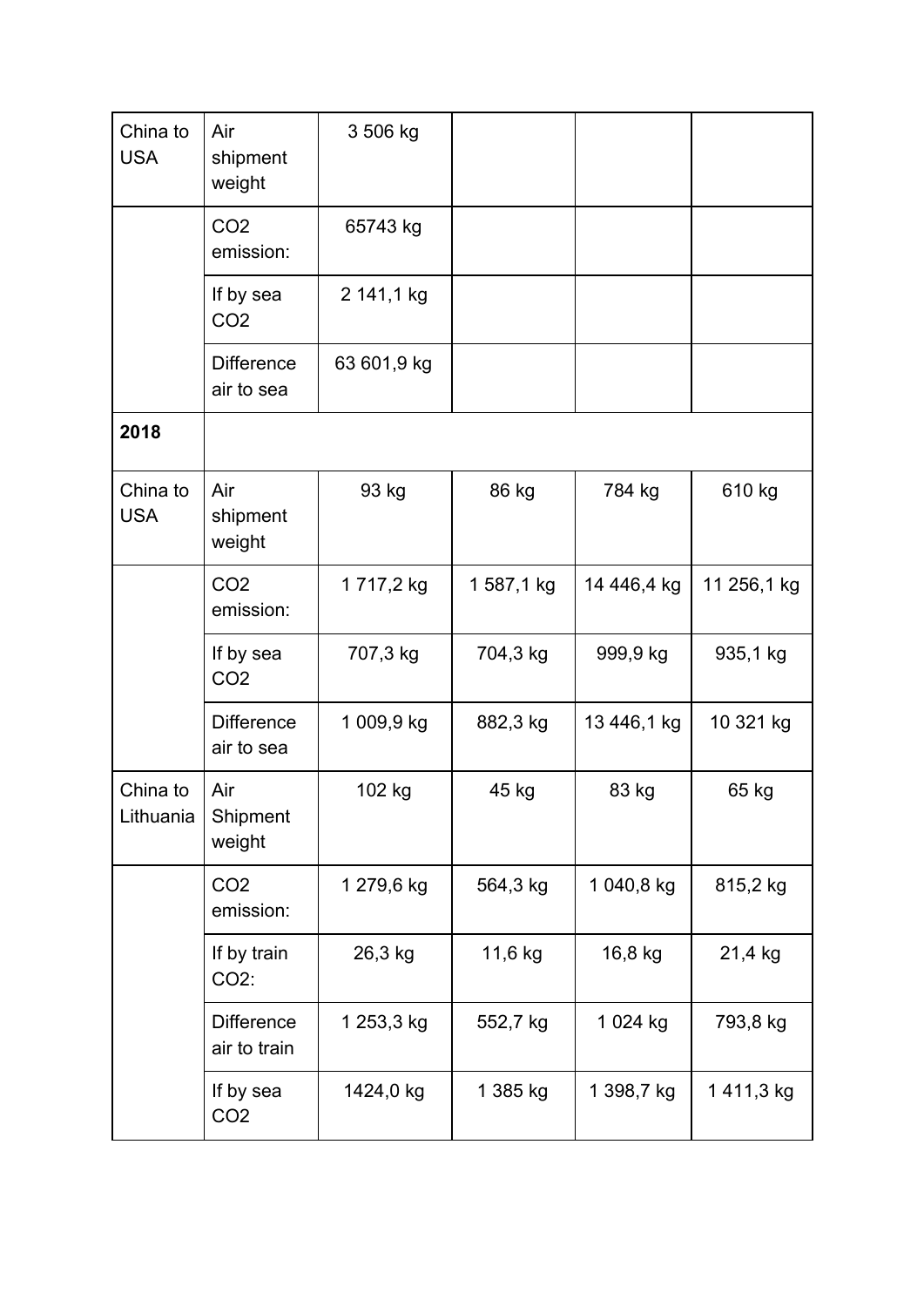|                     | <b>Difference</b><br>air to sea   | $-144,4$ kg | $-820,6$ kg | $-358$ kg  | $-596,1$ kg |
|---------------------|-----------------------------------|-------------|-------------|------------|-------------|
| China to<br>Sweden  | Air<br>Shipment<br>weight         | 180 kg      | 79 kg       |            |             |
|                     | CO <sub>2</sub><br>emission:      | 2411,9 kg   | 1058,6 kg   |            |             |
|                     | If by train<br>CO2:               | 33,7 kg     | 20,4 kg     |            |             |
|                     | <b>Difference</b><br>air to train | 2 378,2 kg  | 1 038,2 kg  |            |             |
|                     | If by sea<br>CO <sub>2</sub>      | 1467,5 kg   | 1403,8 kg   |            |             |
|                     | <b>Difference</b><br>air to sea   | 944,3 kg    | $-345,2$ kg |            |             |
| Lithuania<br>to USA | Air<br>shipment<br>weight         | 7 kg        | 272 kg      | 216 kg     | 95 kg       |
|                     | CO <sub>2</sub><br>emission:      | 87,1 kg     | 3 383,4 kg  | 2680 kg    | 1 181,6 kg  |
|                     | If by sea<br>CO <sub>2</sub>      | 469,5 kg    | 547,2 kg    | 530,7 kg   | 494,2 kg    |
|                     | <b>Difference</b><br>air to sea   | -382,3 kg   | 2836,3 kg   | 2 149,3 kg | 687,4 kg    |
| Sweden<br>to USA    | Air<br>shipment<br>weight         | 54 kg       |             |            |             |
|                     | CO <sub>2</sub><br>emission:      | 598,7 kg    |             |            |             |
|                     | If by sea<br>CO <sub>2</sub>      | 359,2 kg    |             |            |             |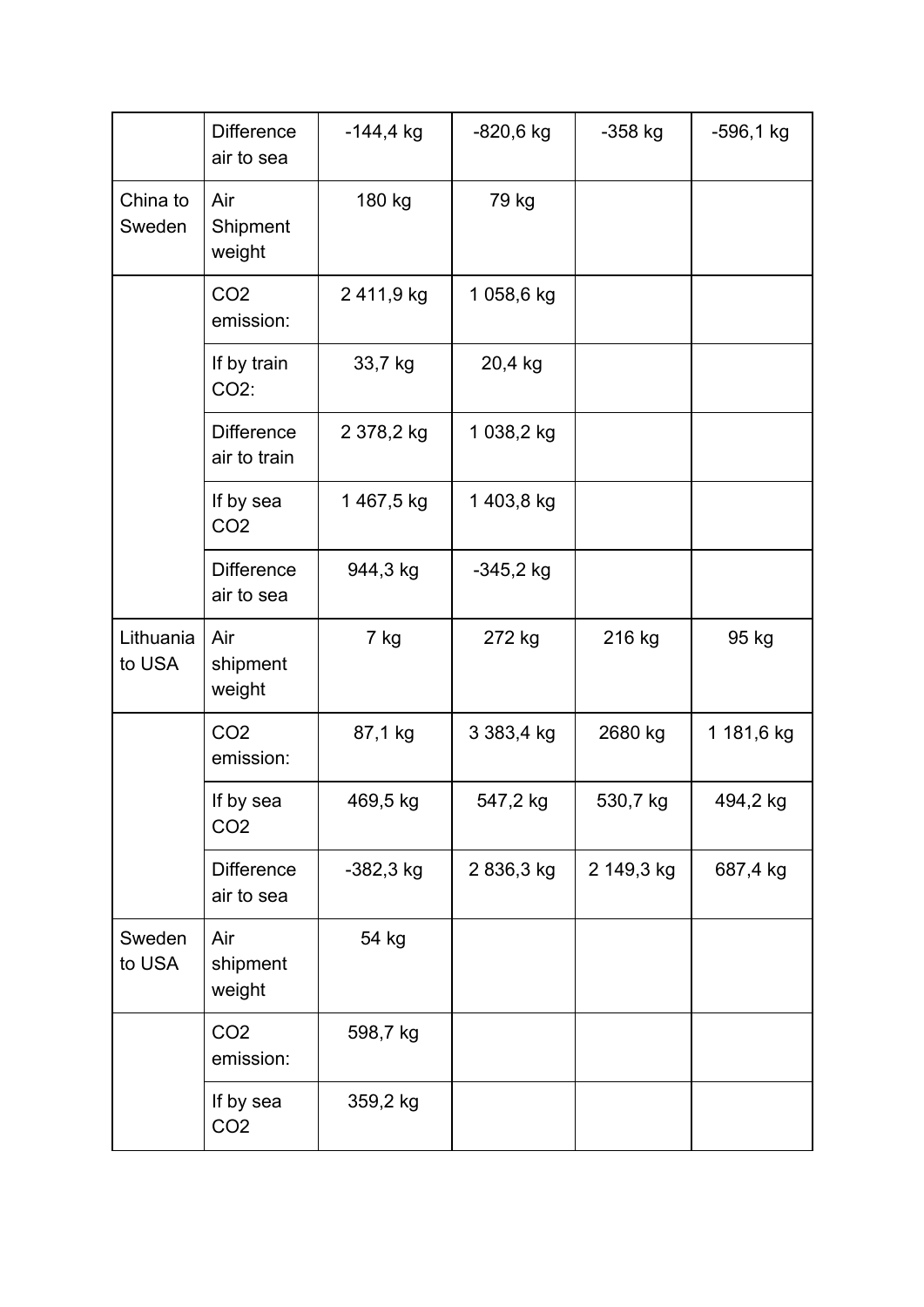|                        | <b>Difference</b><br>air to sea   | 239,5 kg    |             |             |             |
|------------------------|-----------------------------------|-------------|-------------|-------------|-------------|
| USA to<br>Lithuania    | Air<br>shipment<br>weight         | 2926 kg     | 40 kg       | 649 kg      |             |
|                        | CO <sub>2</sub><br>emission:      | 36 421,6 kg | 497,9 kg    | 8 078,5 kg  |             |
|                        | If by sea<br>CO <sub>2</sub>      | 1 320,6 kg  | 479 kg      | 193,8 kg    |             |
|                        | <b>Difference</b><br>air to sea   | 35 100,9 kg | 18,9 kg     | 7884,7 kg   |             |
| 2019                   |                                   |             |             |             |             |
| China to<br><b>USA</b> | Air<br>shipment<br>weight         | 138 kg      | 6424 kg     | 1 542 kg    | 2 948 kg    |
|                        | CO <sub>2</sub><br>emission:      | 2546,8 kh   | 118540,7 kg | 28 451,8 kg | 54476,3 kg  |
|                        | If by sea<br>CO <sub>2</sub>      | 2455,7 kg   | 3 348,8 kg  | 1 214,2 kg  | 1 903 kg    |
|                        | <b>Difference</b><br>air to sea   | 91 kg       | 115 192 kg  | 27 237,6 kg | 52 573,3 kg |
| China to<br>Lithuania  | Air<br>shipment<br>weight         | 63 kg       | 245 kg      | 387 kg      | 290 kg      |
|                        | CO <sub>2</sub><br>emission:      | 790,2 kg    | 3073,1 kg   | 4853,4 kg   | 3637,2 kg   |
|                        | If by train<br>CO2:               | 16,3 kg     | 63,3 kg     | 99,9 kg     | 75 kg       |
|                        | <b>Difference</b><br>air to train | 774 kg      | 3009,837 kg | 4753,4 kg   | 3 562,3 kg  |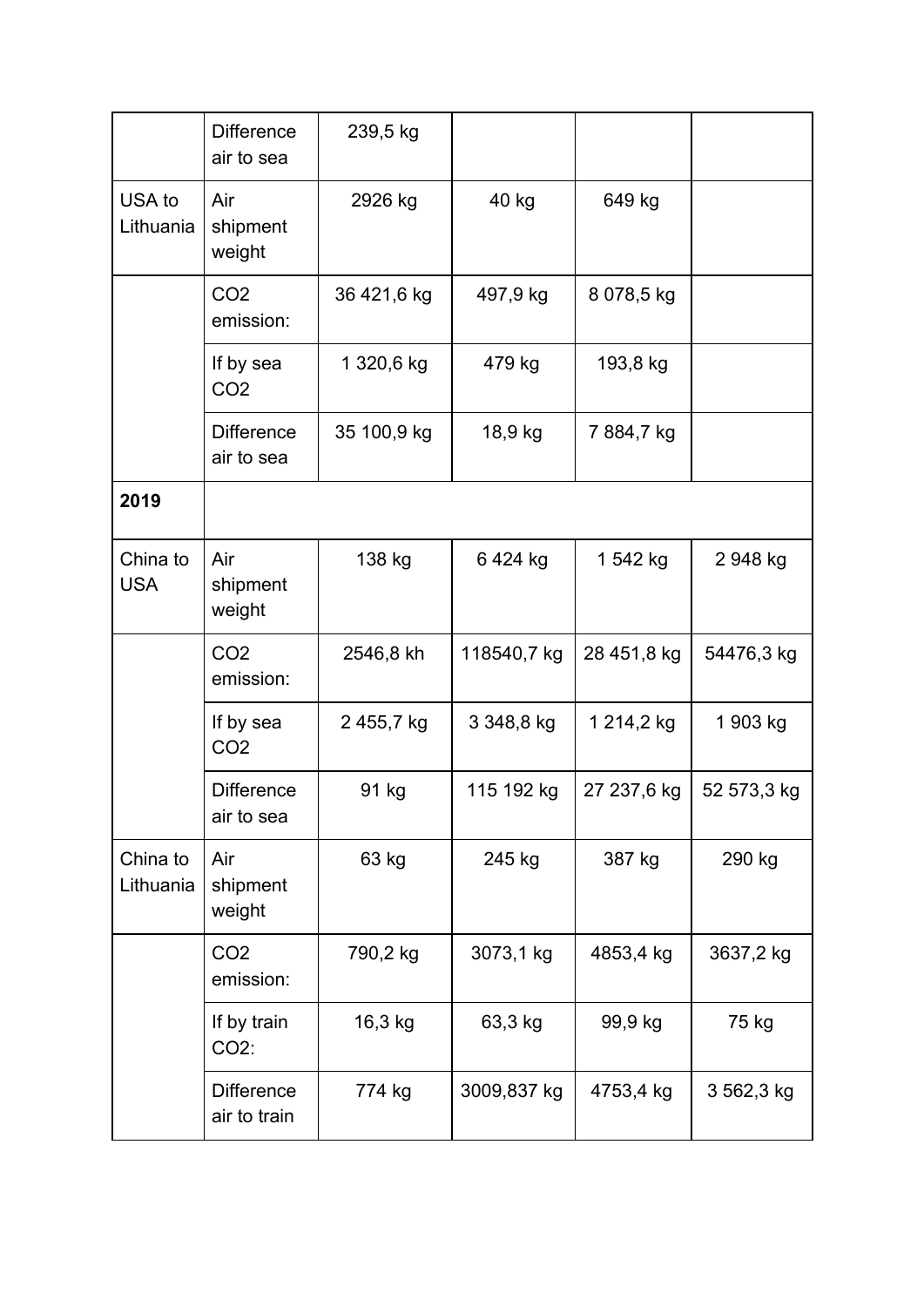|                     | If by sea<br>CO <sub>2</sub>      | 1 395,8 kg   | 1 520,1 kg  | 1 550,1 kg | 1615,2 kg  |
|---------------------|-----------------------------------|--------------|-------------|------------|------------|
|                     | <b>Difference</b><br>air to sea   | $-605,7$ kg  | 1 553 kg    | 3 303,2 kg | 2022 kg    |
| China to<br>Sweden  | Air<br>shipment<br>weight         | 75 kg        | 79 kg       | 142 kg     | 116 kg     |
|                     | CO <sub>2</sub><br>emission:      | 1 005,4 kg   | 1 058,6 kg  | 4 972,1 kg | 1 554,8 kg |
|                     | If by train<br>CO2:               | 19,4 kg      | 20,4 kg     | 36,7 kg    | 30 kg      |
|                     | <b>Difference</b><br>air to train | 986,1 kg     | 1 038,2 kg  | 4 935,4 kg | 1 524,8 kg |
|                     | If by sea<br>CO <sub>2</sub>      | 1401,6 kg    | 1403,8 kg   | 100,6 kg   | 82,2 kg    |
|                     | <b>Difference</b><br>air to sea   | $-396,2$ kg  | $-345,2$ kg | 4871,5 kg  | 1472,6 kg  |
| Lithuania<br>to USA | Air<br>shipment<br>weight         | 1 284 kg     | 1789 kg     |            |            |
|                     | CO <sub>2</sub><br>emission:      | 16 062,5 kg  | 22 265 kg   |            |            |
|                     | If by sea<br>CO <sub>2</sub>      | 990,9 kg     | 843,1 kg    |            |            |
|                     | <b>Difference</b><br>air to sea   | 15 071,7 kg  | 21 422 kg   |            |            |
| Sweden<br>to USA    | Air<br>Shipment<br>weight         | 15 306 kg    | 7451 kg     | 2126 kg    | 7194 kg    |
|                     | CO <sub>2</sub><br>emission:      | 169 804,4 kg | 82671,6 kg  | 23 592 kg  | 80 0318 kg |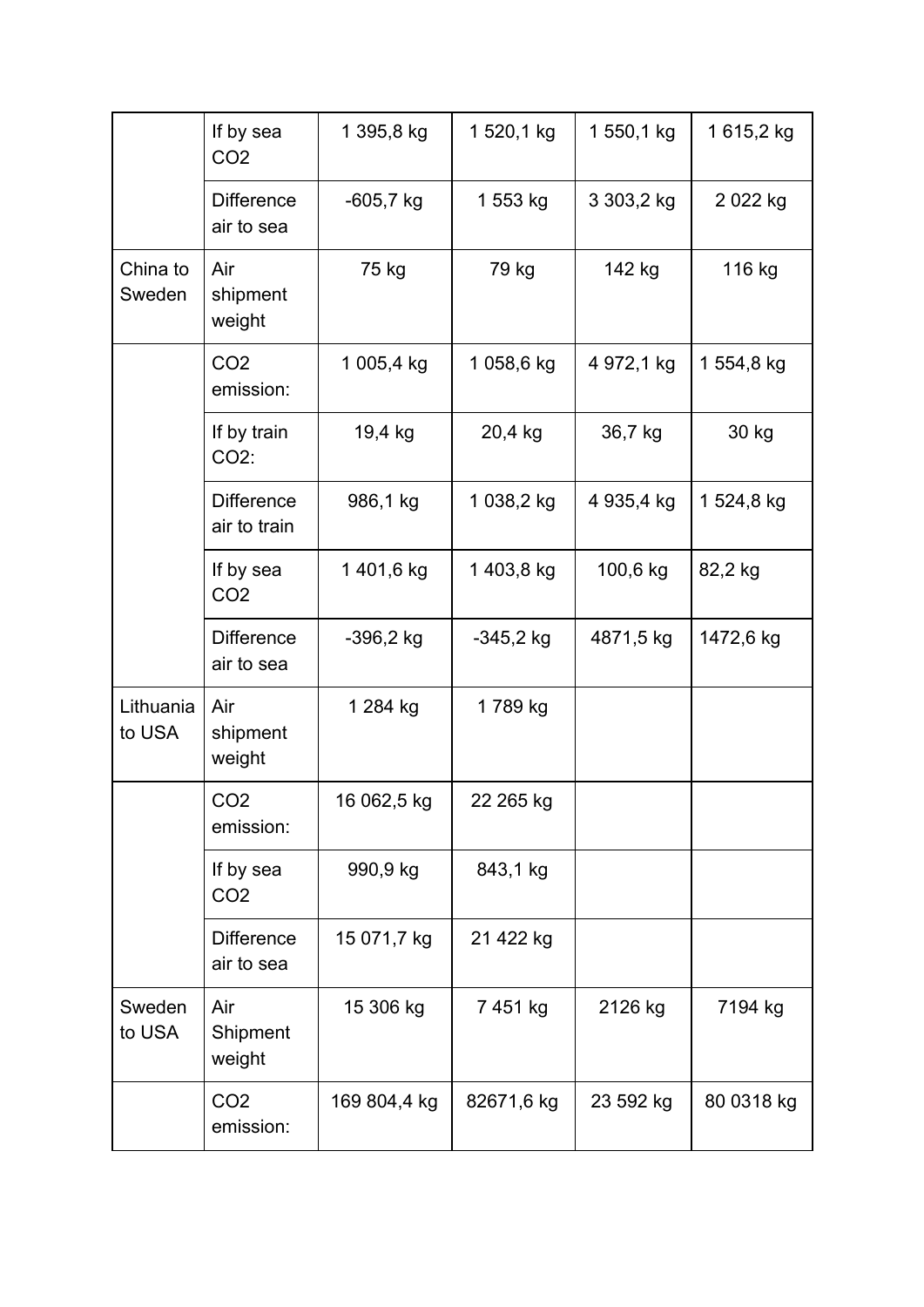|                     | If by sea<br>CO <sub>2</sub>    | 5 379,2 kg   | 2858,5 kg   | 1 149,6 kg  | 2 775,5 kg |
|---------------------|---------------------------------|--------------|-------------|-------------|------------|
|                     | <b>Difference</b><br>air to sea | 164 425,2 kg | 79 813,1 kg | 22 442,1 kg | 797 543 kg |
| USA to<br>Lithuania | Air<br>Shipment<br>weight       | 617 kg       | 1134 kg     |             |            |
|                     | CO <sub>2</sub><br>emission:    | 7 679.4 kg   | 14 114,2 kg |             |            |
|                     | If by sea<br>CO <sub>2</sub>    | 647,3 kg     | 798,1 kg    |             |            |
|                     | <b>Difference</b><br>air to sea | 7 032,1 kg   | 13 316,2 kg |             |            |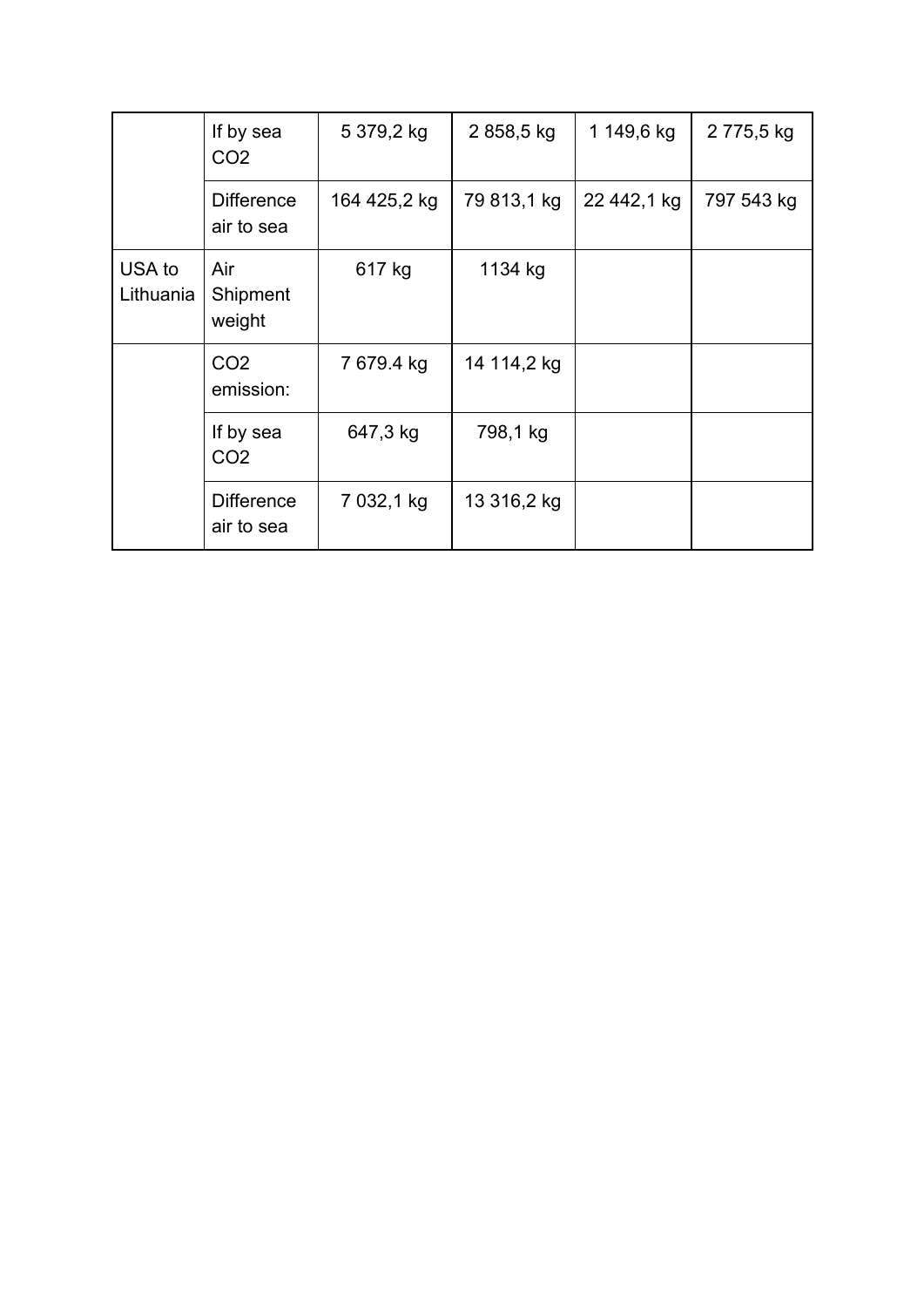# Appendix 5a

The interview questions that was asked at ROL. The questions below were asked to the logistics/ purchasing chief.

# Interview with logistic/purchasing chief David Magnusson

# **1. What kind of guidelines regarding sustainability, do you have at the purchasing department?**

The main goal for us is to achieve our customers demand on sustainability, primarily customer xx and the other documents from customers we need to follow. It is the strategic purchasers that have the main responsibility to make sure we as a company are following this. The operative purchasers only follows the recommendations from the strategic purchasers and are hence not so involved in this. On the other hand the operative purchasers have an important job to make sure that we transport optimize and that we are sending as many full container as possible.

# **2. Do you think that there is a high level of integration between the logistic department and the purchasing department?**

No, I think it could be much better.

- **3. What are your thoughts of the potential of integration between departments? Pros an cons?**
	- I think it will be a necessity if we shall succeed. There is a lack of integration between all departments.
- **4. How are the purchasing and logistics department sharing information between each other?**

Mostly by phone or by email but also that they go and speak to each other. We have no system to support this.

# **5. Are there information updates occurring between this departments?**

- Same as above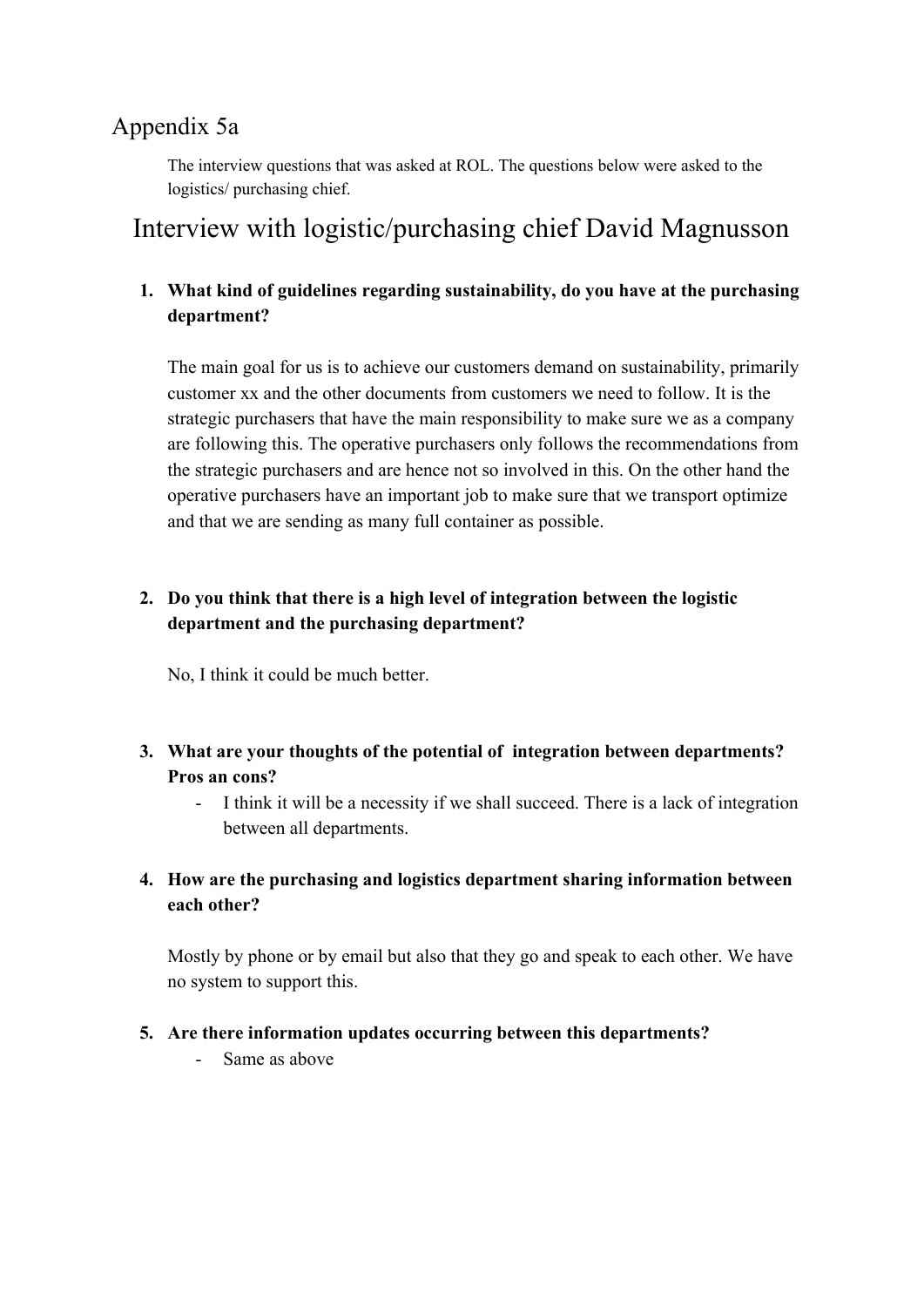# **6. When the plants positions was determined, what was the purpose of their placements?**

In china the place was chosen due to the need to be situated close to Shanghai and a need to find a place with lower labour costs. When it comes to Lithuania the place was chosen randomly. I know that today there is a free trade zone, but I don't think it is the reason for choosing the decision. The main reason was probably that we found a good business partner to work with there and chose to go for it. The place in USA was chosen since it is a furniture mecca for many different furniture manufacturers, many different furniture companies like Herman miller or Hay work, have their headquarters where our plant is. It it a good place to be. The position in Jönköping Sweden was chosen due to the living place of the founders.

# **7. Are there any plans to move the plants to have a more sustainable internal logistic?**

We will not move the plant in Lithuania since we have invested much money on that factory. I do not think the headquarter will move from Jönköping, we have made a lot of investment her as well. We had the opportunity to move the plant in US but we chose not to since it is a strategic position. Kina on the other hand feels more insecure. It is possible that we will move to another place in china or that we will choose another country, or maybe skip to have an own production and instead only buy from suppliers. from a strategic point of views I don't see the reason for having a factory in China, but this mainly due to the strategy from the owner family of having as much own production as possible. In the coming year i think the situation in China will change.

# **8. Which kind of changes have you made the last years to meet the sustainability demands?**

We have done a lot of changes within the purchasing department, oh yes! We have since I started in 2016 changed all of our smaller suppliers to bigger suppliers that can live up to our customers sustainability demands. We have moved about 90 % of our suppliers to world leading suppliers. The environmental improvements came as a bonus since the main reason for thing change was to improve the quality of the products and find suppliers that had the ability to produce higher quantities. After doing this change we could achieve the customers demand on sustainability and we got a lower price. It become a good situation for us and that was needed in order to keep deliveries to our customers.

We have a few auditors that are traveling around to the different suppliers to make sure they are achieving our demands. I would like there to be more of them. It would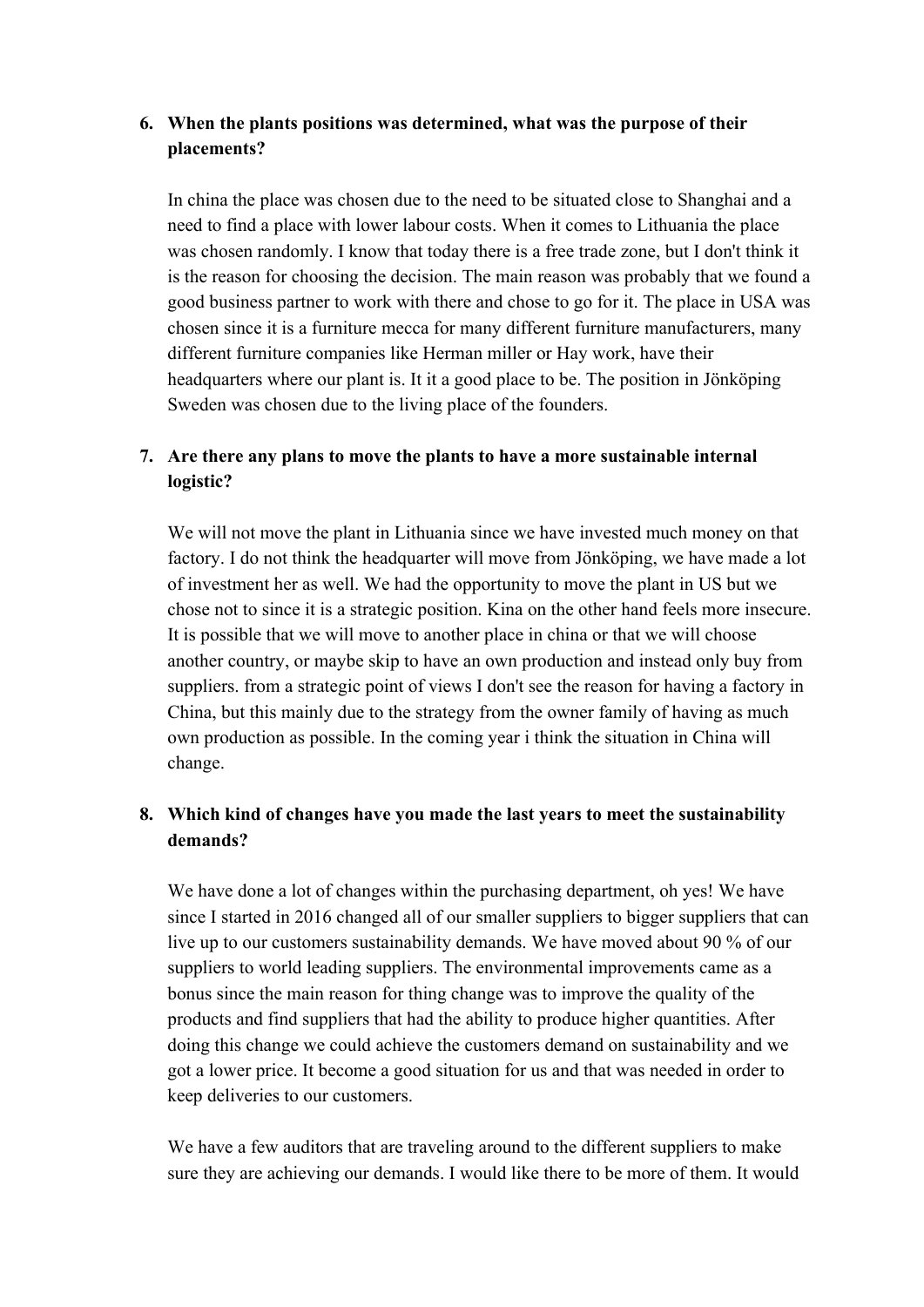also be beneficial if we could have someone that would market our sustainability efforts, that would have been god.

# **9. How big influence do you have on the internal suppliers decisions regarding sustainability?**

- No information about this

# **10. How do you see on an expanded collaboration with TKL in the future, we have seen that they stand for a small part of you transport between the internal suppliers today?**

They are our biggest supplier on sea transport, both from China to Europe and from Europe to USA. It have worked very well, it is important that we have used the right transporter and suppliers to the right flows. Nothing is impossible, we could be having a deeper collaboration with TKL in the future.

## **11. Are you booking a container after demand or are you using a fixed schedule?**

We are booking after our demands but have a few cars to Lithuania but will cancel theses if it is not possible. We don't have any typical logistical arrangements, which I miss sometimes.

# **12. Why are all samples sent on air, instead of putting them together with other cargo on other modes?**

Often is it really important for our R&D department or quality department to take a decision if it is right or wrong, therefore it is crucial to get the samples here on time. Often there is a change in terms of quality etc, that we want to implement as soon as possible. Since the delivery times are long, from ex China it is 13 to 18 weeks independent on the supplier. If we decide something it takes many weeks for it to get on the shelves, so we want to hurry up the process.

# **13. We have noticed that there are many FCL shipments with very little cargo in it,why was this used instead of a joint shipment?**

I think it is mainly due to ignorance, we don't know how to use joint shipments so this is an optimizing opportunity. One reason could be that we are shipping bulky goods but I don't think we have that much bulky goods.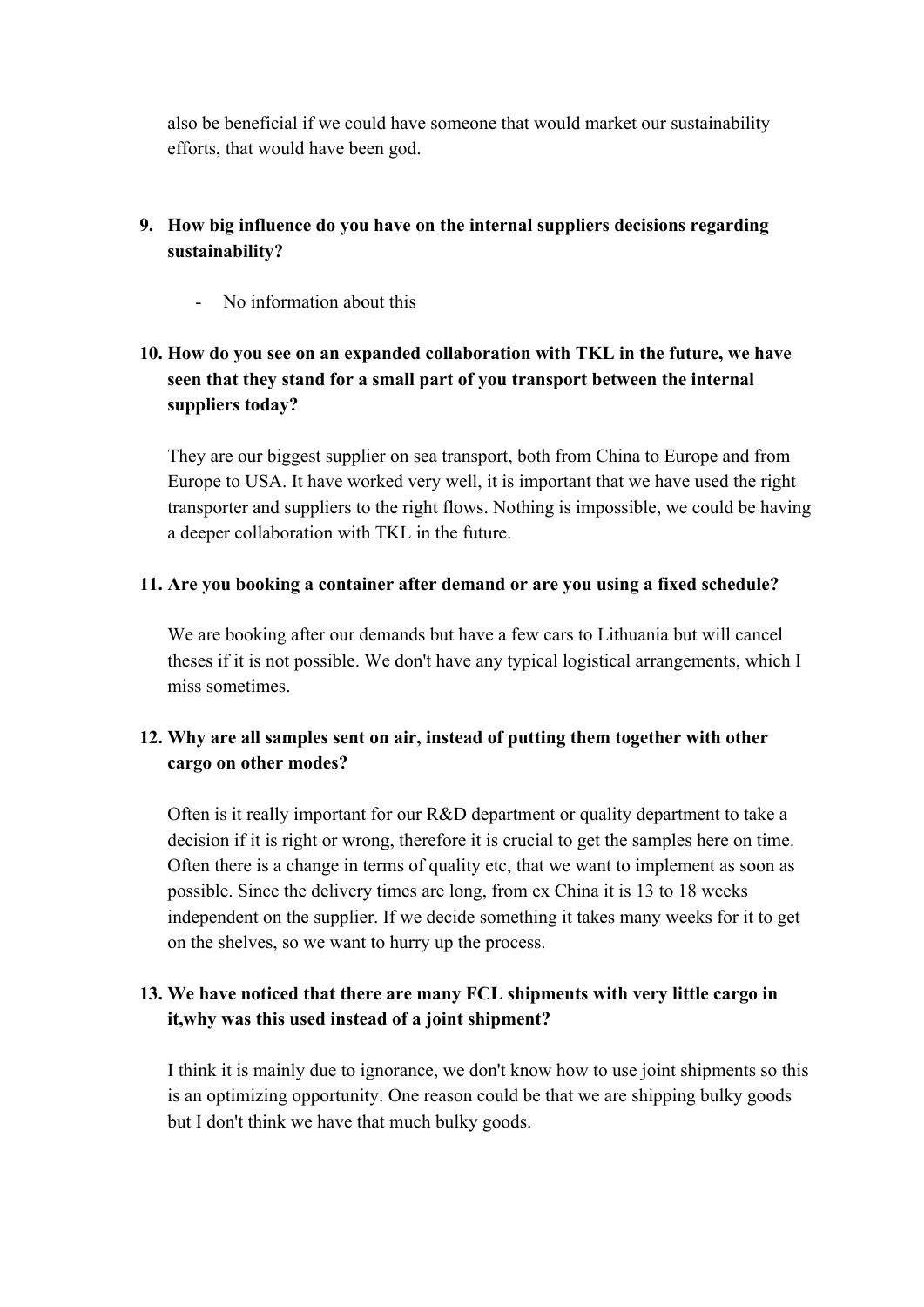# **14. We see that there has been an increased amount of air shipments to USA in 2019, what is the reason for this?**

We have got an old customer in USA that have started to order new products, this volumes are very big and we couldn't handle theses volumes on a short notice like in this situation. We needed to use air shipments to get started with this, due to planning and capacity problems. Now have the situation got better.

#### **15. How transparent do you think the relationship with TKL is?**

I don't see that relationship so much, but the part I have seen have been very transparent and good.

## **16. Do you know what TKL does for ROL on a detailed level?**

I think that some people at ROL know this, as our logistics assistant and many people in Lithuania. Most of the purchaser have no idea of this.

# **17. Do you think the relationship between ROL and TKL is good? Hur upplever ni kommunikationen mellan ROL och TKL?**

Yes, i think so.

## **18. What do you think could hinder the communication?**

Yes, we are different companies so of course there are things we don't share with each other. We can't be 100 percent transparent against an supplier. We might want to do a negotiation or pressure the prices etc.

## **19. Which kind of consequences due to lacking communication?**

We think that the communication is very good and that we don't have a complete transparency, don't matter. They know it, we know it, there is no reason for us to change this situation. This is the way business is made and everyone is on board with it. We have an open business relationship but it is a business relationship.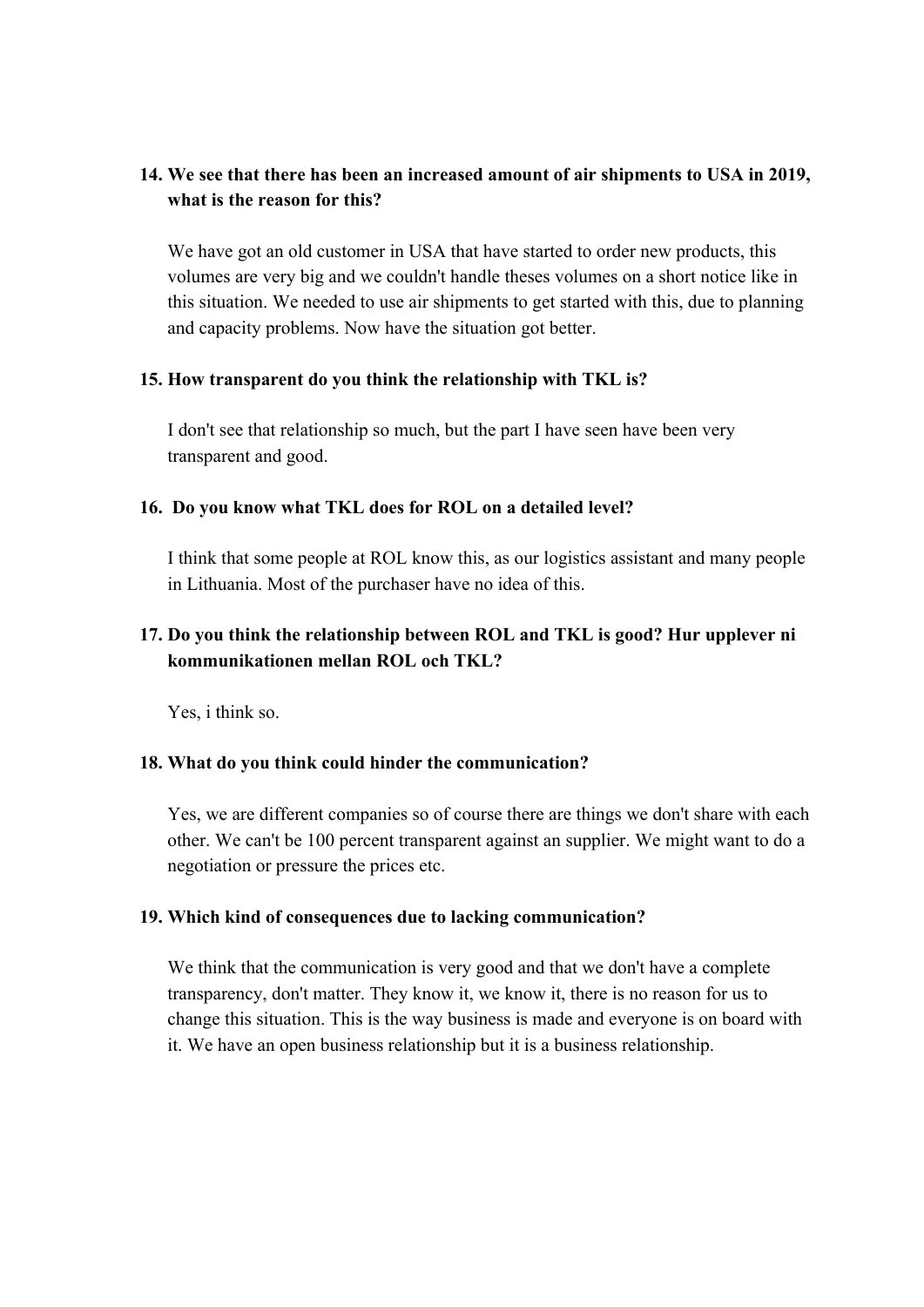## **20. Do you think that there is a high level of trust between ROL and TKL?**

Yes, we have a good trust between each other, they get to handle our transport very much and that is a confidence form us. We feel that they are a good supplier that are easy to collaborate with.

### **21. What do you think about reducing the number of forwarders you use?**

Yes I would like to have as few supplier as possible, it is comfortable to have few supplier that one can trust. It is obvious thing to do for me in the future, but it is very important to find the right supplier to the right flow. We could reduce the amount of forwarders with 50 % in the future i think. Logistics is complicates and everyone is not appropriate for every flow. I think TKL is appropriate for many flows but not all. Most of our suppliers use a predetermined transportation deal we have set up with our forwarders.

# **22. How do you think the collaboration with your forwarder could contribute to a more sustainable supply chain?**

It is important for us to understand how we can minimize our environmental impact through choosing better transportation alternatives.Is it better for us to gather shipments and let TKL handle joint shipments for us? How should we do that in a smart manner? We need more knowledge about this since we from the beginning have no information about this. We need TKL and other forwarders help with this. If we know how to make an order when we don't have enough cargo to fill a container, and by that reduce the number of containers we use it would be a win-win situation.

# 23. **Which improvement do you think are needed in the future, to create more sustainable supply chains?Vilka förbättringar tror ni behövs i framtiden?**

I think you should have partners that you can have close relationships with, more than just supplier and customer. You basically goes and marry the suppliers and get extremely transparent with them. It should be possible for them to have an insight into our ERP system and see our prognoses and how we communicate with our customers, in order to help us to make good transportation solutions. You need to find the right competence outside the company since it is not possible to hire all competences inside of the company.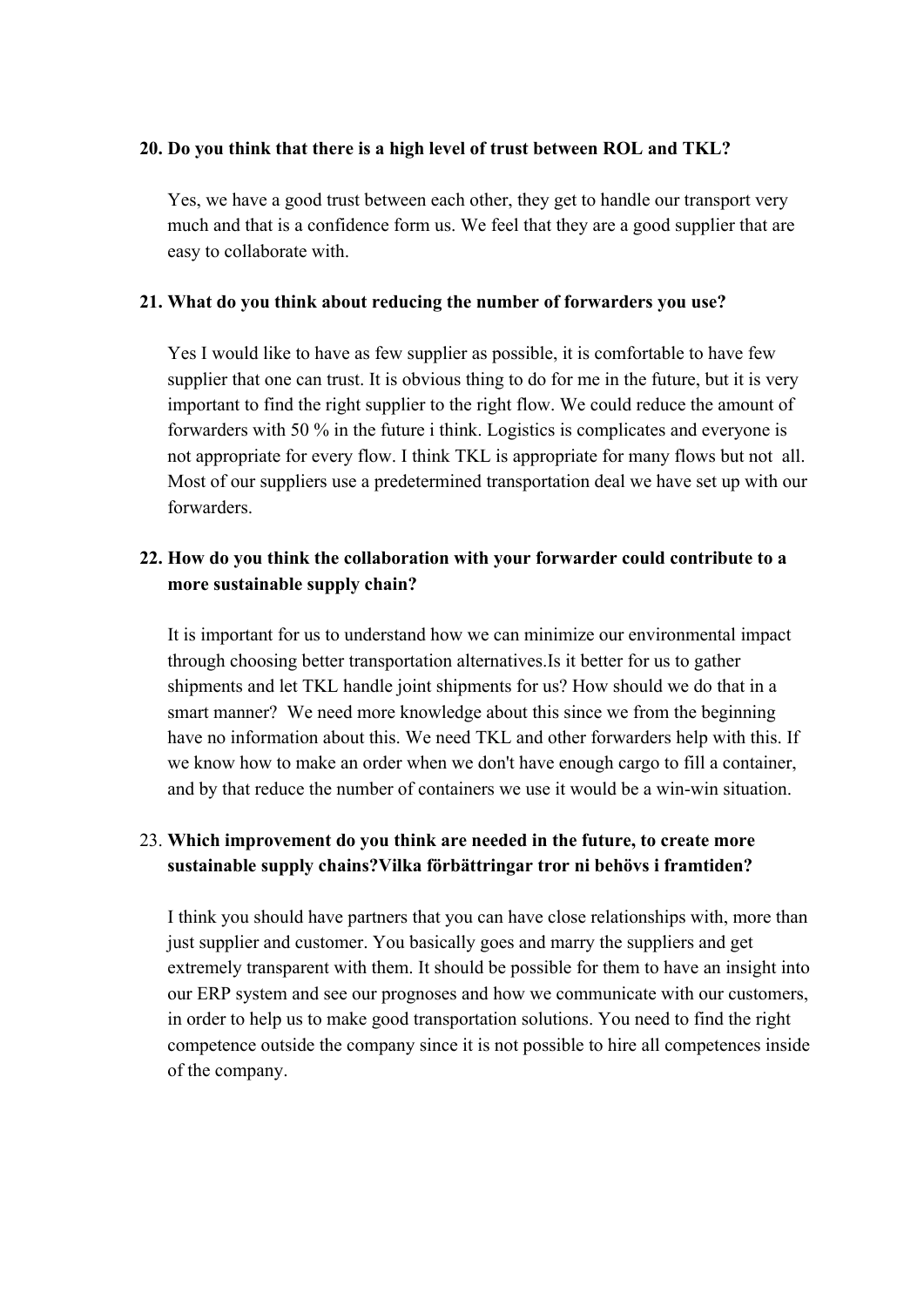# Appendix 5b

The interview questions that was asked at ROL. The questions below were asked to one of the operative purchasers at ROL

# Interview with operative purchaser Heather Viklund Zhao

# **1. What kind of guidelines regarding sustainability, do you have at the purchasing department?**

Before we had none, now i feel like it is increasing. Now are our sustainability manager on her way to produce some kind of guidelines for us. I know that the sustainability manager have conducted meetings with the head of purchasing.

# **2. What do you take into considerations when you are planning the purchasing activities?**

Since I work at an operational level the planning is conducted on a day to day basis, we are solely looking at the daily purchasing requests. There are only prognosis available for some items that we are purchasing.

# **3. Which of the following plannings-methods are you using when your are planning future purchasing activities?**

- Kraljic klassifikations
- Dynamic or static planning
- Generalized conceptual framework
- ISO 14001
- Non above

I'm doing fine without any of those. I think it depends on which kind of task you have, my tasks are not so dependent on any planning method. That is maby needed for example the strategic purchasers.

## **4. How are you considering the environment when conducting purchases?**

I do consider the environment to a small extension since i try to gather purchases to reduce the amount of shipments, this is mainly done to reduce the transportation costs but also for the environmental aspect.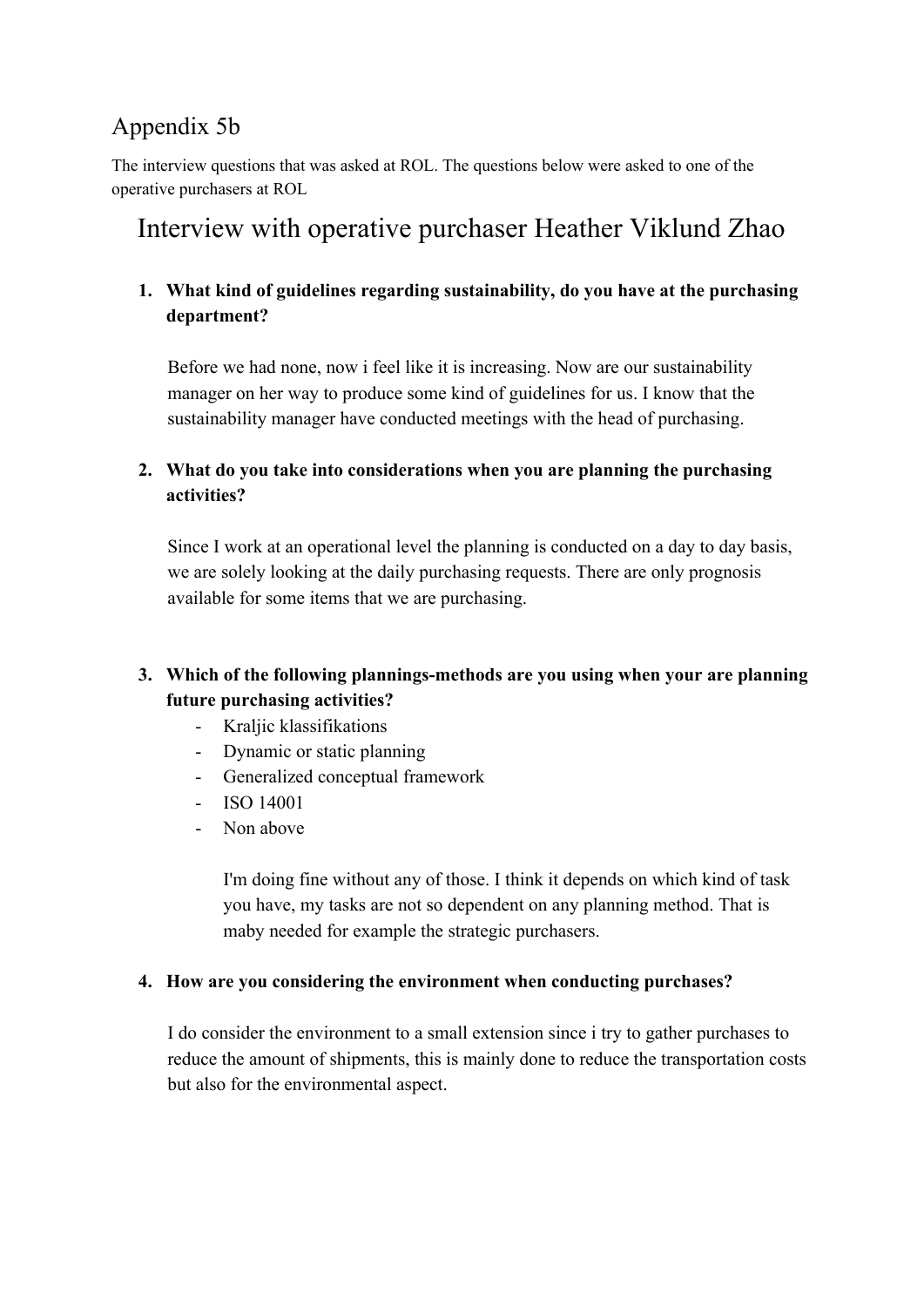### **5. What do you take into consideration when you are planning your daily work?**

The most important is the purchasing requests, I need to consider which ones to take first and place the orders that are most important**.** My colleague puts orders for the production I assist her to some extent, and I also have a few purchase I have to do since they always have to be in stock. I also need to do order confirmations in our ERP system, hunt suppliers to ask them which delivery date we can expect, find out the reasons for delays etc. I also have a long excel sheet for each week, with orders to organize for some external customers, they have items that needs to be in stock. It is a time consuming manual work that I think is stupid. There are some items that I can look up in a prognosis for and use MRP planning, and after that place orders.

#### **6. How are you considering sustainability in you everyday work?**

Joint shipping when possible.

#### **7. How would you think the purchasing department could be more sustainable?**

Delivery methods needs to be more negotiated from the strategic purchasers part, since they are the ones that have the contact with the suppliers. Many suppliers have different forwarders even though our logistics department have established customer accounts with our own forwarders for them to use. I would like to see that someone that have knowledge within this, could ask the suppliers if they could use these predetermined delivery terms. The category leaders are not negotiating with the suppliers how things should be delivered, they are not prioritising it. They are also purchaser and need to take this into consideration, maybe they can ask the suppliers what their opinion about this are since it feels like we don't care.

It would be more good to get more knowledge about packaging, we don't care about it now and i would also want to learn more about how we could fill trucks better by adding more things together to be more environmental friendly. Right now we don't consider this, I think this is bad in the purchasing department, we need to take this into consideration in the future.

## **8. Which kind of demands can the purchaser put on the suppliers?**

Our strategic purchasers sometimes send out a code of conduct to our suppliers, when they take in new then they especially need to fill those out. The strategic suppliers are negotiating with different suppliers about different demands.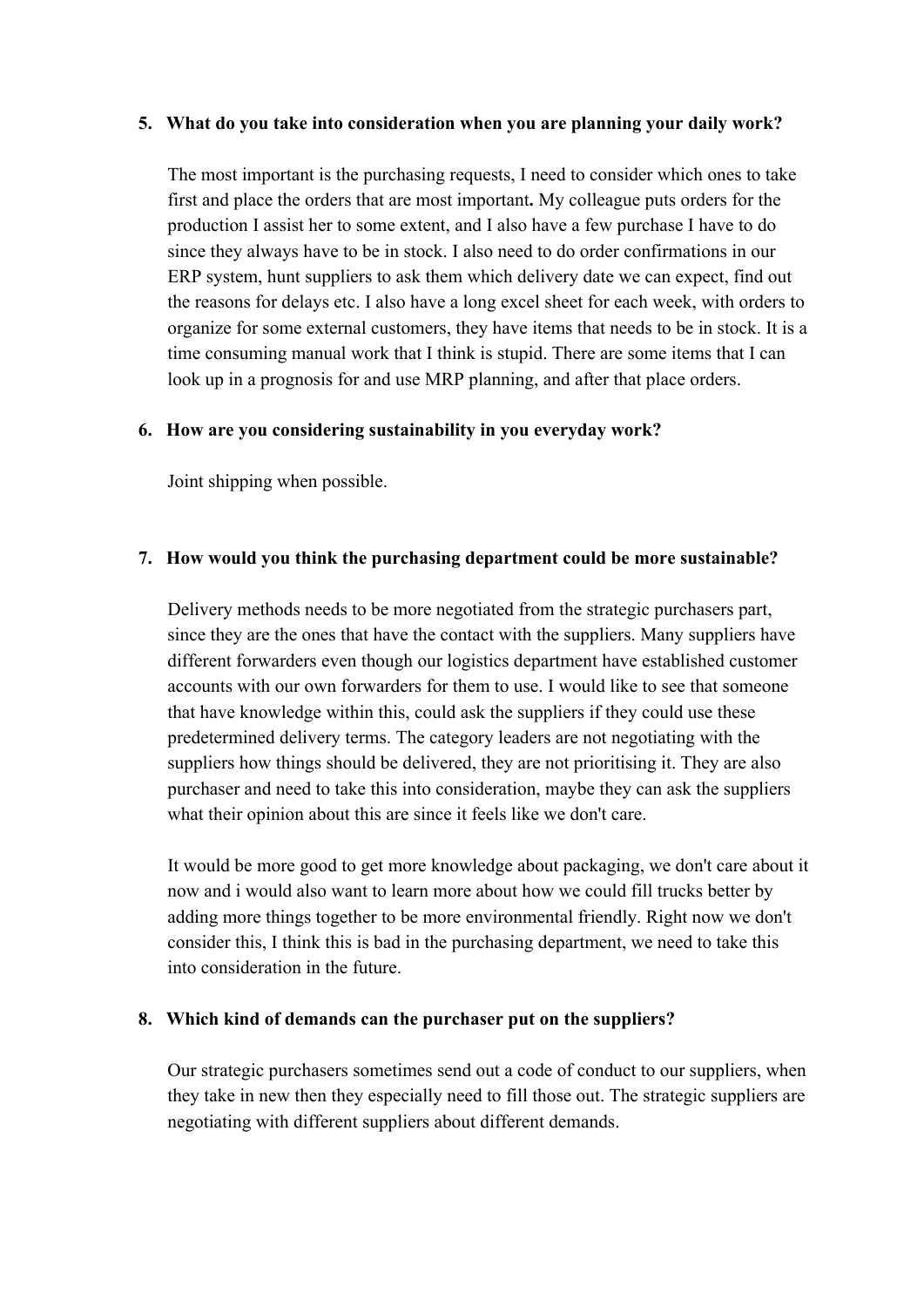### **9. How big influence do you have on the internal suppliers?**

We have moved more production to Lithuania now, so it feels like they have more power and make more decisions on their own, especially in terms of delivery time and transportation. My boss have said that since the problem is internally there is not so much to do about it. We can put more pressure on external suppliers since we can replace them.

The internal suppliers need to follow ROLs requirements but now when there are more problems occuring, I don't know who will deal with it? It feels like when something happens with the internal supplier they just say oups..!

#### **10. How often do you need to order from the same supplier each week?**

I order each day from Lithuania, ROL production and Kina. Distribution orders are in the system that can be done each day, there are some continuous orders from production, China and Lithuania. There are limited planning that are possible to make for purchaser in the long run.

#### **11. Are you combining purchases from the same supplier during a week?**

If we have many purchasing activities from the same place at the same week, then we combine the shipments for this.

# **12. We have noticed that there are FCL shipments with very little cargo, what are the reasons to ship like this instead of using joint shipments?**

It is when there is a time limit and we need to ship fast. If we can not wait then we need to do this, we don't need to fill it since we only consider the time aspect and cost.

# **13. Which are the guidelines on how fast a purchase needs to be made after you have received a purchase request?**

The same day, or the lastest the next day in the morning. If i don't make the purchases in time i will get questions from other employees why I don't do my work.

## **14. Is there any possibilities to wait to purchase a product?**

No, not more than the next day in the morning.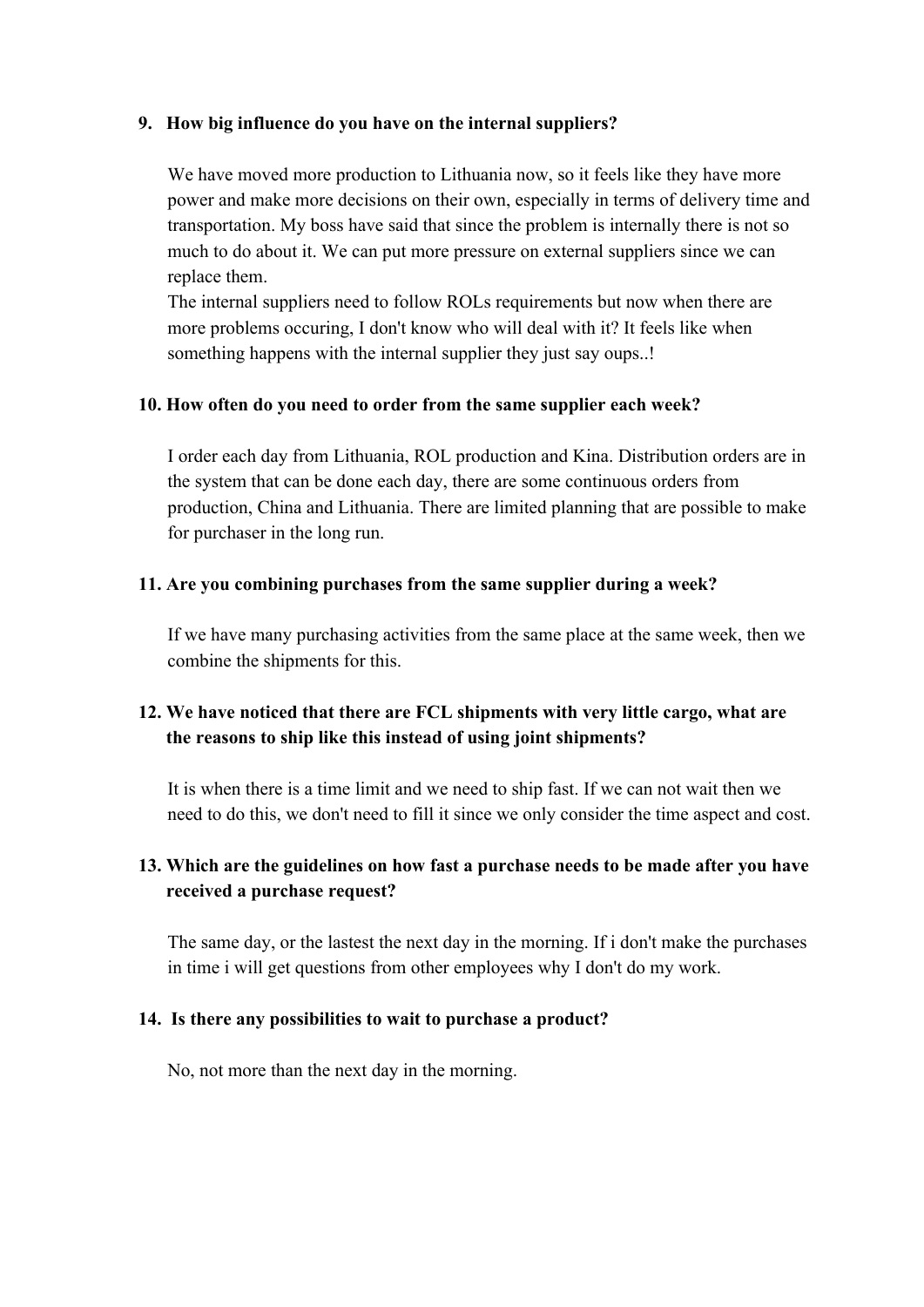# **15. Do you think that there is a high level of integration between the logistics department and the purchasing department.**

I think it is to little, sometimes it feels like we just puts orders, we hunt suppliers, but have no information about the transportation. I only ask for the tracking number if the delivery is very crucial.

# **16. What is your thought about the integration between different departments at ROL?**

There is bad communication we don't know how one another works, we only contact each other when we really need to. I think it would be beneficial to sit down and talk with each other about what we are doing, and have the possibility to ask questions. For example when i get information about a delivery it can be before 1-2 days but i need more exact information.

## **17. Do the purchasers get help from the logistics department in their daily work?**

The people at the logistics department tells us when something is delayed and sometimes when there is something really urgent I can contact the logistics department. The main contact is about public holidays for the internal suppliers etc.

## **18. How does the contact between the purchasing department and TKL work?**

There is no contact at all.

## **19. Why are the samples always transported by the air mode?**

Since there is a lack of time, the R&D or the prototype need it fast, so it is very important that the samples are sent here fast. It is not like an ordinary order, it is much more important, if we have a new idea that needs to be tested in reality then we need a sample.

# **20. How do you think the purchasing department could work together with the logistics department in the future?**

We had an integration system in my last workplace, were we could see all purchasing activities and transporting activities at one place. In that system we could write in tracking numbers and order numbers so we could track shipment without needing to hunt all suppliers all the time.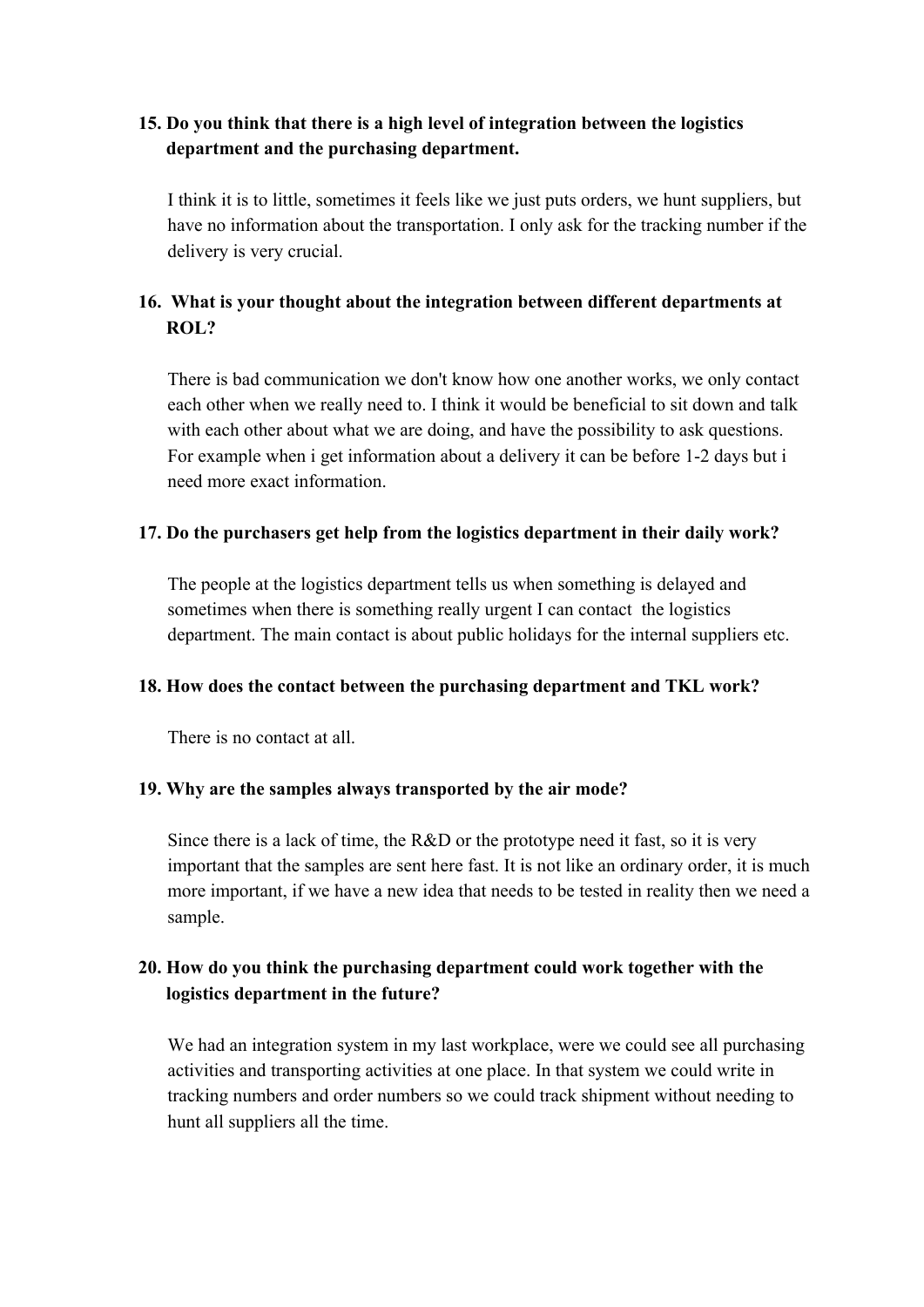Sometimes the purchasers only have contact with the suppliers but don't have any information about the shipment, it feels like we need to integrate in a better way. I think we should use this kind of a system but I think it is a strategic decision so I can't decide this.

# **21. Which improvements could be made in the purchasing department that could lead to more sustainable supply chains?**

I would like if the strategic purchasers would negotiate more with the suppliers about more things than price. Take more considerations to sustainability.

## **22. Which general improvements are needed in the future to be more sustainable**

Maby ask the logistics department how they are packing cargo and ask her how to put orders together. It would be beneficial to stop doing everything separately.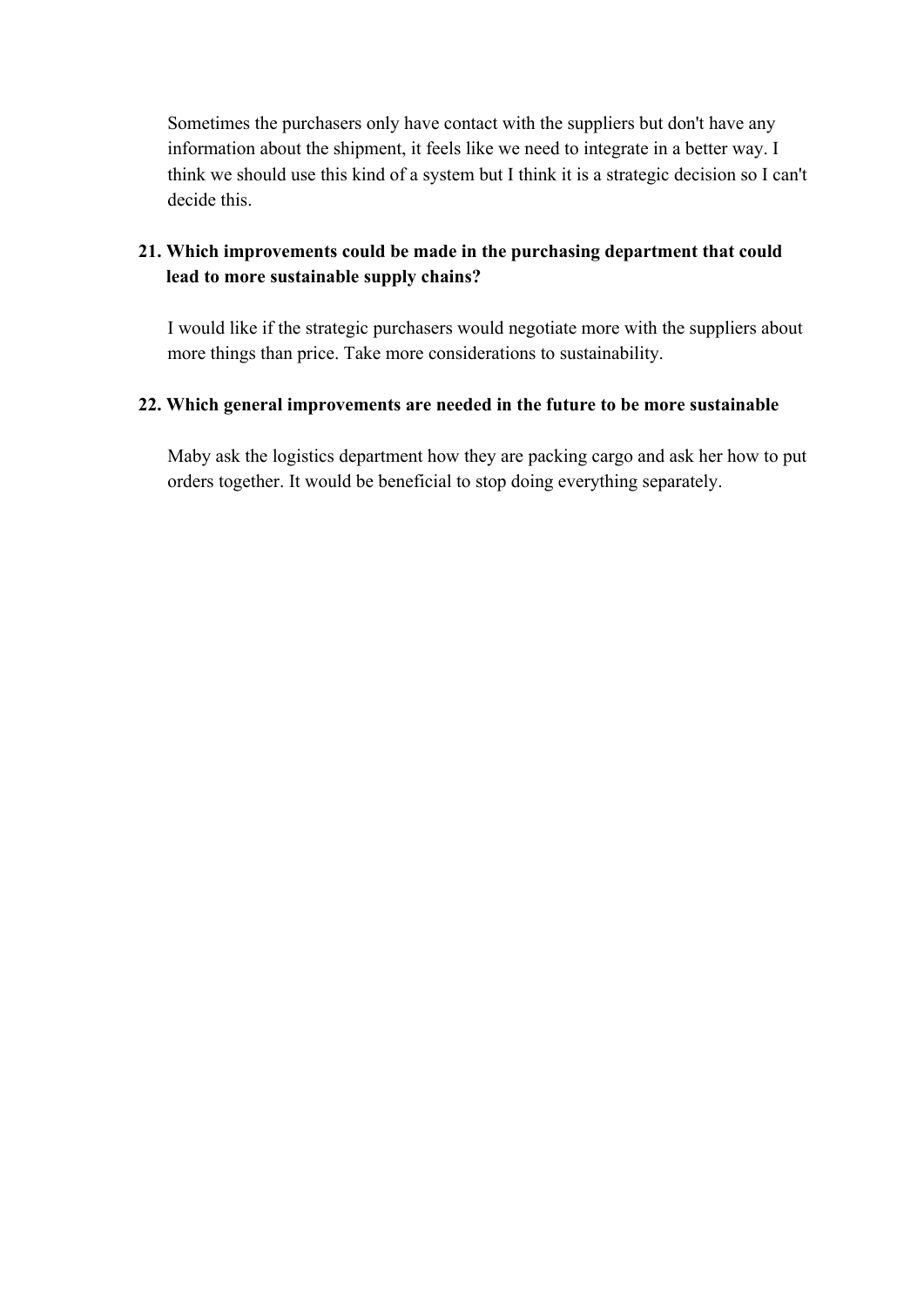# Appendix 6

The questions asked to the interviewees at TKL. One of the interviewees had expertise from transportation from the far east, and the other one being the contact person to the ROL group, and expertise insight into the European transportation area. Both interviewees was sked the exact same questions and their answers is presented below

## **1. How important is the environmental aspect for you as forwarders?**

## **Oscar Lundgren**

The environmental aspect have been much more important the last three or four years and at TKL we try to take our part of the transports to try to improve the environmental work with our clients. it is also a dilemma with the environment when you are comparing with the cost and what you get for it. This is a dilemma in many different branches including the transportation sector. Our customer sometimes doesn't want to pay more to be better in terms of sustainability, but TKL tries to find products that are better for the environment that our customer would like to buy.

## **Magnus Claesson**

We as forwarders often does not decide or steer about the environmental spect at all, it is always the customer that make the decision and there are many different alternatives to choose between. The best thing we do is to use the See mode, it it not possible to make it in another way since it cannot be much better than this. Most often it is the price that steers this and this is the way it is. We can give alternatives but if it in a hurry then that is it, then the customer rather choose the air mode than waiting.

# 2. **How are you contributing to develop more sustainable supply chains?**

# **Oscar Lundgren**

We started with train transports from China, that is a big part were we have been very active with implement this in Sweden, we were one of the first in Sweden to start with train transports from China, we have promoted this very much to our current customers but also to the market that it is possible to choose the train instead of the air mode. We have seen that this have had big effect on the carbon dioxide emissions, and we are providing our customers with reports about their current emissions to make them more conscious about their environmental impact. I think that it is easier to make changes if you are aware of your current situation. If you don't have any idea about you action then it is hard to make good decisions and there we feel like we are contribution since we make our customers more conscious. Information is the main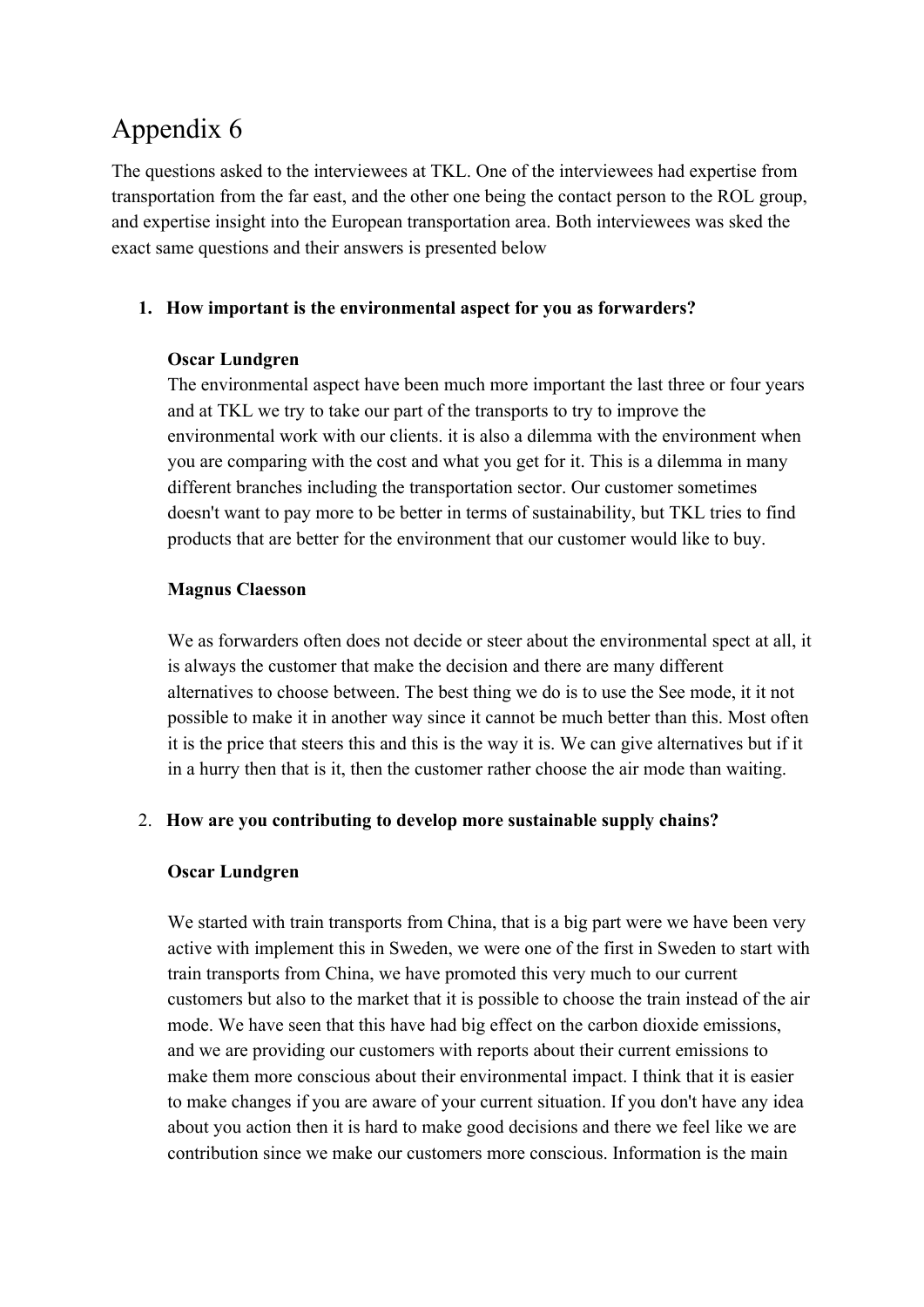thing we can do since we don't own the transport ourselves. We are trying to find the best solutions both in terms of sustainability and cost.

## **Magnus Claesson**

Since we have tools that makes it possible for the customer so see the different transportation costs, and we are weighing the cost against lead time all the time this is the main things we do , and to make it possible for the customers to choose sea transport.

## **3. How are you helping your customers to be more environmentally friendly?**

#### **Oscar Lundgren**

We are asking why they want to take the air transport, if it is necessary and how fast they need the cargo? We ask this questions to see of we can solve the transportation in another way. We are doing joint shippings so our customers does not have to hire an entire container but can instead buy the space they need. Hence we can combine different customers cargo and maximize the capacity of an container.

## **Magnus Claesson**

No we dont today, we are not certified with ISO 14000, but we can help them to make better decisions and give them sustainability reports about their emissions. it is also possible to measure the flow of goods to see of they can coordinate their shipments in another way to reduce the amount of transports. The main thing is that most customers does not look at the environmental aspect they only care about the price.

# **4. How can you encourage you customers to make more sustainable transportations decisions?**

## **Oscar Lundgren**

We can encourage them by showing that it is cheaper to choose another mode than the air mode, for example the train, instead of paying 30 000 SEK for one tonne on the air mode they can choose to take the train which is only 8 000 SEK. So there is a possibility to encourage by price. *(note, this is not the actual prices, just an example to demonstrate the difference).*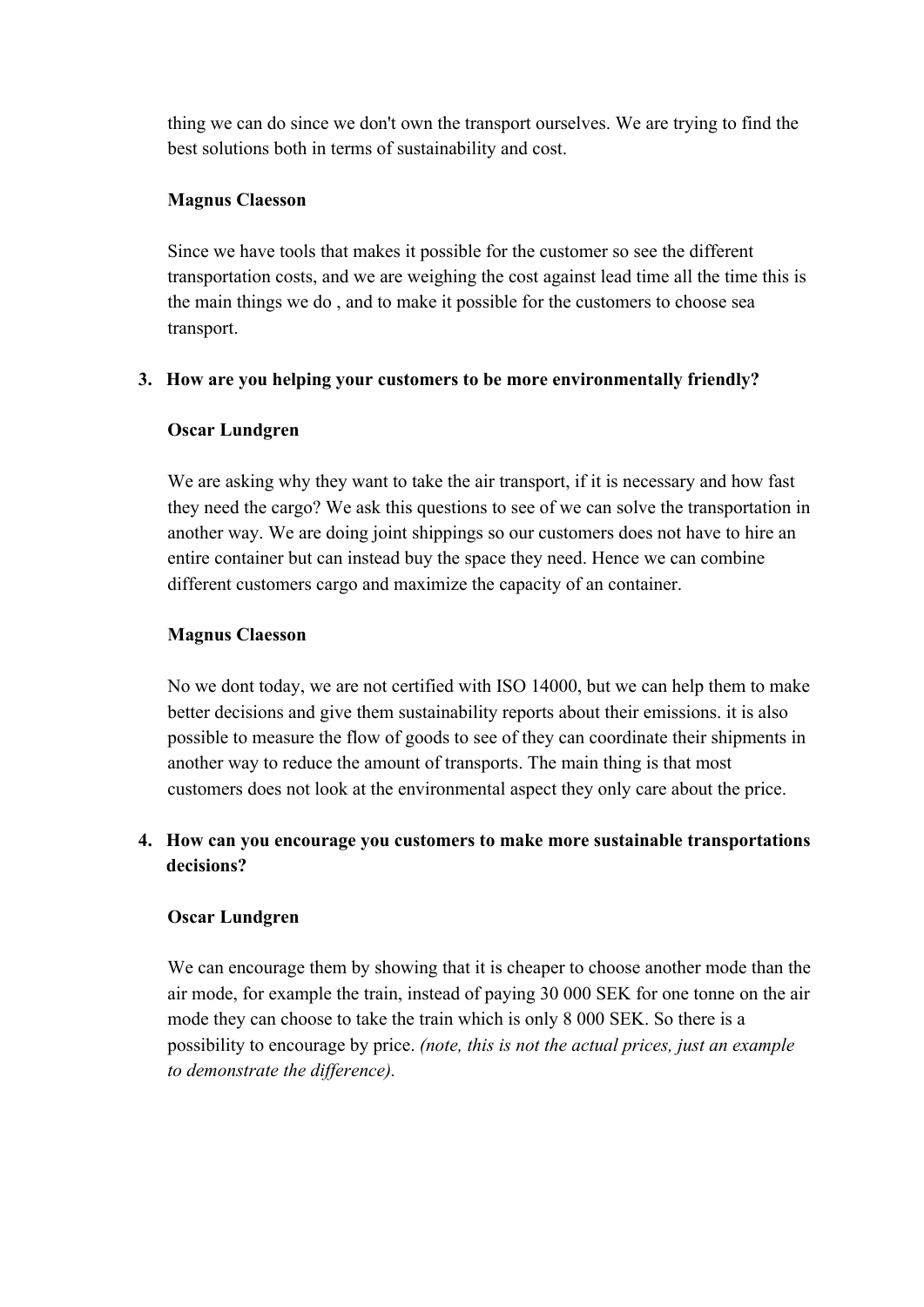## **Magnus Claesson**

No encouragements are made but environmental analysis perhaps, the only thing we do for the customers os to re-coordinate their flow of goods of they want.

# **5. How do you think a collaboration between you and your customers can contribute to more sustainable supply chains?**

#### **Oscar Lundgren**

It is good to get a better overlook at the customers transportations and we are trying to promote that we want to have more basis for the transportations to be able to make better decisions. If tóur customers have other forwarders we can only see what we get and can only make joint shipments with this cargo, but if we would have control over all transportations we could make more joint shipments and better decisions in the supply chain. We would like to have a closer relationship with our customers to be able to find better ways in terms of sustainability in the transportation. Maybe it is possible to combine a few thing and take the remaining thing that needs to be transported quickly by air. If we are not aware of the air shipments we can't come with a better solution.

#### **Magnus Claesson**

This is hard since it depends on how mature the customers is for it. We can show the difference between the different transportations and their environmental impact but it is always up to the customer to make the decision. In most cases it is the customers customer that are the problem and not our customers. There are many thing that makes it hard to make a decision based in the environment.

# **6. Which are the weight-limit you are recommending you customers to use FCL instead of joint shipments?**

## **Oscar Lundgren**

There are some limits but there is most often the price that decides when it is appropriate to choose LCL and that is around 13-14 kubik meters then it is about the same price as choosing LCL, but we have a few customers that we give discounts just to be able to get in those last 17-18 kubik meters. There is always a risk when choosing LCL since it needs to go threw a terminal and be loaded into a container and then into a terminal in Gothenburg etc. Many customers want their cargo to stay in the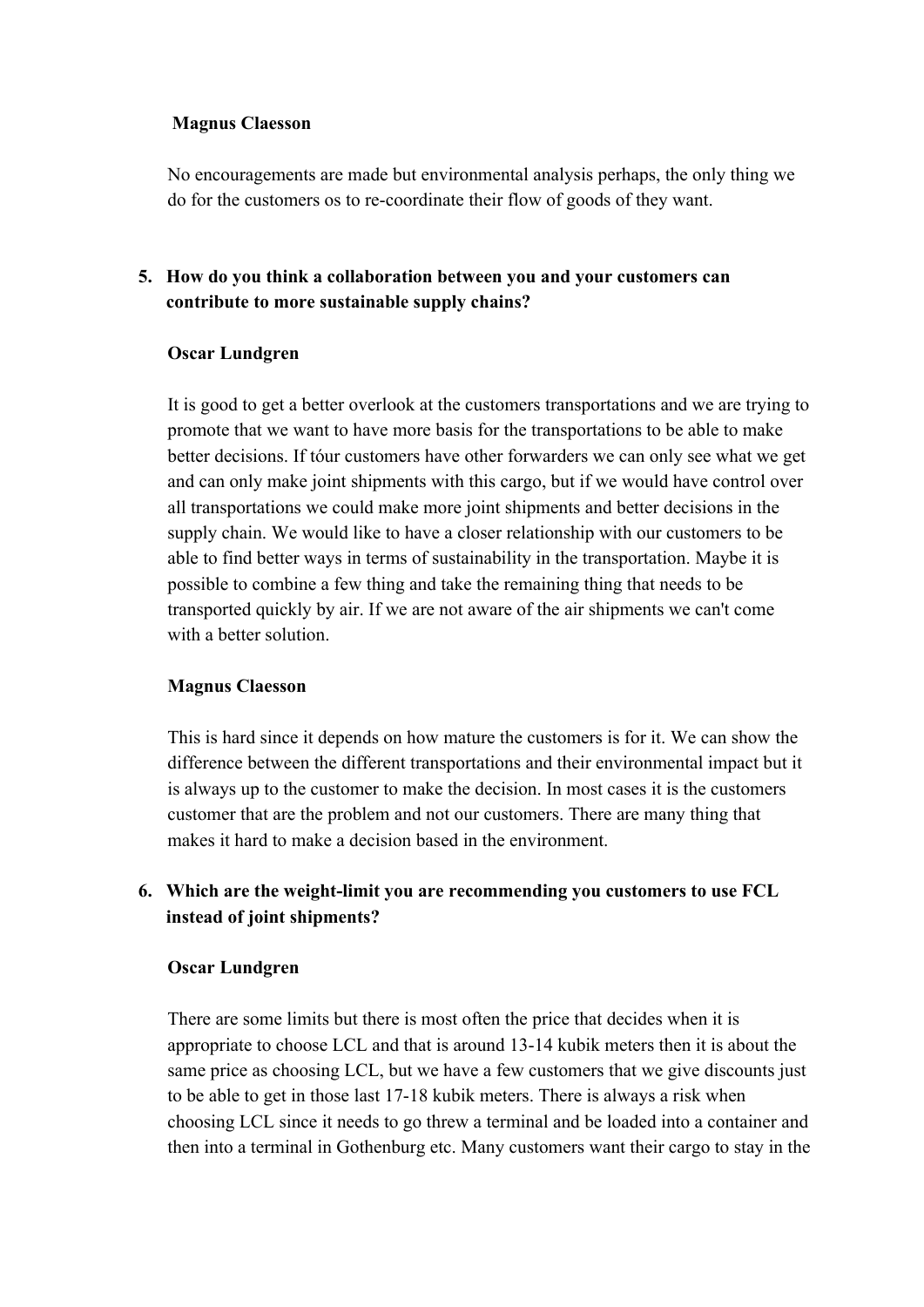container the whole distance and keep the container sealed. So in terms of safety they choose to have FCL instead of LCL.

### **Magnus Claesson**

It is the price that are deciding this. We recommend that the customer have their own container of theri cargo is bulky are fragile, but elsewhere it is chaeper to choose a LCL. In that perspective we are weighting the price against the volume, say that you have 15, 16, 17 cubic meters in a 20 foot container, then it is better for the customer to have their own container since they get it directly to them.

## **7. We have noted that there are some FCL shipments with very little cargo, what can be a joint shipment wasn't used in these situations?**

#### **Oscar Lundgren**

Safety reasons or that some customer have a routine to book FCL, maybe they don't understand that it is cheaper to use joint shipping, but there is a possibility to save money for the customer here, so we in most cases try to get the customers to book LCL both to get it cheaper and to be more environmental friendly.

### **Magnus Claesson**

It is not always we that make the decisions but instead the customer, if they say they want a 20 foot we give them that. We have no further information until we receive the packing list and invoice.

# **8. Is it the customers or you that make the decision on which transportation solution to choose?**

## **Oscar Lundgren**

It is the customers

#### **Magnus Claesson**

Number one is the customer then we can come with recommendations, it can be that we mention that is is better to choose a curier instead of an air transport but it is always a price perspective that leads the decision. Then we can also choose rail instead of air etc, but the time is an important factor for this. Often not even the customer themselves know how fast the transportation need to be made and then it is hard for us to provide a good alternative.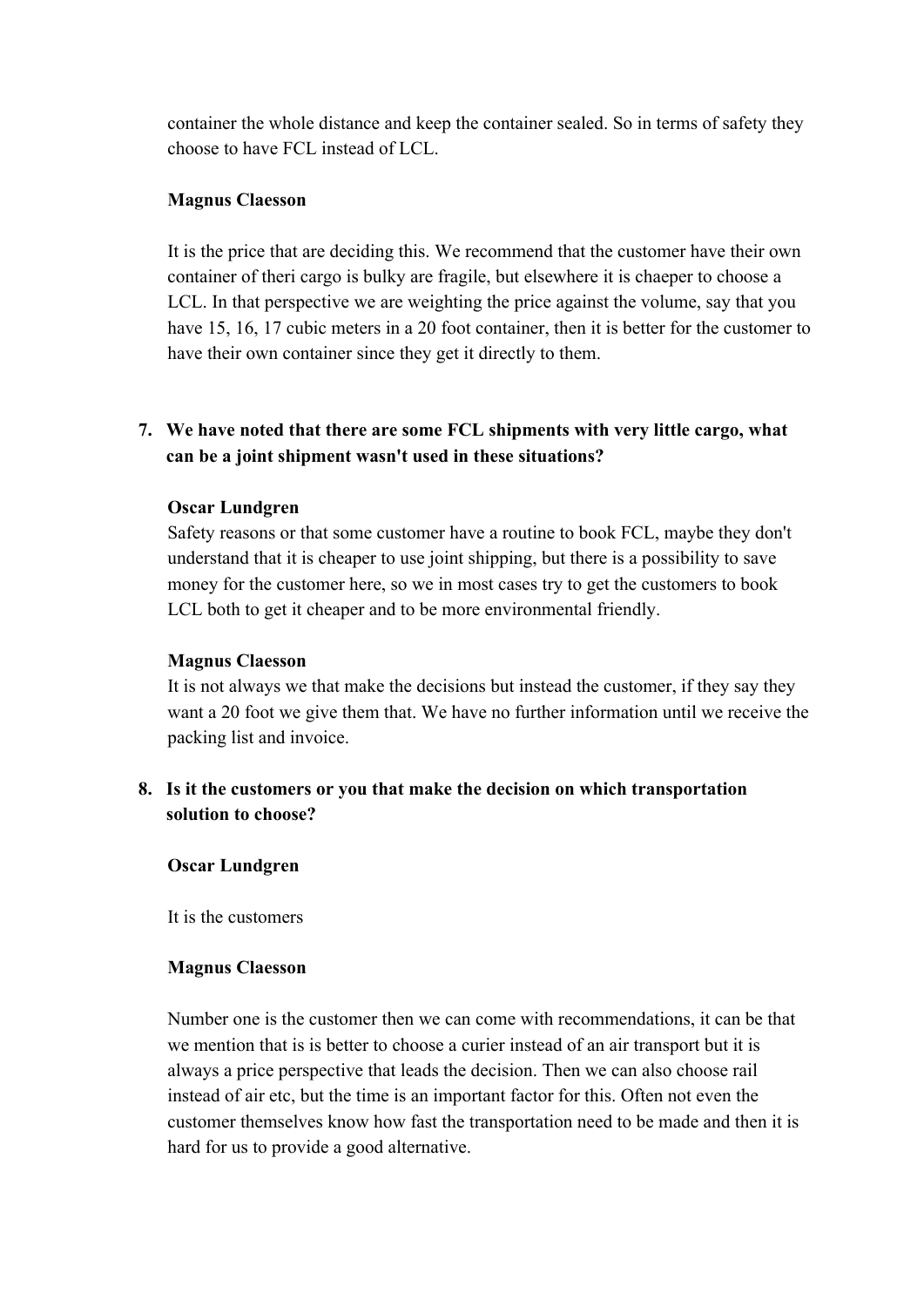### **9. If you take the decision, what is it based upon?**

#### **Oscar Lundgren**

We don't take the decision.

#### **Magnus Claesson**

The decision is based upon, cost and lead time mostly, it is possible to ship a 40 foot container by air but is will cost a fortune for example, We have had many air shipments from Lithuania with ROL but it is only the customer that can decide when the time is at essence. For a couple of weeks we had a few shipments with 18-19 cubic meters which is awful but not our decision. We only give the alternatives, but if the customers really needs the transportation to be fast we can't give any other alternative than air. There is often a reason for it like delays in the production or an order that needs to be made fast. The difference is big between for example 3-5 days by air and 4-5 weeks at sea

#### **10. If you take the decision, can the customer say something about it?**

#### **Oscar Lundgren**

We don't take the decision

#### **Magnus Claesson**

We don't take the decision

# **11. Are there customers that are demanding sustainable transportation solutions, or is it always the price that is the most important factor?**

#### **Oscar Lundgren**

We have both, we see that there are a trend that more people are getting more conscious about the environment and that some are demanding more sustainable transports. We had a customer from Germany to Södertälje that had a demand for the transport to be by train and not truck even though it was more expensive. We don't have so many customer that are demanding more sustainable transportation and don't consider the price, but it is getting better.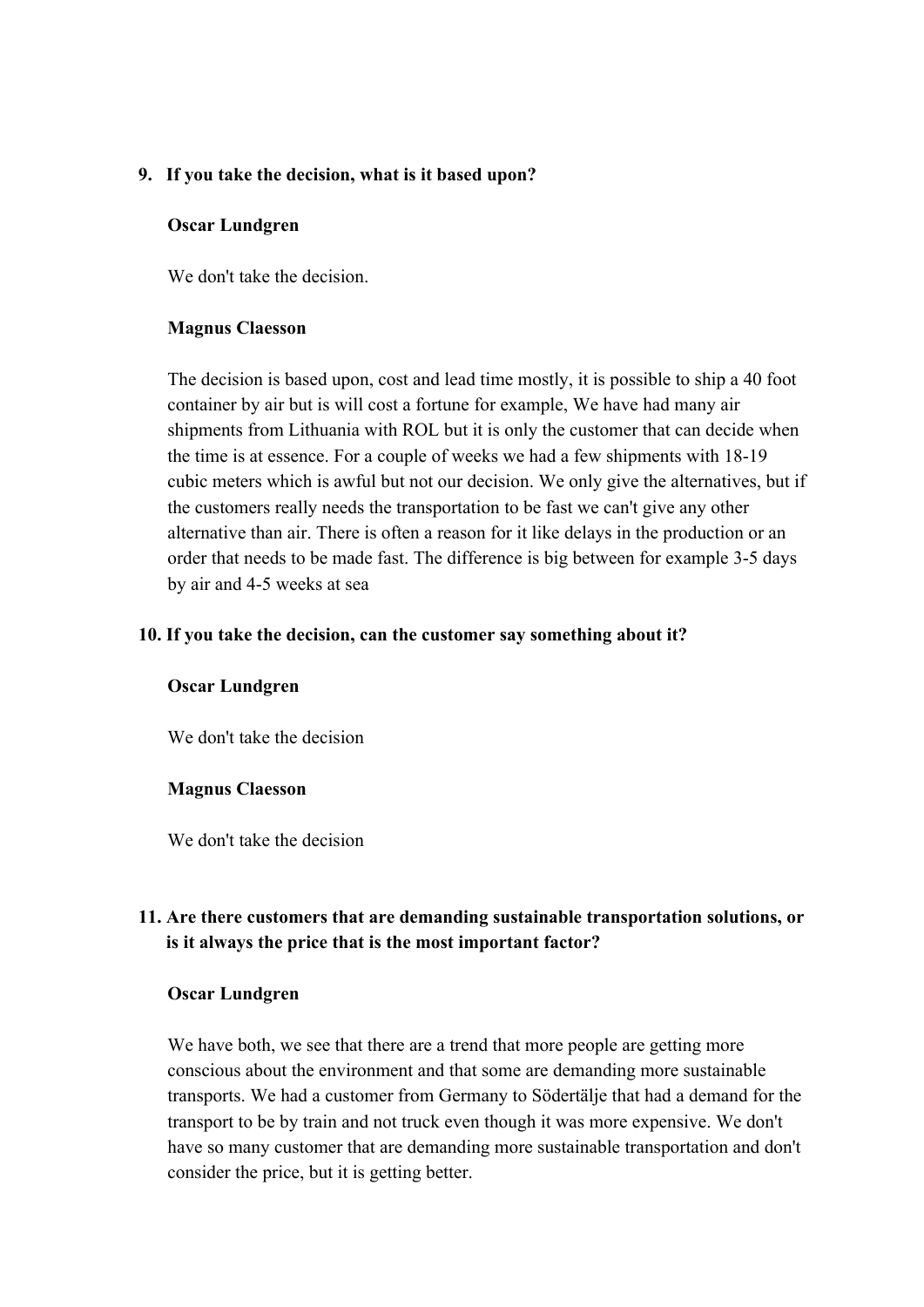#### **Magnus Claesson**

I would say that it is very rare that the customer are asking for this. It is mostly the price that they are worried about.

# 12. **Why are there deliveries to and from USA that goes to different port for every delivery distances? DVS Litauen <-> Montreal, Kina <-> Oakland, Sverige <-> Halifax.**

#### **Oscar Lundgren**

It is our job to find the best solutions, that is why we exist. It is a jungle to sort everything out and we have managed to find the best actors for each specific flow and we are working with many different actors but sometimes it is the customs feed that impact the transportation decisions made. This changes all the time and depending on new actors that might come up with better or improved solutions for transport, then we might change actor for that flow. Or maybe someone goes to bankruptcy and then we change to another actor.

#### **Magnus Claesson**

First we transported via New york and then it went to Chicago by rail but that was not good in terms of lead time and it was very tight at the rail so many delays occurred. We chose to ship through Canada and that was better for the environment since the transportation goes further on sea than on train, and the lead time is shorter. The only negative aspect with this is that it was more expensive. it was a decision we made together with ROL since there were some problems in the New york flow from before. When it comes from China to USA there are not so many alternatives, they will arrive at the west coast in USA and go by rail through USA. It is more expensive to use the sea alternative on this route.

## **13. Why are the joint shippings to ROL Lithuania through Sweden?**

## **Oscar Lundgren**

It is possible to use joint shipments for the goods that are going to Sweden instead of having two containers which makes it cheaper. it is also very good to take the transports through Sweden instead of taking it to another harbour in Europe that later will take it through a feeder and then to Klaipedia by car. This is better in terms of cost and effectiveness.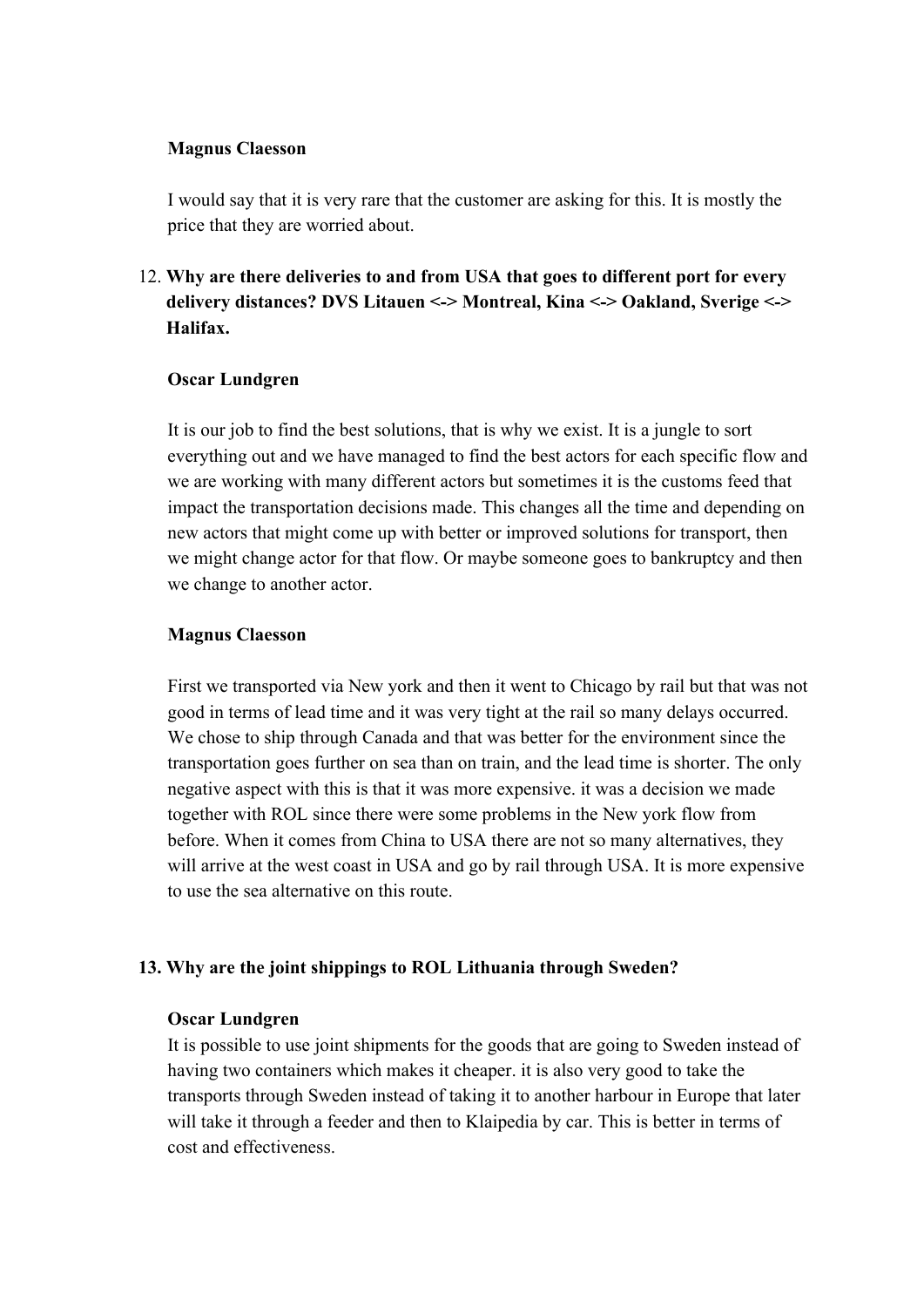#### **Magnus Claesson**

Since it is both cheaper and faster through Sweden since the composition that goes to Lithuania is very limited, so we combine it with the shipment we have in Lithuania with the Shipment we have to Sweden so environmentally this is better since we fill a whole container with ROLs cargo but we transport it through Gothenburg to Klaipeda. Nordicon goes through Sweden as well and there are some other co-loader as well we can use to Klaipedia but the lead time get to long and that is not acceptable.

## **14. How are you experiencing the relationship with ROL?**

#### **Oscar Lundgren**

I would say that it is very transparent, we often have meetings and goes through how the routines is conducted, Magnus is the sell contact and Kurt and Johan is the operative contact that have direct contact with the people that are the decision makers in the transportation flows. Rol can be a part of the decision making and decide about the routes how they should be divided etc. If something happens with a shipping company we are there and informing ROL about the possible alternatives and then we together will find the best alternative. I would say the relationship is very transparent and open.

#### **Magnus Claesson**

I think it is good, it is quick decisions and it is a rather messy company that does not have total knowledge about what happens in the world all the time. We don't see it until it is our turn to take over so it is hard to know what happened in the fabric until we get the booking. We have no idea but maybe it is hard for the to inform about this as well. A while ago when there was a problem we got a booking with a months notice, from Lithuania to USA, it was problems about Corona and there was no equipment coming to Lithuania where they could load in. So orintas in Lithuania booked a whole month in advance to make sure there was no problem in the future transports. Previously ROL couldn't book more than a few days in advance but now they could book a whole month in advance, I don't know if that was the real situation or if they booked just in case.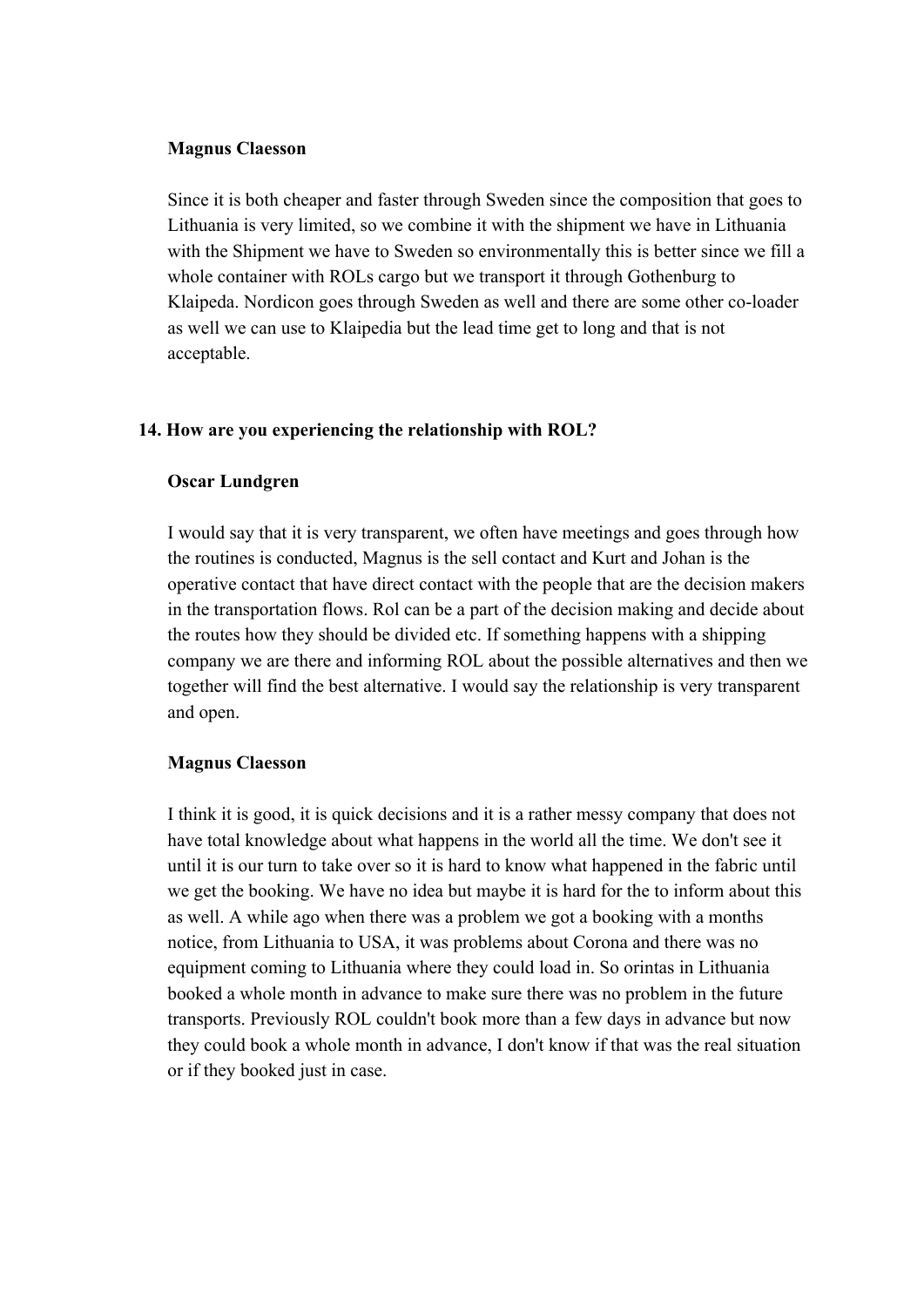## **15. How are you experiencing the communication with ROL?**

#### **Oscar Lundgren**

The communication is very good, I have meet ROL in China with their people there and Magnus have been in Chicago and meet them several times, and we have been in Lithuania and they have been and visited us. We fell that it is really important to have personal relationships so be able to have a smooth transport.

#### **Magnus Claesson**

Yes we have a very good dialogue with our agent in Lithuania and all companies within the ROL group. I have been around and visited all units both in Lithuania, China and USA and we have a very good dialogue.

16. What do you think could hinder the communication?

#### **Oscar Lundgren**

The communication could always be better, there are many things that could be done better, we are going to make a new portal were we could make the communication better in terms of tracking. Bookings that are made more in advance are always better, we need to be very neatly with mishandlings since the information needs to come through. I think that the relationship is very good today and everyone i very happy about it.In the beginning there were of course some situations that was a bit harder to handle but that is very well sort out now.

## **Magnus Claesson**

No.

## **17. Are you realizing some problems due to lacking communication?**

## **Oscar Lundgren**

No.

## **Magnus Claesson**

No.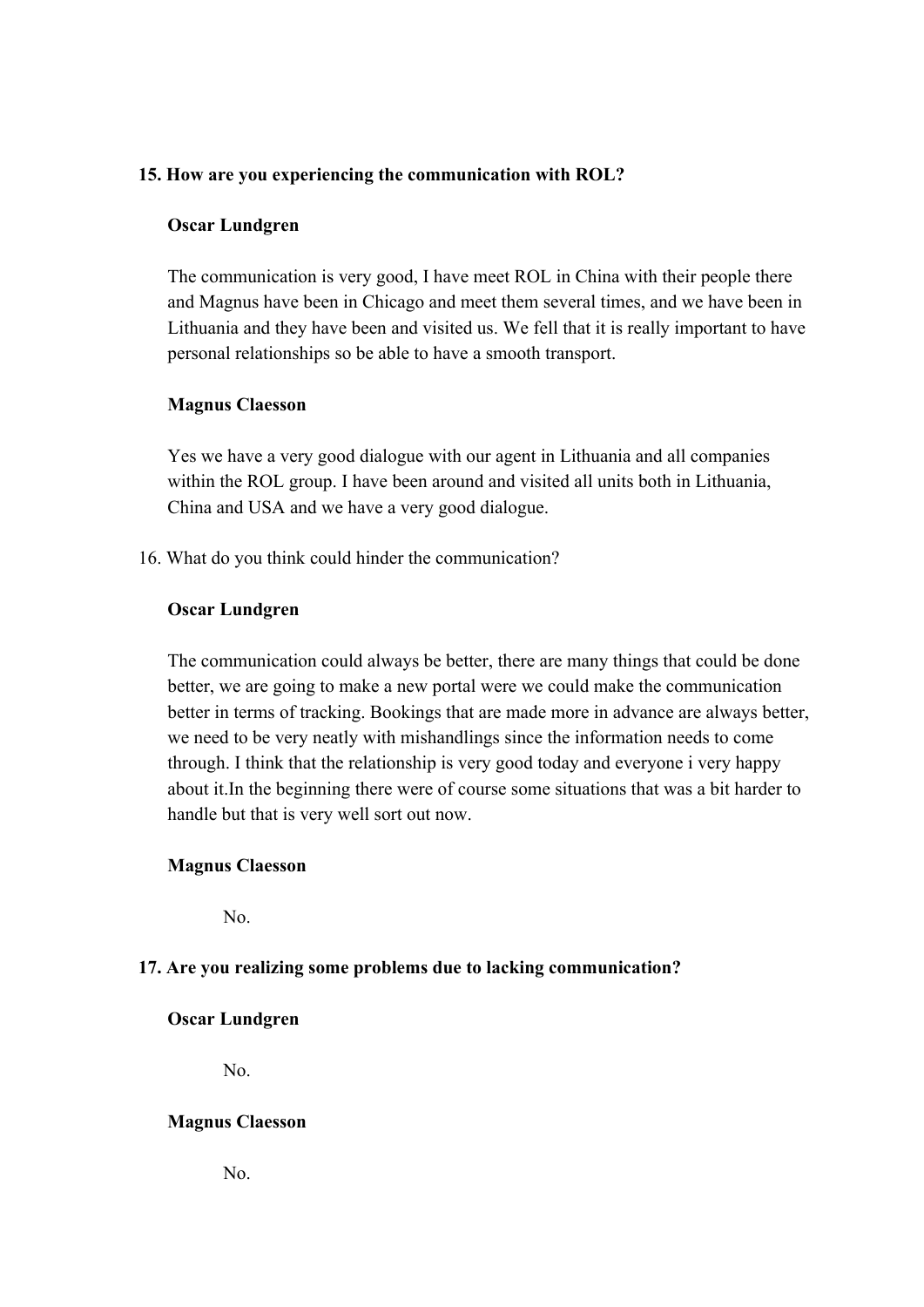### **18. Is there a high level of trust between ROL and TKL?**

#### **Oscar Lundgren**

I think there is a high level of trust, we have a close collaboration were we could trust each other and feel safe with each other that we will do a good job. We feel like ROL stand behind TKL and it feels very secure from our side at least.

#### **Magnus Claesson**

Yes there is, in the beginning it felt a bit insecure and both parties wanted to test each other, we started about 2,5 year ago. Now we have settled that we can trust each other. We always do our best and if somethings comes up we will have a discussion about it.

## **19. Which innovative transportation solutions do you think could contribute to more sustainable transportation ways in the future?**

#### **Oscar Lundgren**

For example from China the train transportation are increasing and we are noticing that the volumes from the air mode are decreasing, that is very good in terms of sustainability. Then there are always new techniques coming like self driving cars, better engines and electric trains etc, and maybe in the future it will be even more effective loading with trucks and containers. I think there will be development within all branches including ours.

#### **Magnus Claesson**

Bigger boats is already built, the questions is if it is possible to build it even bigger? maybe it is possible to build the train longer? It is hard to say that the transports will be reduced since it probably will increase due to the consumption pattern. I think some are working on it and that it is not so far away to find alternative fuels for the different transportation modes. I don't think a maersk boat will ever be able to run on electric fuels and there are many electric alternatives available now but they are not very effective and can handle longer distances. The transportation industry is rather conservative and today there are no very many things happening in terms of innovative solutions, maybe new diesel fuels or gas fuel, but for longer distances there is no good alternative solutions.